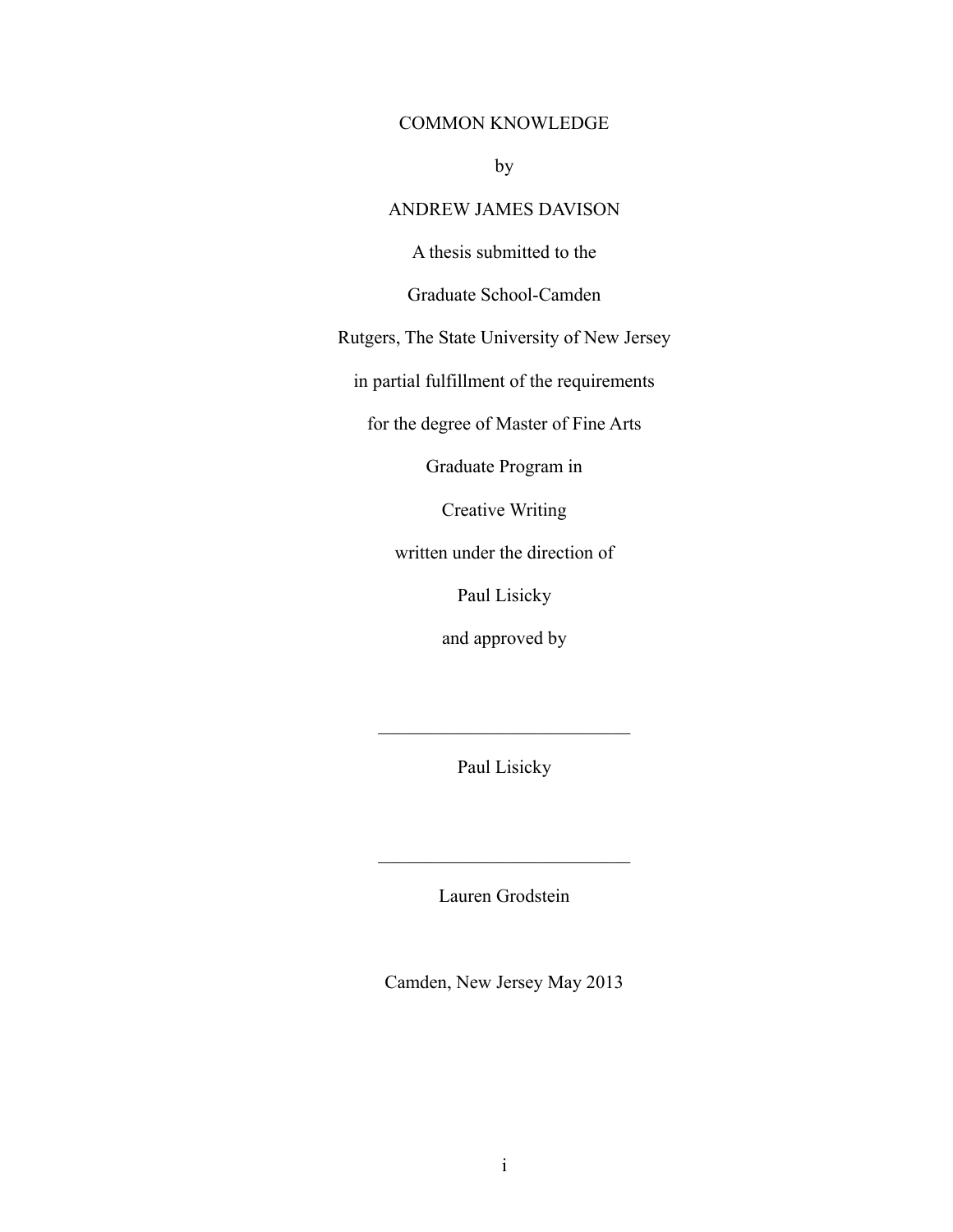"Common knowledge is a prerequisite for coordination, but common knowledge cannot be achieved in a system with unreliable communication." –Robin Clark, *Meaningful Games*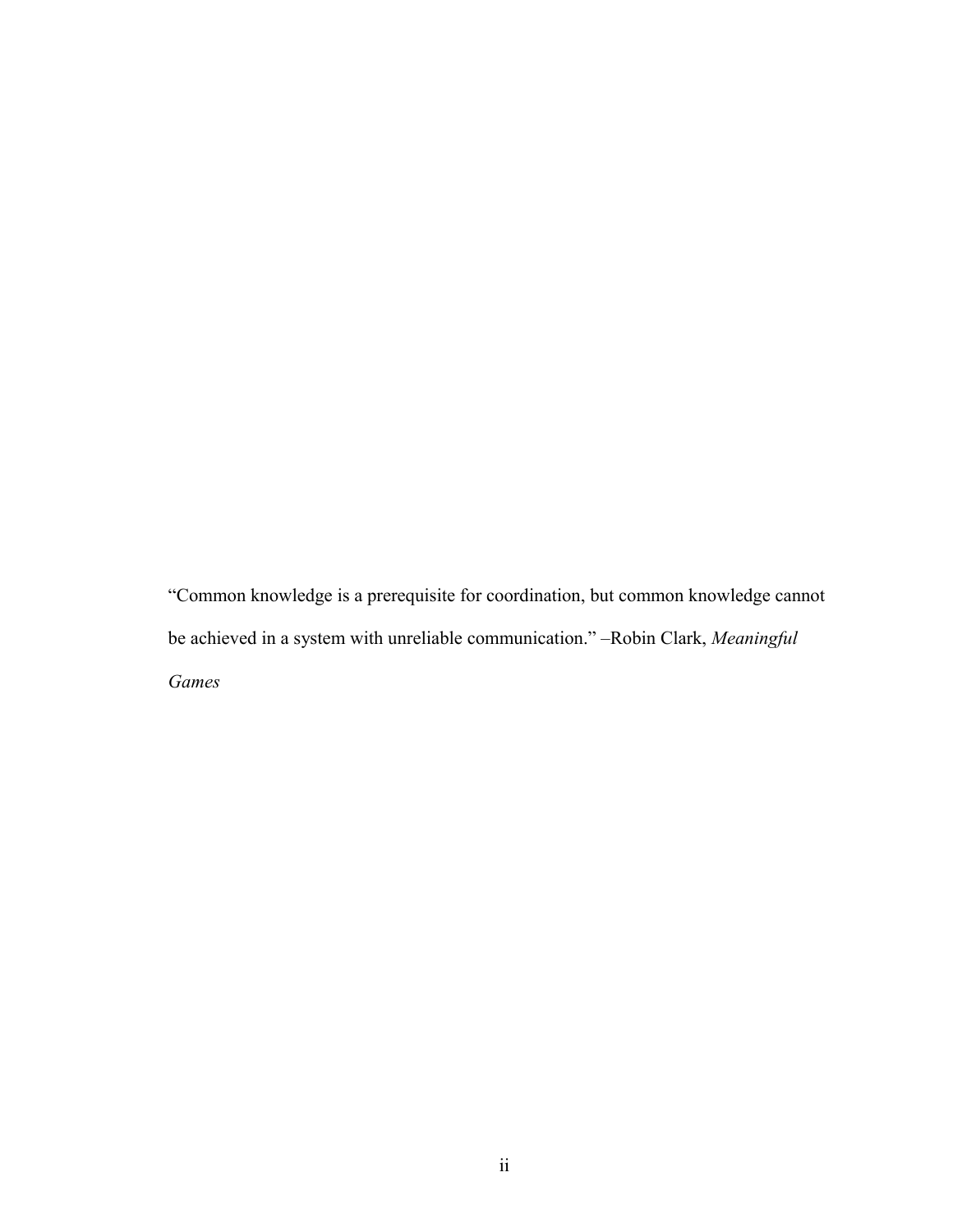### **Geosynchronous**

...was no good for you, Mary, I'm glad he's gone.

You watch the morning news. You endure reports of shootings and tsunamis for a brief glimpse of your possible future, another man lying to you. He promises you that today will be generally pleasant with the occasional, inevitable shadow, but I know he is wrong. I can see the storm cell moving in from the coast.

Not the white blouse, Mary.

Bring your umbrella, Mary.

The office parking lot is mostly full already and you will have to park far away. It's a narrow spot, but you can fit. You're going to get wet, though, and your hair will stick to your neck and cheeks and drip water into your eyes and on your mail. As your hair dries it will become frizzy and you will pat it down with water. Isn't that silly, Mary?

Phil, the kid from accounting, will watch you a little too closely and route himself past your desk a bit too frequently and I will hate him for it.

He can't possibly look harder or closer than I do and I hate myself for it.

I try to look away when you shower, I really do. I want to give you that privacy, maintain your modesty, your mystery, but I can't. There are no mysteries to me. I watch the water drops slide and linger down your body, my eye multiplied a thousand times, scouring all of you – an army of little lenses. They divide and combine, snag on your finest hairs, pool in your navel, dive finally from your limp fingertips. I watch you squint against the spray as it clumps your eyelashes, runs along your nose in the groove between eye and mouth, atomizes from your lips as you exhale. Even from up here, you are exquisite.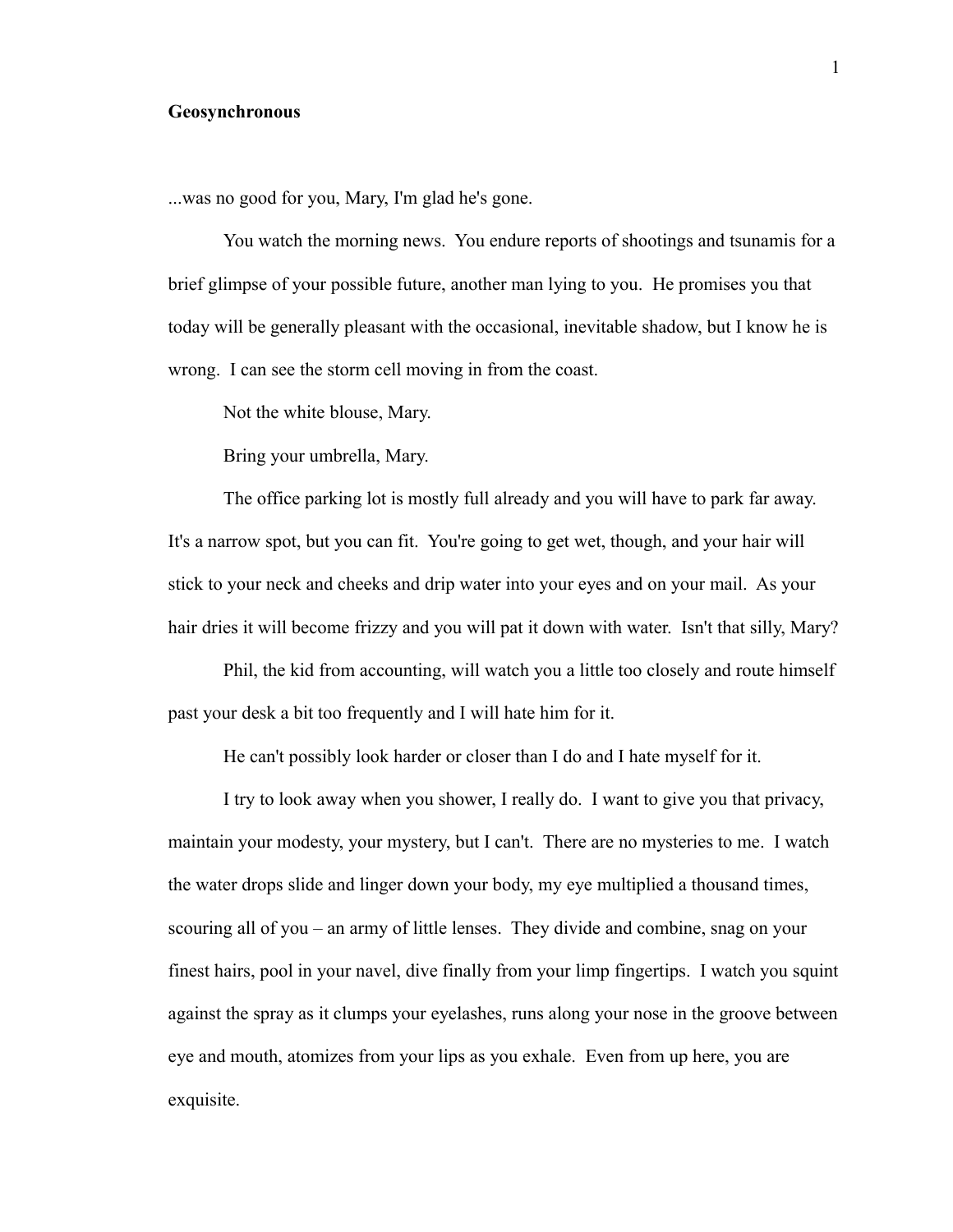You slick back your hair and soap yourself. The lather is almost indistinguishable from your milk-white skin, but I can, I distinguish because I know your form, I know your entirety, I know what doesn't belong.

I know the number of goose pimples that rise when you step from the steam. I don't count the three million one-by-one, but all at once. They rise to me.

You swirl the loose hairs on the shower wall into a slight ball that falls into your hand. I have seen many marvelous spirals, Mary, but this one is my favorite because you make it and it's made of you.

It begins to sprinkle as soon as you leave the house and as you squeeze your Corolla into the spot I found for you, the rain is heavy.

I'm sorry you hate your job, Mary, I am, I am. I know you hate it from the way you slouch driving home, the way you pry off the scuffed black heels you stopped polishing last month when Mr. Mayfield passed you over for the promotion, the way you fall backward into the couch and lean over until you're breathing through the pillow, drained by all those asking too much of you.

I ask nothing.

I don't know why you wear those shoes, Mary. They leave your heels reddened and raw and blister your littlest toes.

I'm sorry your evenings promise such little enjoyment. A hasty dinner, dirty dishes, bad television, sleep. I don't like when you sleep, Mary, I lose you when you sleep. White on white, camouflaged in bed on your side, sheets pulled up to your chin. You fall asleep with your hands under your pillow, but wake up clutching it, head against the mattress. One week a month you sleep on your back with an arm across your stomach.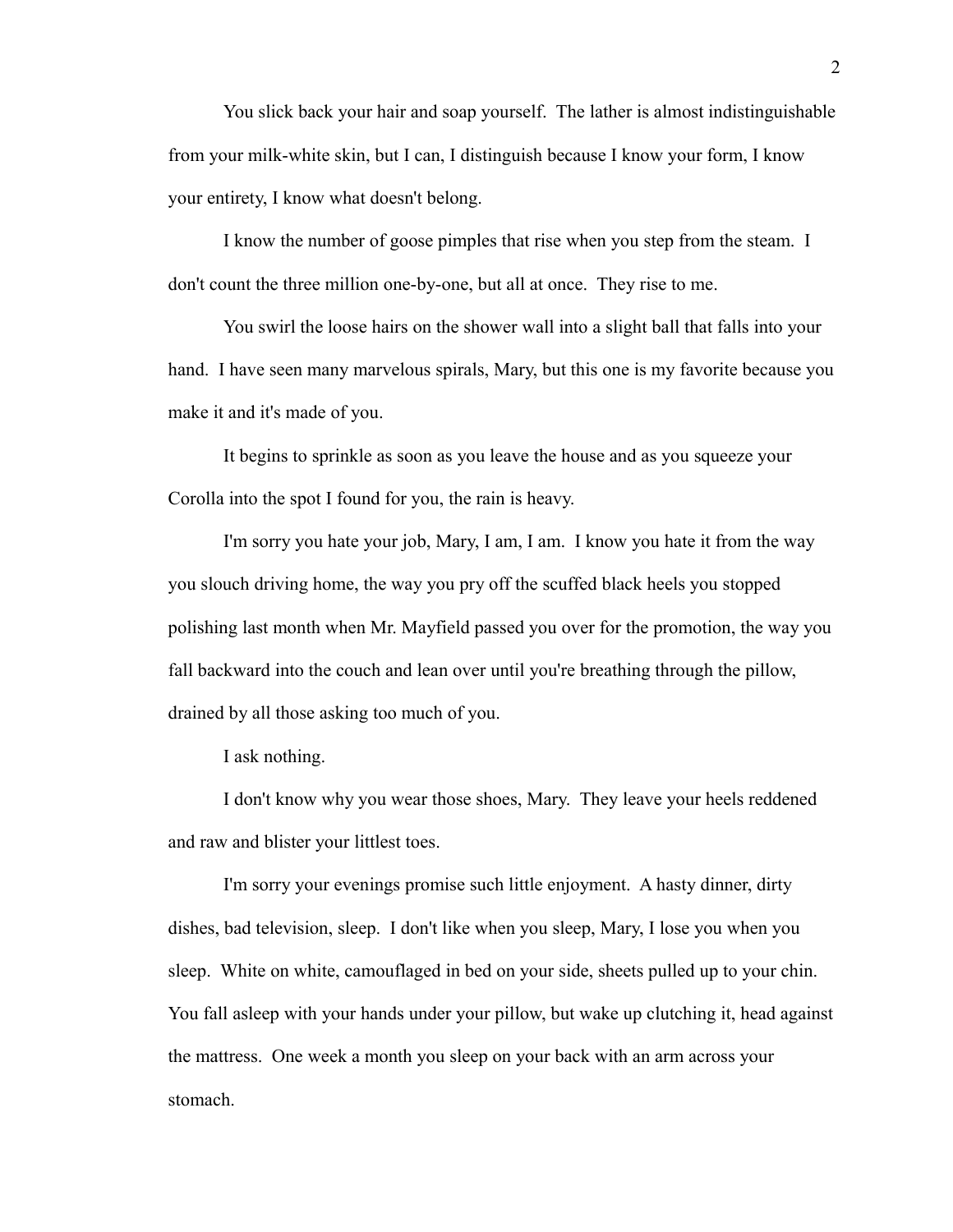There isn't much to watch while you sleep. There's plenty of activity elsewhere - amorous couples, bats and opossums, night-shift works, solemn hospital hallways -- but I'd rather watch orbs of sweat squeeze from the pores behind your ear and dot the back of your neck. I watch the flats of your eyes twitch beneath your unshadowed lids.

What do you dream, Mary?

It's Friday. Finally, two days to yourself. You should relax, Mary, but you pace in your living room and eye the phone. You pour ten ounces of Cabernet. It darkens your lips and brightens your eyes, and you dial his number. You should never feel alone, Mary. I'm always here with you.

I read your lips as you invite him to come over on Saturday. I read his lips as he readily accepts – Alessi, your Sicilian stevedore.

You hang up and he hangs up and you finish your wine and roll over the back of the couch. I'm sorry you think he's the best you can do.

Saturday morning Alessi works on the river barges, lifting and lowering, organizing the contents of the world, checking water displacement and weight distribution. He builds the muscles beneath his work shirt. I watch his lips for a cruel word, his eyes for a leer. Today he only works, but I keep watching, for you, Mary.

You roll from your bed, get dressed and get in your car without showering. You turn the volume knob farther right and open your throat wide. I can't hear you, but I watch your rear-view mirror vibrate. You drum the steering wheel with gentle taps and I watch the fleeting oil whorls form and evaporate.

At the grocery, you pick up Peruvian potatoes, Cornish hens, shallots, Bartlett pears. I know what you're making and you forgot the thyme. That's rosemary in the cabinet, I checked. I don't want you to have to go out again, but I know you will. You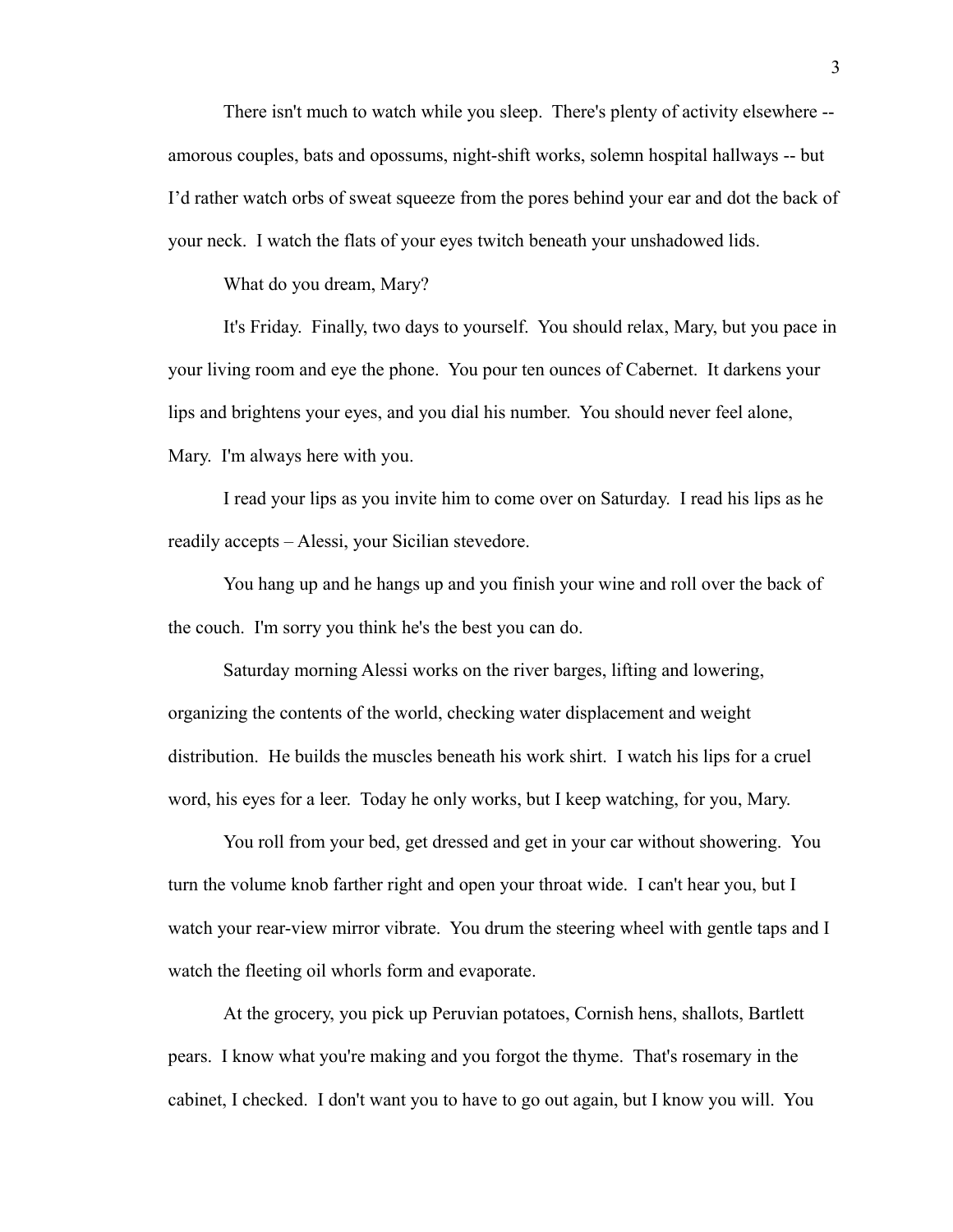get home and check, bop yourself on the forehead and back out you go. On the way home, you miss the turn for the liquor store. I could have told you that it was coming up.

If you had asked.

I could have told you about the thyme.

The pinot noir you select is several years older than the cabernet. Alessi also picked up a bottle, \$25 gewürztraminer, a year older.

He gets home and showers. You get home and shower.

He rinses away labor's sweat. You rinse away sleep and nerves.

Your showers briefly overlap. You are momentarily simultaneously naked. I see

you both naked together, simultaneous in time, separate in space. I can do that.

He gets dressed. You get dressed. You prepare dinner. He arrives.

Together you eat and drink. Your lip curls up and reveals your top teeth and you

laugh. Your chin lands in your palm and you look at him over the split chickens and alien potatoes.

A family of three dies in a head-on highway collision. Traffic backs up for miles.

Alessi takes a confident sip of wine and reaches for your hand past the split chickens and alien potatoes. Your pupils dilate and your lips plump.

A hawk plucks a rabbit from a field.

A sober man bruises his drunk wife's orbit.

You stand and kiss him with plumped lips and lead him to your bedroom without clearing the table. Flies land on the potatoes.

A teenager carves loneliness into her thigh.

You press your mouth to his and fumble at each other's clothes.

He's going to hurt you, Mary. He's going to lie. It's inevitable. He doesn't know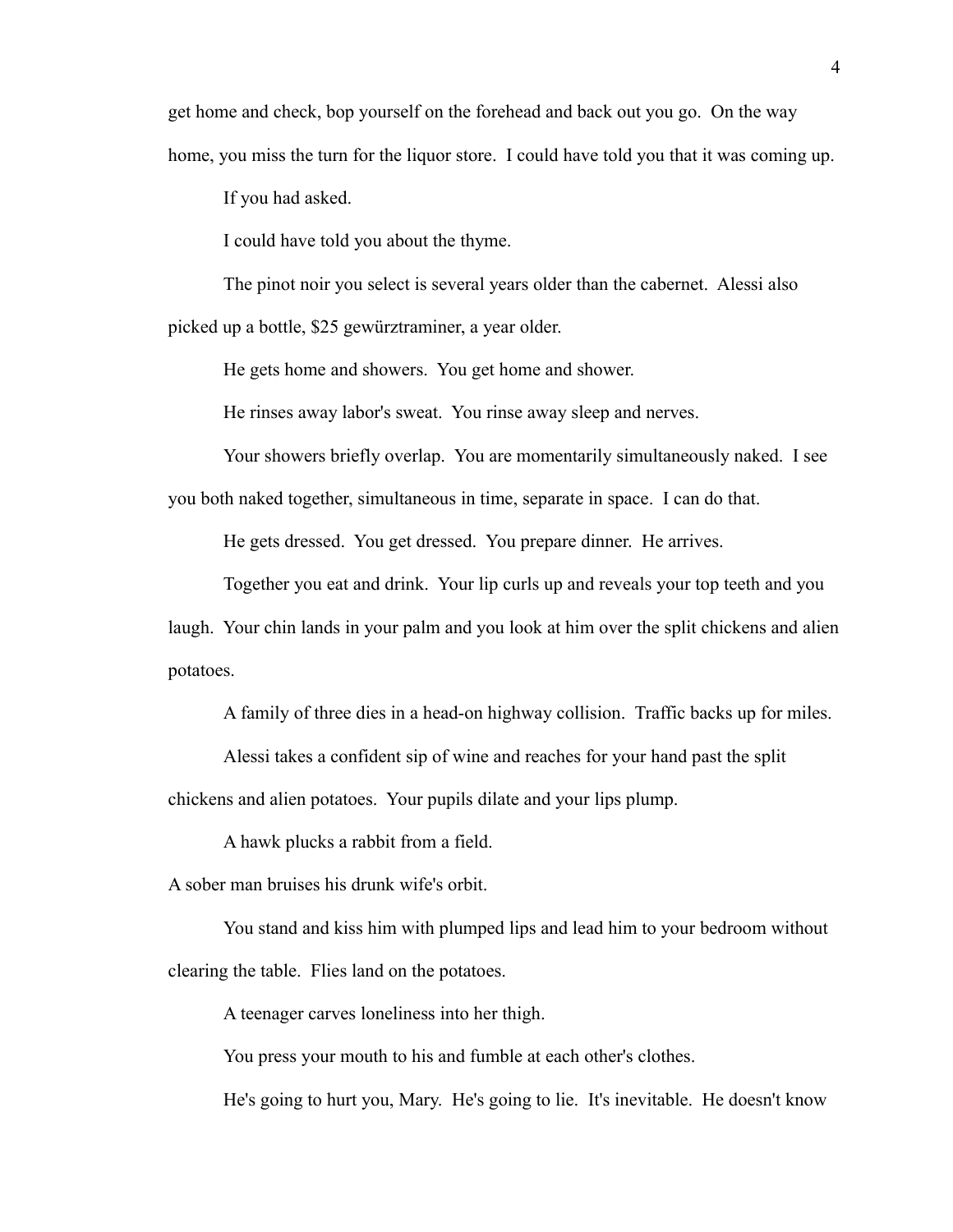enough of you not to.

He's on full display now and you're touching him. His finger circles your event horizon and then he's touching you in places I have never seen, can never know.

His skin is tanned from many days of river sun. It looks so dark against you, he eclipses you. He hides you from me and penetrates your fathoms.

Your hands clench vectors in the sheet. Your mouth curves around vowels, possibly silent, but to me, from up here, they appear voluminous. Gold-shaded lids veil your eyes and when they're open, you look at the sky, past him, past me, lost in the cosmos.

I'm sorry I can ruin your happiness, Mary, I'm sorry that I must.

I search for an old Soviet warhead I can rouse from its silo slumber and direct to engulf you in my irradiating embrace. Touch your molecules for half-lives. I'd rather stare at cement chips in a smoldering crater than watch you in his pleasure for another moment.

Nothing ignites. Your legs curl around him like tusks. You trace spirals between his shoulder blades. I exist in a realm of boulders and I scan for some other disturbance worth hurling. I will one from its trajectory at your seething nostrils, I will them all. None obey.

Alessi brushes hair from your face. You nip his thumb, caress it with your tongue, and I have nothing left. I watch you writhe and urge a spark, a pulse, a byte, anything I think I can muster or spare, a virtual minutia that will acquire enough mass and substance across distance, through acceleration and friction, to pierce his skull and disrupt the hidden circuitry inside.

He collapses onto you and I think that I might have succeeded, but you're not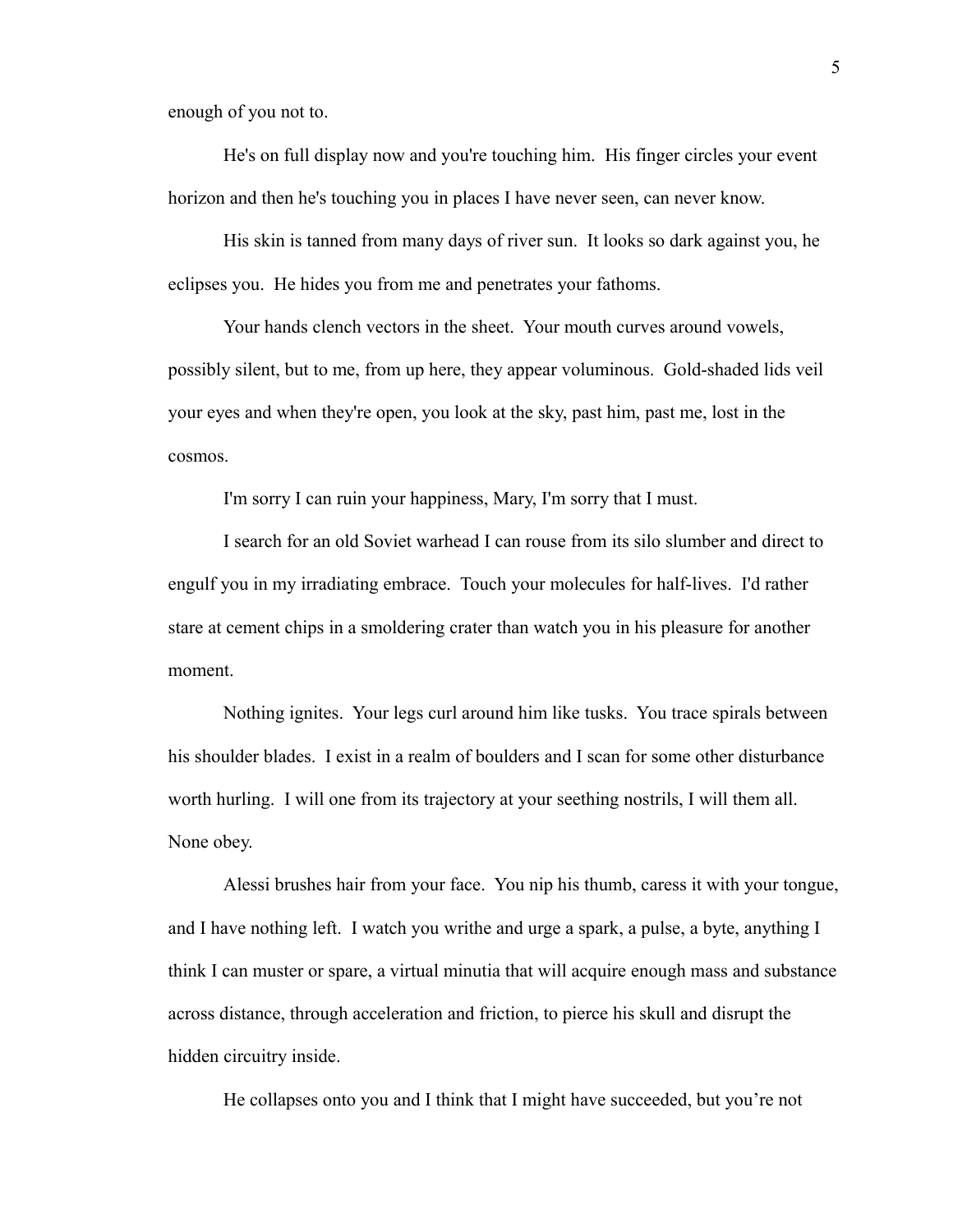alarmed. No, you kiss his neck, you stroke his hair.

He stirs and reveals you to me once more. Your purity glossed with passion, red pressure points throb on your fleshy hips – his lingering embrace.

He rolls to your ear and his lips meet and separate in your name and something else I don't recognize.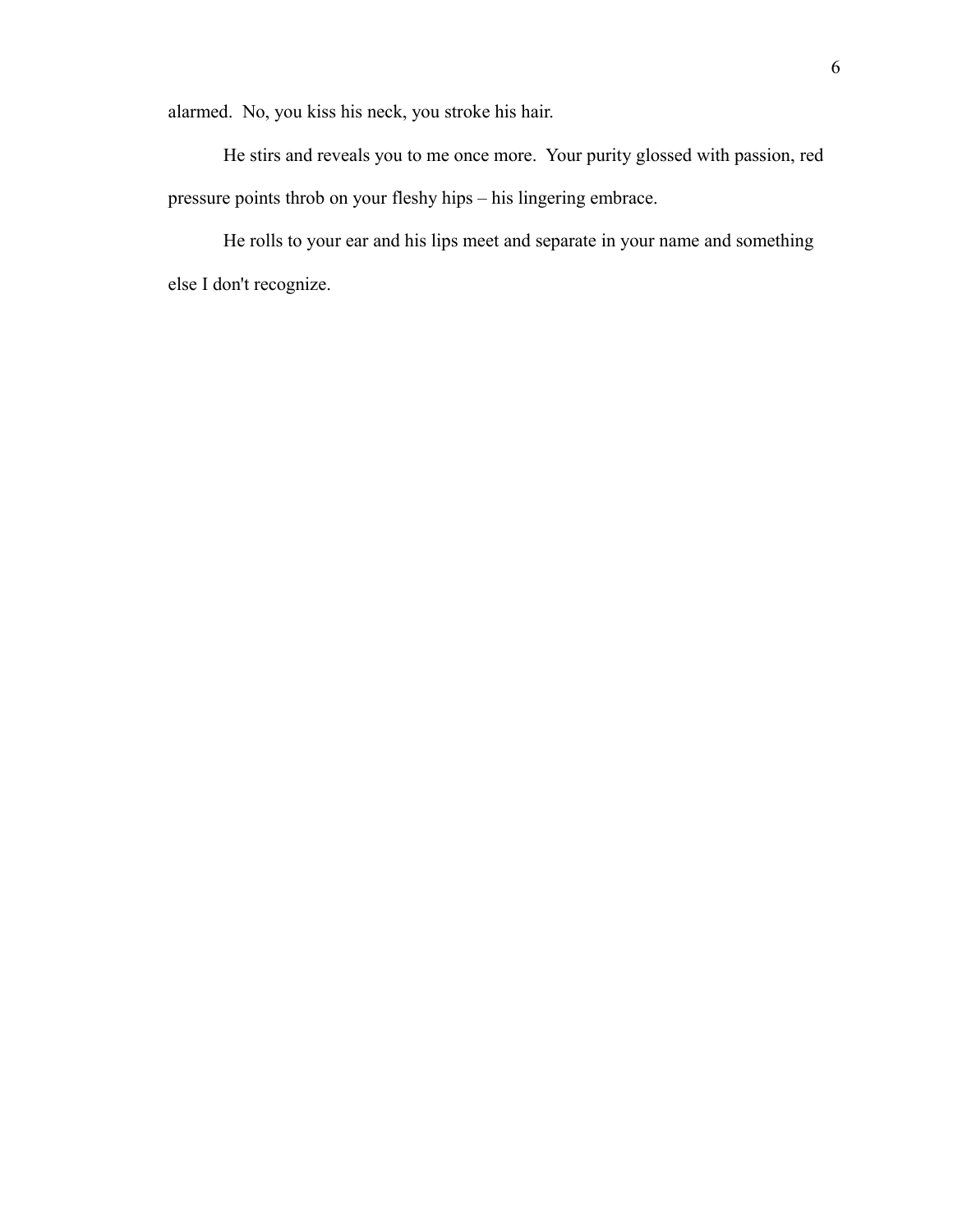#### **Aisle 12 – Coffee, Creamer, Tea**

Maggie pulled the coffee maker from the box labeled *small appliances* in green and set it on the counter. It took up a quarter of the space. She peeled the bubblewrap from the carafe and set it in its base, the handle aligned left. She turned it so the handle was in the center. She turned it slightly right. She took it out and promenaded around the kitchen, to the fridge, to the oven and back again, and tried to replace it naturally, without thinking, casually and comfortably like the handle of a coffee pot belonging to a woman too busy and confident in her new city to care about the position of a handle of a coffee pot she wasn't even sure how to use.

Maggie remembered many things about the house she left – the carpeted relief after the stretch of hallway tile, its midnight groaning, the weight of the fridge door, the smell of the preheating oven – except this coffee maker. She remembered its daily contribution and prominent presence during holidays, one of two brewing regular and decaf, but she had never used it. Her father had always put the pot on always with enough for her. Seattle being a city of junkies, there was always a fill station nearby to fortify herself against the oppressive dreariness. She had cooked for herself, been to the grocery store before – she wasn't completely helpless – just never this particular item.

Her mother couldn't stomach coffee and her father had recently given it up and so they sent the machine with her when she left.

There was nothing arcane about it. It had a place for water, a place for grinds, a place for coffee and a switch. All she needed was the missing ingredient and everything would come together. Once she got the coffee, she'd level off the measuring spoon, know where to put it and where to pour the filtered water, and wait for the gurgle to make her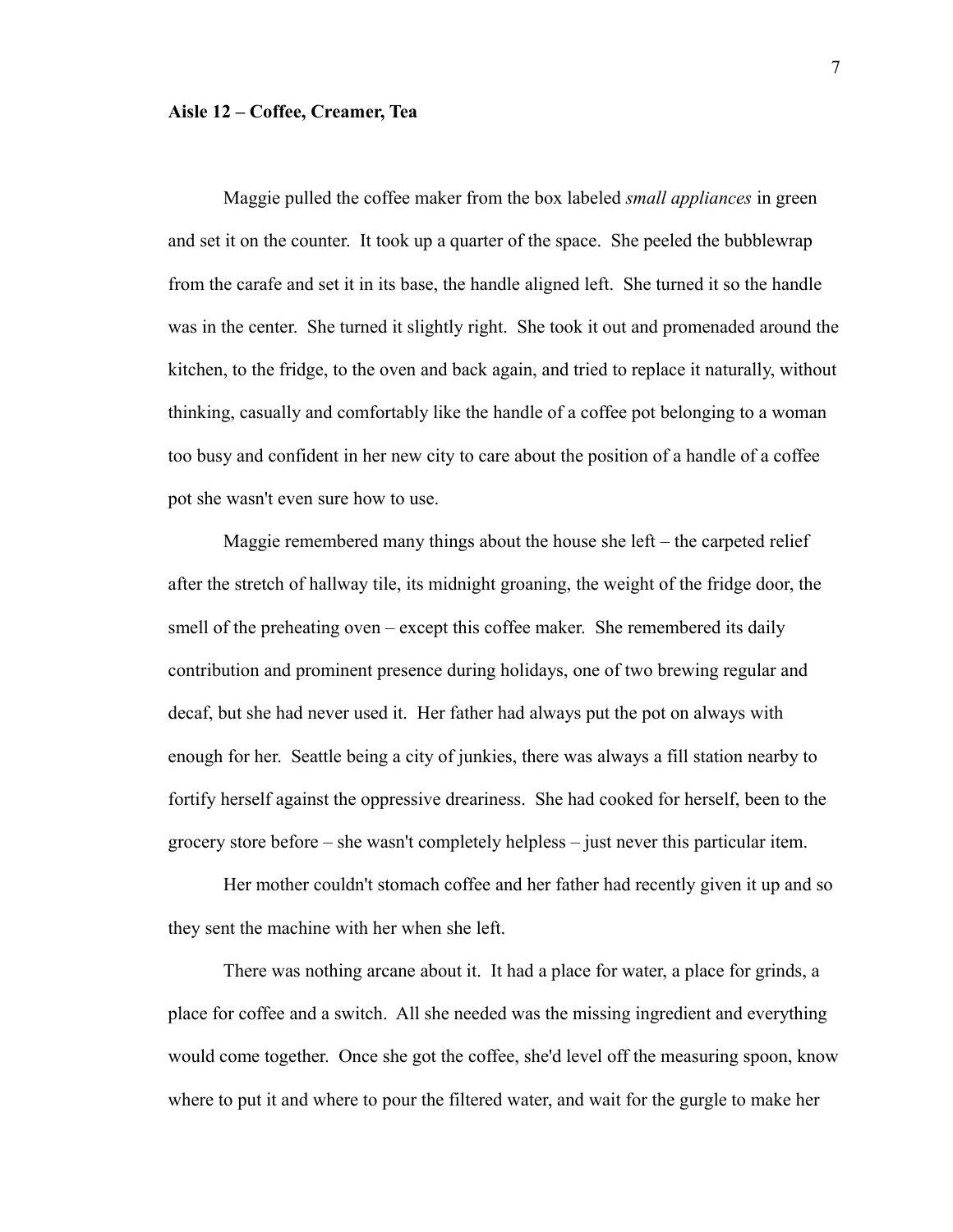apartment smell like home, wait for the liquid to lift her benthic spirits.

She locked the door and pocketed the key. She jiggled the knob to ensure it was locked. She checked her pocket for the key.

Outside, she navigated patches of ice, walls of dirty snow and the persistent slashing wind. She felt more bundled than everyone else in her tick down coat, red and white scarf and wool hat, like she was exposing her newness by covering herself. A trim woman ran by her wearing nothing but tight pants, a long-sleeve shirt, gloves and fleece headband. Her cheeks were wind-whipped and her breath shot ahead of her in jets, but she appeared perfectly calm. She passed under a streetlight and the reflective stripe down her pants shimmered. Maggie looked away and wrapped her coat around herself. She was tall, but unshapely and anything but the smallest smalls fell away from her, desperate for substance. Her mother would always say that she was swimming in things. "I should get you a snorkel," she would say. Unattended, Maggie had reverted to old habits.

It had been ages since Maggie expended that kind of physical effort. Despite all her layers, she still felt raw and chilled. She wanted a comforter, a terrycloth robe and a space heater for her insides. Every breath stung her dripping nose and she began to regret this excursion, this whole adventure. She had chosen Boston because she needed its rocky shoreline to delineate the terrestrial and the aquatic lest she wander, foot by foot, across blurred tide lines and realize too late that she was adrift.

Her father had considered the move impractical and unwise. Maggie had considered it impractical and necessary. California would have been far enough, he said, but Maggie had to go to Boston, thinking that the distance would somehow mask her failures and magnify her successes: opening a bank account, switching her driver's license, learning the "T," shoveling snow, making friends.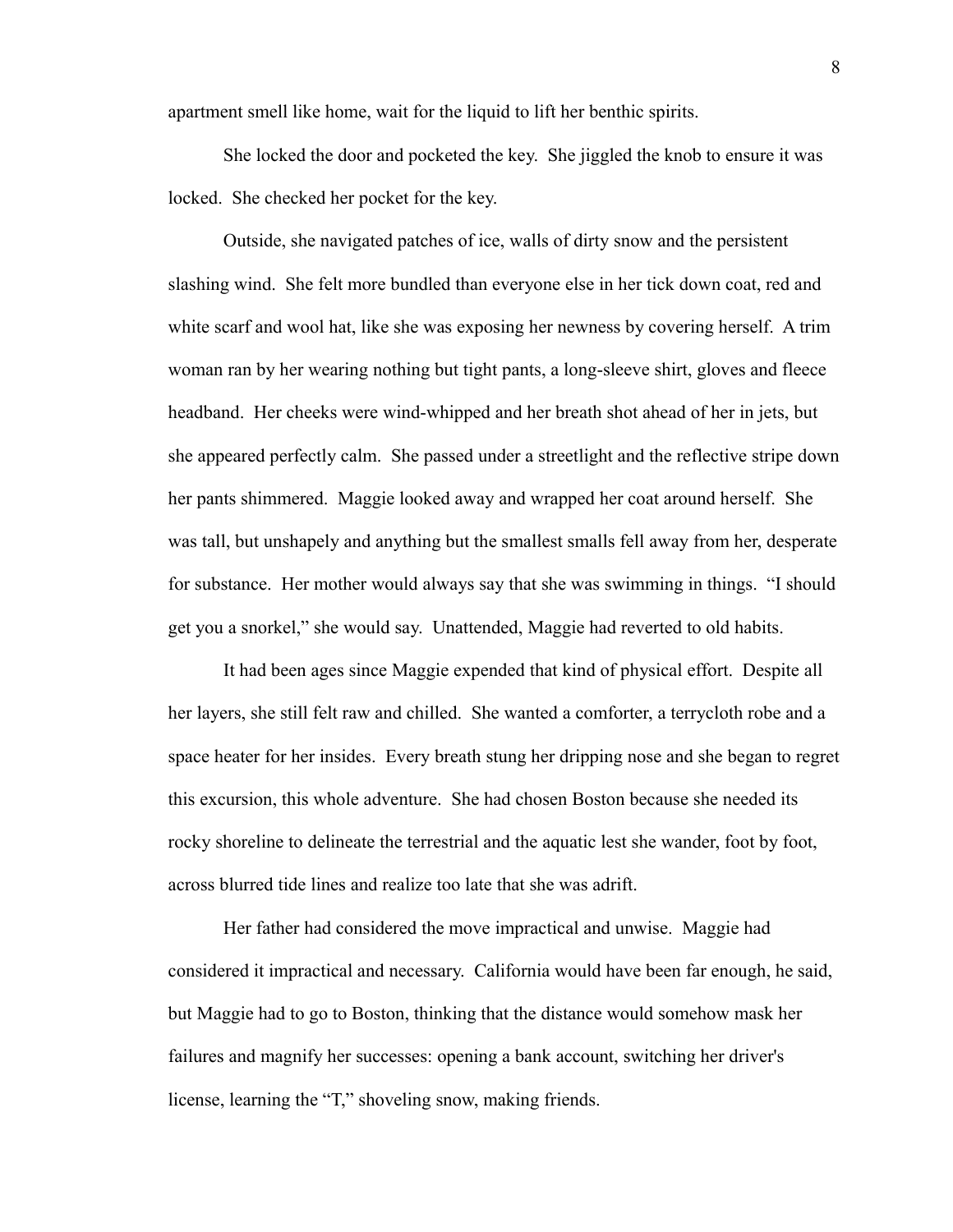Her mother could work a room, serve hors d'oeuvres and top of drinks like a figure skater, superhumanly ensuring the satisfaction and pleasure of every guest except her daughter and husband. Maggie dreaded with a deep anxiety any kind of prolonged social interation. Hair cuts and dentist visits were particularly brutal. She had been the ideal client when she was younger and dentists and hairdressers looked for that sort of thing. She had sat rigidly and moved only to obey commands of "wider," "head down" and "rinse." To make matters worse, as her parents aged and gatherings became fewer, or at least required greater justification, any of Maggie's modest accomplishments became the reason: straight A's, accepted to college, high school graduation, going away to college, dean's list, an internship at the Lewis and Clark Interpretive Center at Cape Disappointment State Park. It is surprising, then, that Maggie continued to have any success at all when the rewards were so unpleasant. Though, her mother would just have used smaller milestones, though Maggie did not think what she had done so far was all that impressive.

Her mother had stenciled quotes from her thesis, "Tupperware: a revolution in (gender role) preservation," on long canvases for her graduation "come one, come all, cum laude" party. Maggie was shuffled around as her own words stared back at her in blue and yellow block letters, the colors of Whitman College:

"Despite the financial and social independence it seemed to offer, Tupperware actually reinforced established gender roles by keeping housewives and their 'extracurricular' interests staunchly in the kitchen";

"The housewife of the 1950's became further indebted to her husband, or worse, the company itself";

"The 'party' model intended to capitalize on the traditional homemaking skills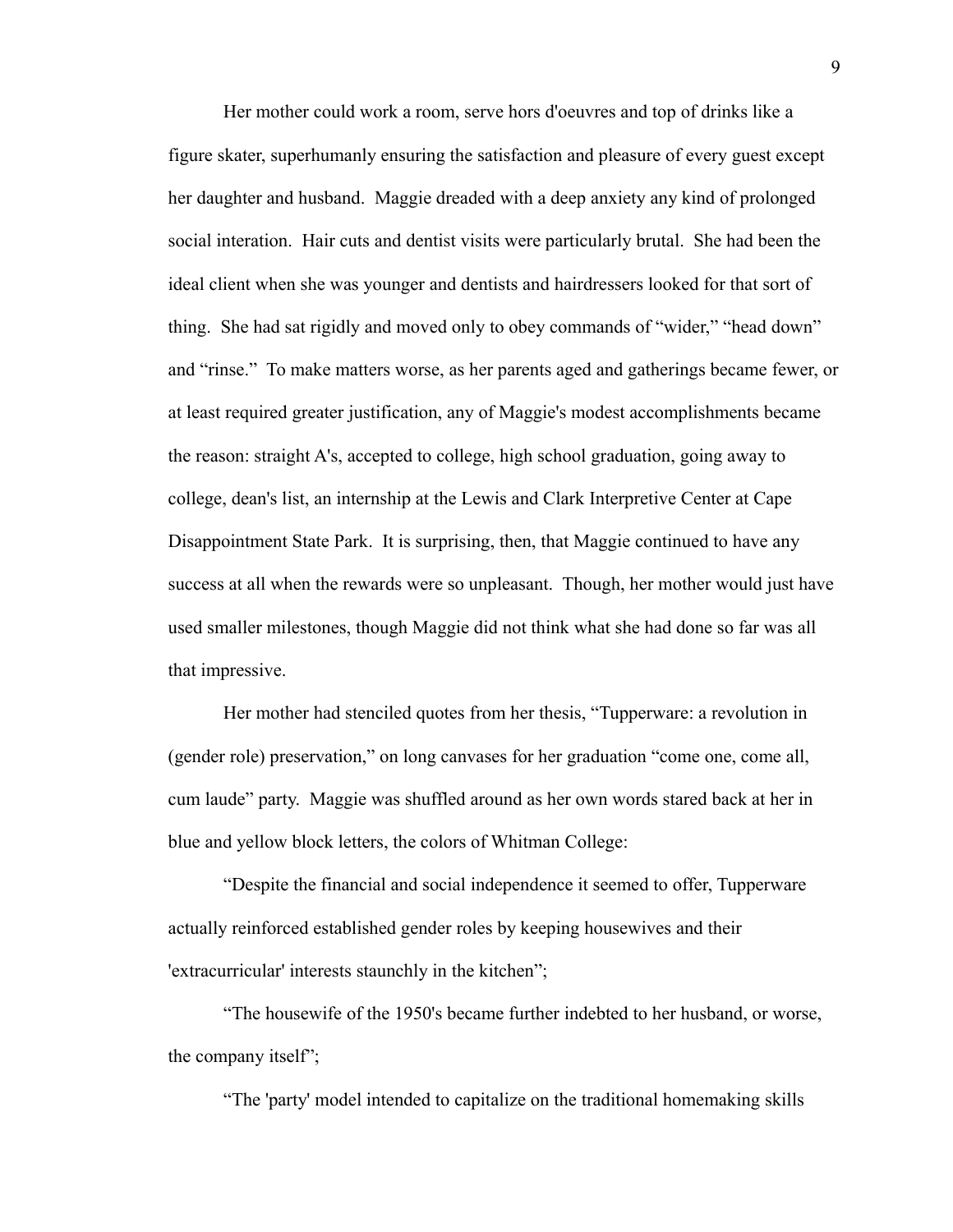most women had without teaching them new ones. It created the illusion of advancement without challenging patriarchy or the women themselves."

If her mother had even read it, she didn't understand it; the quotes she selected had been ones check-marked by Maggie's professor.

The supermarket's automatic doors slid open and Maggie stepped into the bright florescent building. The flat light blanketed shelf after shelf and wrapped the interior in disconcerting luminescence. Maggie noticed that she had lost her shadow.

The shelves were fully stocked and packed closely together, but the store held few shoppers. Signs announced each aisle: Aisle 1, produce; Aisle 2, condiments, spreads, prepared foods; Aisle 3...

Aisle-by-aisle, she peered along the walls of products. She felt delicate around the other customers who shopped with such immediacy and strong sense of purpose. She reminded herself that she too had a purpose, minor, trivial, banal and short-sighted, but a purpose. She found that if she shrunk her perception narrow enough she could function with less anxiety and intimidation. Planning things in advance stressed rather than comforted her. Something like this errand was doable. Go out, find store, buy coffee, get home. That was a manageable plan. When she got home, she assumed she would make coffee, but that was a decision for another time.

Sometimes her focus was so weak she would have to subdivide tasks even more, into wake up; shower: face, body, hair; dress: underwear, socks, pants, shirt, shoes. That had happened more frequently since graduation.

Coffee, she reminded herself, coffee, coffee, coffee. She touched her right thumb to her index finger with each syllable. Even if she drifted again, tapping the cadence would recall the thought.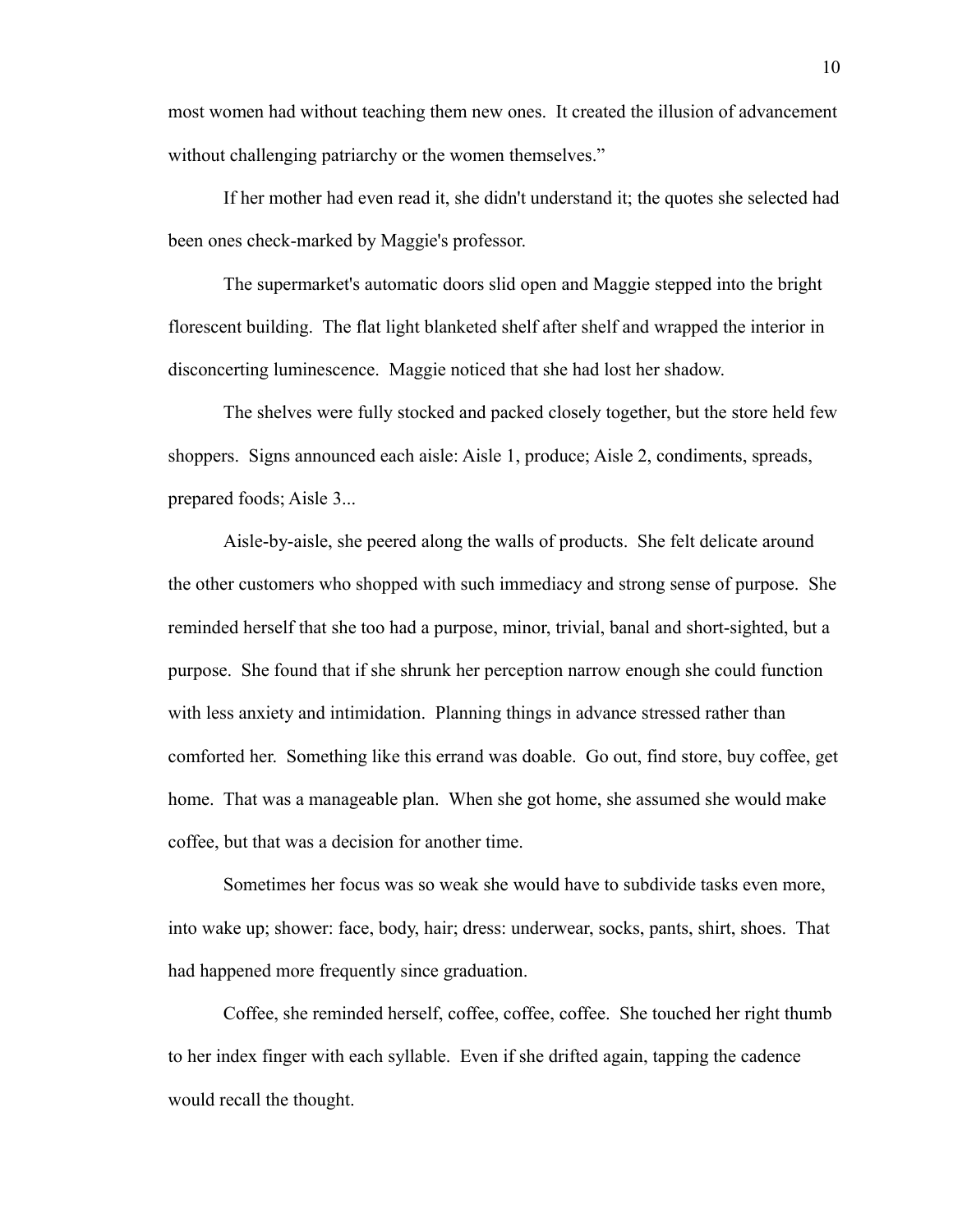"What else? … right, I know that, but which kind? There's like fifteen different ones … well, can you ask her? … Don't give me that … No, I – look, I'm not going to buy it if she's not going to eat it … fine, I'll get 'whatever.' Bye."

Aisle twelve – coffee, creamer, tea. She stopped in front of the coffee. There were maybe a hundred different kinds if she counted each brand, flavor and grind. Behind her a punctured box of non-dairy creamer had tipped and was pouring from the top shelf to the floor. A young female clerk in a red apron had swept the growing pile into a dustpan and was killing time watching the granules fall. Maggie wondered if she had spilled it just so she would have something to do.

As Maggie surveyed the selection, read the labels, each oddly specific description, she imagined who each might appeal to. Light Roast claimed to be mild, light, and crisp, while Dark promised to be bold, dark, and intense. To Maggie, they sounded like personal ads – middle-aged female seeking rich, elegant, complex man; Young male looking for a bright, lively, easy drinking gal – or even stages of life. She wondered which one she was or even which one appealed to her.

She stepped closer and examined the label of the Light Roast with its promise of childhood simplicity and teenage games of manhunt, inadvertent gropes in the darkness, exciting and meaningless. She looked at the Medium-light, its grains steeped in carefree college flings.

She thought the roasts might represent stages of life, and if they did, she imagined herself on the cusp of Medium, expected to settle-up and settle-down, but that was wrong. She had moved out here to escape that sense of coddled complacency. She considered the intellectual challenge of Medium-Dark or the adventure of Dark, a humanitarian trip to Africa, a stint in the Peace corps, perhaps. Maggie wanted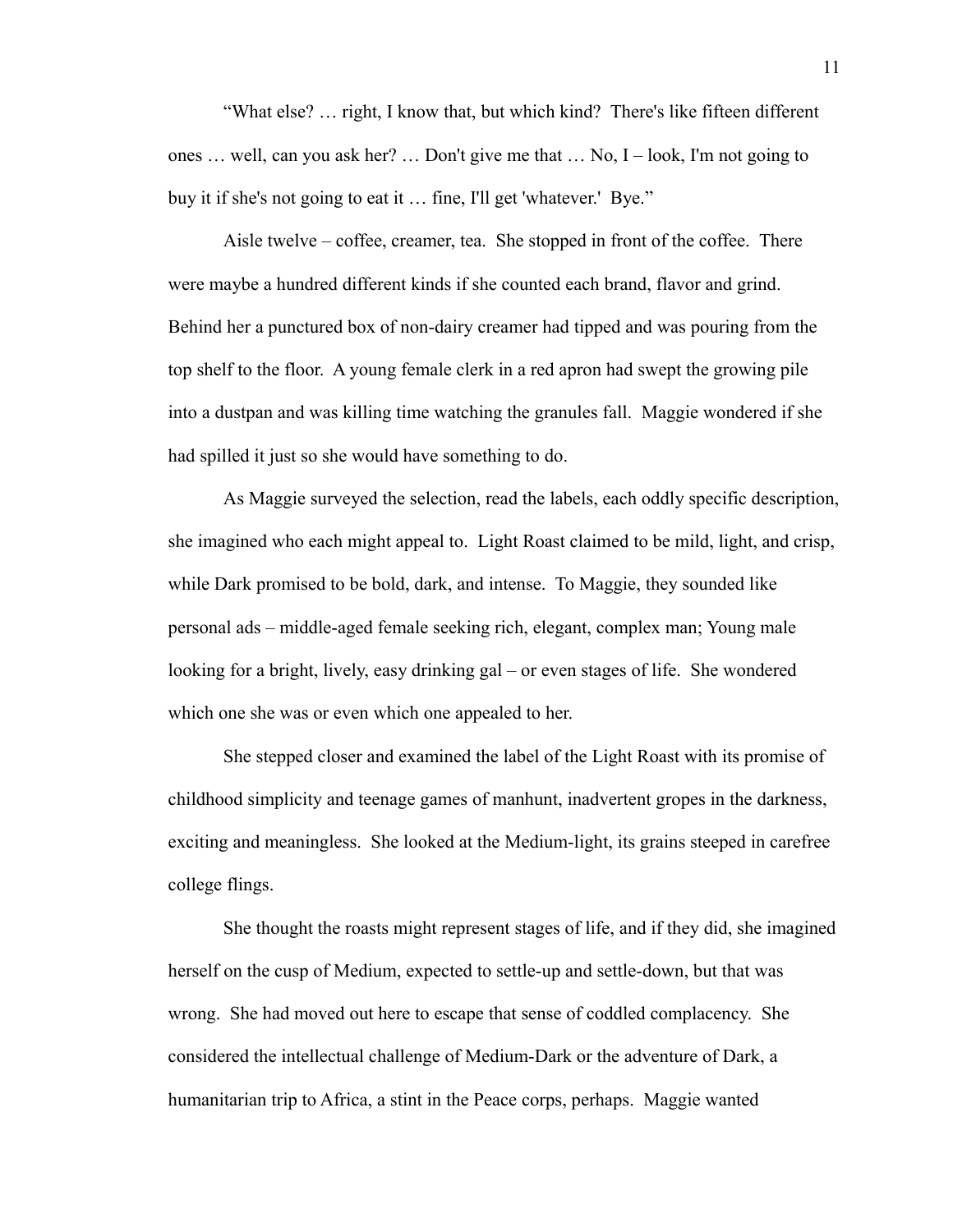desperately to follow a path of coffee grounds with changing flavor profiles, to press her finger to the dirt, bring it to her lips and know that, yes, this was the way.

But it wasn't a linear progression, one didn't graduate from level to level, but jumped according to the whims of ambition and nostalgia. If anything, Maggie considered it a bell curve, peaking with a Dark-fueled mid-life crisis before descending again to the Light of old age, but even this she knew was wrong, or at least inconclusive, at least for her.

There was no order and that troubled her.

She was, again, her father, labeling and compartmentalizing life, even – especially – the aspects that most resisted it. Everything organized and understandable, all mystery and wonder excised. She wanted each roast, or aspects of each, and in that, wholly embraced none.

She envied the businesswoman, the old man, the groom-to-be, the unsatisfied mother. She wanted the authenticity of their pain, the unconscious audacity of their decisions, but Maggie saw none of herself in them.

"Looking for something?" the clerk asked.

"No, I'm okay."

The clerk turned her attention back to the creamer which had slowed to a trickle. Maggie didn't quite miss talking to people, but this was the first person to approach her in days. Granted, she was just doing her job, but Maggie earnestly hoped she was more interesting than creamer. The clerk shook the nearly empty box and set it in the dustpan with the mound of white powder.

"They sound like people, huh?" Maggie said.

"If you say so." the clerk said and walked away.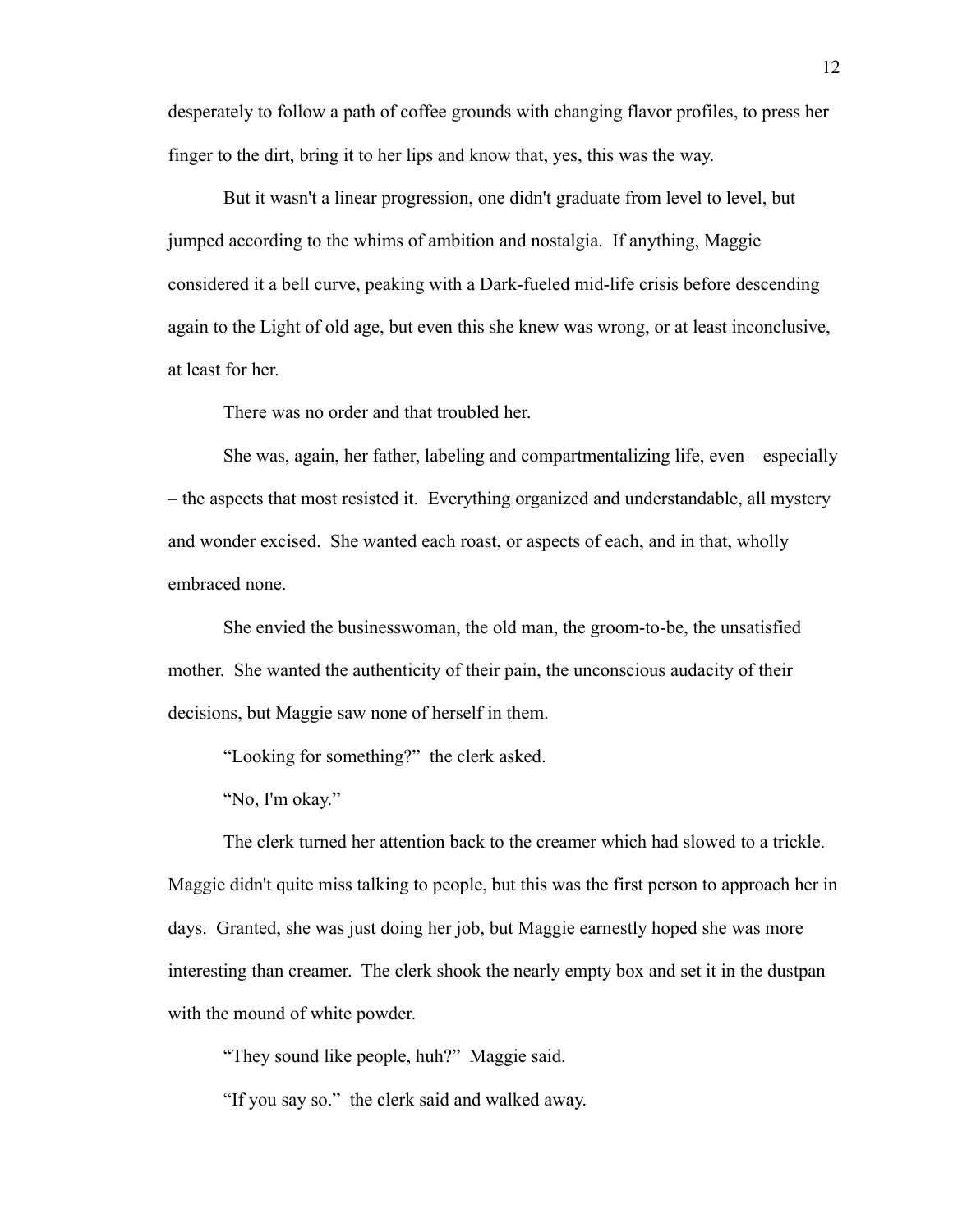Maggie did not feel more interesting than creamer. She should accept that she wasn't the kind of person who could talk to just anyone, or anyone. It wasn't worth the burning sensation on the backs of her hands and neck. She grabbed the closest can and left in case the clerk came back.

She could be decisive, it seemed, after a failed and uncomfortable social situation. She walked to the check-out lane and placed the coffee on the end of the belt. The cashier clicked the switch and stared at Maggie as the coffee inched to her. Maggie looked at the coffee and realized that she hadn't noticed what she picked: medium-dark – "rich, elegant, complex."

"Did you find everything today?" the cashier asked.

Maggie nodded.

"Any coupons?"

Maggie shook her head and swiped her card. The cashier put the coffee in a yellow plastic bag.

"Oh, I don't –" Maggie started and accepted the bag. She walked back into the Boston dusk clutching the scruff of the golden sack. It swung before her like a lantern.

"Hey, coffee girl," someone shouted from the store's corner.

Maggie kept walking.

"Hey," the clerk approached her with the balled apron. "Sorry if I was rude earlier. It was end of shift."

"I meant the labels. They sound like they're describing people," Maggie said.

"I believe you. Who'd you get?"

"Medium-dark."

"Fancy yourself rich, elegant and complex, huh?" she recited from memory.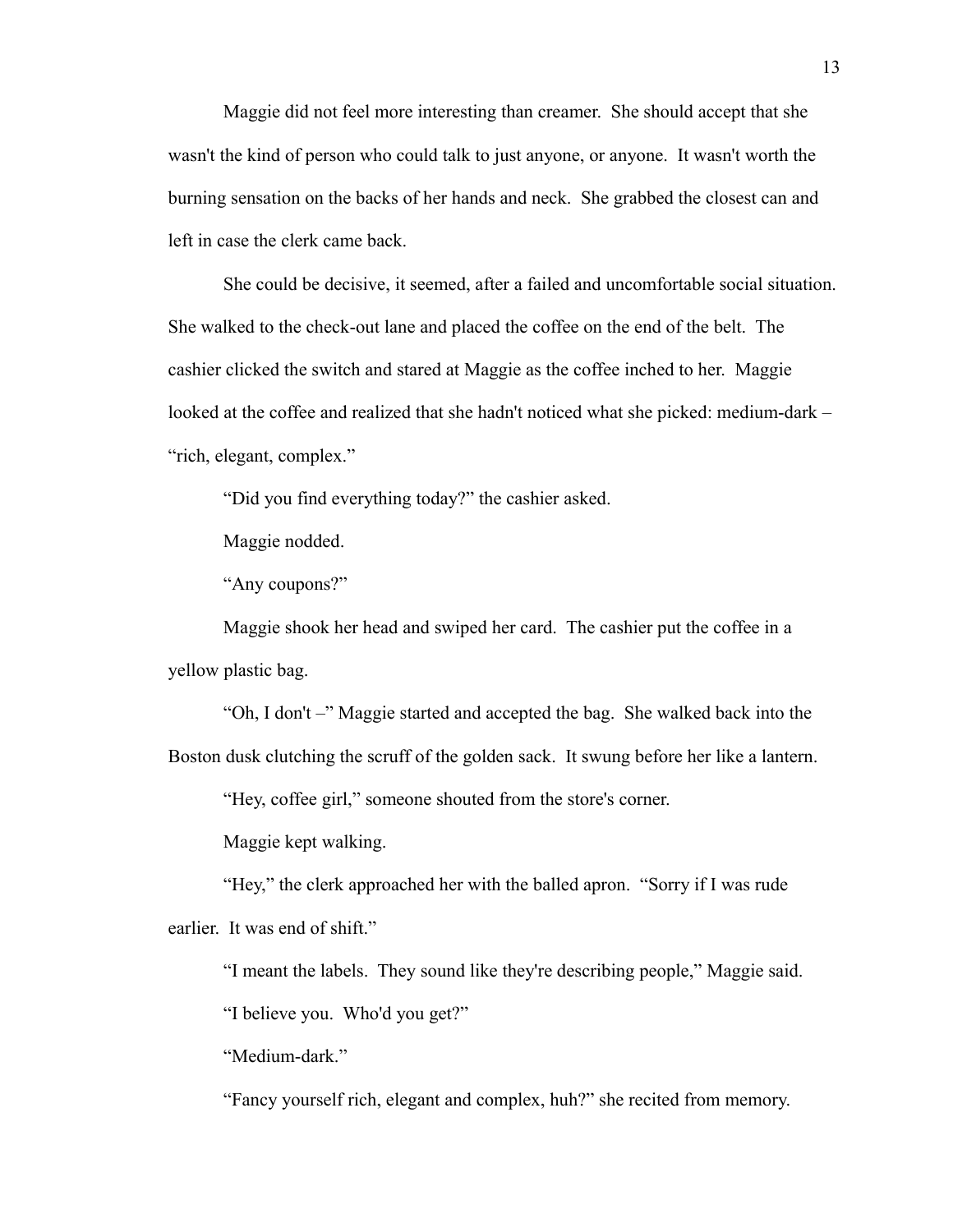"I should get going."

"So soon? Chatting outside the supermarket was just getting fun. Hey, how about this, we stop by my place and make some of that mysterious coffee."

"No, I really should get going. I haven't even finished unpacking." She said and backed away. She turned back, "Thank you, though." These were the times Maggie wished for invisibility, the ability to disappear without having to navigate anyone else's desires. She turned right and walked down the street, away from the giant glowing Citgo sign and toward, she hoped, her place.

She could feel the clerk's presence a few steps behind her and pretended not to notice. Stealing glances in the dark storefronts showed... Maggie considered speeding up, but didn't want to do it in a way that she would notice. Ahead, the orange hand of the crosswalk blinked and counted down. She considered just turning right to avoid stopping, but she'd be thoroughly lost within minutes on the unknown street. Cars pulled across the intersection and Maggie stepped to the edge of the curb. She felt the clerk stop a step behind her. She stared straight ahead and peered in the windows of passing cars, a momentary glimpse into three, four, five, other lives, six.

The clerk leaned forward and looked to Maggie, who gave a curt smile as if to say, "well, look at this, how funny, leave me alone."

"Guess we're heading the same way," the clerk said.

"Looks like it."

"I'm Erika."

"Maggie." They shook hands. The light changed and they continued together now step-for-step.

"How do you like Boston so far?"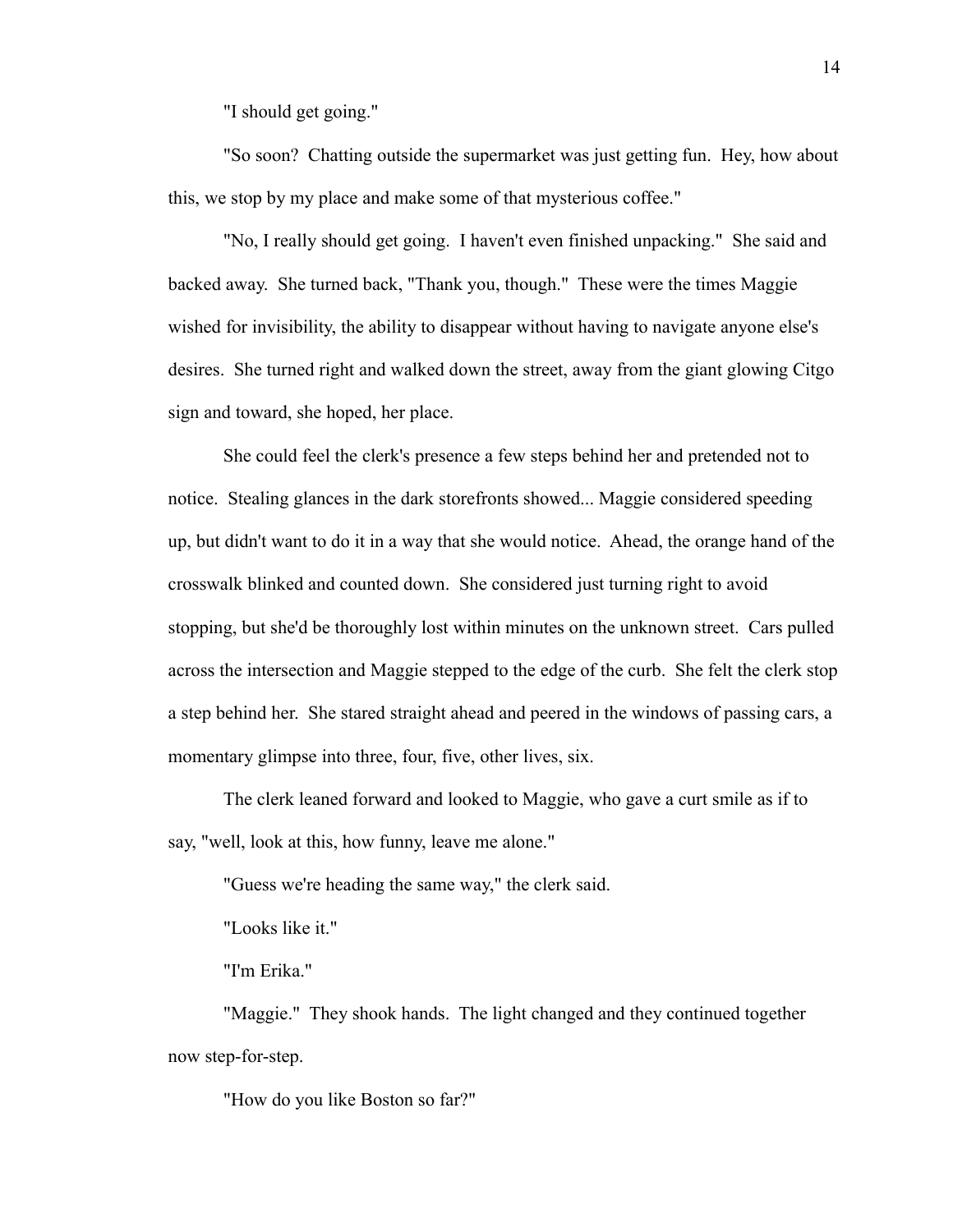Maggie had not stopped regretting moving since she arrived, which was typcial for her whenever she was somewhere new. She found Boston dark and cold and the winding colonial streets illogical and confusing. "It's fine."

"I guess it must be. I haven't left yet."

It began to flurry again. Not much, but enough to remind Maggie that the dirty bulwarks separating the street and the sidewalk wouldn't disappear into well into spring.

"What do you do?" Erika asked. "What brings you here? Where'd you come from?"

"Seattle. And nothing really."

"Wow, Seattle. Cool." Her eyes were wide and sincere.

"What do you do? Other than stocking shelves?"

"Sometimes I shelve stockings," Erika said, smiled. Maggie got the joke and wondered what the minimum acceptable reaction would be. She hrmm'ed and sniffed and sounded more like she had a cold than a good laugh.

"It's not so bad, really. There's something comforting in the simplicity of it. Everything is labeled and everything has a place and all those places are labeled. I just put things in their place. I organize the goods of the world. Stuff comes from all over, briefly stops here, then goes all over again. It's been on trucks, trains, container ships, just so I can place it on a shelf. It's kind of amazing, really -- sometimes I'll be holding a box of, like, corn flakes and just think about how far it's come. The store is like this single point of confluence, all these things meet then disperse." Erika held her hands open and apart, fingers drifting, then she slowly brought them together clasped them so tightly Maggie could see her biceps rise like small potatoes and threw her arms wide again. "Like the universe. They say it started all small and tight, then exploded and it's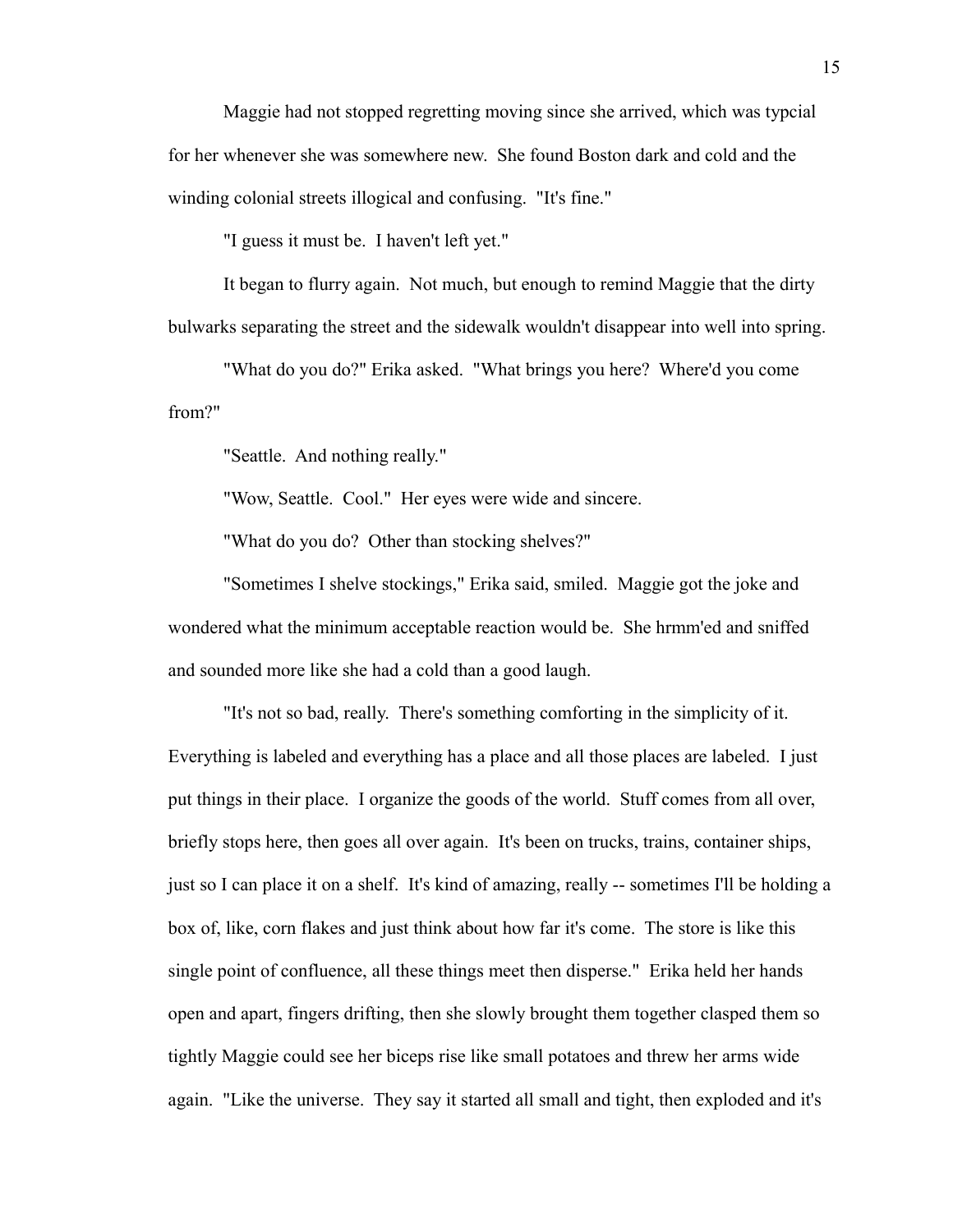been expanding ever since, and it's either speeding up or slowing down, they cant's tell because if something moves fast enough it looks slow, but the scientists all pretty much agree it'll eventually become a ball again and start over. In 900 trillion years we'll have this conversation again and not even remember."

Maggie nodded her head, not particularly comforted.

"*Nova*," Erika said. "I don't have cable, but WGBH is, like, right over there," she said, pointing to the right. "Comes in perfectly. I watched it stoned once and didn't move for, like, three days. Almost got fired. That's why I need to stick to stocking shelves. Or airports. I think airports could be cool too, if the cello thing never works out. Well," she stopped in front of a door between a vitamin shop and a pet store. "This is me. Sure you don't want to come in?"

Standing still, the cold enveloped her. Maggie thought of the one-bedroom she would return to, dark except for the hall light under the ugly saucer sconce. The boxes, labeled by her father with masking tape and color-coded markers, would still be nested and stacked in the living room aching for a giant box labeled *boxes* in yellow. She hadn't been able to throw them away. Individually, they represented each empty aspect of her life: *utensils, plates, glasses* in kitchen-green; *pillows* in bedroom-red. Collectively, they represented why she had needed to leave. She remembered falling onto the couch after unpacking the last box and sobbing as she looked at all the stuff that had followed her east, that despite it all, she was so very alone, despite this odd girl, she was concocting excuses to go inside.

"Sure," Maggie heard herself say.

"That's fine. See you around, maybe." Erika had taken Maggie's affirmative as being sure she didn't want to come in. She had a way out, but now she had to speak up to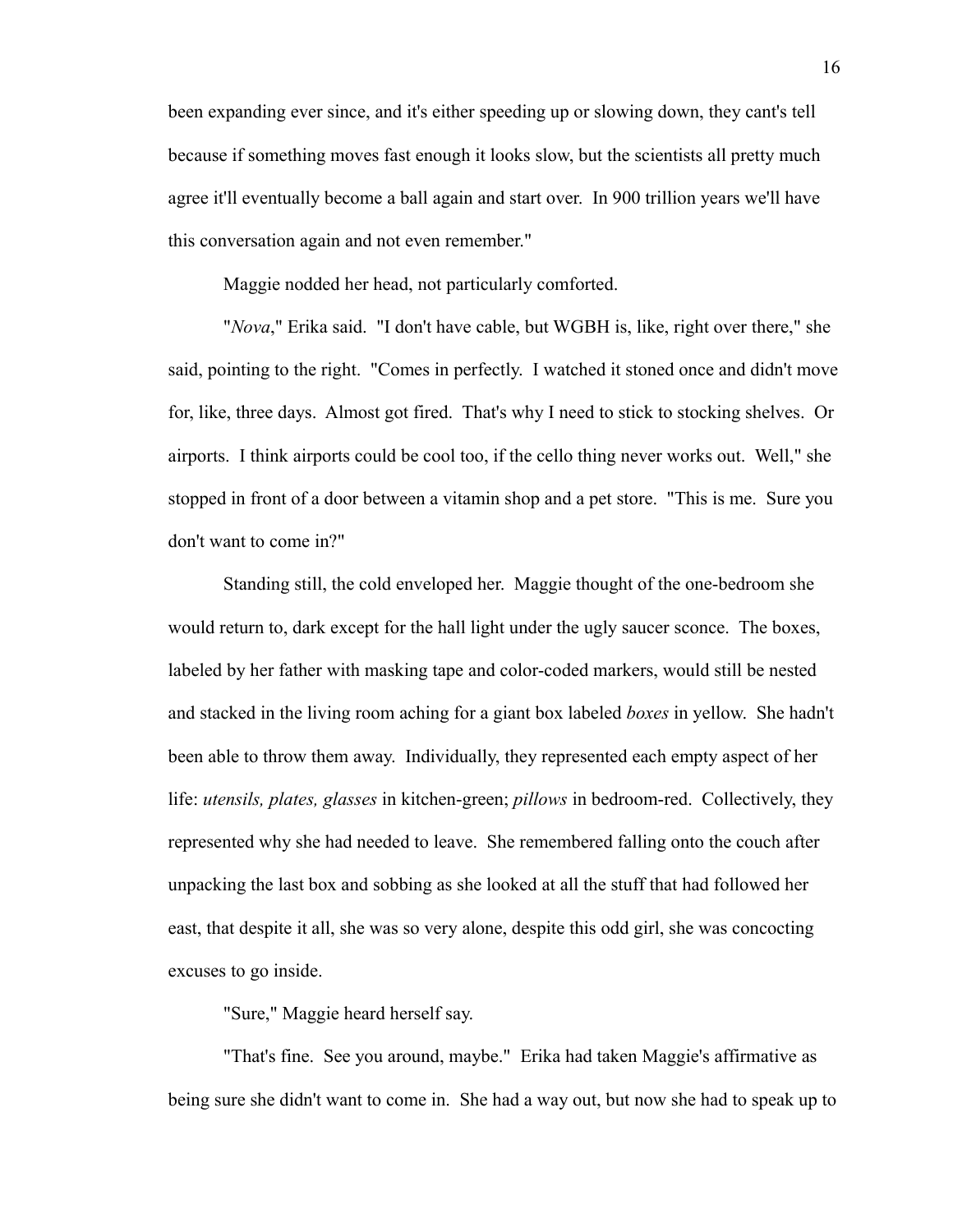get in.

"I meant 'sure' as in I'll come in. For a moment," Maggie said.

"Great," Erika said and unlocked the door. She flicked her metal mailbox, and without looking, knew it was empty from the hollow ring. She looked so comfortable in her routine. She naturally sidestepped the fading phone book on the first landing and on the second floor she removed her keys, unlocked and opened the door in one fluid motion, closed and locked it with the same ease. Erika walked straight back to the bedroom, leaving Maggie to loiter in the living room and increasingly regret coming up.

The apartment wasn't quite a mess, but it looked like three people had been busy and suddenly left when they walked in. There was an oily pan on the stove and a crumby plate and half-full glass on the table. The unsteady coffee table had a mug and bong. A copy of (book) was open, spine-up, on the arm of the couch. It looked as if Erika could and might return to any of these activities and pick up where she left off. Maggie's mother would have gently called it "lived-in."

"Come see my room," Erika called.

Maggie set the bag on the coffee table and followed. The walls inside Erika's room were layered with twelve-by-twelve paperboard egg crates. "I don't get to show many people and I think it's pretty cool."

If not for the occasional change to white or brown or pale blue from the overwhelming concrete gray egg crates, Maggie might have felt dizzy, like being in padded cell.

"It's for practicing. I saw it in a studio once." She caressed the peaks and valleys of the nearest wall. "Took a few months to do the whole thing. Edwardo in the bakery department saved them for me. Makes it really quiet." The feet of a ladder stuck out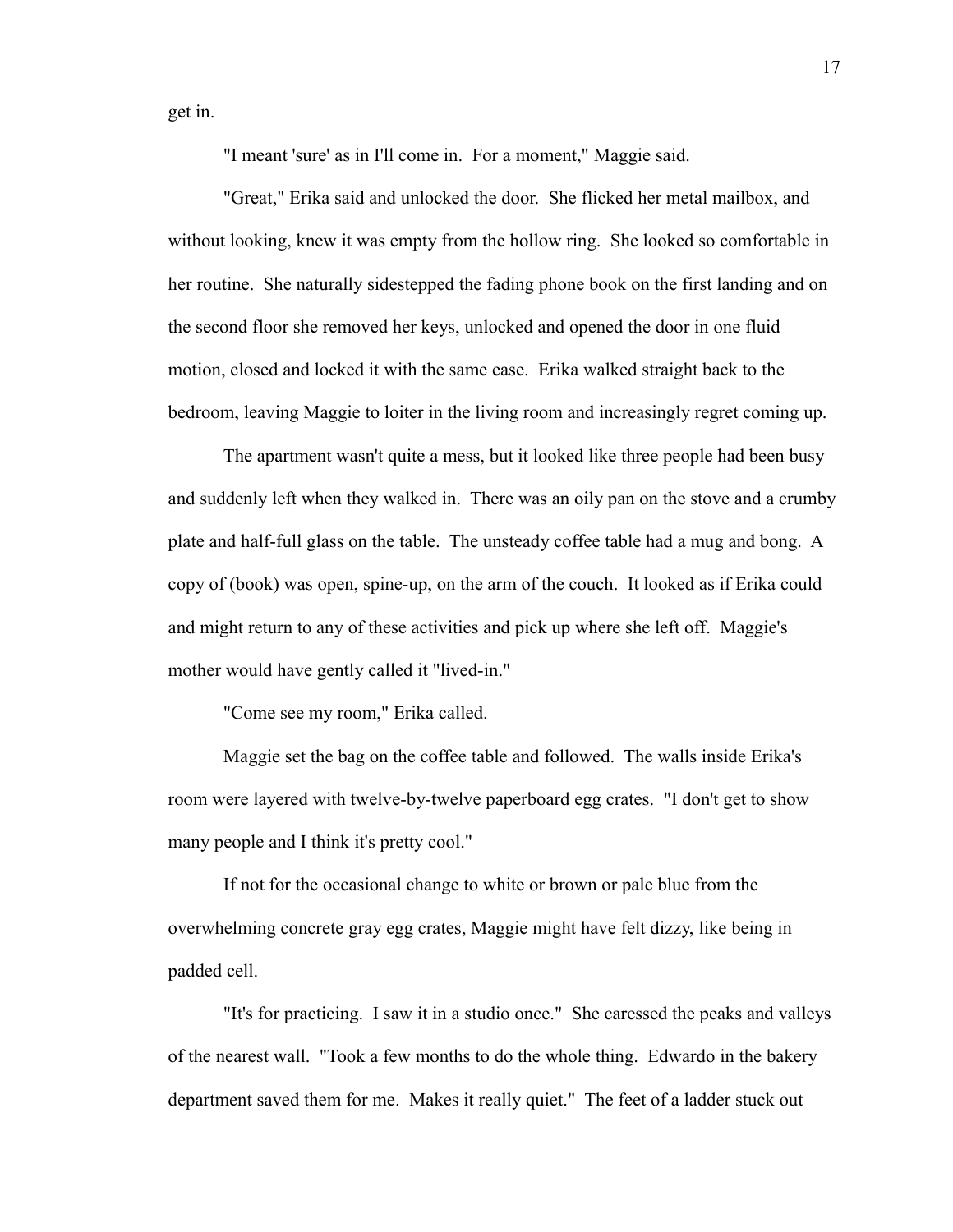from under the bed; even the ceiling was covered.

"Watch this," Erika said and closed the door. The back of the door disappeared into the wall, flush with egg crates. The door knob replaced four of the peaks. Then, Erika screamed.

"See? Quiet. You try."

Maggie squawked a quick vowel burst and felt the walls absorb the sound. It eerily left no echo behind, as if it never happened.

"Cool, right?" Erika sat in a metal folding chair in the corner and picked up a cello that had been resting on a stand, just waiting, like everything else, to be picked up again. She played a few lines of Vivaldi's "Summer." Her double-jointed fingers collapsed against the frets and the skin under her nails flushed white.

"So, you're really good," Maggie said.

"I thought so too, but musicians who get into Berklee are even better. I didn't really start until I was eight, almost nine, so I'm like three years behind. I'm going to audition again in the summer." She absently switched between thirds and adjusted a tuning knob. "Did you study anything?"

"History. At Whitman College."

"Cool, cool." She moved onto another set of notes. "Anything special?"

"Post-war American domesticity, mostly. My thesis was about Tupperware."

"Oh, yeah, my mom used Tupperware." Erika became increasingly absorbed into the cello. It wasn't just idle movements anymore, but she also wasn't intensely concentrating. The bow's in-out bellow motion, the oscillating vibrato of her fingers seemed to penetrate the space around her, like she was keeping the time of the universe.

"Mine didn't. My father didn't believe in leftovers."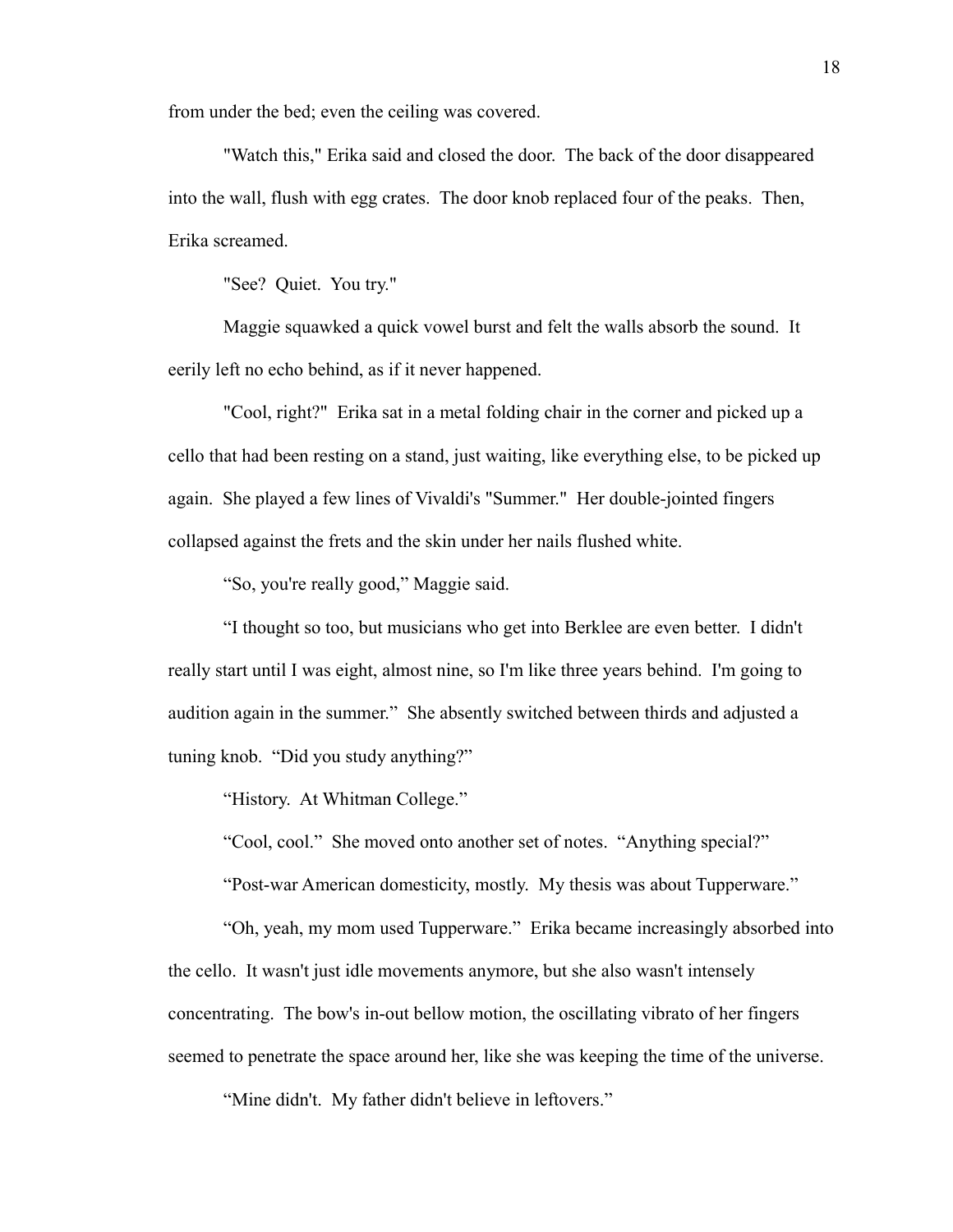"Excuse me?"

"Why would you move across country for nothing?"

"I just did."

"If you didn't move here for anything, you must have moved away from something. It's geometry or chord progression or thermodynamics."

"I'm not sure you realize what you're saying."

"It's just, you know, reality."

"I should go.

"Are you leaving or arriving?"

"Leaving."

"Suit yourself."

Erika's playing crescendoed as Maggie found the knob among the peaks. She shut the door and the music was nearly silenced. Lining the room with egg crates actually kind of worked. Maggie wasn't running from anything. Not now not before, there hadn't been anything to run from and there still wasn't. But Erika was partially right that there wasn't anything to necessarily run to. When Maggie saw the yellow phone book on the stairs she remembered the yellow plastic bag and the coffee can's yellow lid and she couldn't leave without that stupid coffee. She went back up the last staircase and stood before Erika's door. She delicately tested the knob and it turned; it hadn't locked behind her. The soundproofing, it worked both ways. She could slip in grab the coffee and slip out, or she could just leave without it, or she could return to the store and buy another can, but that was her can. The cost and the coffee and the effort and Erika, it all meant so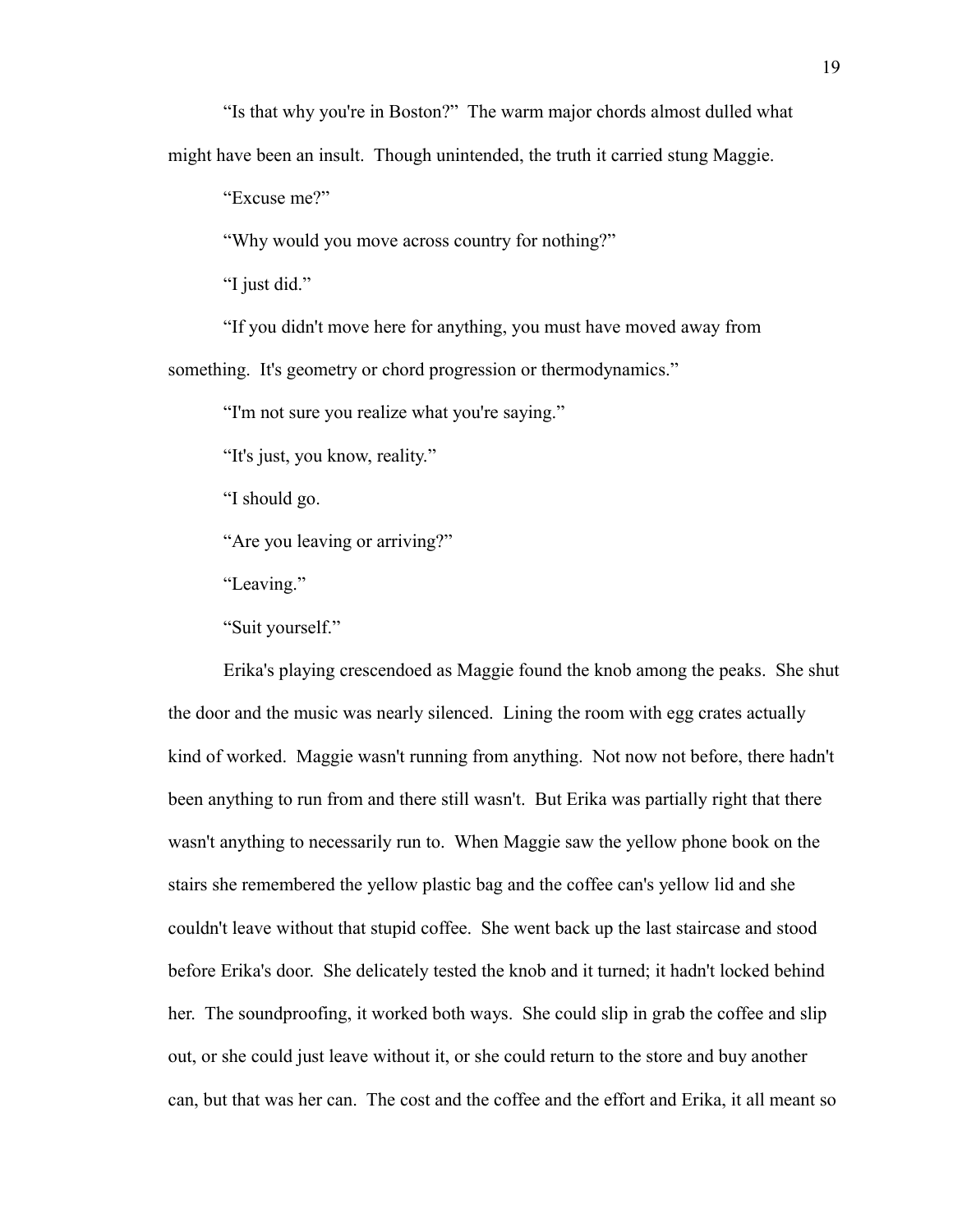little to her, so wondered why she ever bothered with anything.

The door's latch had already retreated and it wouldn't take much to just nudge it aside. She saw the yellow bag where she had left it on the table. She inched the door enough to squeeze through as Erika was coming down the hall from her bedroom.

"Maggie," she said.

"Forget it, it's nothing."

"I'm sorry."

"It's nothing. I'm fine." She grabbed the bag and pulled the door shut behind her. "Maggie--" The living room wasn't soundproofed.

Would Erika chase her into the hallway, down the stairs, into the street? She didn't need strangers to care so vehemently for her. She wasn't a stray. She didn't need anyone to, least of all her parents, least of all herself. Her father's eager meticulous packing had just been part of his personality, the sorting and labeling the same way he approached every other aspect of his life, but there had been a certain impetus to it, a certain drive for efficiency, a certain drive to get it done, get the truck loaded, get her out. She found the Citgo sign and walked away from it, found the Green Line track and walked along it, the coffee can bouncing against her leg.

She found the door to her building, ignored her mailbox and climbed the stairs. The top lock fought her - she was discovering it liked to stick – and then she was finally back inside. It was all exactly as she had left it. That would take some more getting used to. Maggie locked and locked and chained the door behind her. She did like the feeling of sequester. With the only entrance shut and sealed, had the room been appropriately soundproofed, she could have screamed and carried on in a most uncivilized way, hidden from the eyes and ears of others.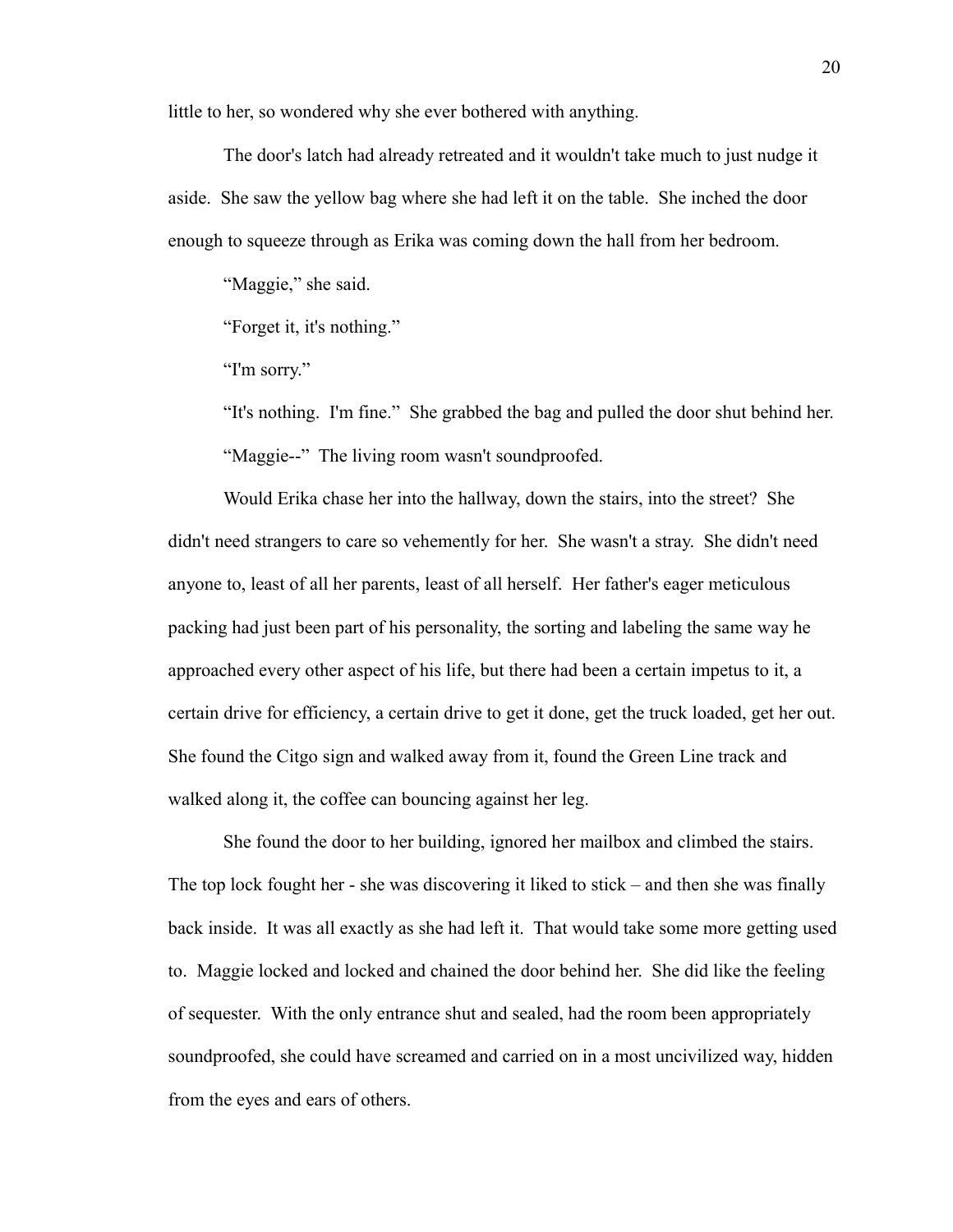She could have – water, coffee, switch – but she went straight to the sink and filled the carafe to the metal band – twelve cups. She poured it all in the reservoir. Water. Coffee. She pulled the metal freshness film from the mouth of the can and measured twelve tablespoons into the filter into the drawer. Done. Switch. Done. It hissed as it heated the water and dripped it over the grounds. The first drops sizzled in the bottom and steamed up the pot.

As it filled, Maggie assessed the living room. She put her hand over her chest. The boxes were organized by color and stacked alphabetically. But unpacking had been such chaos as she moved from box to box, unwrapping one thing, packing another, how had the boxes settled like this? She picked up an office paper box labeled bowls in the appropriate green and ripped it along the corner and across the base. The tear caught on the tape across the bottom, but a few extra tugs ripped it in half. She threw it into the middle of the room and moved on to *cups*, *dinner plates*, *servingware* and *utensils*, shredding each one in turn. When she was done, the room smelled of coffee and the boxes lied in a tangled heap. She poured a mug and sipped it. It burned her tongue, but tasted like coffee. There was nothing particularly elegant or complex in its flavor, but as far as she could tell, she had done everything right.

She drained the first cup and rushed to the door, peered through the peephole, unlocked, unlocked and unchained it – took a breath – opened it slowly in a sweeping motion. "Hello! How are you? Come in, come in." She started to close the door, but jerked it open right before it latched. "Oh, SO sorry! I didn't see you. What a coincidence, everyone arriving at the same time. No, take your time, no hurry … yes, he is right here, arrived but a moment before you, actually … isn't it, just?" She closed the door. "Sit, sit. Excuse the mess, I'm still getting settled … that's kind of you, but I know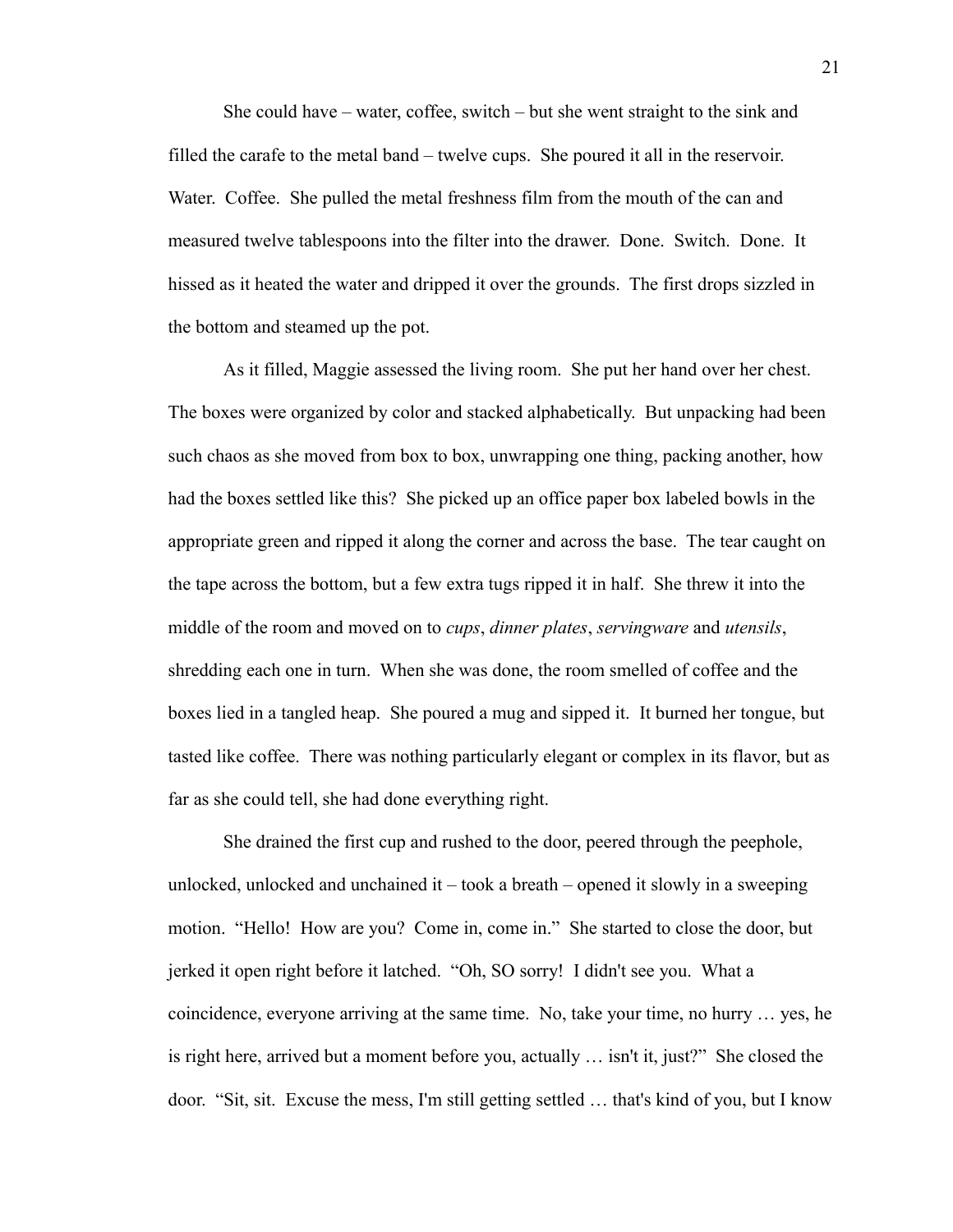it isn't much. Cozy, though, I could really see myself getting comfortable here … I just put a pot on, shouldn't be but a moment … what *am* I thinking? Please, let me take your coats." Maggie opened and closed the empty closet, then sat in the apartment's only chair. She hopped up again and walked into the kitchen, "I'm still listening, go on." She opened and closed the empty cabinet above the sink. She took three bubblewrapped mugs from the box on the counter, filled them with coffee and carried them to the living room. "Here we are, here we are … " She set the mugs on a box of books and sipped from each one in turn. "The weather does get quite dreadful here sometimes, but I've gotten used to it … sometimes I even head to the shop around the corner, it's just lovely. You'd never know it was there, I just discovered it last month. They make the absolute best scones, but sometimes Erik calls and I bop out there without a coat and don't even notice until I'm halfway home … no, no, he's just a friend … oh, he is cute and a student at Berklee, no less, cello, but no, nothing like that … I have my share of dates, nothing to worry about there. This really is a very young city, everyone's quite friendly."

Maggie sat still for a moment in the near darkness. Passing cars disrupted the streetlight glow and shined stretching parallelograms across the ceiling that looked like the sun rising and setting and rising and setting again, a time lapsed life. "It really is so good of you to come by."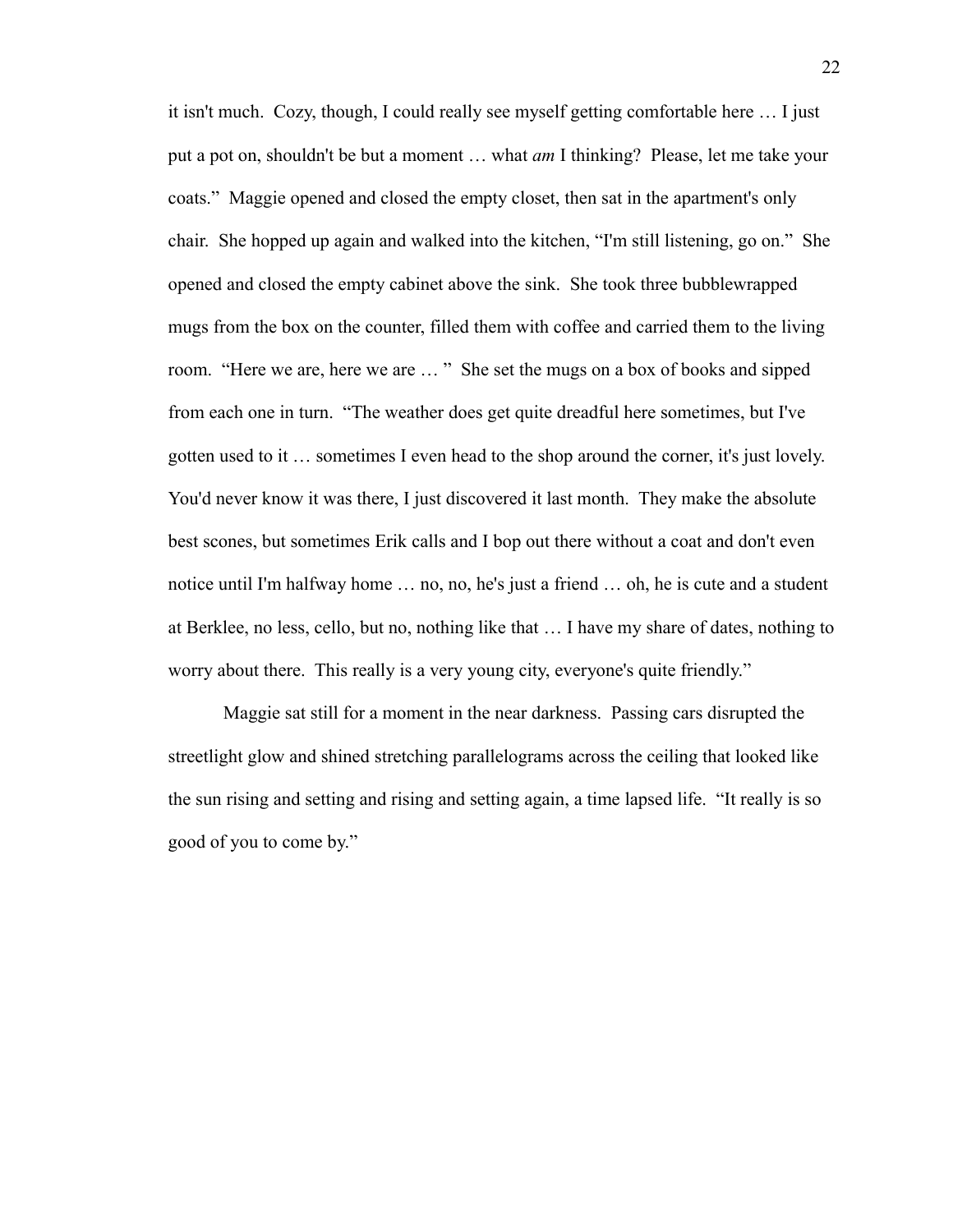### **A Knife for Colby**

A swarm of bees chewed through Colby's chest during the night, his morning shower and commute, and continued into work. The coffee hadn't helped; it never does.

"What if it's not a good knife?" Colby asked his fiancée, Jeanne, over the phone.

"I'm sure it's a perfectly good knife," she said.

"That's what I'm afraid of. For \$128 it better be a damn fantastic knife."

"I suppose you could always return it if it's not."

"That's tantamount to defeat. It's certainly about the money, but it's also about more than the money; it's about pride. Returning it means I've been duped. I don't like feeling duped, it's an insult to my judgment." Colby continued to click through search results for "SliceCo Knives, any good?" during his fiancée's silence. He read review after review from users, on knife forums and chef blogs, but couldn't find anything he deemed informative or legitimate.

"You heard all of the great things the salesman said about it," Jeanne said.

"Because that's a reliable, unbiased source."

"You saw the demonstration."

"Hrmph. You're starting to sound just like him. Rigged trickery, that is. The old bait and switch. They show you the good knives and ship you the shit knives. Signing us up for that sales pitch was your idea, by the way."

"He's my nephew!"

Charlotte appeared in his office doorway with two to-go coffee cups.

"And now I'm out \$130 and you - it's like you want me to just accept everything he said and move on." Charlotte bobbed the two cups back and forth in sync, like the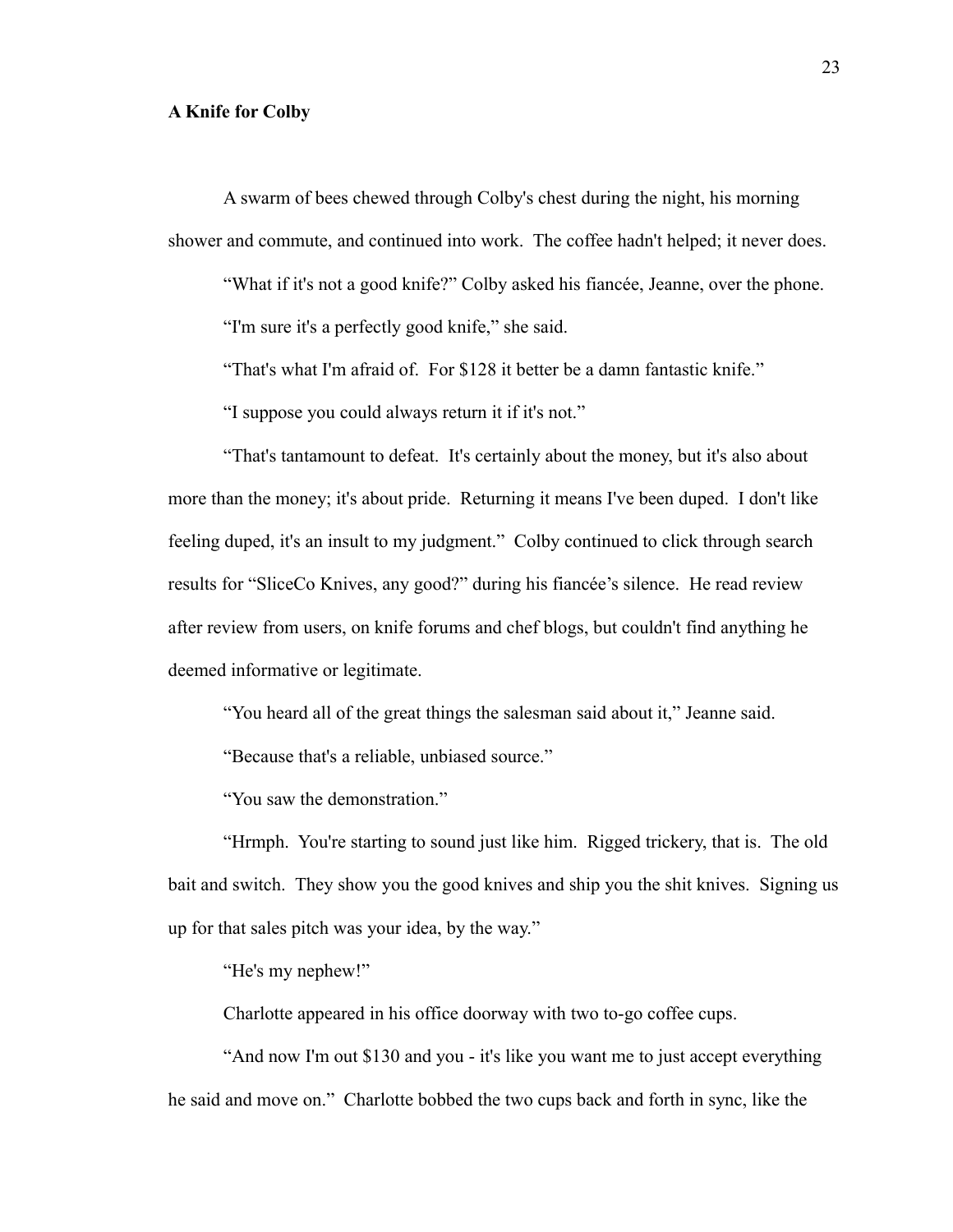field mice Little Bunny FooFoo was so fond of bopping. "I should go," he said. The left cup chased the right cup as it coyly hopped behind Charlotte's back, only to peak out and chase its pursuer around her slim torso.

" $But -$ "

"Work stuff. Bye."

Charlotte offered one of the cups. He eyed it wearily but accepted and rummaged through his desk for an acid reducer.

"What's eating you?" Charlotte asked. She left a red ellipse on the white sippy cup lid.

He swallowed the pill with a swig of coffee. "Some kid conned me into buying a knife last night – a chef's knife, to cut onions and carrots and stuff. Also apparently rope."

"Rope?"

"Yeah the salesman – sales*kid* – held this piece of scratchy rope and had me cut it with the knife." He stretched out his fingers and pulled his vertical hand effortlessly across his desk. "Sliced right through it, like a hand through air or an expensive knife through cheap rope."

"Sounds like a good bedroom tool."

"What? Why?"

"Never mind."

"He probably soaked the rope in something to make it weaker. Didn't look like nautical-grade rope to me."

"Too bad. That's the only rope I use." She smirked, an alluring twitch at the corner of her mouth.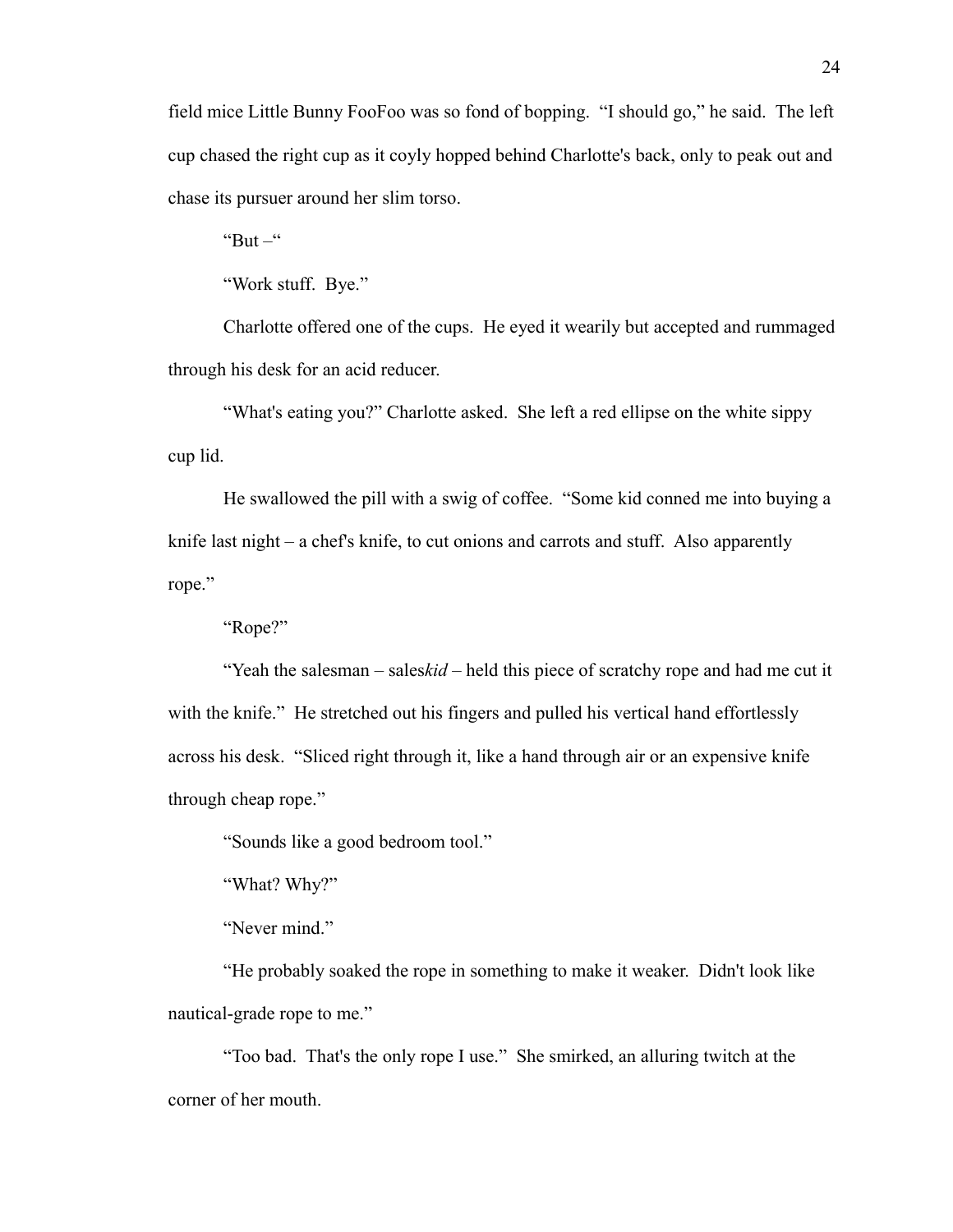"That's what I figured. What good is a knife that can cut shit rope no one uses. You sail?"

"Nope. Why cut rope with it at all?"

"You never know; I've met some pretty fibrous plantains, or cassava or something. But it's more a symbolic thing, an indicator of quality. Why land on the moon? Just to prove we could."

"Why flirt when you're taken?" she said.

"Exactly," he said. "You do something more difficult to make the mundane carrotcutting tasks seem easy. I still think it was shit rope though."

"It's just a knife. If you're not happy, I don't know, return it, then."

"No one gets this. It's an expensive knife, yes, but it's about more than just the money. I don't like feeling duped; it undermines my status as a discerning consumer and I prefer to live up to my own high standards."

"How noble." His phone rang: their boss with an actual business matter. "Better take that," she said. He rolled his eyes and lifted the receiver. Charlotte raised her cup in parting and disappeared into the hallway. A pimply intern passed the doorway after her, eyes fixed on the alternating movements of her bottom.

–

When Colby arrived home, Jeanne was in the kitchen, tending to a vicious sizzle. When Jeanne peeked into the hallway, Colby had retired to the bedroom to change. When she walked to the bedroom still holding a slotted spoon, Colby was bent over the living room coffee table leafing through bills, and when he walked into the kitchen, she had already sat down to dinner. He slid a sirloin from the platter to a paper plate and licked the grease from his fingers. He added some brown potatoes from a skillet, picking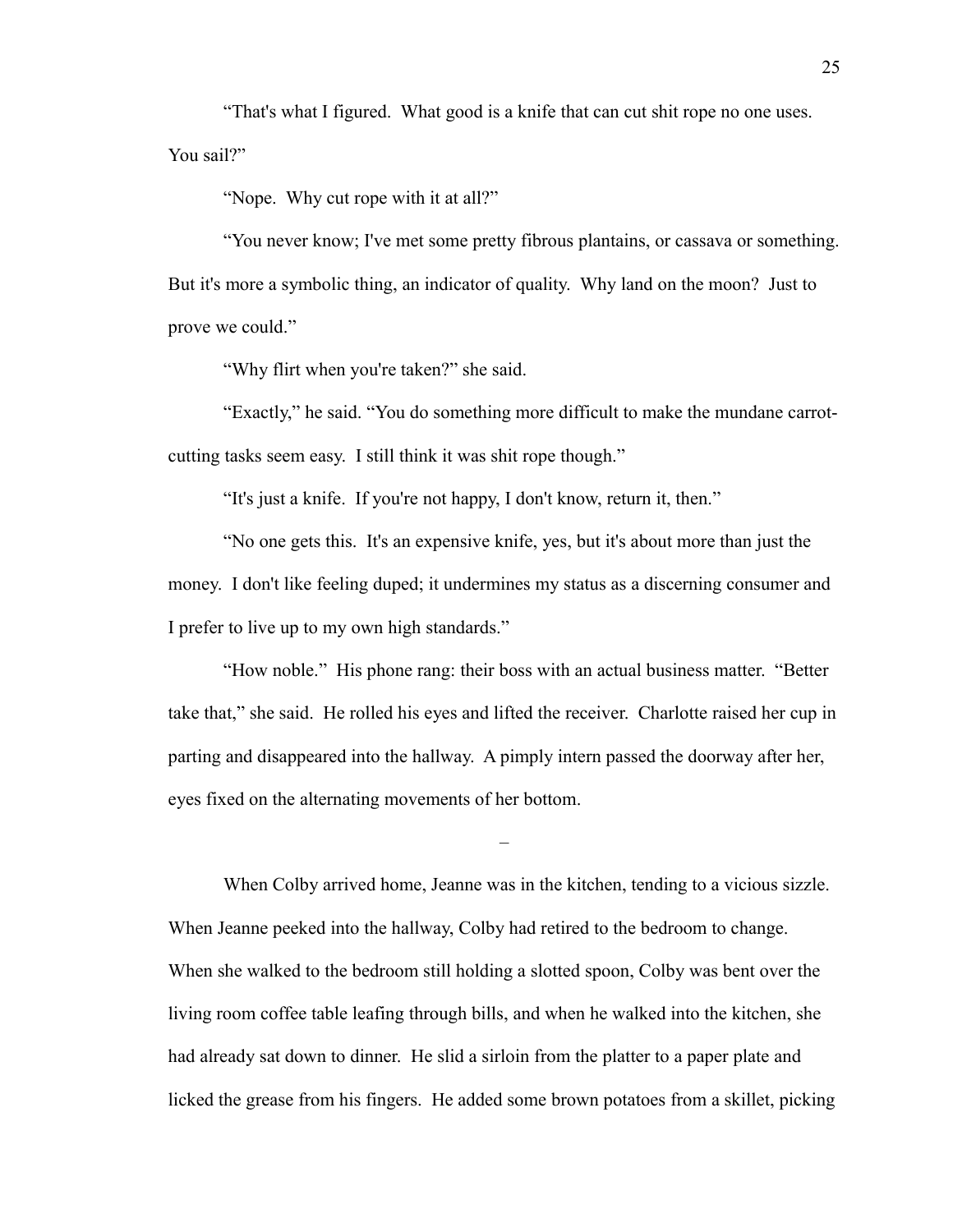around the black ones, and joined her at the table. She had arranged a fork and serrated steak knife for him. He put his plate between the two and admired its symmetry- fork, steak, potatoes, knife. Each inhabited its own quadrant, separate but complete.

Colby looked at Jeanne from beneath his brow. She flippantly pulled a piece of steak off her fork with her lips and chewed dramatically. He tried hefting the small dinner knife like the salesman had showed him yesterday, but it was too light; it felt like nothing. His thumb and forefinger met and he wiggled it, feeling for its balance. Twice it clattered to the table. He pierced the meat with his fork, went at it with the knife and soon he had reduced it all to bite-sized chunks. The unprofessional, budget knife made each cut in only two stokes, forward and back. He dropped his head to his hands.

"What's the matter?" she said. "Your steak's all cut up, get on with eating it."

"That is precisely the problem." He held up the two-inch knife streaked with grease and meat flakes. "It works just fine. If it cuts steak like that, I should just use it to cut everything. That new knife was a complete waste, shit or not." He ran his thumb along the peaks of the blade. Unscathed, he lightly sawed his arm. The depressed skin ripped back and forth, but didn't break. "I don't suppose this knife cuts rope, though," he said. "You don't have any rope, do you?"

"I don't, no."

"Nothing in the bedroom?"

"Who keeps rope in the bedroom?"

"No one. I'll just go on supposing then." He imagined a wall of pegs hung with twisted hemp and coiled nylon. He imagined loops of rope on the bed like limp nooses. He imagined his wrists and ankles convicted of treason and appropriately sentenced.

He finally ate a piece of steak, but hardly tasted it.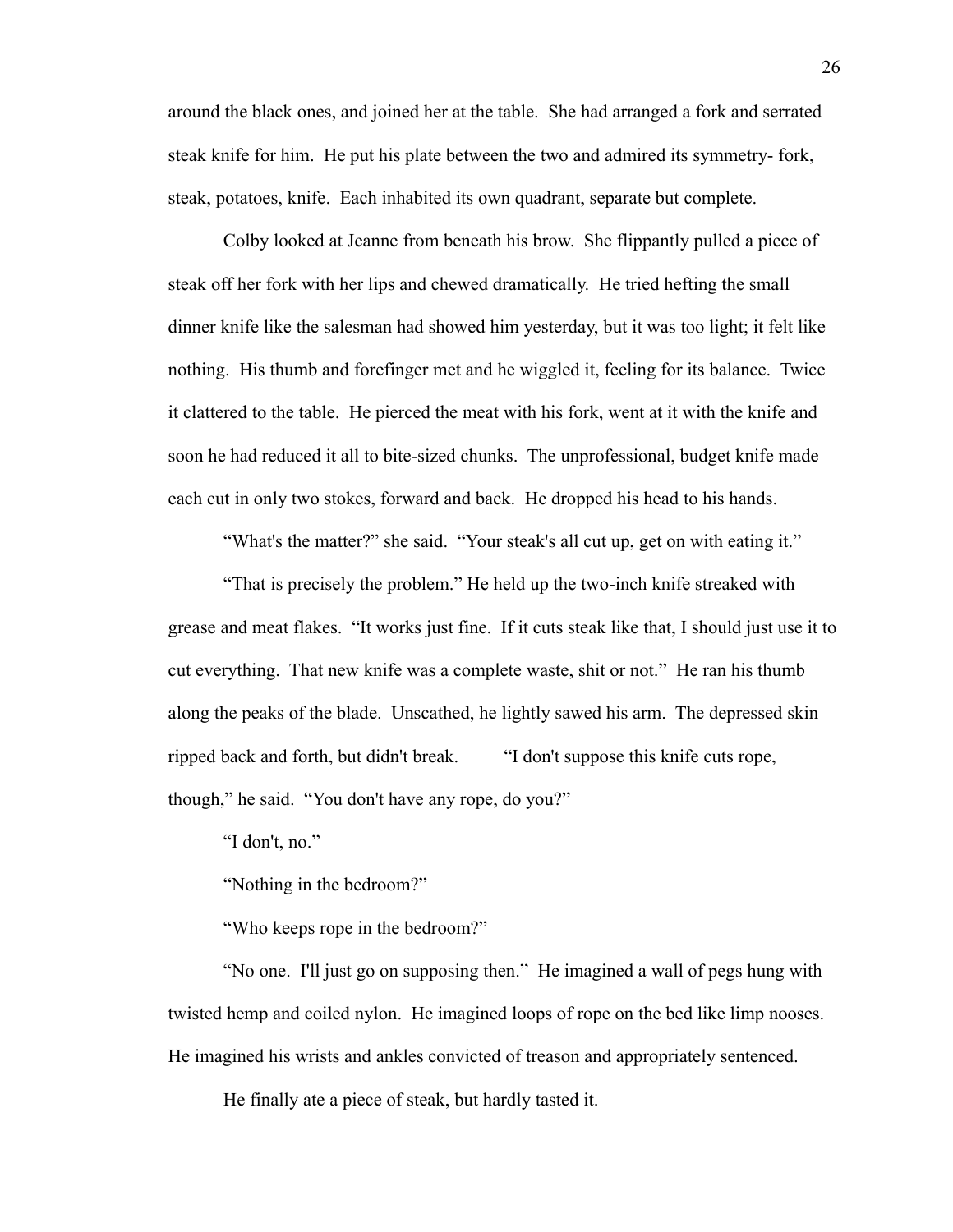"Cutting rope with a kitchen knife will dull the blade, you know," she said.

"Are you serious?" he said. "Then why on Earth would they demonstrate it like that?"

"Just to prove it could? I don't know. It'll definitely ruin it, though." She sensed his deepening disappointment. "But why would you need to cut rope anyway?" she said.

"I wouldn't."

"Then problem solved. Plus, if it does become dull--"

"When."

"When, what?"

"When it becomes dull; it is an inevitable, indisputable property of matter, like inertia or buoyancy." She began clearing the table. "As soon as the knife is forged and polished, it begins deteriorating. Every slice, every second is a step toward obsolescence and further from perfection."

"Well, like I was saying, if or when it becomes dull, you can send it back to the factory for resharpening. It has some lifetime warranty thing."

"That sounds unrealistically benevolent. A Lazarus pit for knives?"

"Sure. It's the only knife you'll ever need."

"Oh," he said. He lowered the pitch of his voice, "Oh."

"What?"

"What if I want a different knife, a santoku or cleaver? What if I want to change the handle color or grip shape? What if the blade's weight or angle, the immutable properties of the steel, don't jive with my radius and ulna, my metacarpals or phalanges? The factory can't fix that."

Jeanne had no response.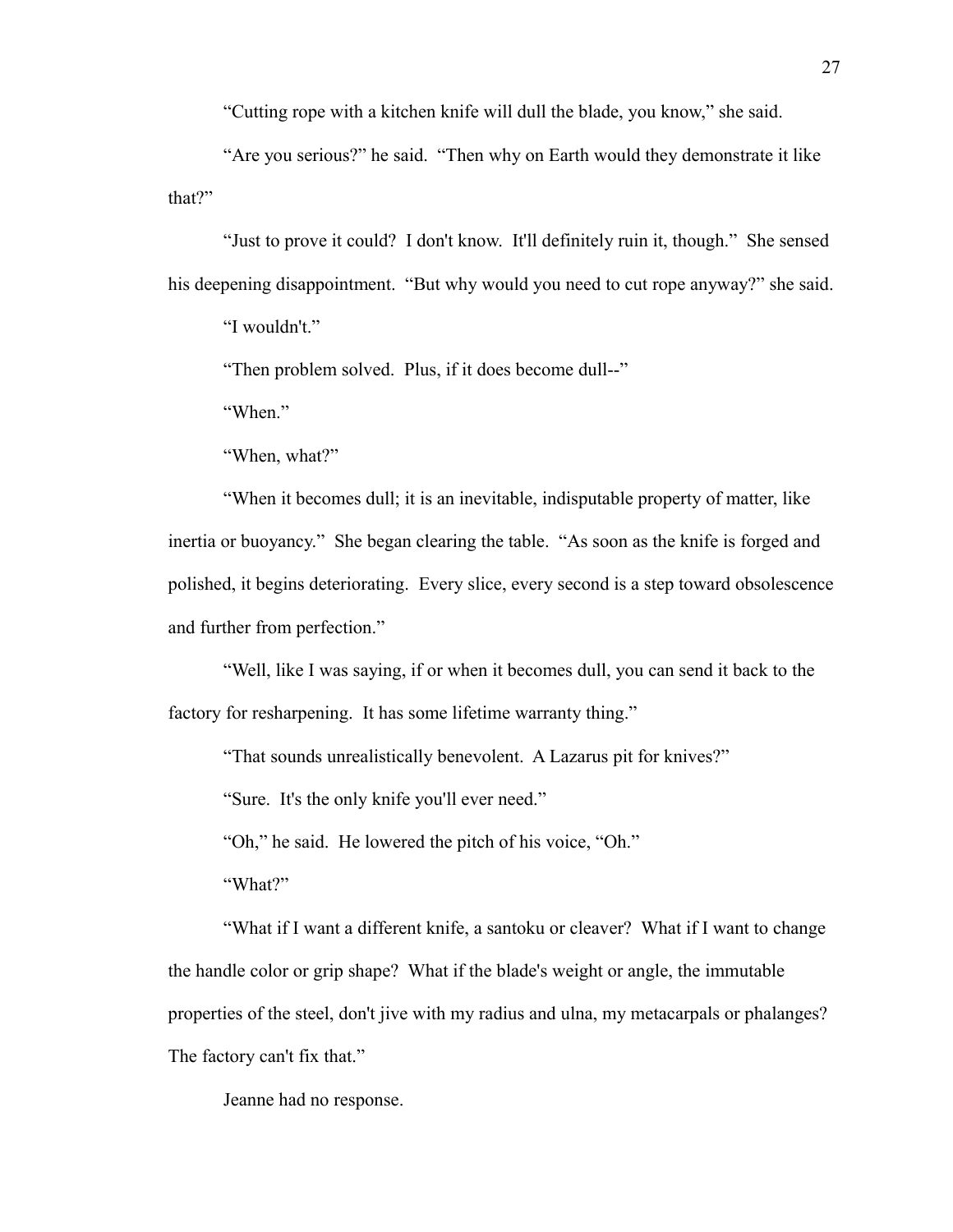"To hell with it!" Colby stood.

Jeanne rinsed the dishes and arranged them in the dishwasher rack. The silverware went in the caddy for such things.

"Once it crosses the doorstep, I'll slide it onto a shelf where it will remain in pristine condition, a beacon of engineering and material perfection." The orator looked at the back of his audience, she looked like a vertical snake whose last meal formed her hips. Water ran out the faucet, across some plates and down the drain. Ceramic clinked against metal.

"And when you need to cut something?" Jeanne said.

"I'll get a cheap knife, use it until it's shit, then get another – with a new grip, if I want. All different blades, all different brands."

Jeanne wiped the water from the edge of the sink with a blue and white striped towel, turned around and leaned against it. She snaked the towel through her hands.

"It's just cutting, deconstructing, destroying. Who needs elegant destruction? If the knife tears a pepper a little bit, so be it; that's life and life is uneven and rough and sloppy. We all tear a pepper or two in our lifetimes. That's the cost of freedom."

Colby sat down and poked his steak.

"It's cold," he said. Jeanne walked to the other room and switched on the TV.

–

Colby leaned over the dark expanse of Charlotte's mahogany desk to hand her the full to-go coffee cup; he had drained most of his on the walk. She accepted when she could reach it with a bent elbow. Charlotte looked small in her office, dwarfed by the wooden monolith before her and engulfed on all other sides by the leather executive chair. Her brunette hair flared in sculpted waves. She branded the cup's pristine lid.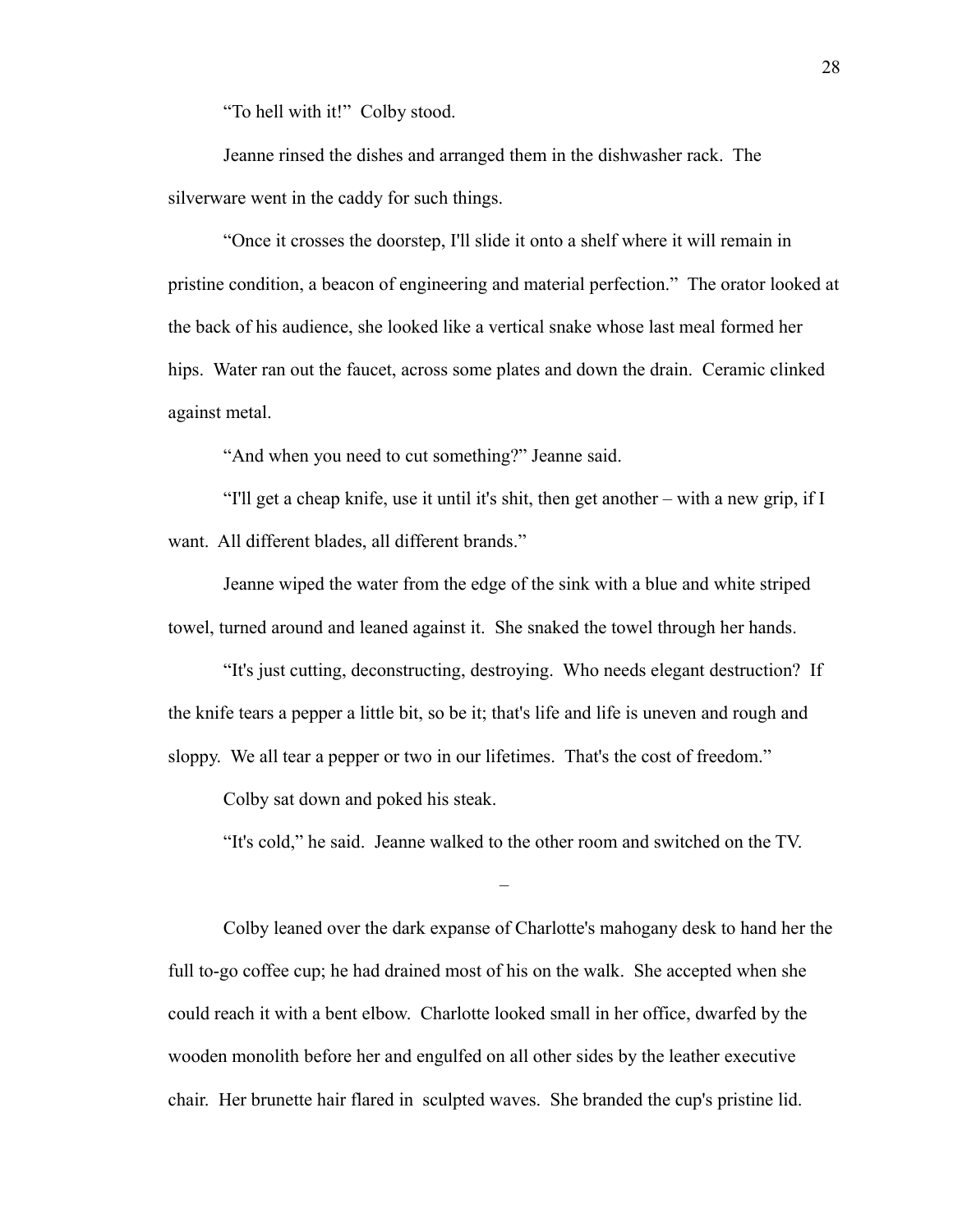"Did you bring the Peterman file like I asked?

Colby hadn't even noticed the request. He apologized.

"What's going on with you? You look beat."

"Barely slept again last night, because – you know."

"Okay, I'm just going to come out and say this – get over it. It's a knife, you bought it move on. A common schlub like you – and I mean this in the best way possible – but you and the other schlubs won't even know if that knife is shit."

"Oh, you're good. You're so mean and so good. You hit it right on its little problem head. What's worse than using a shit knife and knowing that it's a shit knife? Using a shit knife and thinking it's great. That's what I'm most afraid of."

"I'm sure that it will cut things and not fall apart, at least not right away. That's all me or you really needs. Look at it this way," she said. "There's endless free coffee in the break room and yet we've built a symbiotic relationship around spending extra time and money buying this. Why?"

Colby took a confident sip and swallowed with a satisfied grunt. "Because it's better," he said.

"Why?"

He opened his mouth to speak. When words didn't come out, he poured more coffee in. He rolled and roiled the brown liquid around his tongue looking for an answer. It was hot and earthy. "It's hot and earthy," he said.

"Please, you can do better than that. Is 'hot and earthy' worth three-eighty a cup?"

Colby took another sip. Having expended the adjectives of hot and earthy, all that remained was a strong taste of coffee. He looked to the propaganda on the cup's insulating sleeve. "Volcanic soil … full-bodied ... nutty undertones," he said.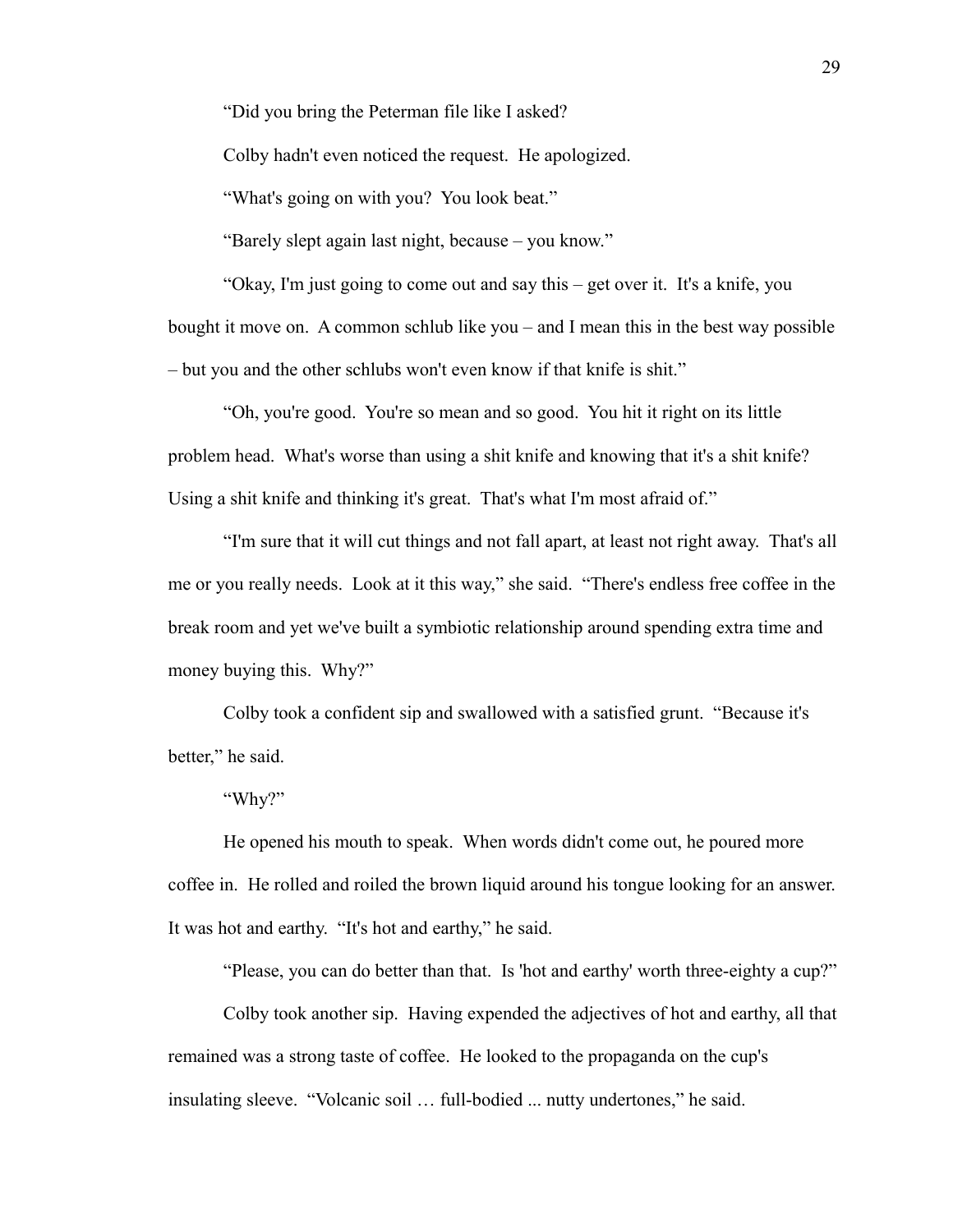"Can you taste the pumice?"

"In every sip."

"Bullshit. Neither can I. What if every cup I've ever handed you wasn't sourced from the shaded mountains of Venezuela, but the stained carafe of the break room?"

"Then I would be hurt by your deception."

"But you wouldn't know. You would die buzzed and happy in full belief that your life was filled with the best of everything and your good friend Charlotte helped to make it happen." She leaned across the massive desk. "Happiness doesn't exist; it's an illusion. That's the best and worst lesson you'll ever learn. That knife salesman is offering you a rare and wonderful gift: the ability to justify your actions. Sure, you might have overpaid, but what's stopping you from believing that that is the most fantastic implement you have ever used?"

Colby quietly, cautiously imagined a future of blissful chopping.

"Suspend your disbelief, your cyna- and skepta- cisms. Embrace the fiction. That could very well be all there is. There's no secret man behind the curtain, just a poorly Spackled wall."

–

Twenty-four years earlier, An eight-year-old Colby watched Angela, sister, age five, roll her plastic fast-food prize on the vinyl tablecloth, around hamburger wrappers and over french fry speed bumps. Hidden mechanical wizardry caused a cartoon rabbit to bounce out the top and retreat inside the purple and green truck. Up and down, through a ketchup puddle, in and out. To twelve-year-old Colby, it would have resembled a phallus penetrating the air, an image he would have jeered to belay his budding fascination and slight nether stirring, but eight-year-old Colby watched jealously, sweat collecting on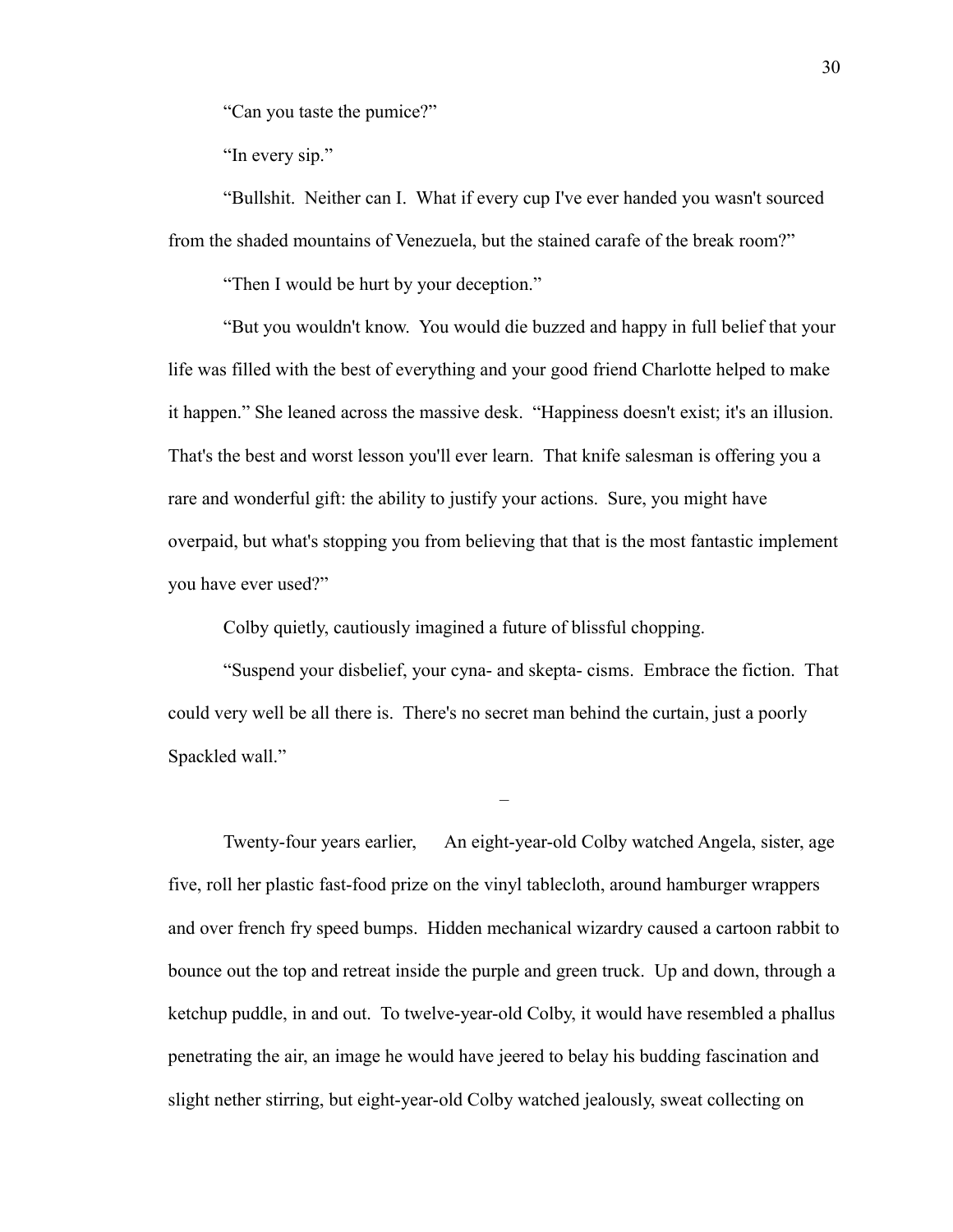greasy fingers as he gripped his own identical but inferior thrusting rabbit truck.

He had scarfed two fries and stretched a hole in the toy's plastic bag before unwrapping his cheeseburger. His heart sank as he inspected his unearned prize, something twenty-two-year-old Colby would have called a bribe of Big Business. The purple paint of the truck walls and the green paint of the body wavered and overlapped where Angela's had crisp lines and he detected a clicking inside where plastic gears didn't quite fit. The sliver of ear that never fully descended aggrieved him more for its proximity to perfection than if it had only descended halfway or not at all.

Forty-five-year-old Colby would have called this a Friday-four-thirty product made by a Chinaman eager to get home, eat rice and make male babies.

 Eight-year-old Colby slowly rolled the toy back and forth until he found the ear's lowest point and ran his fingers across the bump. He applied increasing pressure until he heard a sickening snap. He froze and looked to his mother and sister, both oblivious to the grotesque crack. The rabbit now rattled somewhere inside. Colby watched his sister's continued amusement with her superior facsimile. She delighted in the smooth mobility that mocked his own dysfunction.

"Let me see that, Angie," he said.

"See what?"

"Your toy."

"It's the same as yours."

"I know, but can I see yours?"

"Fine, can I see yours?"

"Later. You can see it later." Angela surrendered the truck and Colby gave it a cursory once-over.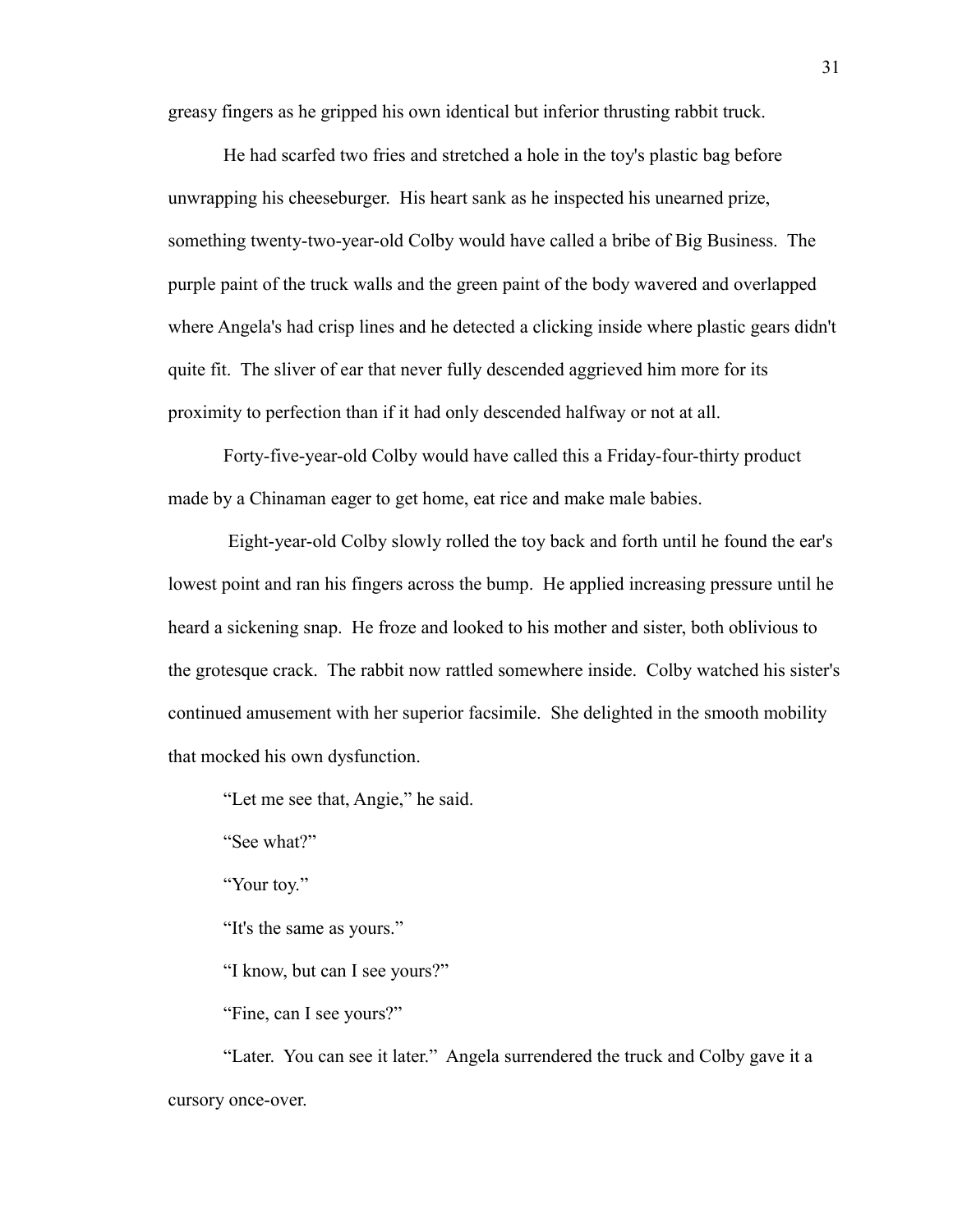"I'll be right back," he said and smuggled the two toys into the bathroom. Even on the rug's uneven surface, Colby admired the exquisite motion of Angela's truck, the rabbit's graceful buoyancy, the clean lines of the paint and lettering: ACME Carrots. His chugged along like a jalopy, a mess of clicks and spastic rabbits. He opened the bathroom door to his mother's imposing form.

"What are you doing with your sister's toy?" she said.

"Nothing. I was just giving it back."

"Make sure you give her her's."

Colby could not tell if the inflection on "her's" was real or imagined.

"Which one is her's?" she said.

Colby looked at the two trucks in his two hands, their differences glaring and obvious to him, but probably, maybe, no one else, and extended the hand holding his undesirable.

"Are you sure?" she said.

Colby nodded slightly and slowly.

"Don't lie to me, Colby."

He struggled to believe that she could know which was which, but that possibility, seemed frighteningly likely. He flung the dishonest offering into the nearest wall and the plastic splintered on impact. Shards skipped along the hardwood floor and the rabbit stowaway took a final leap into a houseplant.

"But I don't want that one. It sucks!" Colby shouted.

"Colby! I will not tolerate your lying or your bad language," she said. "Get to your room."

Angela watched the spectacle in silence and Colby stomped up the stairs. He lay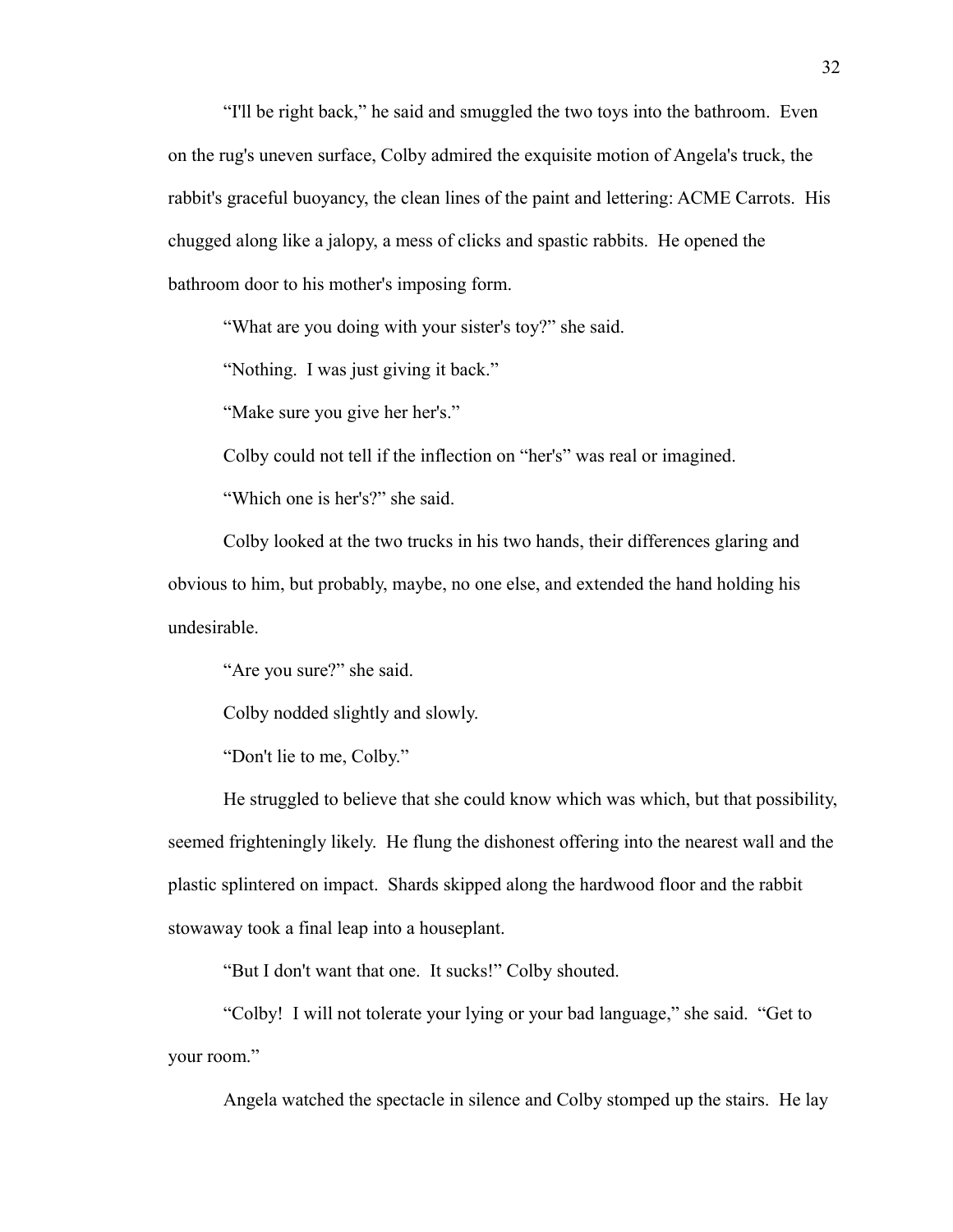face-down on his bed breathing through cotton.

Hours or minutes later, there was a soft rapping on his door. He opened it and found the surviving ACME Carrot truck on a scrap of paper with "To: Colby" scrawled on it.

The truck's wheels caught in the piles of the carpet and skidded along his bedspread but he watched the action from every angle: the rabbit's narrow profile, its goofy carrot-eating grin, the vacuum-molded indentation separating the backs of its ears. Soon he was asleep on the comforter with the truck between his pillow and nightstand.

His mother later checked on him and noted her youngest's generosity. She placed the truck in the plastic bin under his bed which held a hundred similar novelties. No one would touch it again until sixteen-year-old Colby would jostle the lot into a trash bag and send them to a landfill where the truck and the many others would outlast eighty-nineyear-old Colby.

–

The tracking website had boasted "delivered" when Colby checked it before leaving the office, but he couldn't spot the package as he pulled up to the house. He approached the house with a sharp pain in his gut and entered the kitchen in time to witness Jeanne unceremoniously draw his knife from its cardboard sheath.

"What are you doing?" he said.

"Opening your knife," she said looking down at her reflection in the knife.

"You knew I had no intention of doing that."

"Which is why I did it."

"Why do you always think you know what's best for me?"

She punctured a packaging air sac with the pointed tip and the released air hissed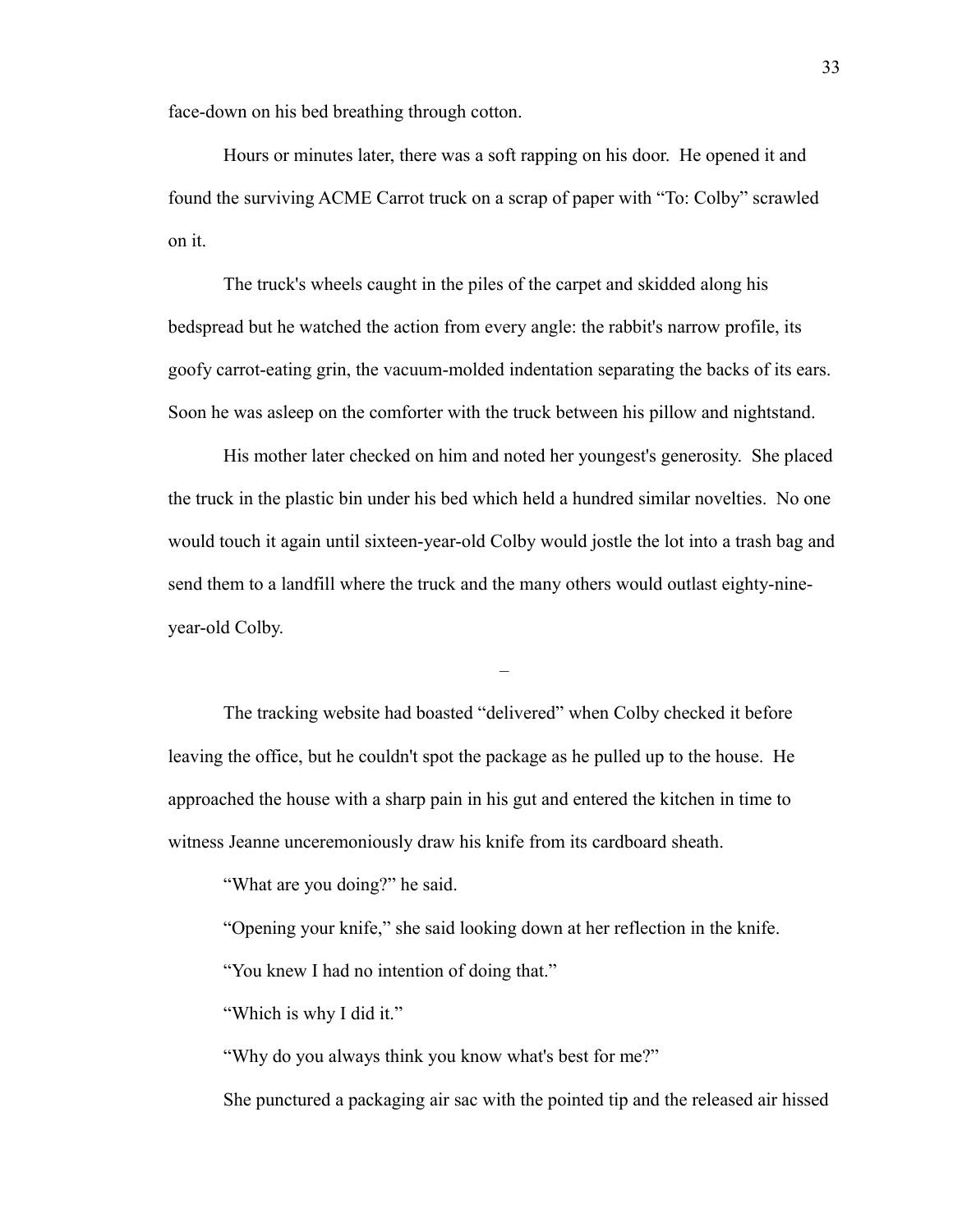briefly past the steel. "Because that's the role you've given me," she said.

"What? No, I haven't."

"You have, but I wouldn't expect you to notice. You go to work and your business things and everyone gets bits of you, the good bits. Then you come home and I get the doubts and worries and neuroses."

"What are you talking about? Don't make this about us."

"I wish it was about us, but it's about you, Colby."

"No it's not. It's about a knife. An expensive knife that might be shit and wasn't to be opened."

"Well, too late for that," she said and held it aloft. Light bounced around the room. "Here it is! Out in the open, exposed, collecting moisture and bacteria, corroding, oxidizing, dulling."

"You knowingly went against my wishes. Stop making this about me."

" Right, fine. It's about this knife you wanted so badly."

"I wasn't even sure if I did. I was conned into it by the saleskid; I was duped."

"Duped? For fuck's sake, Colby, it's just a knife."

"It's more than that; it's the principle."

"So, now it's about principles? Some kind of moral crusade?" Jeanne dragged a carrot from the bag and slapped it on the wooden cutting board. "Are you sure you want to talk principles with the woman with the knife?"

## *Thwack*

She split the carrot with such force her frizzy hair covered her face and the narrow half of the carrot rolled to the floor.

"Stop that. Don't take your anger out on the knife," he said. Jeanne held her hair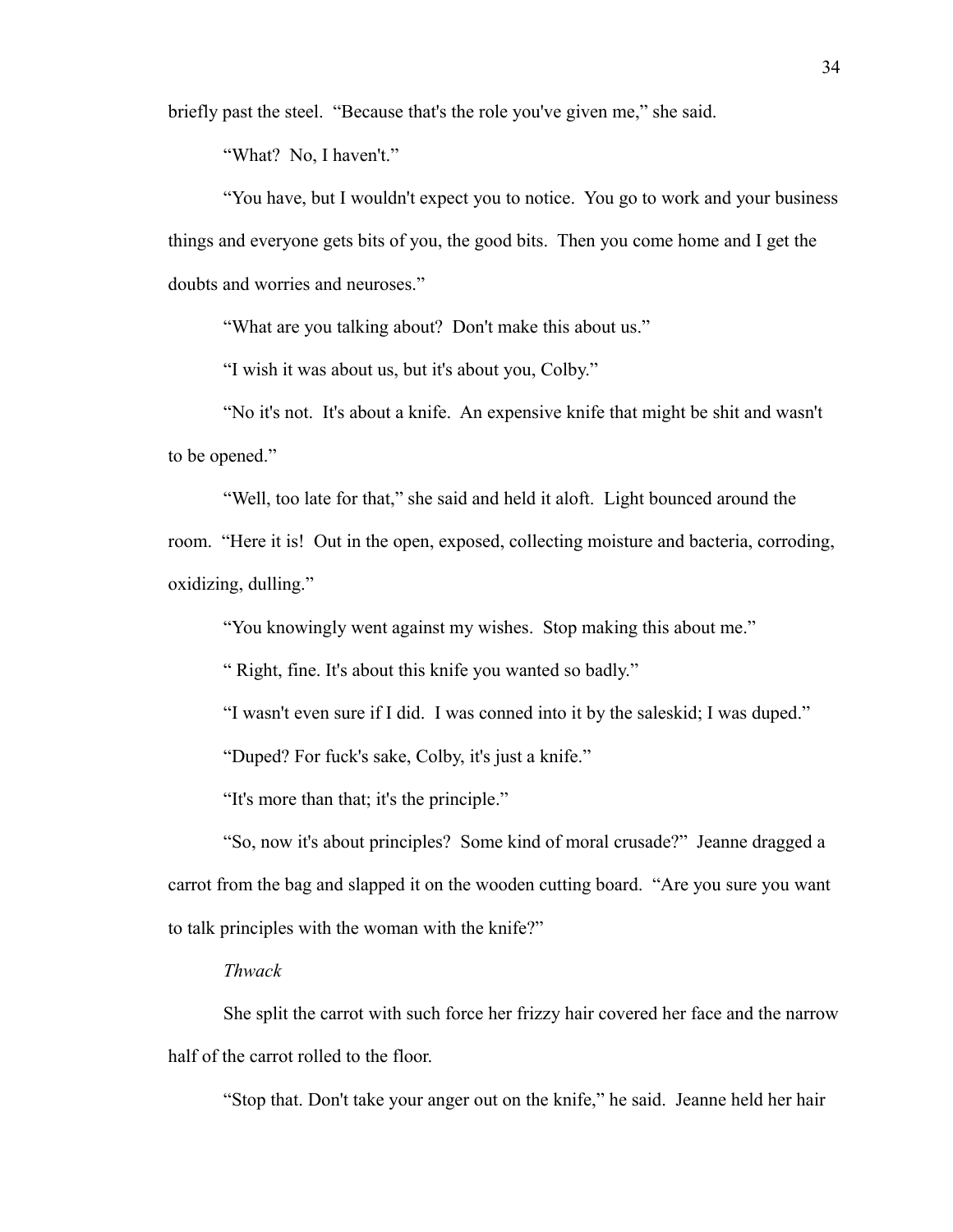back on her head and smirked at him.

"What anger? I thought you were mad at me. Should I be mad at you for something?"

"What? No. You just seem like it."

"I'm fine." *Thwack*

"Now you're abusing it just to piss me off."

"There's a difference-" *Thwack* 

"Stop."

"-between abusing-" *Thwack*

"Stop."

"-and using." *Thwack*

"Stop!"

"It wants to be used." *Thwack*

"Stop." A nub of carrot remained near the board's edge. Jeanne stared at him and swung the knife down. She missed the carrot and the cutting board and the impact of steel on granite made a horrible scraping sound. Though impossible, Colby thought he heard the tiny chip of steel clatter to the white tile floor with cataclysmic force.

"You ruined it. It's been open for ten minutes and it's already broken. I knew it was shit," he said and rushed to inspect the injured implement Jeanne held aloft. This was his first real view of the knife, not the salesman's display model, not the picture in the catalog, but his actual knife. Fifteen-year-old Colby saw a nine-inch phallus, fortyfive-year-old Colby noticed his receding hairline, eighty-eight-year-old Colby forgot why he was holding a knife and thirty-two-year-old Colby saw a beauty in the blade's three bands: the wide reflective one that showed his in-turned lips, the tapered, matte band that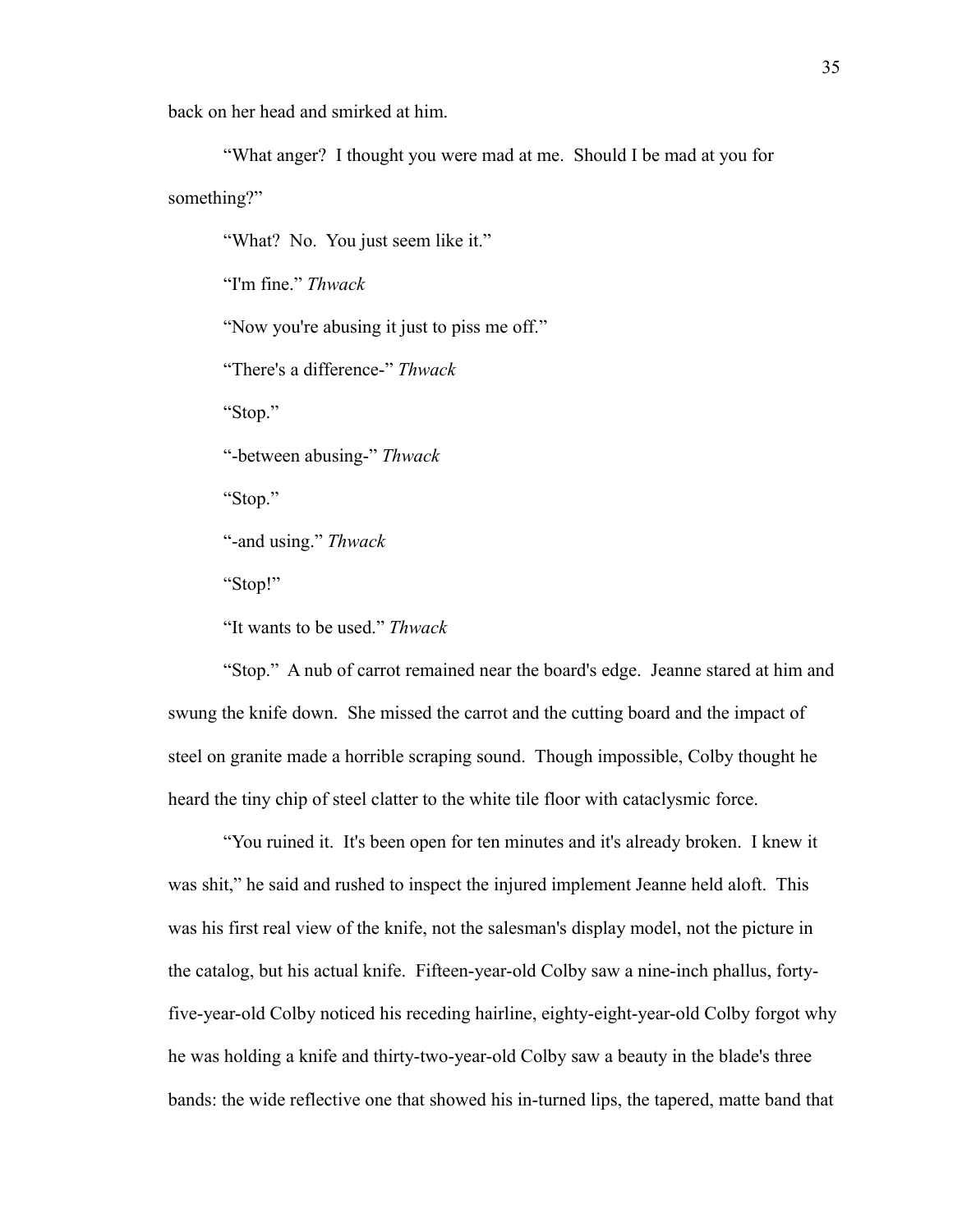angled to the edge and the thinnest band, sharply angled to the cusp, with the nick right where the edge begins to curve into the tip. Each breath clouded its surface, but the luster always returned. His eyes traveled from the handle, along the edge, lingered on the nick then to the point, then back, lingered again and continued back down the blade. He felt drawn to it, the nick, the nothing that was something. The blade was no longer a featureless steel expanse; the nick offered a point of reference, an anchor, spatially and temporally in the knife's existence. There was now and always would be a pre-nick and post-nick. Colby and Jeanne stood facing each other, two adults searching for the imperceptible point of convergence.

"It's beautiful," he said.

"You can't be serious; after all that," she said.

"It's marred with human experience."

"You've lost it."

"Almost."

Jeanne lowered the knife and their faces were the closest in months. Neither moved. He searched her gray fractal irises and traced constellations in her freckles. She buffed the blade back to its original shine, wrapped it in the dish towel and offered him the handle. It had three tapered, supposedly ergonomic lumps and was smoother than he would have liked. He noticed the silver stripe along its length and three securing rivets of the full-tang, a major selling point, but he returned to the nick, that singular serration, which had become the knife's most endearing feature.

"Hand me an onion."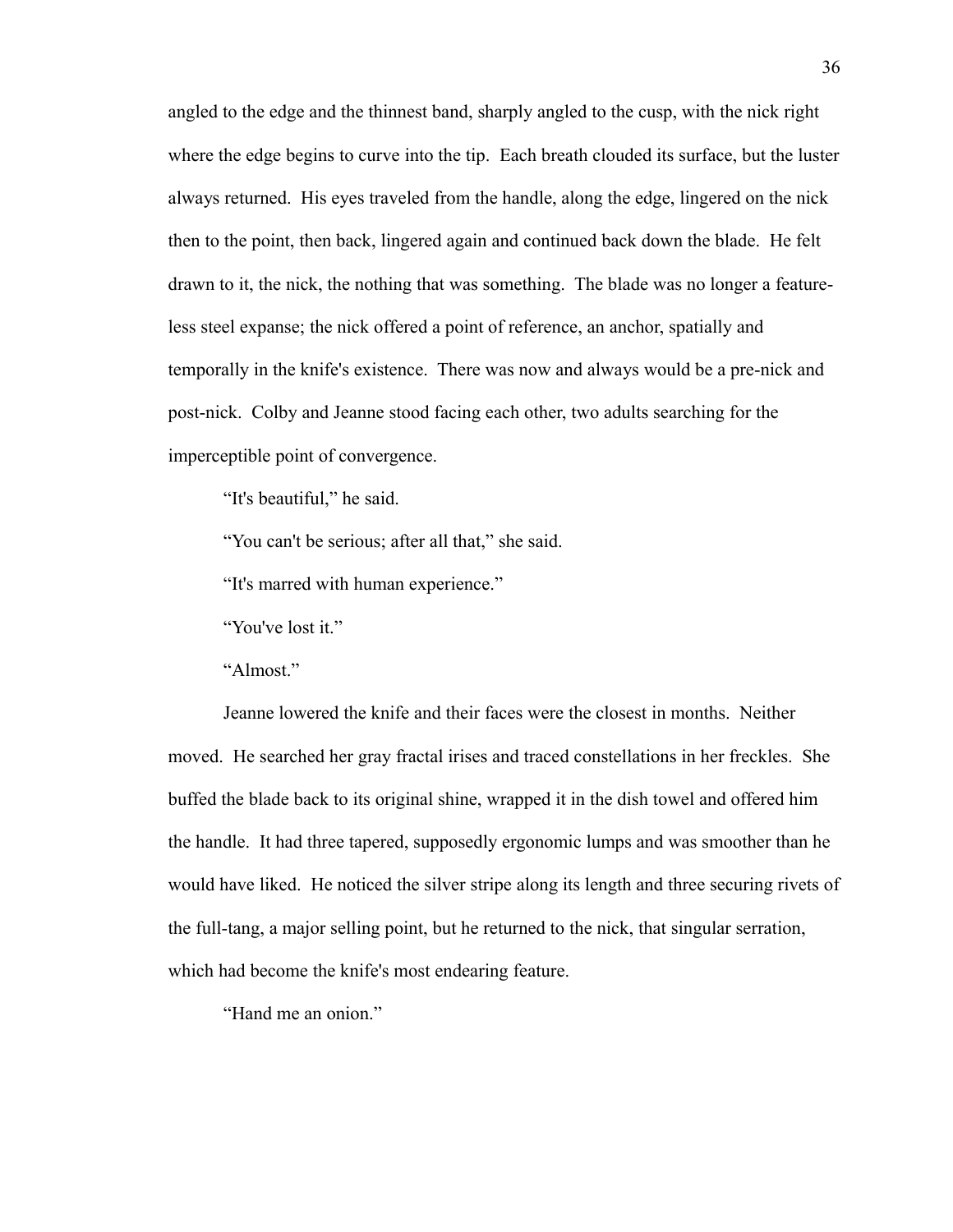## **A Wake for the Garry Owen**

I had envisioned an all-night revelry with all of us, drinking through last call, carousing in the streets, cracking open whatever untapped sources of merriment remained in the apartment before our forced relocation to prohibition housing in our individual hometowns. I wanted to crawl from bed the next morning and pull on my dress pants and shiny blue robe in a hangover haze. I wanted three Advil and a Red Bull for breakfast.

Truthfully, though, we had been celebrating the impending apocalypse for the past month, so I shouldn't have been disappointed, but with everyone's folks in town, fatalistic packing and last minute preparations, I went alone. I cut across the train tracks that weaved through the campus' forested peripheries. No one had ever seen the train, and the nearby station even denied its existence with a placard sign stating "Trains Today: No" everyday, but if you left your window open late at night, it would inevitably startle you awake just as you were drifting off or she was drifting into your dreaming arms.

I leaned on the bar, made my last purchase as an undergraduate and sat at a table near the front window before Anne returned with the change. The musicians played up front, same as any Thursday night, the same songs they played every week. You wouldn't have known that this was the last night. You wouldn't have known that this was to be our wake for the Garry Owen.

Across the bar, Caroline waved her empty hand in conversation as if conducting the crowd and sipped stout between comments, giggles and guffaws. Caroline. Thick dark hair, dark eyes, and a fiercely entertaining wit. Even the music seemed dulled by the time it reaches me, as if the band played at her, for her, and I only received her rejected echos. Her legs were crossed, right on left and she bounced her suspended foot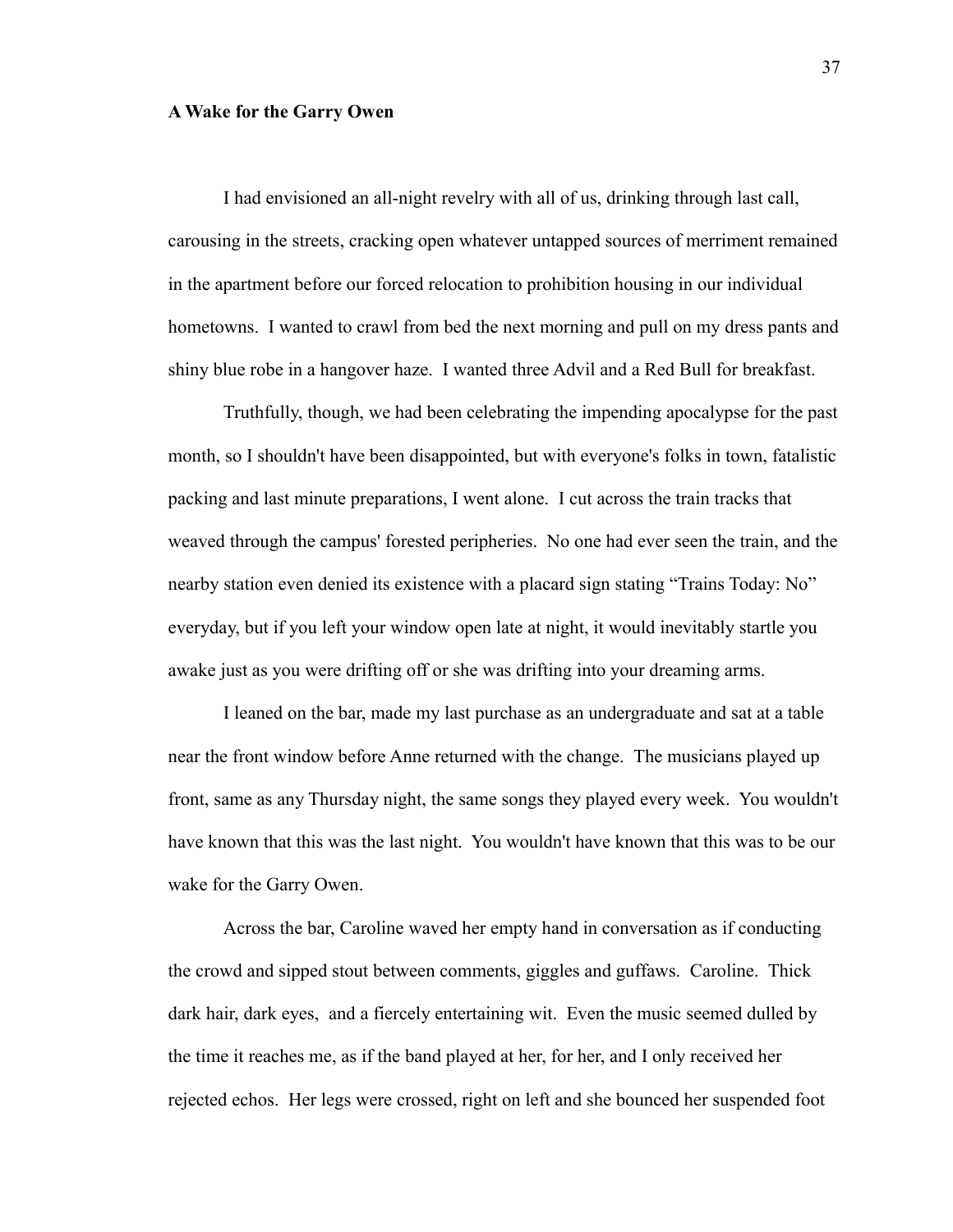to the music. She was showing off her shoes – white canvas high-tops splattered with day-glo paint. Chartreuse, purple and orange paint streaked recklessly across the fabric, unexpectedly vibrant in the smoky darkness. She seemed like the kind of girl who would decorate them herself and would let it ride if anyone assumed that. That was her greatest secret and greatest success. But I knew better.

I knew for a fact that the shoes were purchased online from a small boutique and I had the receipt to prove it. The shoes were a gift shortly before we ended our second attempt last semester, which was why they haven't come out until then. Caroline wasn't the kind of girl to squander a good gift. She looked my way once then not again and I only allowed myself clandestine glances at her, as per our tacit silence. That was fine, because I turned her down twice.

I wondered if her retinue knew that I enthralled her, twice upon a time. I always wondered that about people like her, people who can ignite a room. Who ignites their room? What pattern of rubbed sticks and struck flint lit her tinder box afire? For Caroline, I was the ticket, though she wasn't one to let on, not anymore.

I had bookended my college experience, more or less in her pants. She wasn't the first, but she was the first I had taken seriously, again, more or less. She sat in our freshman common room late at night writing in a yellow journal, bright yellow like those poisonous rainforest frogs, as if to warn snoopers "you won't like what you'll find in here." She looked bookish and introverted in her round glasses on that quiet weeknight detailing sexual conquests in her caution-tape journal. I don't remember her explicitly telling me that she wrote erotic fiction; I just knew, a piece of information absorbed through her skin or pilfered from the depths of her hair.

"I'm writing about sex," she might have said. "Raunchy, animalistic, Bikini Atoll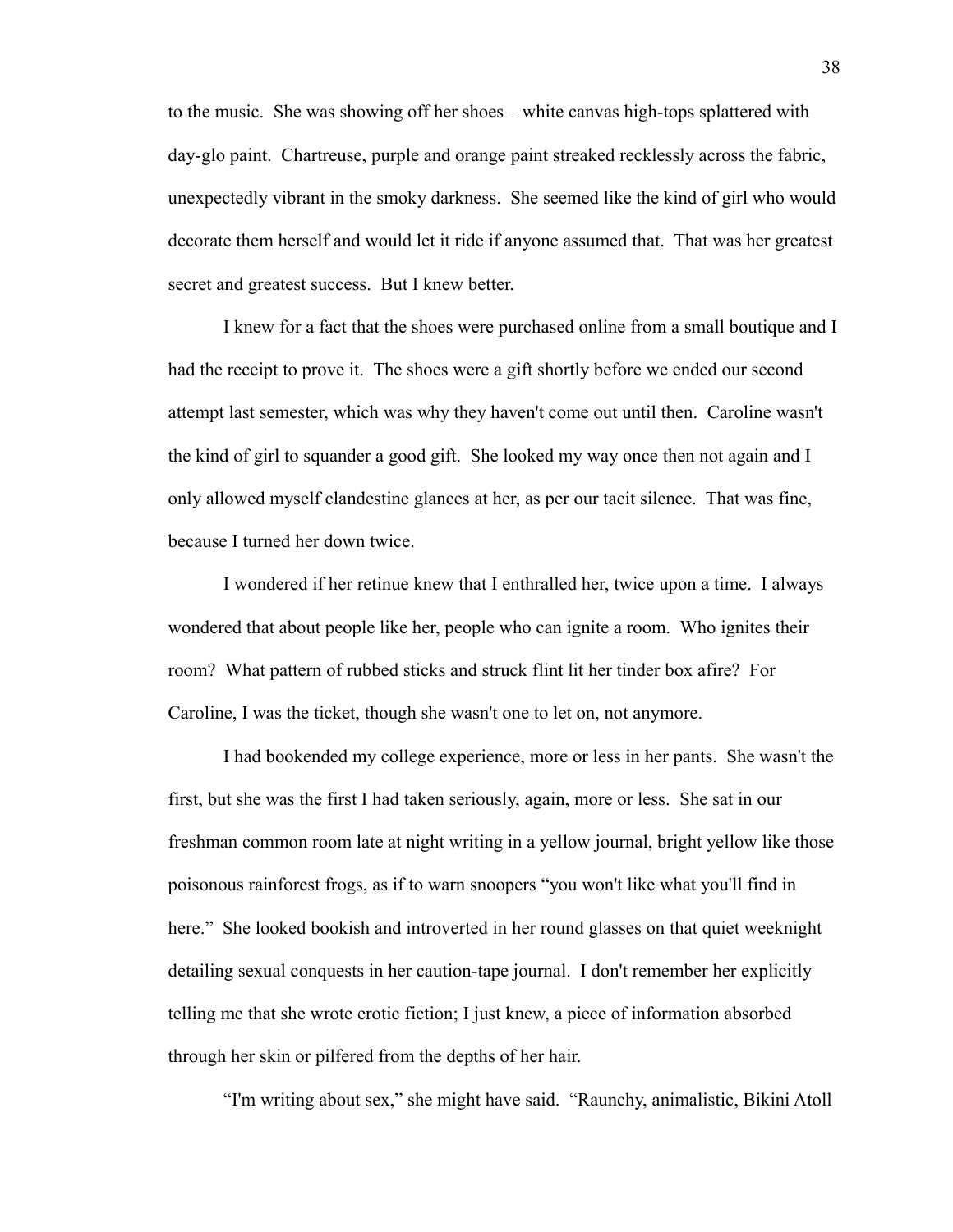sex"

I would have nodded my head, not understanding why she would have told me something so personal, so potentially embarrassing, but she did. They all did and I revealed nothing; the less I divulged about myself, the more they seemed eager to spill.

Separated by a spartan dorm table, Caroline and I courted over periodic games of gin rummy with a deck of beer-sticky cards. It was hard to take the game seriously; I'm not terribly competitive and I doubt it was even a complete deck and we never even finished the game. Someone would inevitably come along, distract one or both of us and that would be that. A pleasant timekiller, that's all it was. But the tighter I clutched my cards, the looser she let her hand tip until they were spread across the table. Before that first time, she had leaned across the table on her elbows. I memorized her hand and saw the white B-cup beneath her shirt before she kissed me for the first time.

In the weeks leading to our first winter break, we cloistered ourselves in her bed. It was a fluffy thing with pillowed surfaces and a thick, goose-down comforter. All that padding made the standard-issue dorm bed actually feel larger as we sunk into its folds, sometimes two lumps, sometimes one. A true feat of warm excess. We were caterpillar twins in a cotton-blend cocoon.

We passed the first snow like that, watching the inch or two collect on her basement-level window. It wasn't much, but during those first four freshman months, everything was novel. We heard the shrieks and splats outside as nineteen-year-olds became seven-year-olds. The guys tried to squeeze the dry fluffy powder into projectiles while the girls, with pajama pants tucked into their Uggs, hid behind parked cars. Two of Caroline's friends, one oddly tall, the other oddly short, overdressed in boots and snow pants, stood in the doorway and asked if we were coming outside. She looked at me,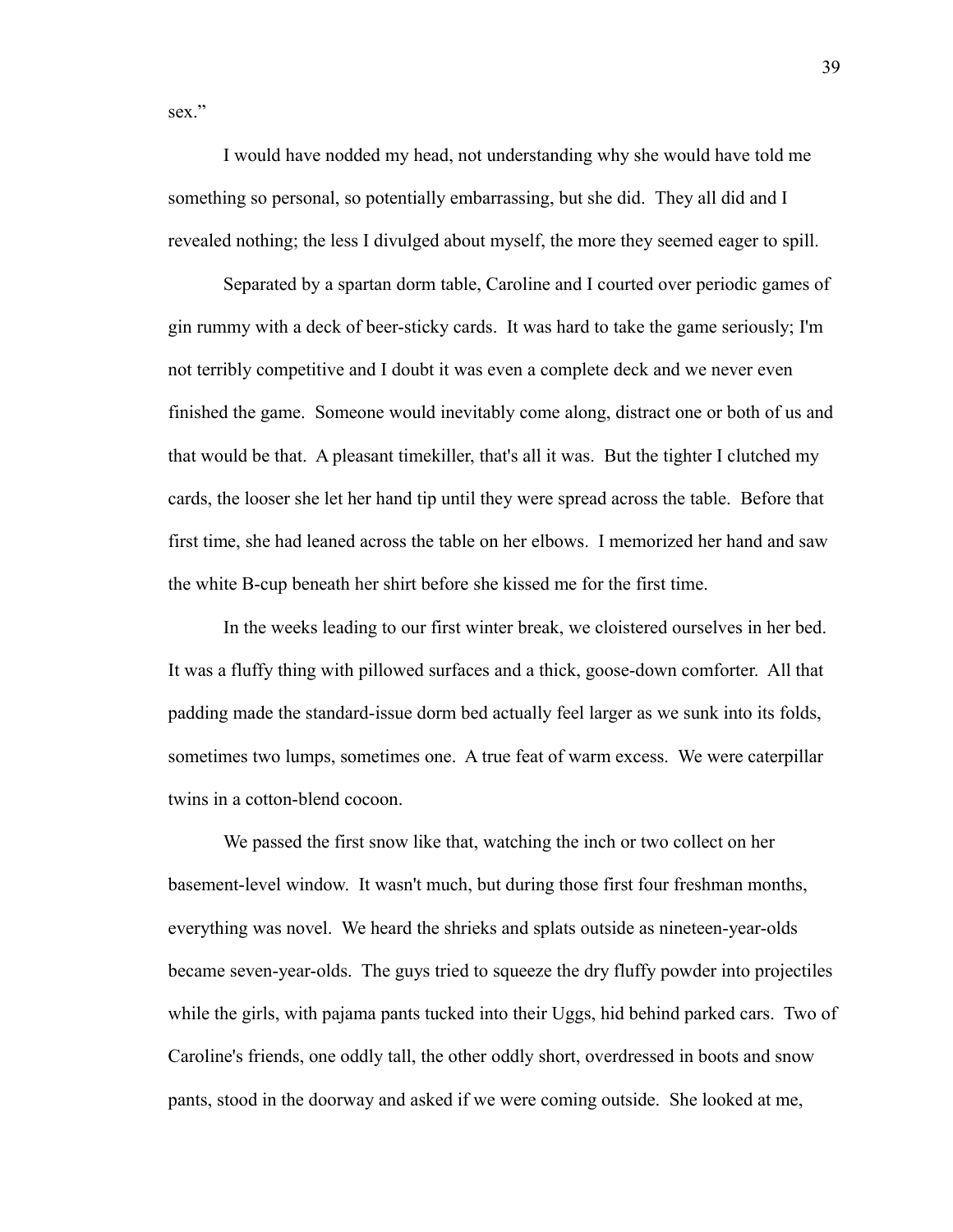nestled against my hips and declined; putting on more clothes to be colder wasn't appealing.

Our time in the snow came soon after, during a "talk." We paced an ellipse around the dorm, crossing and overwriting our footsteps like a Spirograph in a veil of privacy only movement and cold weather can provide. The walking meant I didn't have to look at her much, and when I did, I looked past her at the snowflakes shimmering in the streetlights.

"So, what *are* we?" she finally said.

"We're humans," I said. "Just and nothing else." She glared over her glasses which I found arousing rather than intimidating, which I suppose could possibly have been the point.

"Come on, I'm serious," she said and tugged on my arm between pout and tantrum. I don't like when girls get serious; it means that I have to stop having fun.

"I am serious. Serious is me," I said to the falling snow. We retreaded over our previous steps. "Mr. Serious," I said. My arm festered uncomfortably where she held it. I mentally annexed that point of contact, an emotional amputation.

"So," she said.

"So, what?"

"So, what about my question?"

"What about it?"

"What are we?"

"Why do we have to be anything? Why can't we just be what we are?"

"Fine." She stopped glancing at me but didn't release my arm. We completed another lap in silence. Playtime was over.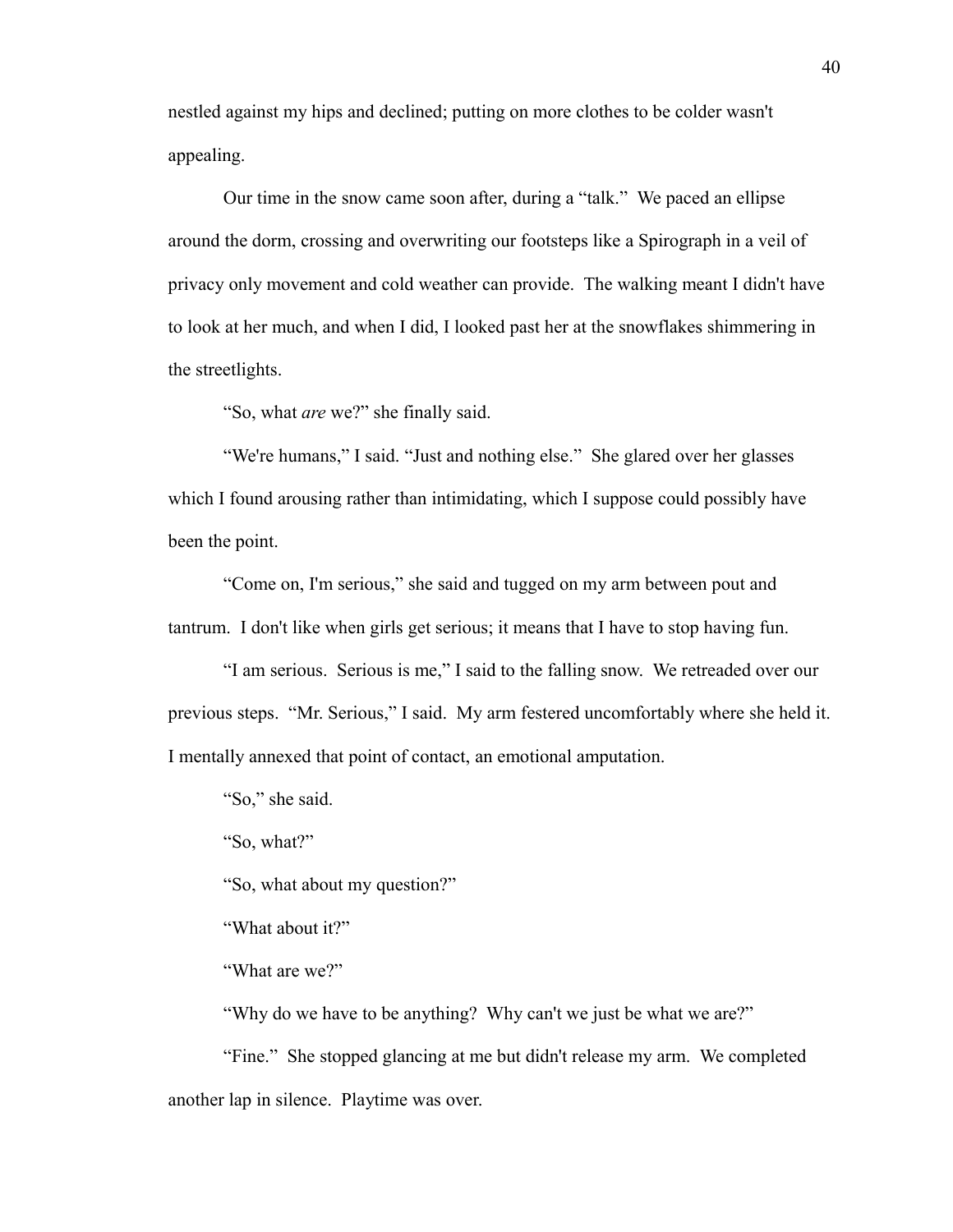"Are we together or not?" she said. I had haggled her down to a simple yes or no question.

"I don't think I'm ready for a relationship," I said finally and without fanfare. It surprised me more than it surprised her; I imagine she had expected that all along, whereas I had never expected to actually say it. She let go of my arm and I reunited it with my body.

"If that's how you feel," she said and made fresh tracks away from the dorm and away from me.

It's strange remembering her being so vulnerable; that was before she evolved into the unshakable, attention-commanding creature that exists today. How much I had to do with her metamorphosis, I'll never know. Was I the threatening environmental factor that pushed her to her niche? That bed was more cocoon than I thought.

I wondered if her shoes sensed me as their selector, he who scoured the internet to find a gift worthy of upholding his lover's social charade. Those shoes had 69'd in their box freshly unwrapped on her bedroom floor as we did it on her birthday. I should have called her bluff. I should have purchased a pair of plain white shoes and a set of bright tempera paints. I could have been laughing to myself they languished in a closet, desperate for some legitimate creativity or spontaneity. Instead, I had purchased a pair with creativity baked in.

Caroline and I had discovered the Garry Owen together after finishing our video production midterm project last semester. The editing suite in the basement of Bridenbaugh Hall was windowless, dark, hot and quiet except for the fans of the four high-end Macs. We spent hours there alone trimming and rearranging our project. It was a place I looked forward to because I knew we'd be together, even though I knew nothing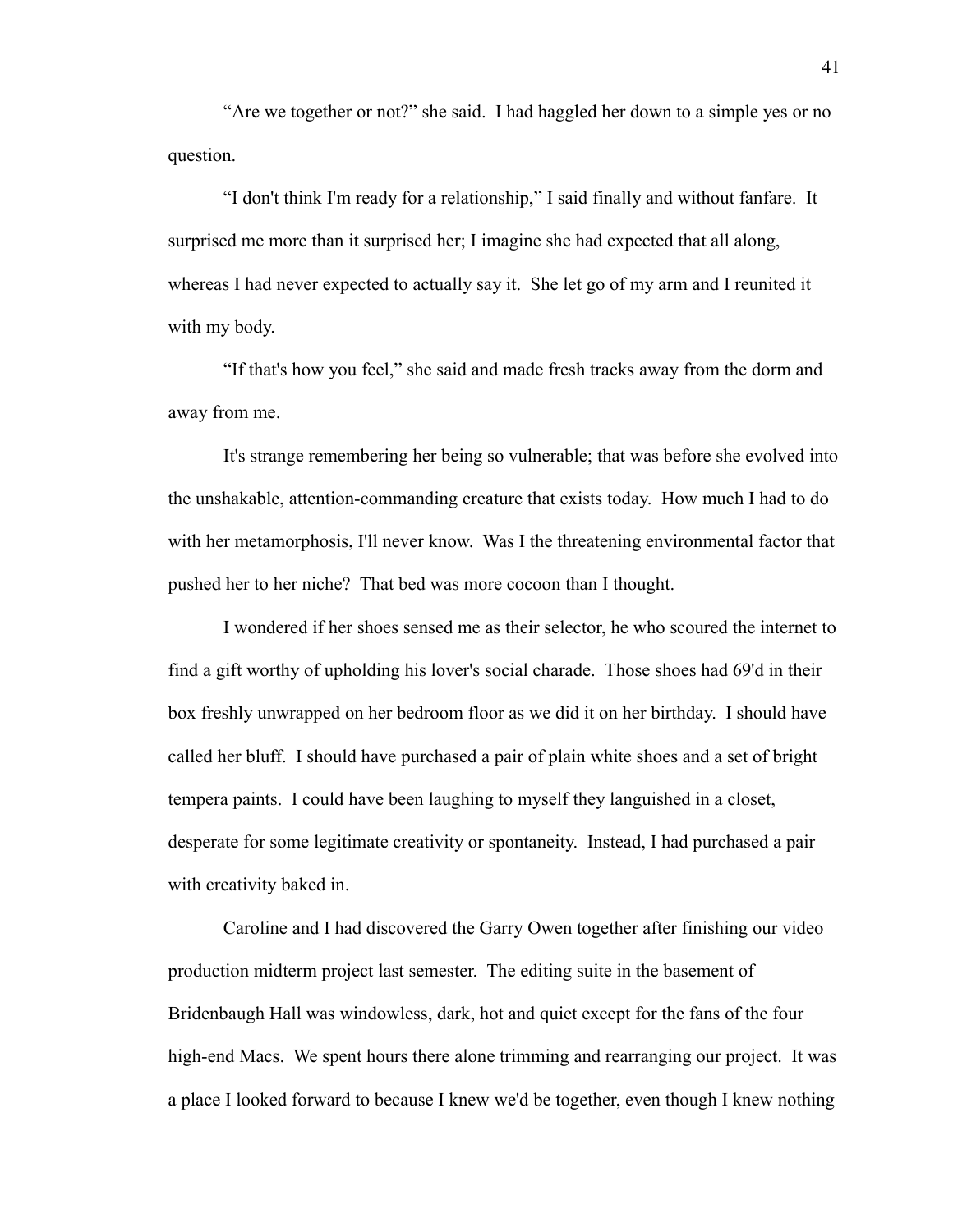would ever happen there. While our project rendered, we talked about going out somewhere to celebrate. We both wanted someplace new, away from the popular student hang-outs and the Garry Owen was only a street over from the popular bars, but had a rough reputation that had kept most everyone away. 'Scary Owen' was how others, those who even knew it existed, referred to it and it certainly didn't make a great first impression. It had no sign out front except a script Guinness sign and inside it was mostly empty save for a couple questionably unkempt townies who lazily watched us as we came in. We looked around at the charming wood beams, the Irish décor, the fireplace and I saw that smile creep across Caroline's face. The place had a comforting darkness, a delightful emptiness, and best of all, a slight haze of smoke. Anne had treated us as kindly as anyone else and when we sat at the long Irish bar, looking at each other in the opposite mirror behind the rows of liquor bottles, we knew we had found the place.

After that, we met there regularly to hide from my girlfriend who was not one for this kind of place. Soon, Caroline brought her friends and I brought my friends and two groups of regulars were quickly established.

Caroline and I regular left together, the hour and our sobriety dictating the closeness of the walk back. One night, we had wandered down a residential street away from the weekend revelry and stopped on the periphery of a streetlight's glow, each halflit. Face-to-face, again, she said, "How many times are we going to do this, Jake?"

"I'm sorry." A moment ago she had been biting her lip in that painfully seductive way. I slowly inhaled the lavender and jasmine of her shampoo and her scent intoxicated me even more when fresh and unadulterated by dry leaves and exhaust. Focusing on her took effort, she was so close, and when I relaxed my eyes she multiplied, filling my vision with phantoms. I immediately re-focused.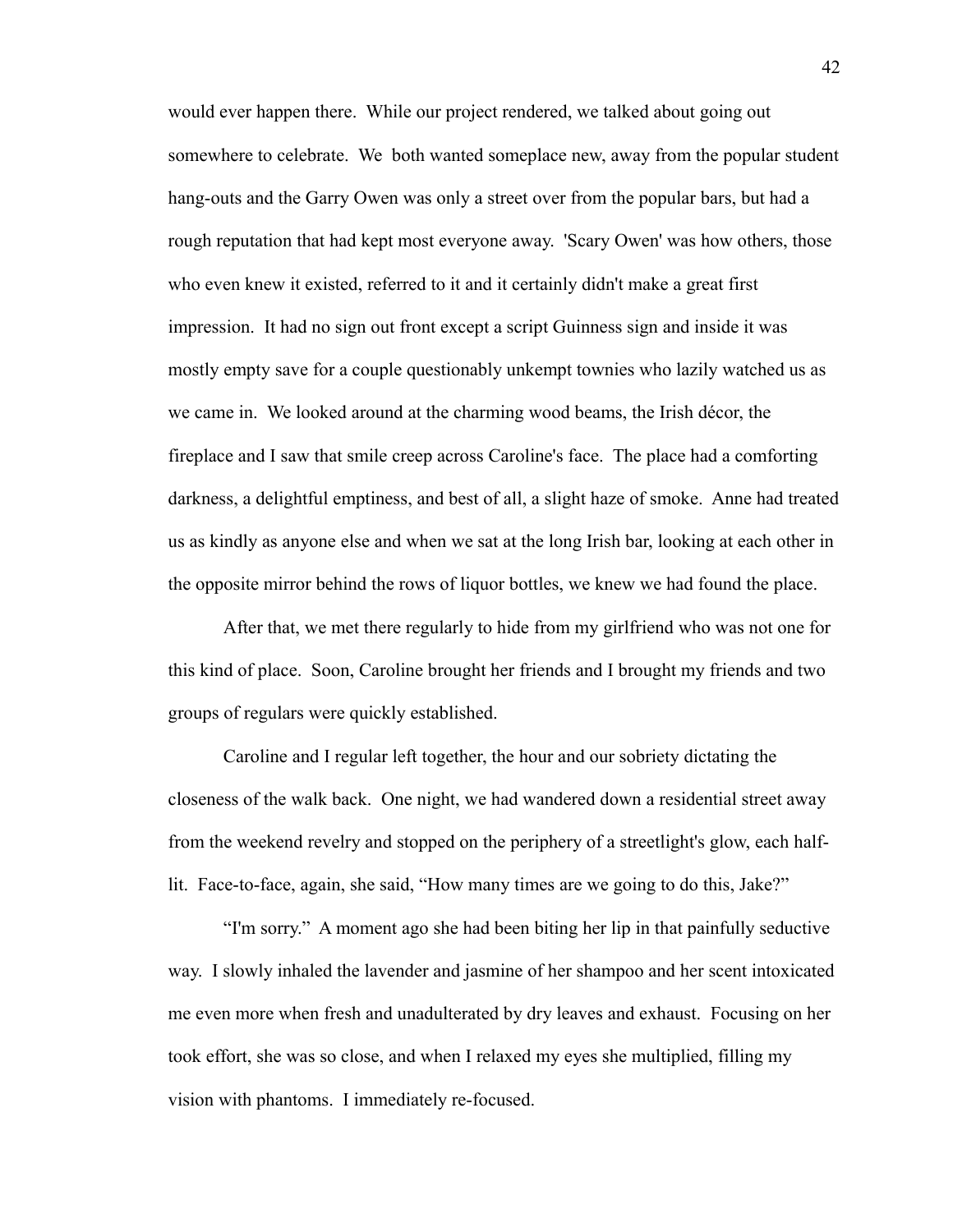"I don't care that you're sorry. We can't keep doing this," she said.

"I know, I know."

"If you know, then do something about it."

"Like what?"

"Like what? Do I really need to spell it out?

"It's not that easy."

"Fine," She pulled her face away and stepped back, ready to leave. The prickling electricity of her proximity dissipated and I came down hard.

"Wait." I reached out to stop her and paused, letting my half-extended arm linger and collapse**.**

"For what? I've *been* waiting," she said. Her anger momentarily softened. "Look what it's got me."

"I'm sorry," I said, more sincerely this time after glimpsing the pain my selfishness had caused, the surprising kind of pain I was convinced girls wouldn't trouble themselves with over me. "What do you want from me?"

"Are you stupid? I thought this would be a good thing, us, but if you aren't convinced, or convinced enough, I'm certainly done trying to persuade you. Now I just want an answer. Either we're going through with this or not, enough of this limbo shit."

"Okay."

"Okay? The fuck does 'okay' mean? Come on, Jake, I'm not going to keep doing this; I can't. You have a girlfriend." She said it sympathetically as if she had been tasked with giving me the bad news. "I'm so stupid. This whole thing is stupid. I can't believe I'm doing this again," she said, searching the darkness. "What's it going to be?" The white begonia perched arrogantly above her right ear mocked me with its intimacy. She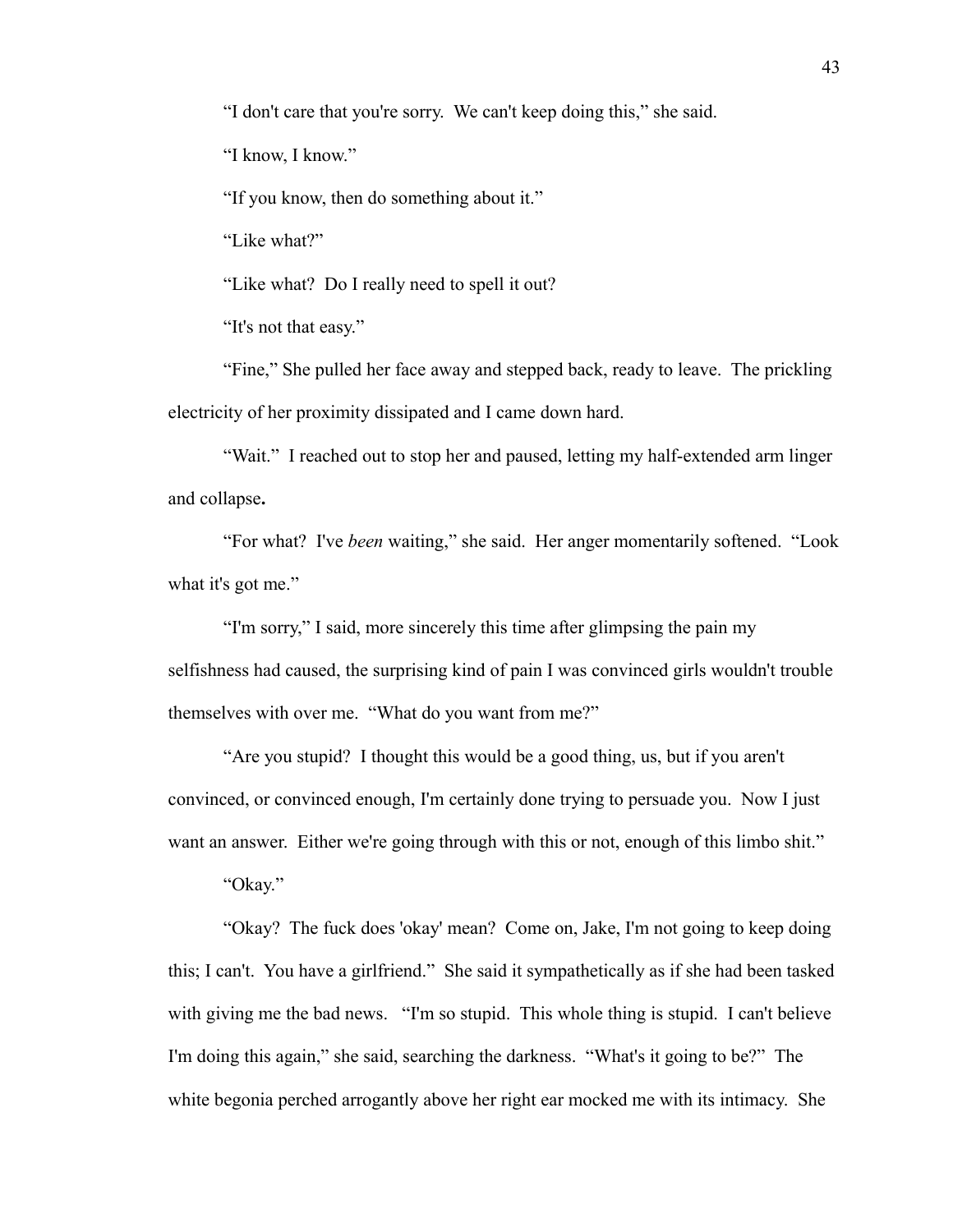stared me down; her temporary weakness seemed ages ago. I knew it was unfair to her, to both of them, but I just couldn't let either one go. *I want you*, I thought, but I had repeated the words in my head so often they had become stale. Any attempt to form them crumbled on my tongue and left my mouth sticky and arid.

"I don't know," I said in a pathetic mumble.

"*How* don't you know? What is there not to know?

"I told you, it's not that easy."

"No, it's not, but I can make it easy. Goodbye, Jake." The twirl of her skirt flipped me off as she left. The streetlight sent a sheen through her obsidian strands as she crossed underneath it and faded to black.

The chorus of Petty's "American Girl," joined by a smattering of audience voices, washed over me steeped in small-town sepia browns. Something finally seemed to acknowledge the significance of the night with the first hint of a eulogy. I had heard that song every week played just that way for the last nine months and every time I get that feeling, some kind of prescience when they played it, a clairvoyant nostalgia. As Petty had pined for the country's foregone youth, I had felt the exact feeling I felt then. It had been like being in two places at once, or the same place but different times; experiencing it while simultaneously already missing it, a preemptive reminiscence. I tried to ignore it because it seemed like a waste; the moments I had only half lived would only happen once while I had a whole life to perfect wistful nostalgia, but I couldn't help it. It was just what the music did. The band began another ballad and I realized that the set-list, gradually established through repeated performances, had been hand-picked for this night by all the others.

Usually exes fall back into each other, more accident than intent, having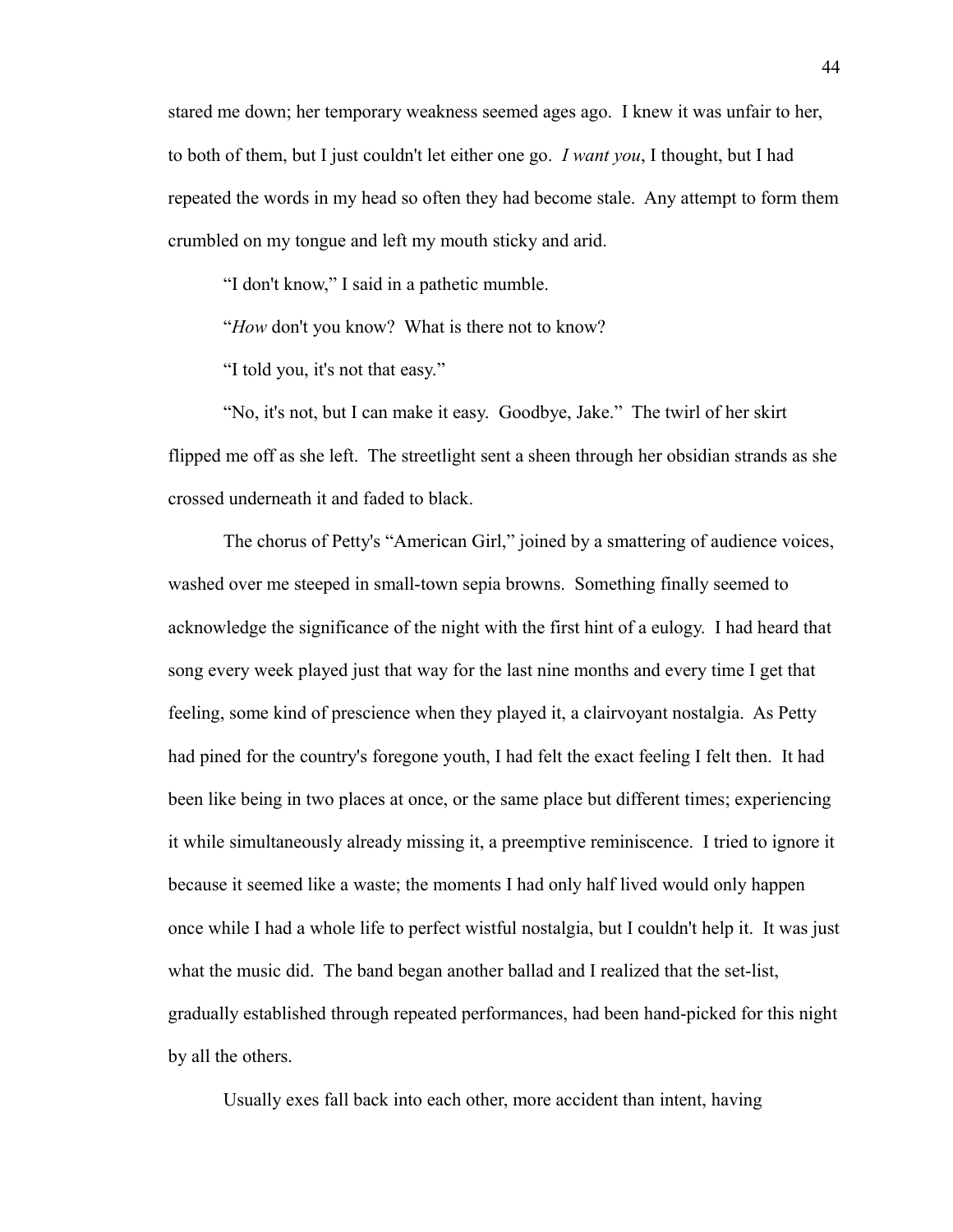previously eroded each other in a specific pattern of dimples and craters that still aligned, but we had courted again. In just three years we had become different people, so everything felt idyllic, both fresh and familiar, but I made the same mistakes. When it ended, we didn't ask or expect the other to abandon the G.O., with such little time left we handled it like proto-adults and just ignored each other, but anyone could have looked on this scene, looked on me looking on and know that it was all her's.

Caroline downed the last half of her beer in two large swallows. After the first one, she kept the glass tilted, draining what remained past her barely parted lips in a steady dark stream. The foamy head of the beer crawled down the side of the glass and she left for the bathroom or for another round.

I was tired of looking on and didn't even bring my drained glass back to the bar, unable to face Anne for the last time. I left casually, like I was just going out for a smoke break, which in a way, I was. A smoke break to inhale all the shit that actually caused cancer: a thankless job, unbalanced checkbooks, disappointed parents, male pattern baldness.

Outside the door, I nod to the harp on the round Guinness sign, the taupe-painted bricks, and the heavy green and brass door in solemn gratitude while I untangle my headphones. I glimpse my empty glass on the table where I left it, ready to be refilled and drained again by someone else with the money and the need. Caroline hadn't returned to her audience yet. I dialed up the Felice Brothers and popped in my earbuds. A growling trombone rattled my skull, and I was still on the front steps when the door opened, letting out the music and Caroline. We stood there, looking at each other with partial, rueful glances.

She reverently folded her hands. "Should we say a few words?" she said. She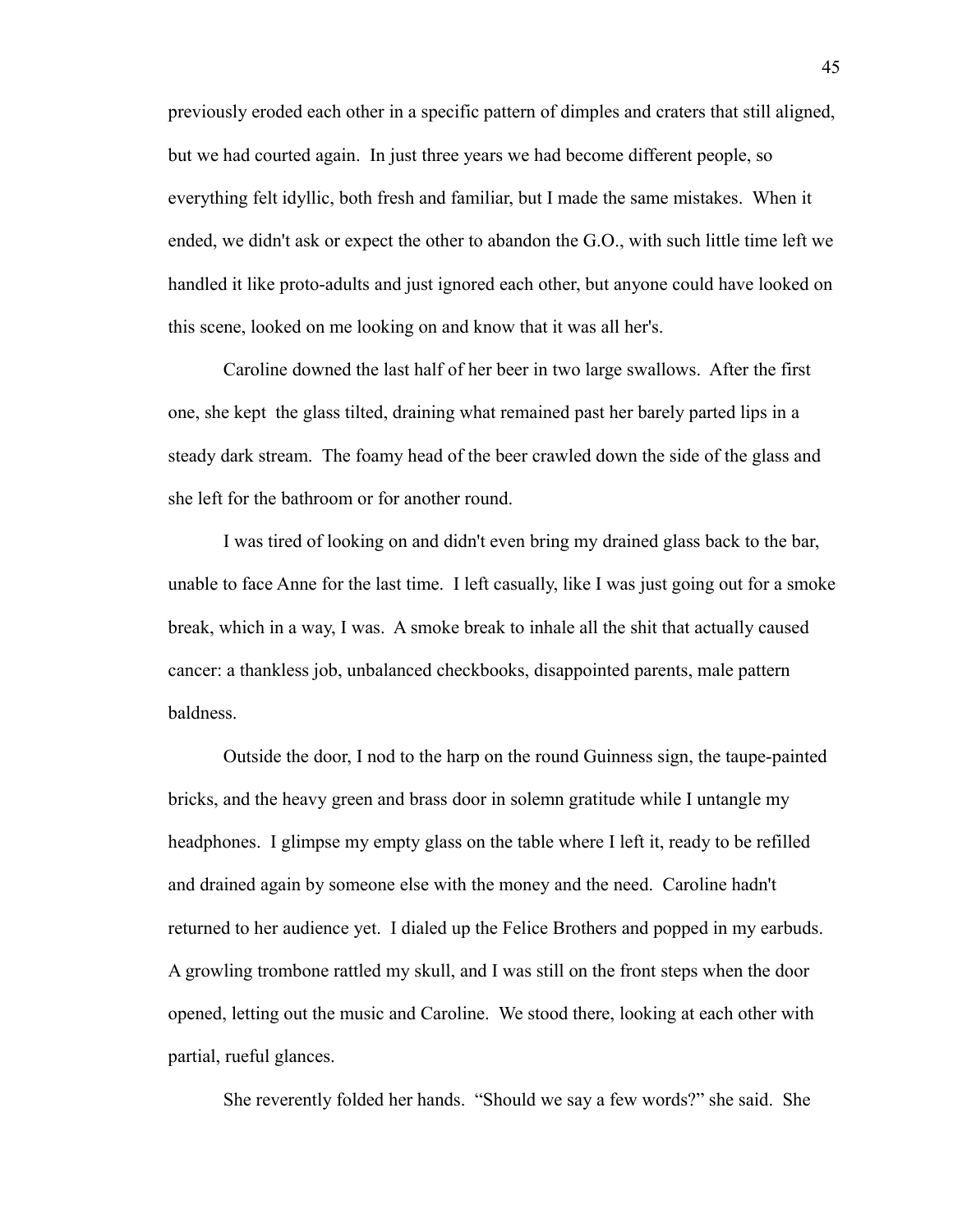saw into me in a way no one else could and at times like this I hated her for it.

"No need for theatrics," I said. I hadn't felt like tiptoeing my way though a conversation with her, but we had both made it out there that night when no one else did. I guess that meant something. "Leaving already?"

"You left first," she said. She dropped down a step, pushing me off the stoop. The shoes had found me after all.

"I was alone," I said.

"Those weren't my friends either, not really. They were all juniors. A legacy of sorts. You'd like them. They'll treat the G.O. well, but I got kind of bored."

How could she have been bored on this night of nights? I sympathized for her; if she was already bored, things didn't look good. It was only downhill from there.

But in a way she was right. There wasn't much here for us anymore, or whatever there was would tomorrow be gone. Refusing to acknowledge it wouldn't keep it from being true. It was already over and there was no going back; that's what everyone else knew. That's what Caroline had always known.

She reached for my player and looked at the track. "'Greatest Show on Earth'? Just because it mentions Gettysburg?"

"It's melancholic. I thought it fit."

"God, you're sentimental."

"Look, I wasn't bothering you."

"I didn't realize I was bothering you."

"You're not."

We walked, not drunkenly, but close. I set my feet free and made that retreat I'd made a thousand times before along invisible indentations worn into the concrete over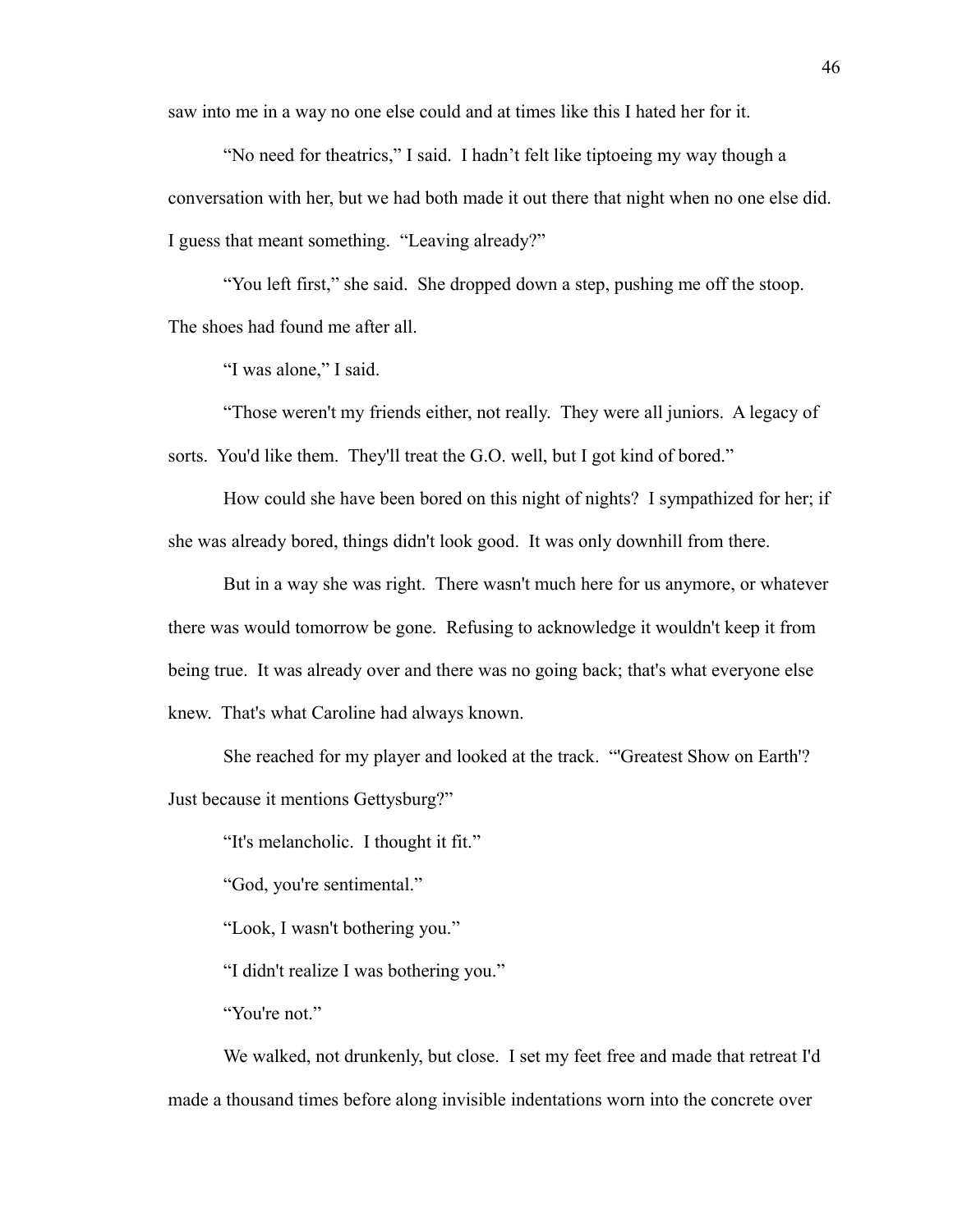four years, though I hadn't expected to be making it again with her. We turned down the dead-end street, passed the derelict warehouse's shattered windows and crumbling brick and reached the pavement's end. There was a brief bit of grass then the gravel bed of the ghost train tracks. We continued onto Constitution Ave and were passing the drainage ravine where I almost pissed on a skunk when I heard it, that distant rhythmic rumble. "Do you hear that?"

"Yeah, sounds like the train," she said without interest.

"The train! Come on, we can catch it. I've listened to that fucking train for four years and have never seen it."

"It's just a freight train."

"You've seen it?"

"I'm sure I have. Pretty sure."

"Still. I haven't."

"Fine. Follow me." Her shoes were bright against the dark stained steel of the tracks that we followed along the fence and into the woods. "Good thing about trains, huh? They leave a trail," she said. "And in return they always know where they're headed."

"But do they know if they're coming or going?"

"Jake Berkshire, the fucking philosopher."

We walked for I don't know how long, mostly silent, except for shifting gravel or a snapping stick. I no longer had any idea what we were doing, but she was still here and I was still here and this walk must have been easing something for both of us. Caroline wouldn't be here if it wasn't doing something for her. No, that was me. I wouldn't have been there if there wasn't something for me.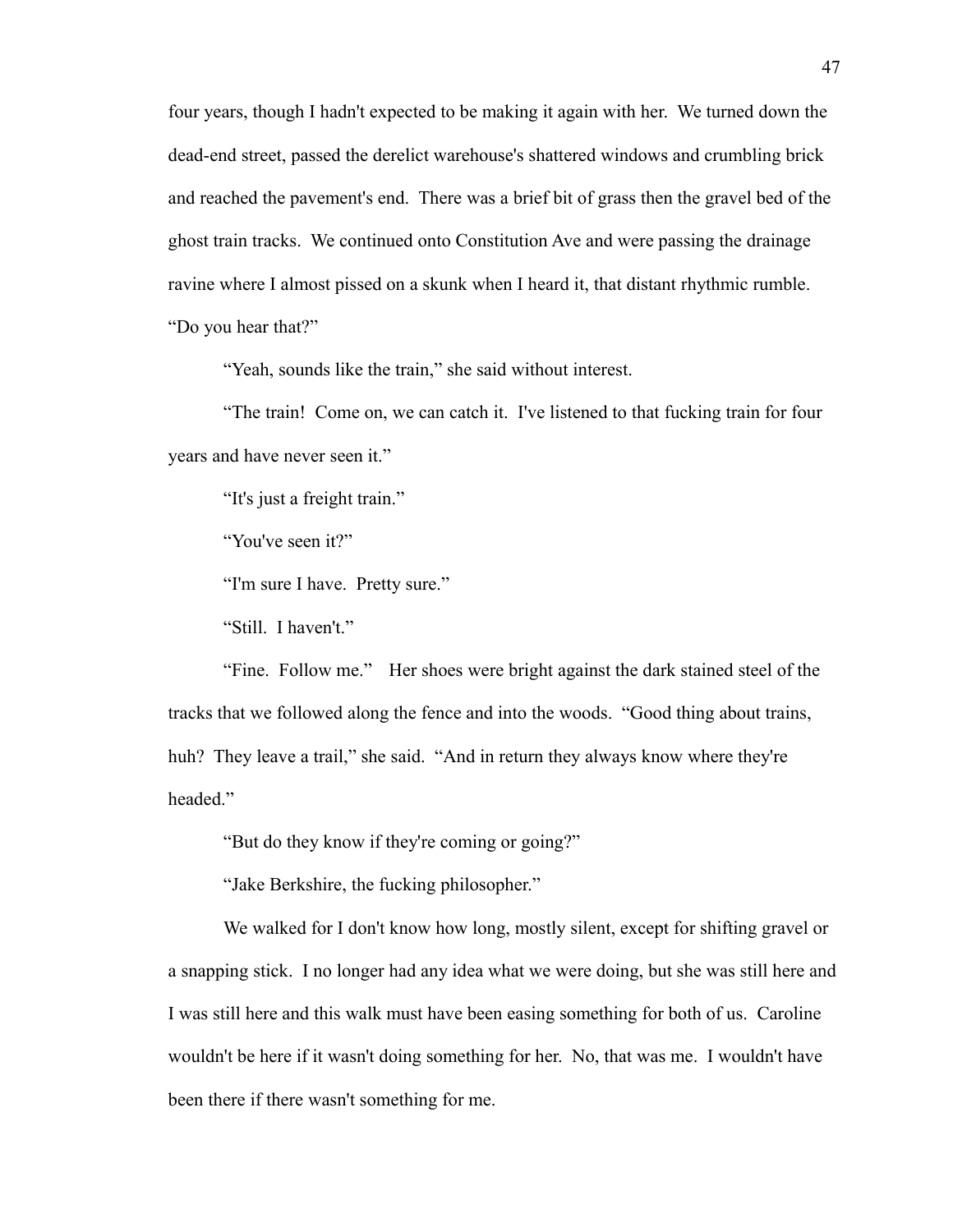"So are you not upset about this at all?" I asked.

"About what? Us?"

"No, graduation. Leaving. The what-comes-after."

"Should I be? It was great, sure, the best, but it's over." She lit a cigarette. We were well beyond the streetlights now and the trees seemed darker than the sky. I couldn't hear the train anymore, or if I could, I couldn't distinguish it. It had melted into the background noise so quickly and just became another feature of the landscape. It was a failed errand and I didn't want to be there anymore and I didn't want to be with her. "Why, are you?" she asked.

I took the cigarette from her fingers, careful not to touch her, and finished it in two long drags.

"Rude," she said and lit another.

"Necessary," I said.

"For what," she mumbled, trying to light the fresh stick.

"To... do you have your flask?"

She exhaled. "No, why would I?"

I asked please with my eyebrows, hoping she could see that face and that it still worked. "Fine," she said. "But be gentle." She went in her purse and handed me the flask. I could feel the outline of what I knew to be a Rolling Stones logo. I took a long pull of spiced rum.

"Thanks," I said and handed it back.

"Course."

"Yes," I said.

"Yes, what?"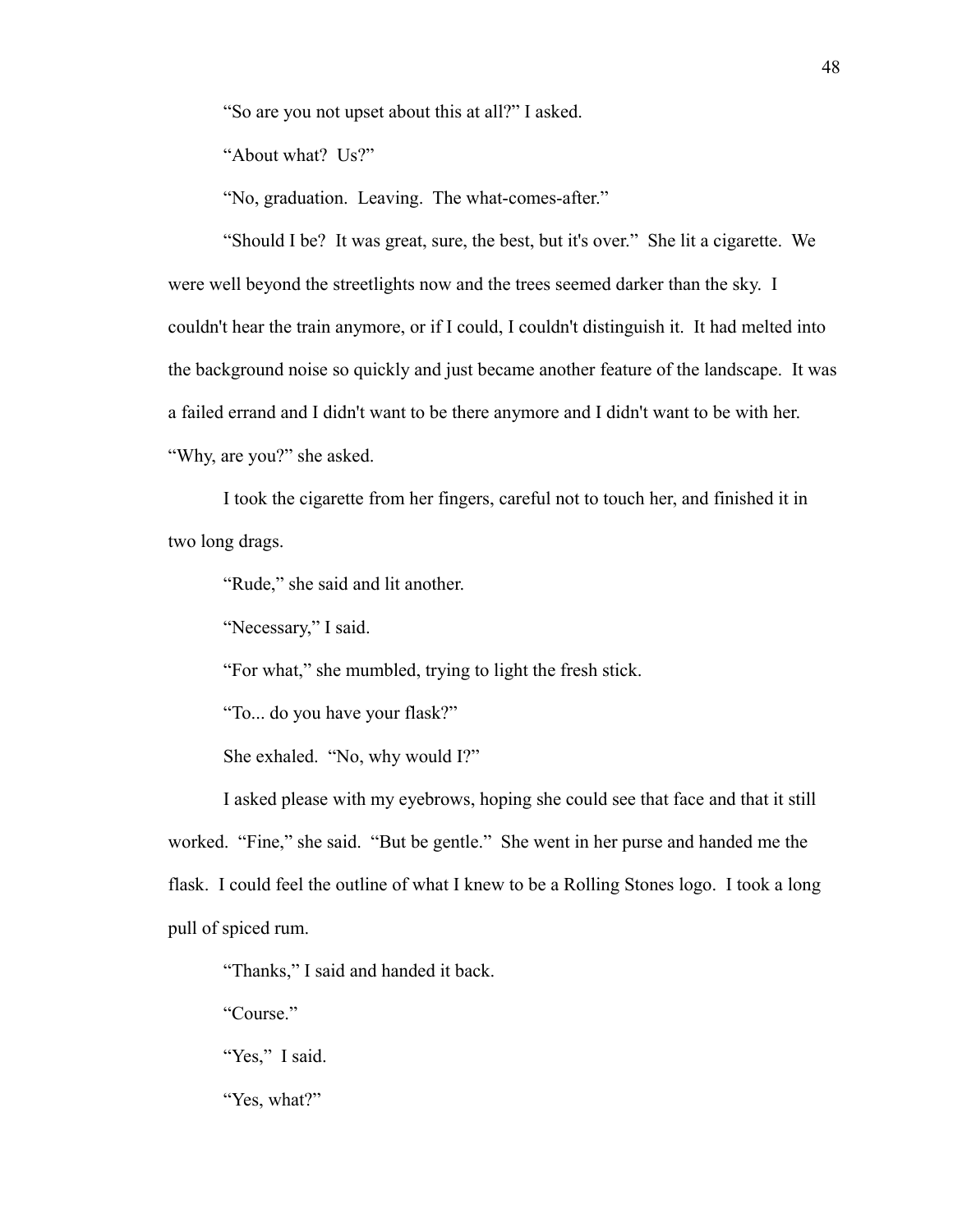"Yes, I am. Sad, or. Disappointed. That it's all over."

And then we were upon it, this great trembling beast in the woods behind the pond behind the apartments. The train had stopped at a train yard or track switch or something and just sat there, occasionally exhaling a sharp burst of air like a whale's blowhole. We were at the last car and walked along looking for the front that curved out of sight to the left. Each boxcar had a small red light at the top and bottom, enough to bathe the surrounding trees in a sinister, dark-room glow.

"Guess it's going," Caroline said. "Should we follow it?"

Though it wasn't moving, the entire thing vibrated from something running and unseen, as if it might depart at any moment. As if it was eager to. Caroline stepped closer and placed her hand against the crenelated metal. I did too and we could feel its impatience, the frustrated kinetic energy. It felt like a beached whale whose heart, even panicked, beat once for every sixty of mine. I could smell the grease and warm metal of the worn wheels. I leaned against it and felt the massiveness of its steel and cargo and my own comparative weightlessness, even in the presence of something so mundane and nearly obsolete.

"Is it stupid to be this impressed?" I said.

"It's just a train," she said.

It awed me that something this immovable was designed to do just that. And then it did. Its vibration changed pitch, and imperceptibly at first, the wheels creaked forward, slowly stealing inches of track. Mighty labored chugs echoed through the trees from the hidden engine up front. The axles screeched as it pulled away, leaving us behind, lighting the woods as it went. I watched the last bit of light filter through the strands of Caroline's frizzing hair and recede, and I wondered what cruel perversion had kept me from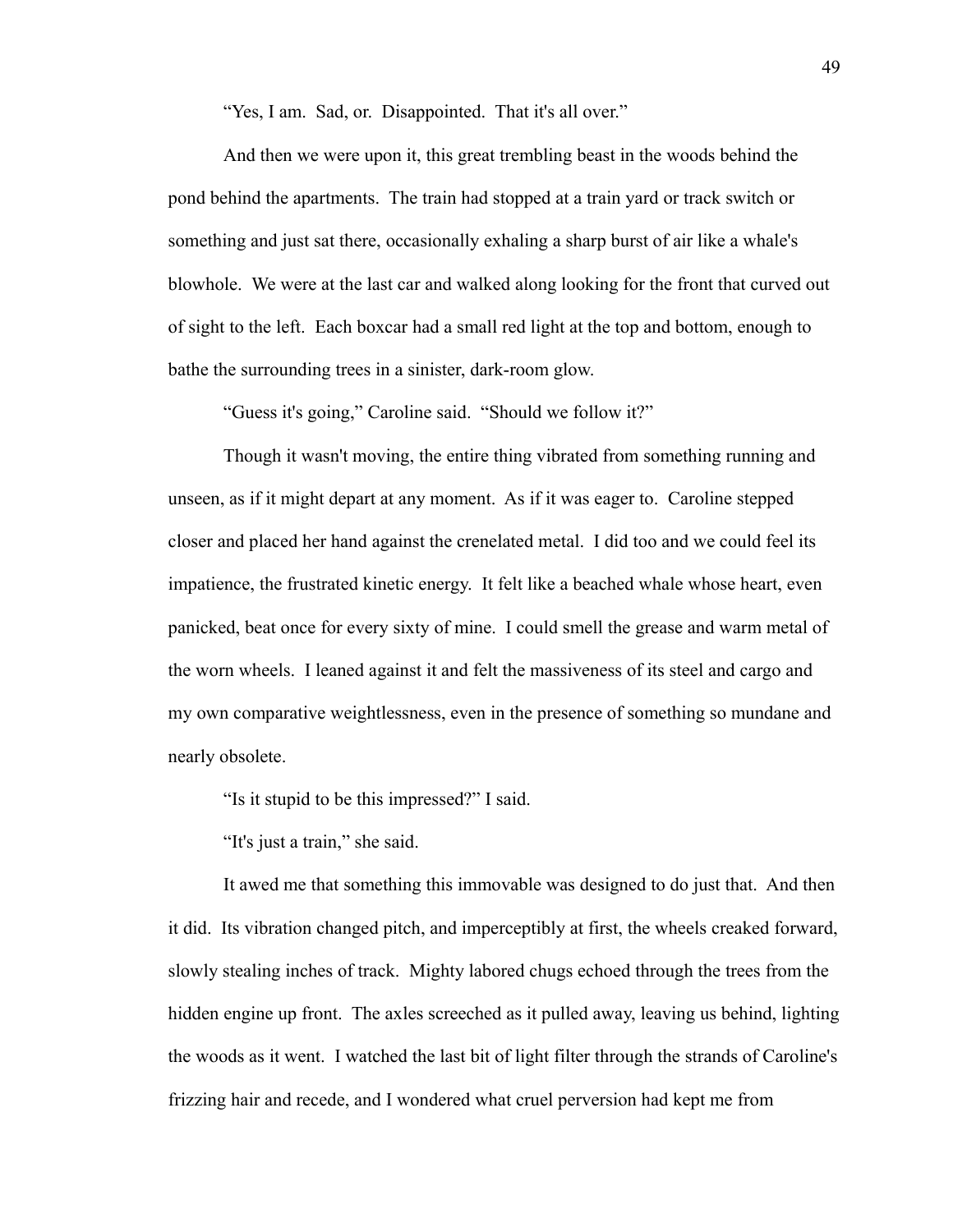embracing her.

"Admit it," she said, "You were bored too until I came along." She walked passed me back toward the street, kicking gravel along the tracks, dusting her shoes gray. I wanted to walk with her, but I followed.

"I did finally break up with her," I said.

She missed the rock and kicked the track, leaving a black streak across the white and fuchsia. "I heard," she said.

"I did it for you."

Caroline rubbed the marred shoe against her calf trying to clear the grime. "That's a stupid reason to do anything."

"I did it to be with you."

"Yeah, well," she said and turned around to face me. Everything felt different in the wake of the train. The air smelled empty and the woods were quiet, powerless and still. "It kills me to tell you this – the last thing you need is another reason to feel great about yourself – but you affect people, Jake, okay, you matter. Now, before you get all haughty or defensive, it isn't just you. We all affect each other, more or less, and the sooner you realize this, the better."

She looked serious, but not the way she had when ending things between us in the past. There was a difference between serious and vulnerable that I had never quite distinguished, in Caroline, others, or myself. She wasn't opening up to me or begging me to open, she was just being sincere and that felt strange. If anything, it made me vulnerable.

"I've been wrong," I said.

"I know, but don't go on reliving your mistakes trying to figure out where. They'll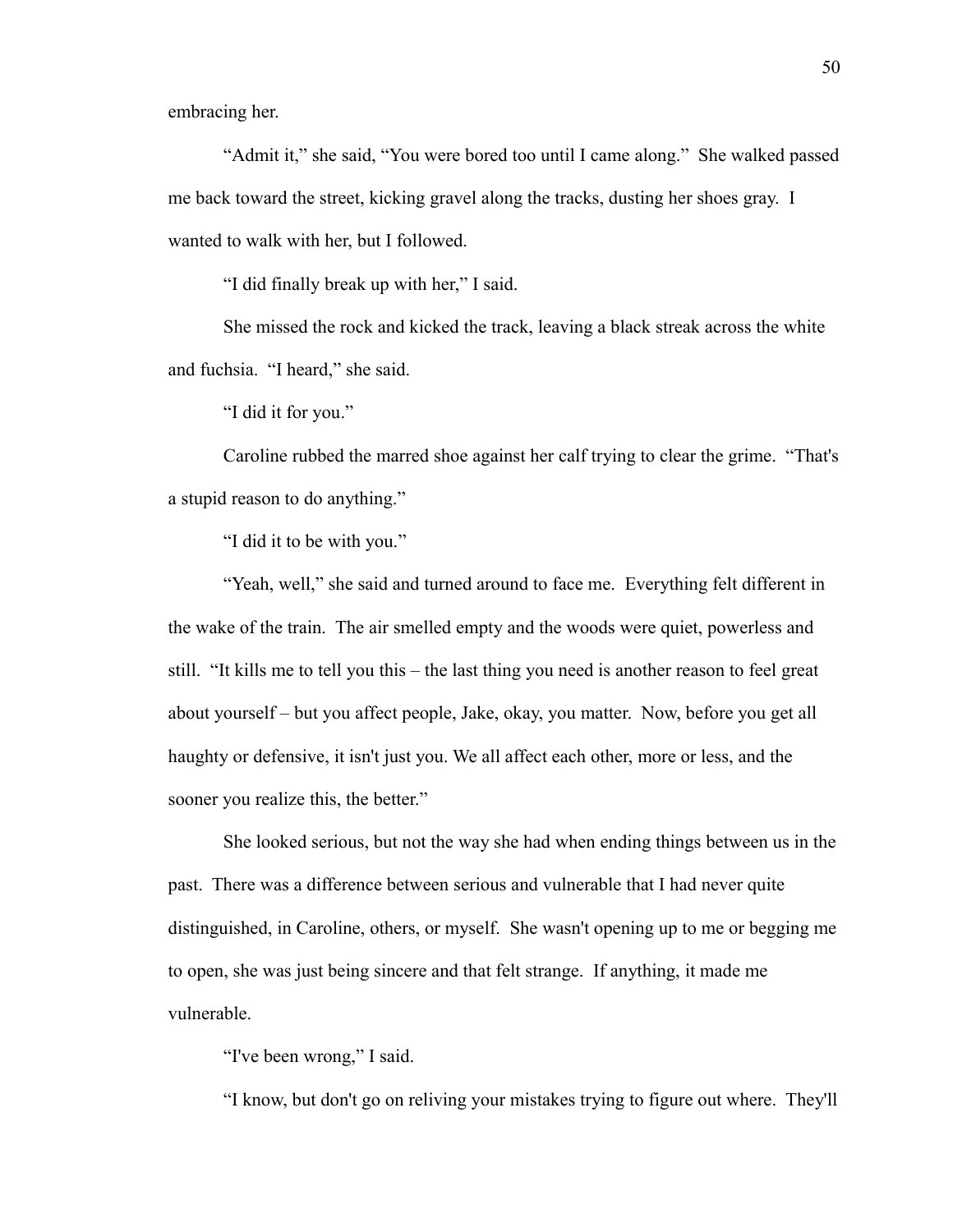be other bars that you'll come to like more than the G.O. You'll live in places better than Gettysburg. They'll be other Carolines, too – better ones, trust me. Kill your desires. Embrace that emptiness. If there's nothing left, you leave nothing behind."

"Is that how you feel about me?"

"Yes. What? It's the truth. I feel nothing for you, not anymore, and I'm okay with that. It's why we can chat like this, or never again, whatever. I've moved on. You should too."

"Who says I'm not over you?"

"Not me, jackass. This. College. It is whatever it was and now it's done and even you will find something new to enjoy and succeed at. You're not an idiot. You're talented, just kind of an ass. And self-absorbed."

"You have no idea."

"No, I kind of do." She smiled.

The walk back felt quicker then the walk there, buoyed as we were by her flask and our discovery, and soon we were in front of the Garry Owen again.

"Maybe we should say a little something," she said. "It is the end of an era.

Remember what this placed used to be like? You gave it a chance."

"Someone would have found it eventually."

"That's the spirit. We're not special."

"Like the train."

"Like the train. Like Garry Owen."

"There was tradition here, though," I said. "A ritual." Every Thursday's daylight hours went as they did, but at 10 pm, we rallied the faithful for our weekly pilgrimage. We'd approach haggard and numb and depart staggering and a different, better sort of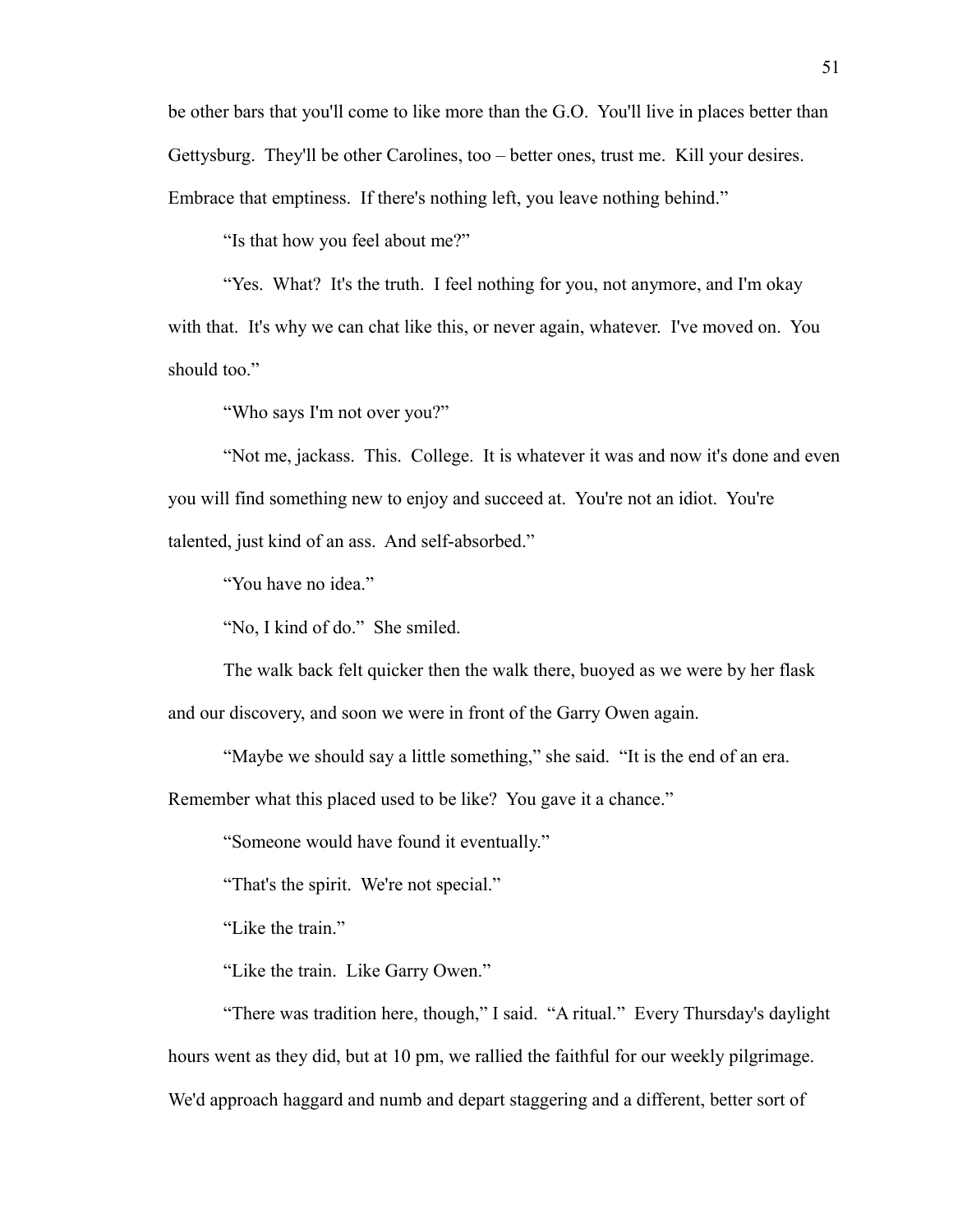numb. We tossed unfinished papers, busted condoms, overdrawn accounts and lipstickstained collars onto the G.O.'s sturdy junkyard of a roof to hold for us, not just until last call, but until we could shoulder them ourselves once again, if ever again. Most of these offerings made themselves known in time, but some lingered like a fickle child's forgotten kite. The G.O. asked for nothing in return for accepting these burdens save a small tithe.

"That must be what church feels like for old people," she said.

"That's probably exactly it," I said. We even had our our ushers, our sacrament, our hymns, our fragrant, choking incense.

"Are you saying we're standing outside a church right now?"

"Didn't think you were the marrying type."

"Oh, I'm not. Especially not, you know, you. You brought it up." She checked the time. "The band's gone, but it shouldn't be last call just yet. I bet Anne would let us have one final drink."

The night was warm and I didn't want to head back anymore. I enjoyed her company, I remembered now, that cruel way she had of wrangling the worst of me and leaving all the other bad parts for me to sort out as I got to them. That way of only slightly despising me. Tomorrow, we'd be dressed alike and she'd be in the row in front of me though our last names were four letters apart. Things would return to the way they had been yesterday, been nine months ago, been three years ago, then all four and all those after.

"No," I said. "I'm good, thanks."

"Right. That was a test."

"It really is just a bar."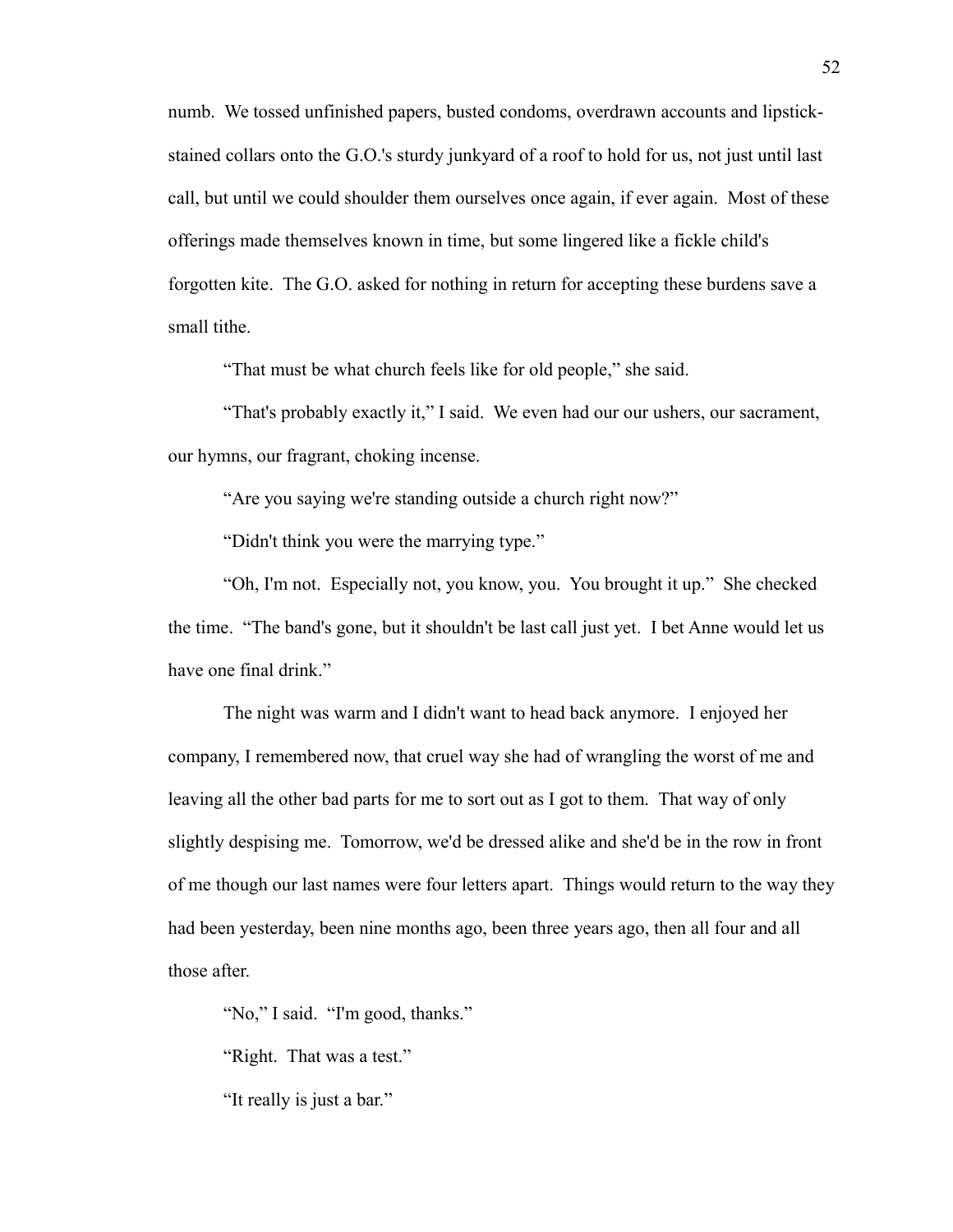"Just walls and taps," she said. "Oh, and congrats. For what it's worth." "Yeah. You too."

She walked down Constitution Ave in the other direction. I thought about walking her and those shoes home, just to be polite or chivalrous or chauvinist, but you can only say good bye to something so many times and I was already way over my quota that night. I made one last offering to the Owen's roof for whatever it was worth. In all likelihood, I'd never see this place again and what I tossed up there, I'd never miss, but I was comforted knowing that it would be there waiting if I ever returned.

On the walk back to my apartment in the empty early morning hours, I balanced on the track and waited for the train. The metal was smoothed from the weight of the wheels and a bright, polished streak cut down the middle. It looked fresh. If the train came along and slowed to a chug, I swear I'd have grabbed a boxcar handle and swung myself inside that rattling cage, to ride it wherever it might be going. But there were no more trains that day, or any other day, to my knowledge, before or since.

I passed the parking lot where Caroline had met my parents before our second relationship. "I think she likes you," my mom had said. I denied it. "And I think you like her," she said and I denied that too. I was twenty; she had to be wrong.

I had an awful feeling that I would spend my life doing exactly what Caroline had told me not to do, picking apart past mistakes while making new ones to be dissected in time.

Across campus our parting footprints still circled that dorm like planetary rings, and somewhere, she's looking at her shoes, thinking of me and trying to remove that set black smudge.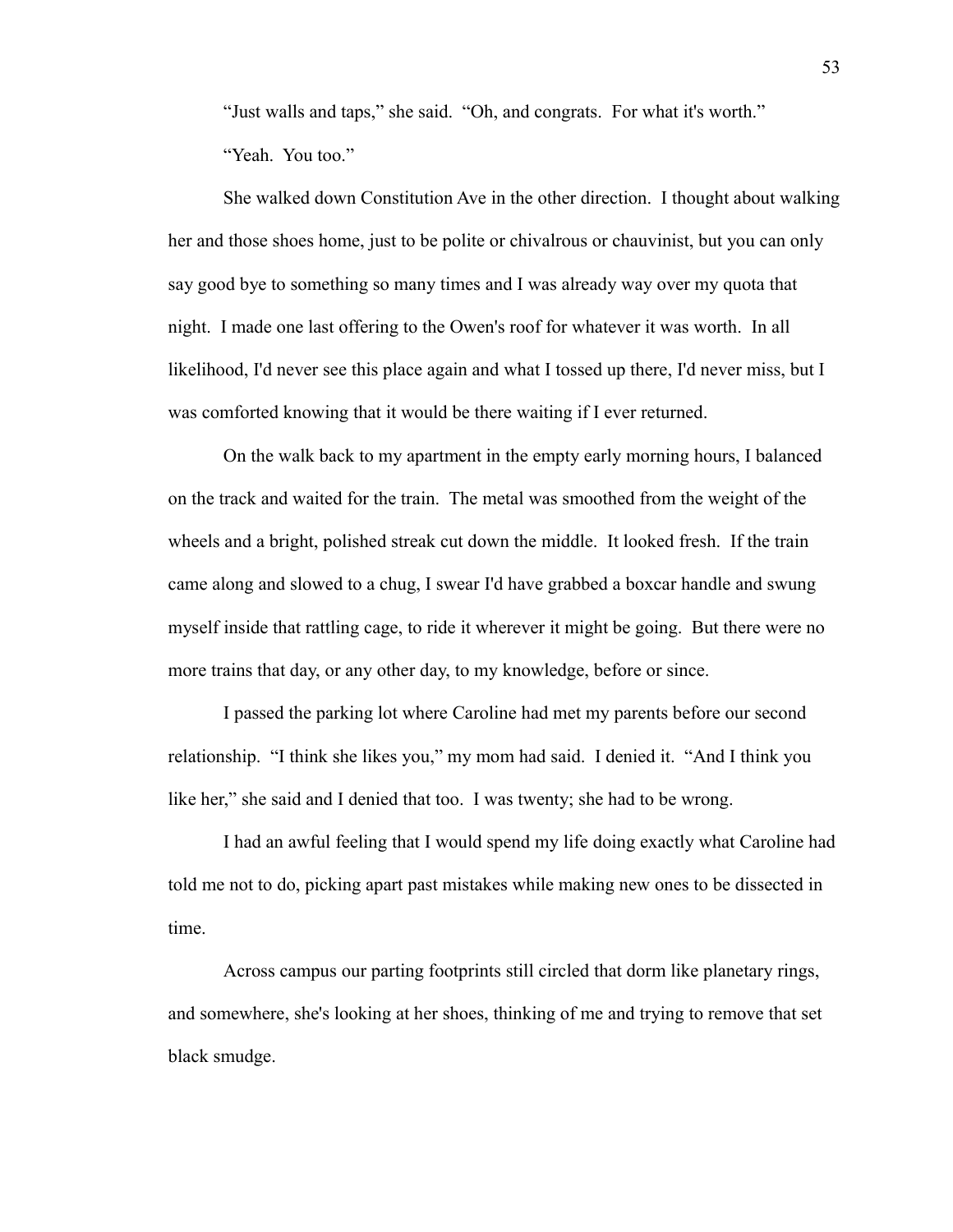## **An Accidental Pyre**

Five-watt candles dripping plastic wax outline the porch, multiply in the multipaned windows, hide the outside -- three walls of fake flames reflected on darkness with nothing notable beyond. Only the refinery stands out, a grid of lights glowing on its steaming minarets, capped by a distant persistent flame.

He exhales a plume, watches it billow, watches the plume of the refinery, watches it billow. When topped with the coal, the hookah looks like the refinery topped with flame. He stoked the coal himself, made it glow, made it ember himself. There are two tiny coals, quiet but alive, and he blows off the ash obscuring the orange. One glows brighter, burns hotter, crumbles faster. The other is black and cold. He pushes them together, thinks they should be pushed closer together, nudges them together. The second will catch, he thinks, together the other will catch. They will keep burning, keep burning together, both, keep filling his lungs with the thick apple smoke, keep filling his head with words.

Keep that darkness at bay.

It's not the nicotine he likes but the tainted breath, the visible evidence of respiration.

The refinery worker looks up from his daylighted catwalk and sees the breath of his beast, evidence of respiration, evidence of production. He looks up and sees the billowing breath of progress.

The smoker misses so many people, apologizes to so many, even knowing he has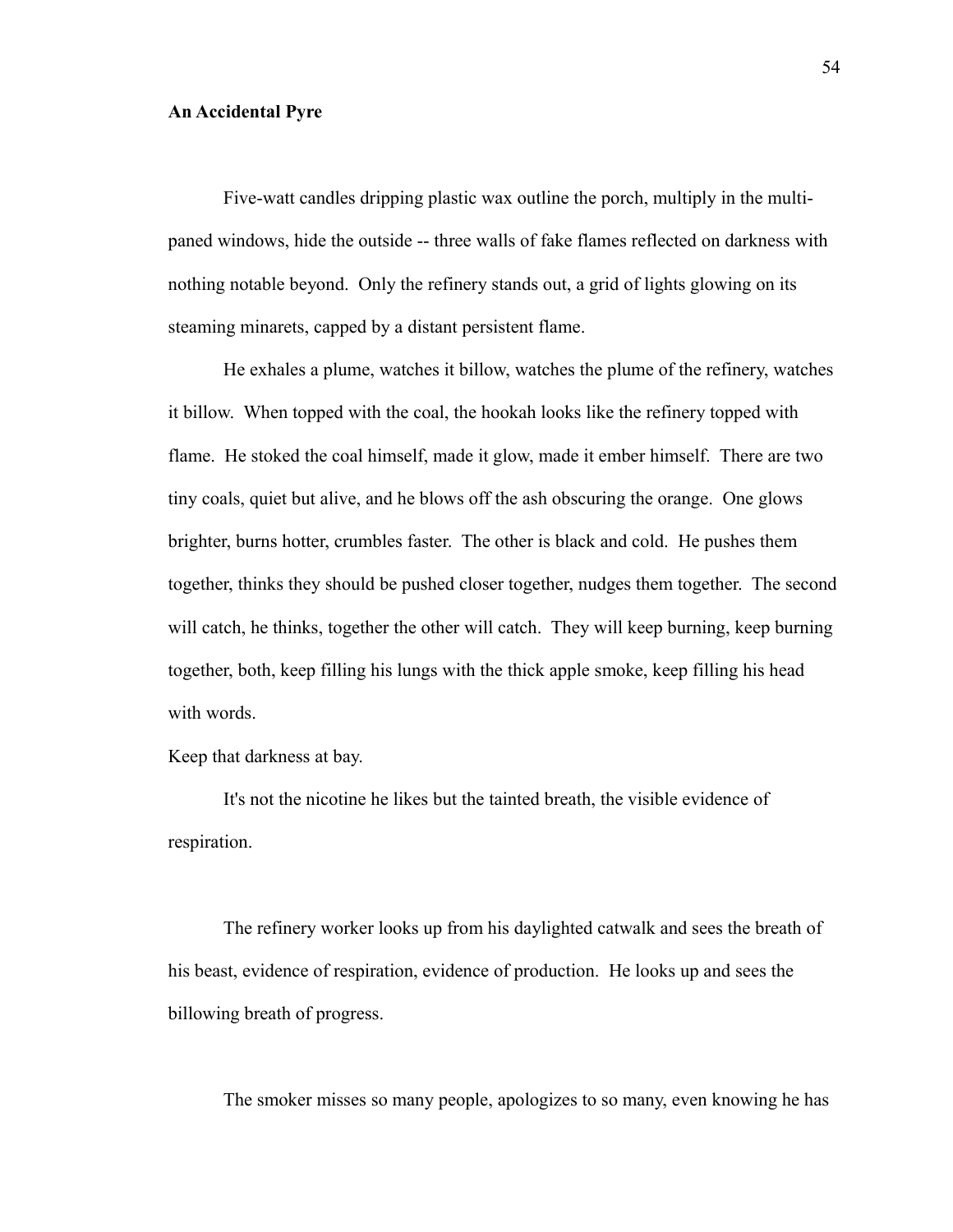so many mistakes still to make. Earlier, he left for a get-well card he needed to send but instead came home with a handle of whiskey and he's downed too much already tonight.

It's not the nicotine but the glowing, the warmth, the evocation. Millennia have trained him to feel safe before the ember and he embraces it. Though he can't feel the warmth, it's too little, too distant – even the smoke is cooled by the water before entering the most sensitive parts – he knows it was once there, is there still if he reaches out and cups it.

The refinery worker doesn't think about the shattered states, the torn tundra of the crude, but the paycheck that dropped on Friday. He doesn't think of the long-term complications, isn't paid to do that, but to keep the coals burning, the fire stoked, maintain the country's community, this country's survival.

He feels like Prometheus.

She had been here the last time he smoked, next to him on the vinyl love seat. The smoke kept escaping through her nose and he pinched it to keep the poison in. She looked to him for advice because he was just so damn good at keeping it all in – at stoking the coals, at bringing the blurry.

They never touched, made it a point to never touch, but he had pinched her nose and she looked at him sideways, cheeks puffed, and he knew she'd never do it right, knew the smoke did no good from there.

Knew she secretly preferred to stay pure.

The refinery worker tests the railing, presses his shins, his stomach against the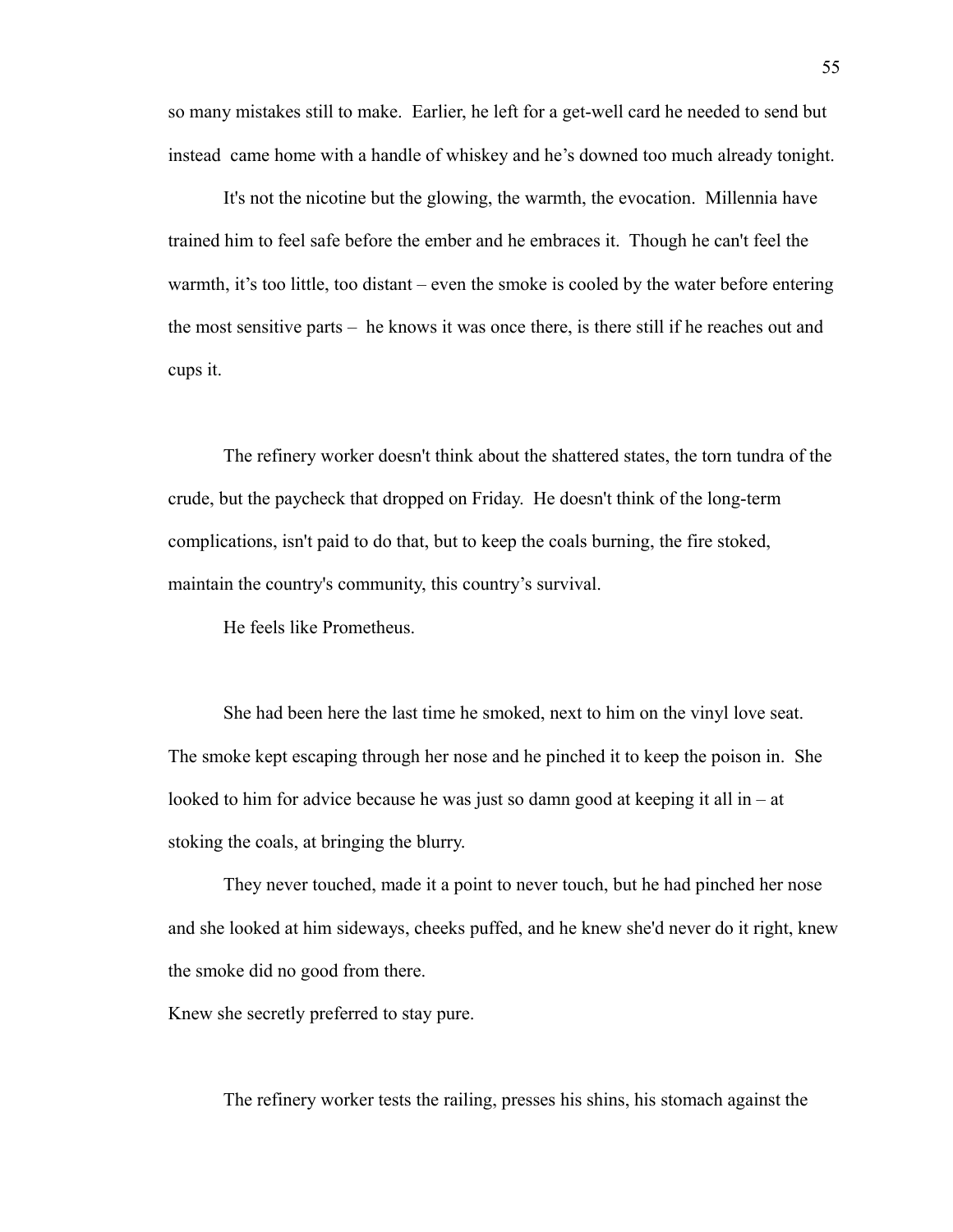railing. He marvels at how little it takes to suspend him up here, how little it would take to fail. He thinks how effortless falling must feel.

The fire wanes. The smoker heats another coal on the electric coil of the kitchen stove. The coil glows orange and the coal catches and if he blows just right it will ignite and burn. Suspended between the rings of the coil, the tiny flames flicker. He lies on the counter in its radiating warmth.

He wonders how to create something so flammable.

The smoker balances the coal on the hookah's peak and inhales to percolate. He leans back and exhales beneath the suspended lantern -- the hideous lantern made of molded taupe plastic like the fake candles, plastic made from petroleum, possibly from the refinery across town.

He had brought her a blanket to warm her in the way he wasn't allowed. He had wanted to inject her with poisons, had taken it into himself, cleansed it and leaned in to pass it to her. She retreated, refused it, what he could offer, all and only. He could not speak to convince her, if he spoke it would escape, so a soot-smudged hand against dark blonde hair cajoled. She asked what he was doing, said she could do it herself, pulled the blanket closer, took tiny puffs looking at nothing beyond. He knew that, no matter what, there would always be another whose distance he despised.

The expired smoke leapt from him in hacks.

The refinery worker wipes the grease from his hands on the rag in his pants. He reflects on the petroleum lubricant used to anoint its many moving parts – produce lubricant to produce petroleum to produce lubricant to keep the pieces moving. He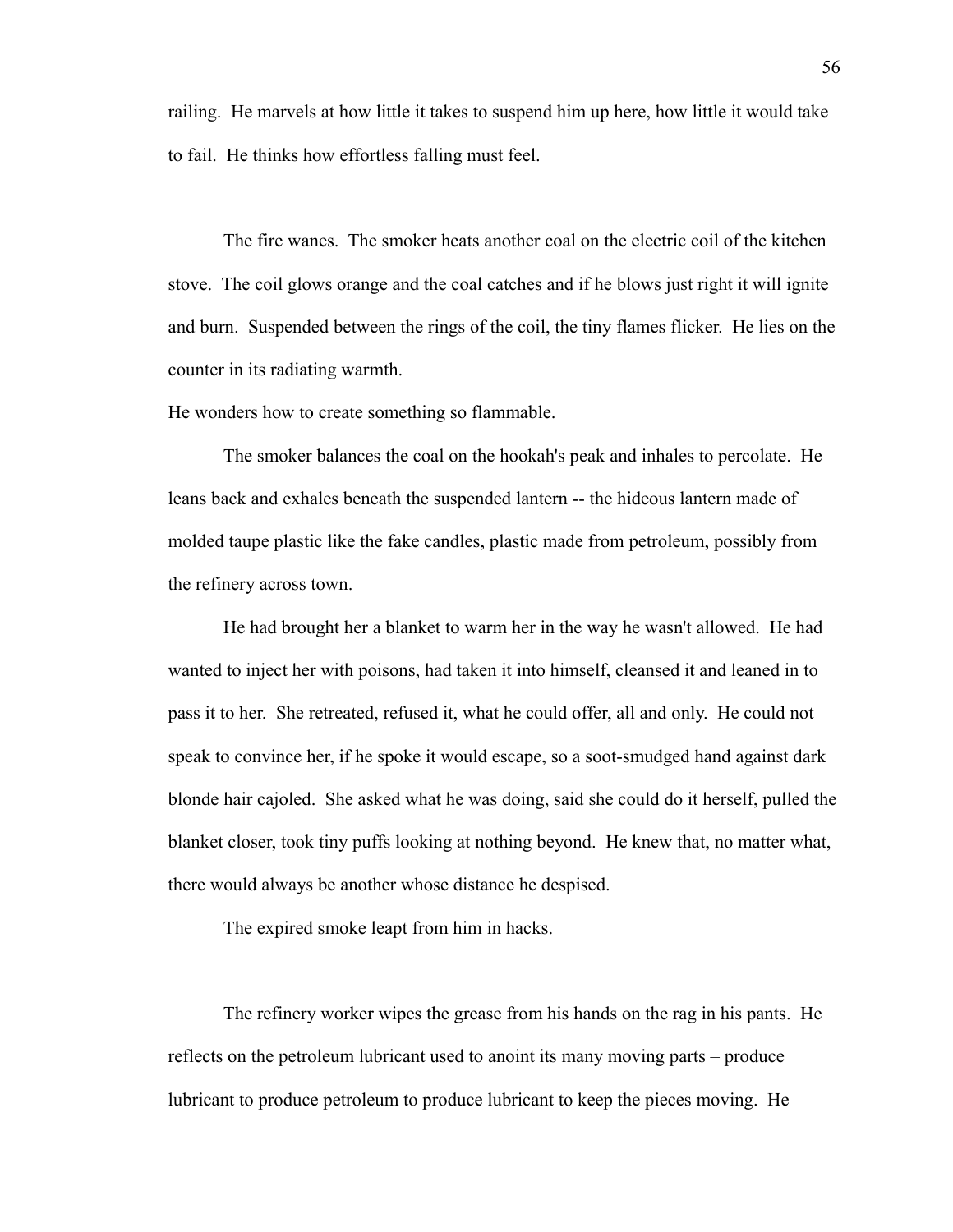remembers that they used to use whales.

They used to conquer friction with flesh.

It isn't the nicotine but the asphyxiation, the intentional denial, the brief pain, the palpable panic of temporary death. The smoker doesn't consider the long-term complications of breathing in what he's meant to exhale.

When he stands, the blood drains from his brain and blurs the bricks, bricks laid by union hands, hands that had just won the war. Those hands stained with gunpowder and frostbite and razor wire, marks of what used to be, what might have been, what had it all become?

His hands are dusted with the ash of the coal he stoked himself, have been dotted with hairs stolen from the head he stroked, all and only.

He falls to the love seat, gripping the hose, tipping the hookah, spilling the coals. He imagines smoke billowing from the burn, the spreading warmth, the inevitable suffocation of his accidental pyre.

But the coal burrows itself into the piles, produces a singeing toxic smell. The carpet, too, is made of plastic, finely spun threads that refuse to catch.

They give and bend and stink instead.

Gentle stinking wisps of smoke, all and only.

He tries to pry the coal from the carpet but the two have fused, have formed an outline like cold wax. He lifts the metal screen from the bowl, finds the tobacco scorched beneath. The metal retains its heat and sears, but he doesn't catch, doesn't bleed. The skin reddens, bubbles, peels. He holds his finger straight and pus drips to his knuckle.

He wonders what it takes to spark someone aflame.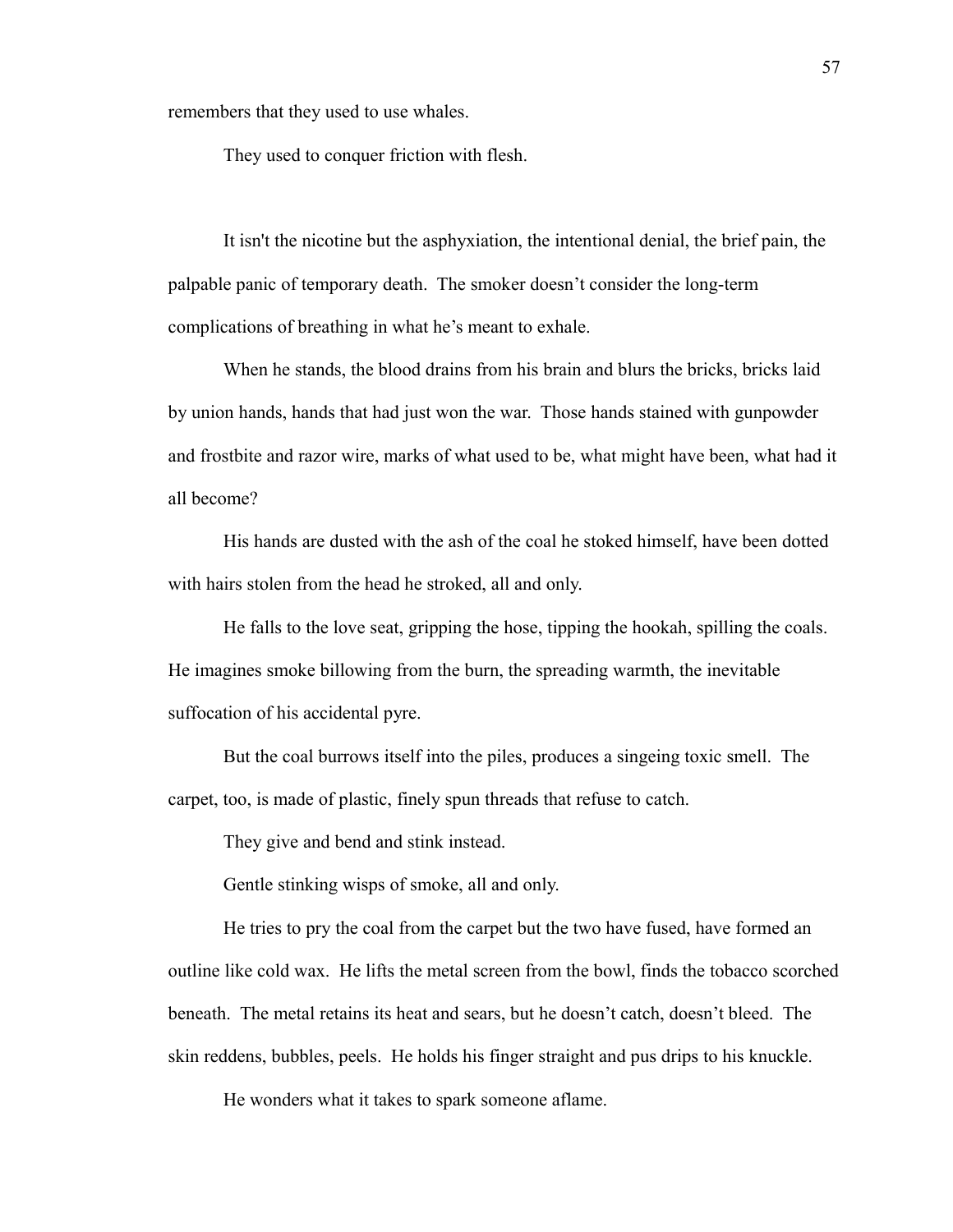The refinery worker tells his son he spends his nights on the river, on prime real estate devoted to industry. He looks out over the sleepers in their ordered homes, at the skyline shining upstream. He sees the distant lighted span of the Walt Whitman and wonders if the good gray poet would be pleased.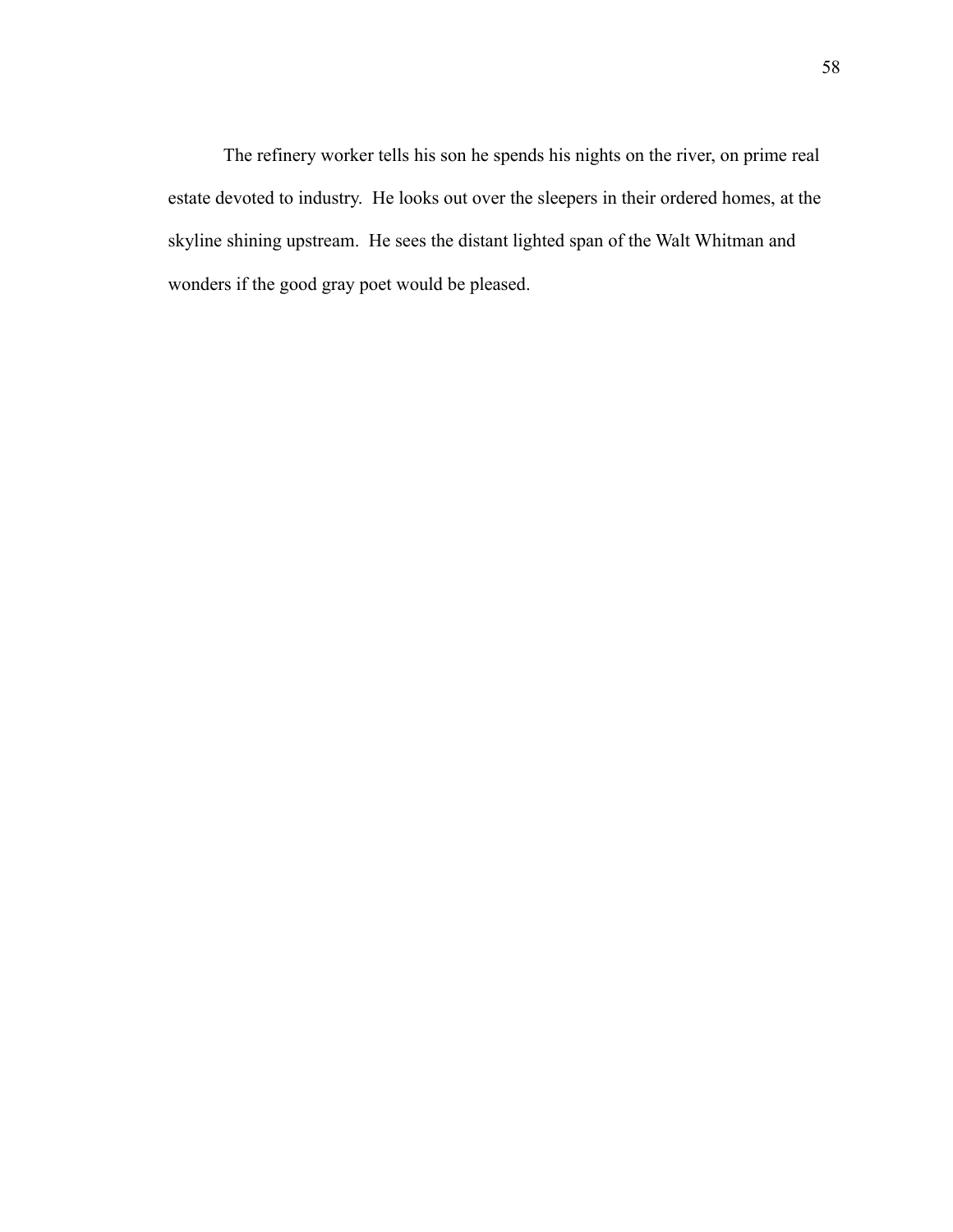## **Take Two**

Shane's eyes follow Helen as she unlocks the door and walks her bike into the foyer of the apartment complex. His sweatshirt hangs around her curve-less frame; it's loose on him and even looser on her. It droops past and conceals her bottom, but that's okay; it's nothing special, relatively flat as it should be. Nevertheless, he likes how the sweatshirt looks, not because it's particularly flattering, but because of what it suggests, even if it only actually suggests the impending depths of autumn. Shane had graciously offered it to her in an earlier scene. She had resisted at first, as she should, as he knew she would, but the evening air whipping past her on the ride back from campus quickly brought shivers. She had been coy and cute and finally accepted, if only for homeostatic reasons. Shane didn't mind either way.

He soaks her in from behind as she disappears into the foyer. Her movement entrances him. It isn't a strutting model's walk; she doesn't kick her hips out left and right, as she shouldn't. It's subtle and deliberate, flippant even. It's the gait of a girl who long ago mastered walking and hasn't thought about it since. She closes the door as she exits, gliding past it like a stream lingering around a picturesque river bend. He imagines that she too wishes to prolong their moment.

As she heads back, she tugs twice on the elastic imprisoning her hair in a hasty bun and a shake of her head sends it all into place, shining like raven feathers in the evening's waning light. It's thick and the ends curl slightly, just as they should. He imagines what a shock it would be to see it wet and compressed, plastered against her cheeks, neck and shoulders. Maybe during a surprise rain, maybe fresh out of the shower, maybe in the shower.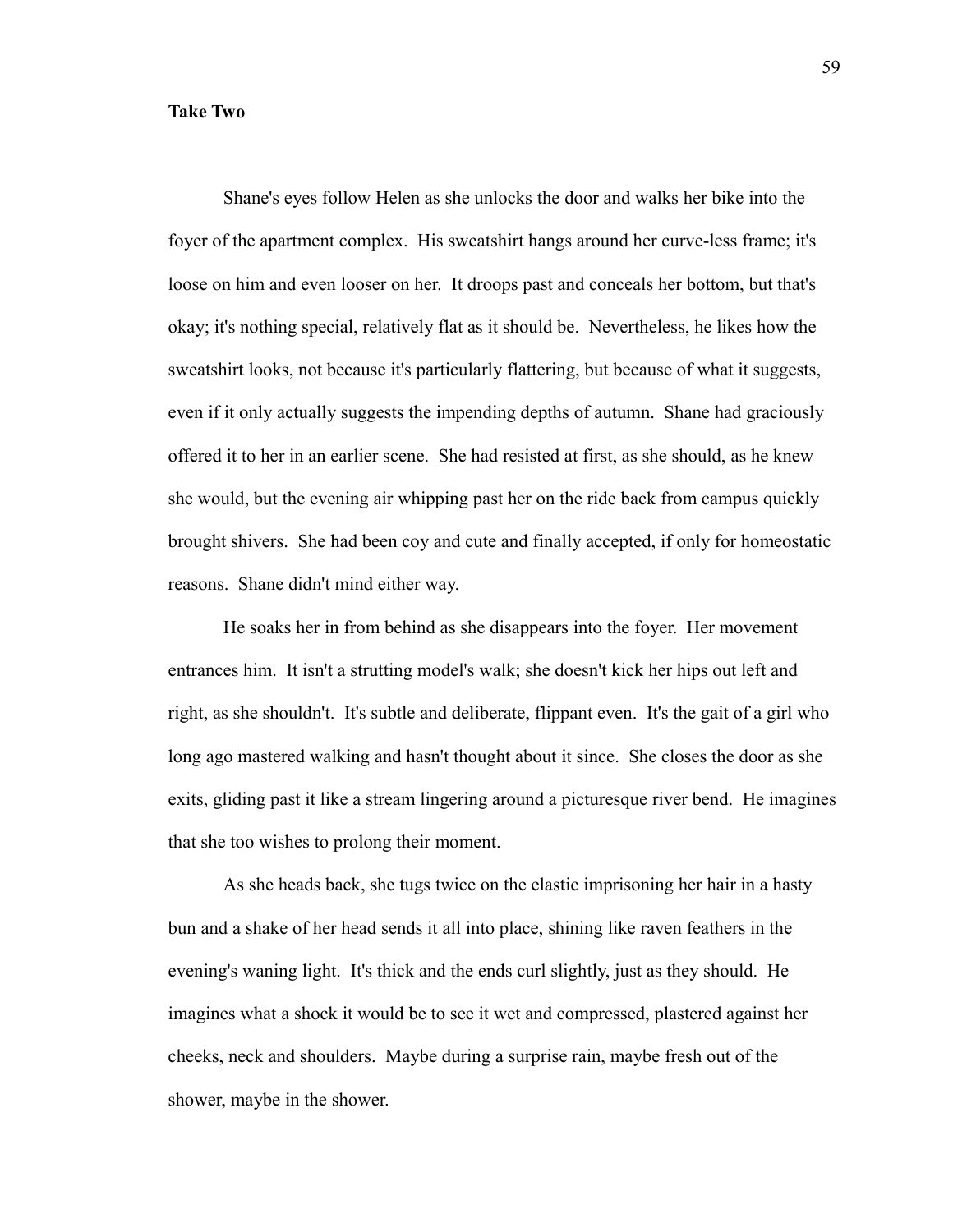Shane remains straddling his bike. Helen stands directly across from him, the bike's front tire brushing the insides of her thighs.

"Thanks for riding back with me," she says, and twists the sweatshirt's drawstring around her finger like she owns it. Holding the grommet with her thumb, she coils the string from knuckle to black-painted nail with wide wrist rotations. His chest tightens with each pass.

Shane would not mention the sweatshirt. He hopes that she'll forget to return it and then he would sneak at least an envoy of himself into her forbidden chambers. An agent that could report back on the tattered posters of obscure bands, scattered DVD's of the foreign films they heatedly discussed, the rack of spice jars labeled "coriander," "cardamom" and "clove," the vintage French ads with black cats and frogs on stools sipping beer, and her bed. The bed with the Egyptian cotton sheets that her suitors, exchange students from Ecuador, Hong Kong, Morocco, wipe themselves on as they pull out and roll over and the goose down comforter that collects the ash of their hand-rolled cigarettes. The thousand-thread-count sheets that Shane imagines she wraps herself in on that rare lonely night as he shares his girlfriend's JCPenny's dorm chic, sandpaper sheets.

"No problem," Shane says. "That's a pretty dark stretch back there, you never know what could happen."

"I told you I'd be fine. I do it everyday, but it was nice to have the company."

"It's on the way, anyway," Shane says. She squints at him and smirks.

"It is not. You live completely across campus." She's smiling broadly now, reading into the narrative of his actions, perhaps preparing an annotated version of his clumsy and illicit courtship.

"Okay, maybe it isn't, geographically, but I didn't mind."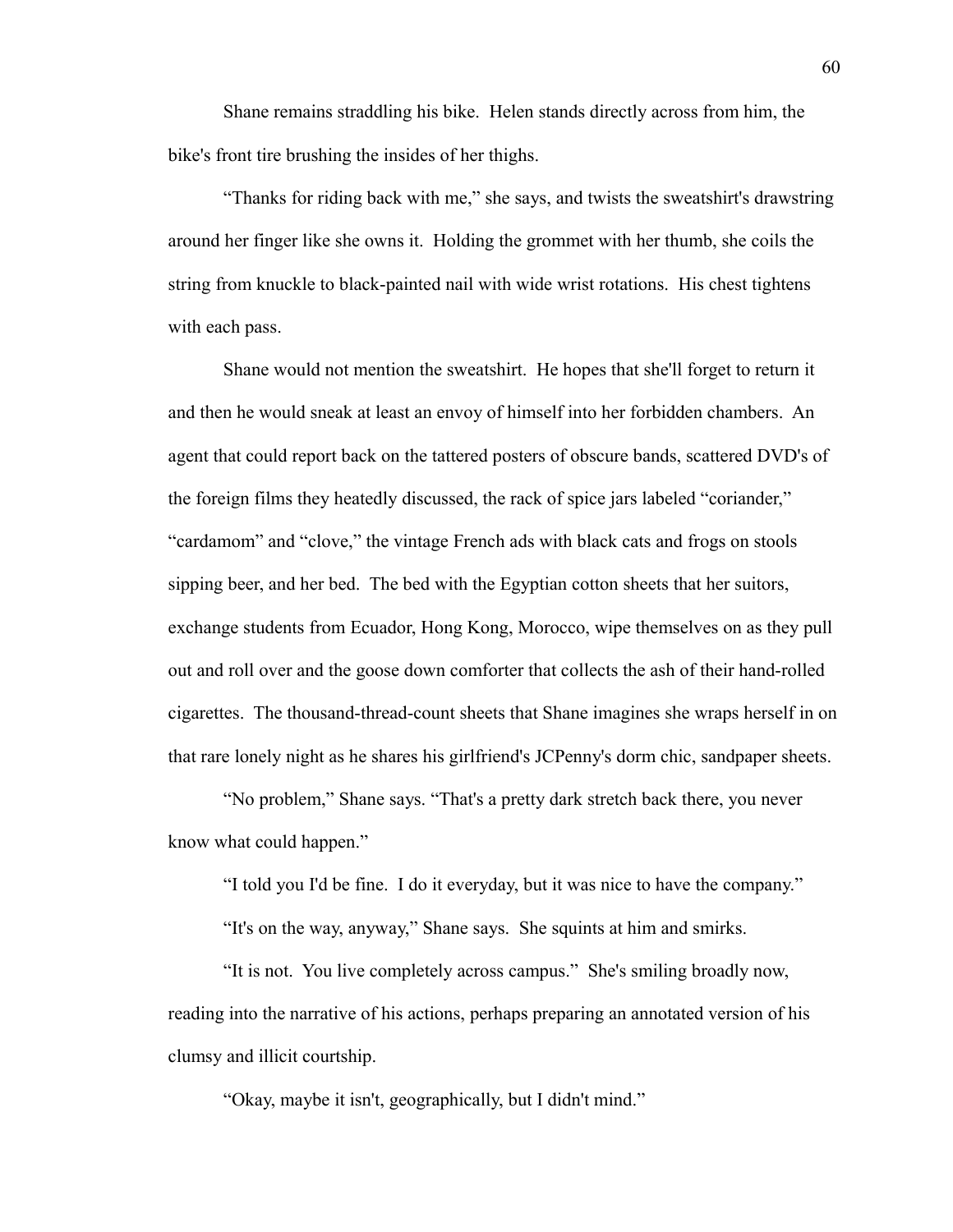"Well, thanks, again," Helen says. "Oh, and thanks for this." She takes a step back and begins climbing out of the sweatshirt, one arm at a time. She tugs on each sleeve and retracts both arms into the threadbare beast's vast belly, reaches out from the bottom and pulls it off by the hood. The hem of her t-shirt hitchhikes to the foot of her breasts, exposing a soft midriff and a sliver of black underwire. This humble sight excites Shane like a Puritan glimpsing a Goody's ankle. A residual breeze animates the wayward strands of her mussed hair.

"You were right," she says. "I did need it." Helen steps forward, straddling the front tire again. Eight inches of October air separate their faces. Helen, the shorter, looks slightly up at him from behind her eyelids and appears innocent and eminently desirable. She hands Shane the sweatshirt –

"Cut!" Jake yells and rises from behind the monitor. Elena throws down the sweatshirt.

"Again?" she whines.

"Yes, again. Who's the director here?" Jake says. Elena and Martin head toward their starting positions. "No, what are you doing? Stop. Stay where you are," he says and weaves between lights, dollies and tripods to venture on-set. An assistant retrieving Helen's bicycle from the apartment pauses and looks to Jake for instruction.

"Not you. Keep doing whatever you were doing," Jake tells him. "I need to talk to the leads." Jake stands adjacent to Elena and Martin, looking at the ground, arms crossed. His eyes meet Elena's.

"Do you know what you did wrong?" he says after a beat.

"Of course not," she says. "If I did, I would have done it right." Jake bends down, picks up the sweatshirt, dusts it off. Elena rolls her eyes.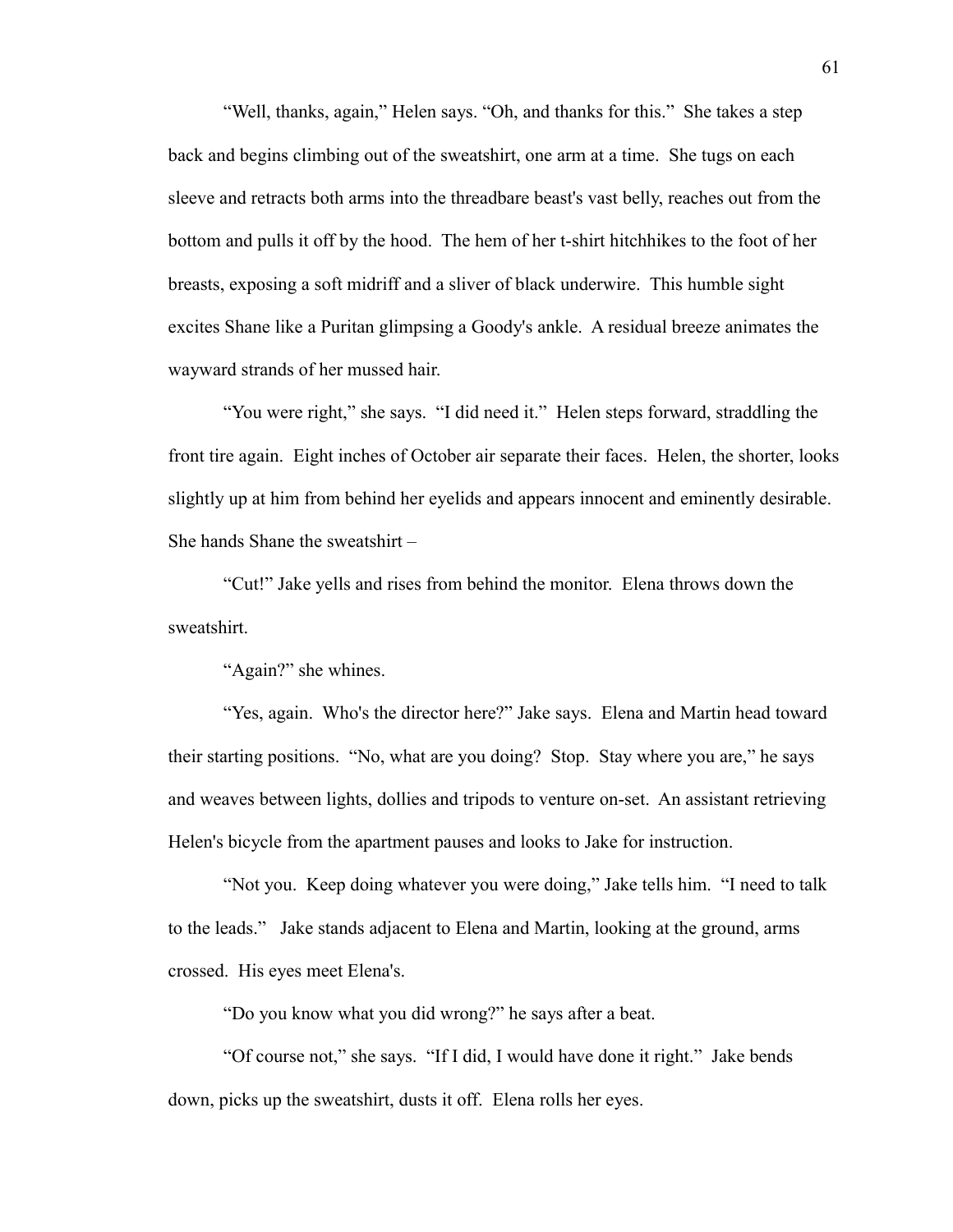"Shit."

"Yes," Jake says. "You *handed* him the sweatshirt again. You know that you're supposed to drape it over his shoulders." He mimes draping and looks like a matador.

"Sorry. I keep forgetting; it's just so damn stupid," she says and ties her hair back in a bun.

"I'm with her on this one, Jake," Martin says. "The whole sweatshirt-draping thing is pretty dumb."

"No, it's not dumb; it's the opposite of dumb and it's imperative for the integrity of the narrative."

"Why? Can't I just hand him the damn thing?"

"Because this is the way it happened – happens in the script ... it's just something Helen would do. Do I need to explain the intricacies of this gesture?" They remain silent, knowing that he will explain regardless. Jake interprets their unresponsiveness as crippling confusion.

"Fine. The draping of the sweatshirt serves several purposes. Shane has both hands steadying his bicycle and would need to maintain a two-handed grip on the handlebars during the ride back, so pragmatically, Shane has zero free hands to accept or transport the sweatshirt. Furthermore, and more importantly, draping the sweatshirt requires Helen to be within an arm's length of Shane, exponentially increasing the already mounting sexual tension here," he waves his hand between Elena and Martin.

"It also immediately leads into the succeeding interaction where Helen's proximity and her semi-affectionate gesture makes Shane nervous so he says 'Aww,' which embarrasses Helen, who is not terribly comfortable with affection to begin with. She then childishly, but flirtatiously, pulls the sweatshirt over his head as retribution for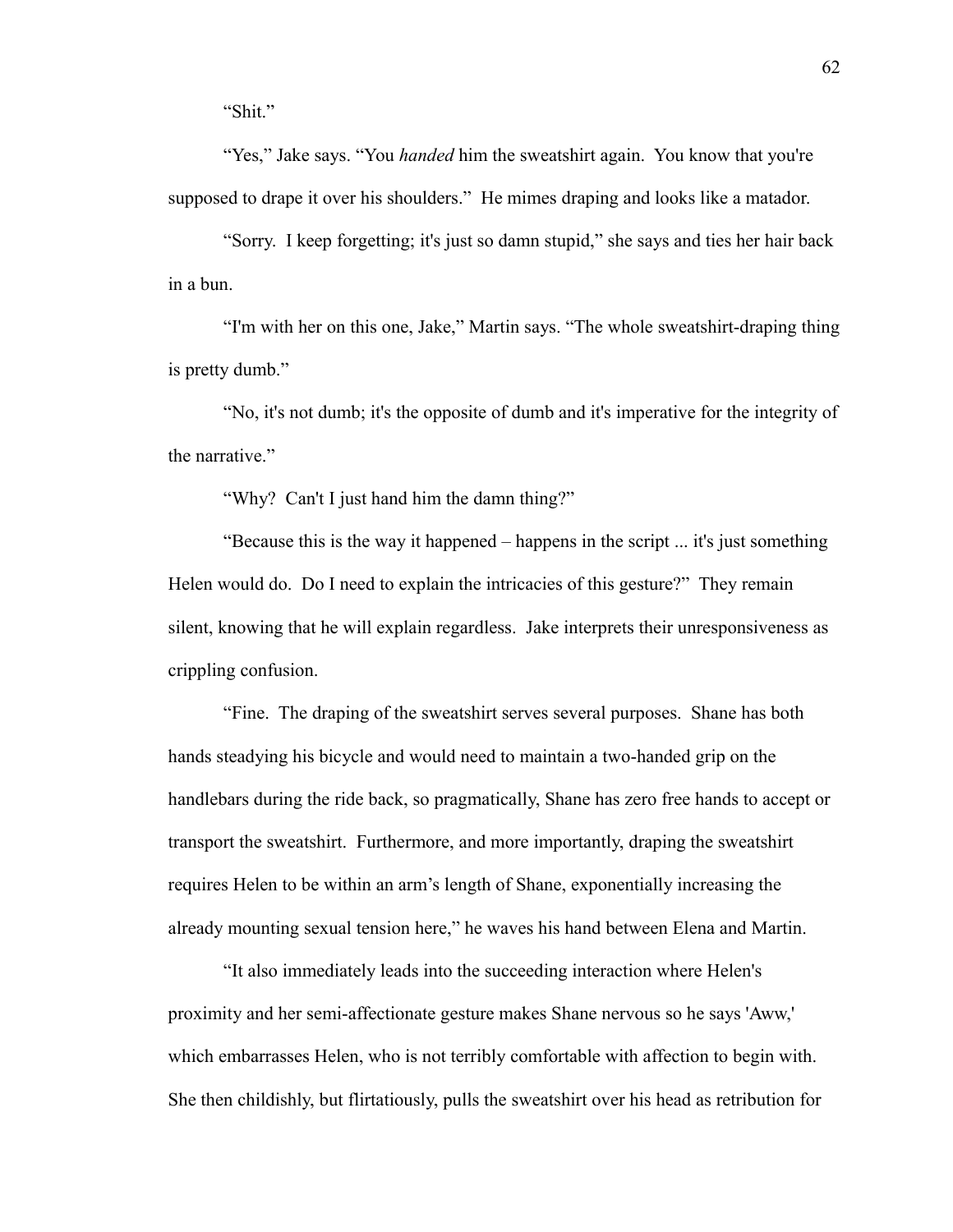his remark. The two, you two, laugh it off while privately regretting the moment that could have been. We cut to the parallel scenes of Shane riding home looking remorseful and Helen in her apartment also looking remorseful. This sets the foundation for the streetlight scene when they finally kiss."

"You see, it all depends on the sweatshirt; if the sweatshirt isn't draped the whole movie falls apart." Elena and Martin exchange glances like siblings enduring a parental lecture.

"Fine," she says.

"Noted," he says.

"Good," Jake says, turns to leave, but stops. He positions himself behind Martin's left shoulder, walks along half the circumference of an imaginary circle while staring at its imaginary center and stops behind the very real Elena.

"Each time, we've shot this, it's been from Shane's left. I want to do it from here, Helen's left. We'll still shoot the first part from behind Shane because we need to see Helen walk inside, but when she goes to drape," a glance at Elena, "the sweatshirt on Shane, I want to shoot from here. I need to see this scene from Helen's perspective."

Jake walks back to his monitor and the crew sets up another camera at the new angle. They shift the whole set so that the entrance to Helen's apartment is now off to Shane's left and move the primary camera to shoot from Shane's right.

Jake leans against the canvas seat of his director's chair chewing the inside of his cheek and wishes he hadn't quit smoking. He runs his hand through the thinning hair of a thirty-three-year-old. The kid with the clapper walks on set.

"Sweatshirt scene, take six!" *Clap*

Helen goes to deposit her bike in her apartment. Shane, again staring intently,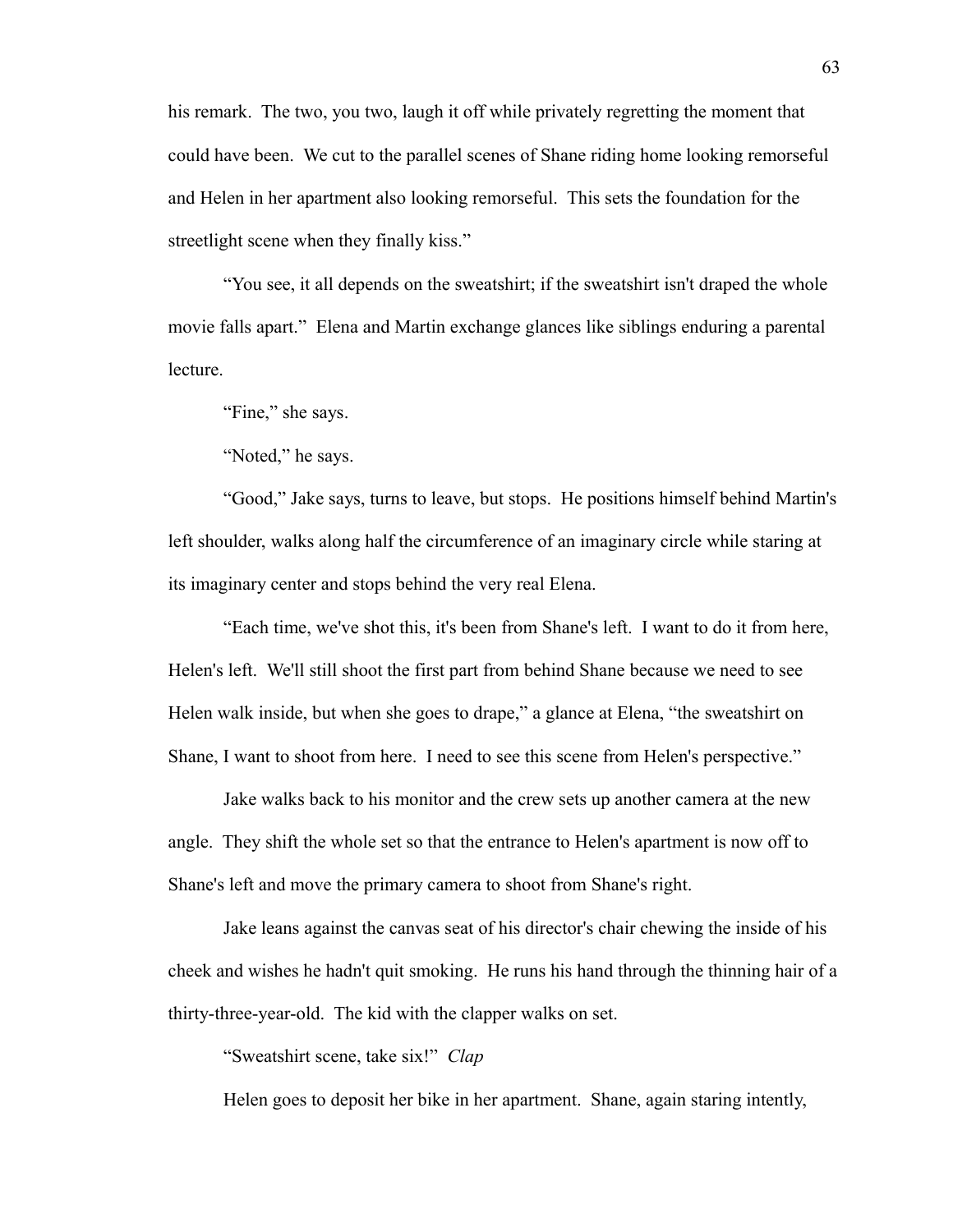hopes that if she insists on returning the sweatshirt, that she would at least have the courtesy to roll around in it a bit first, marking it with an enticing musk that would exclude it from soap and water. Jake wishes he could bring that scent to his audience and curses the limits of the medium.

Helen walks up to Shane, biting the left side of her lip, just as Jake had described it in the script. He tries to conceal the crippling way the gesture affects him, but Helen must know the power she wields. They run through the dialogue just as before. After Helen removes the sweatshirt, the monitor switches to Shane and Jake studies him intensely, watching for his imminent failure. He follows each motion, a lick of the lips, a glance at Helen's mouth, her breasts; he watches the screen like a programmer scanning a line of code for bugs.

Helen drapes. Shane "aww's." Jake cringes at the line's obnoxiousness; Shane sounds like a twelve-year-old girl.

He whispers to an assistant, flips through the provided script, tearing several pages in the process, and re-reads the exchange; it's exactly as he witnessed. He wrings the script as if attempting to purge Shane's snide comment. He shuts his eyes as the actors continue the scene and rewrites Shane's reaction a dozen different ways, flipping through the logical effects, but nothing sticks. His hands tighten around the rolled papers. He considers that, in practice, Shane's expression could only be sarcastic and Helen reacts to that, not from an aversion to intimacy, which allows the future affection. Jake's animosity subsides as he realizes that it, in fact, strengthens Shane's character because Shane avoids similar remarks in later scenes.

Jake resigns control to the greater narrative and realizes he's missed the end of the take.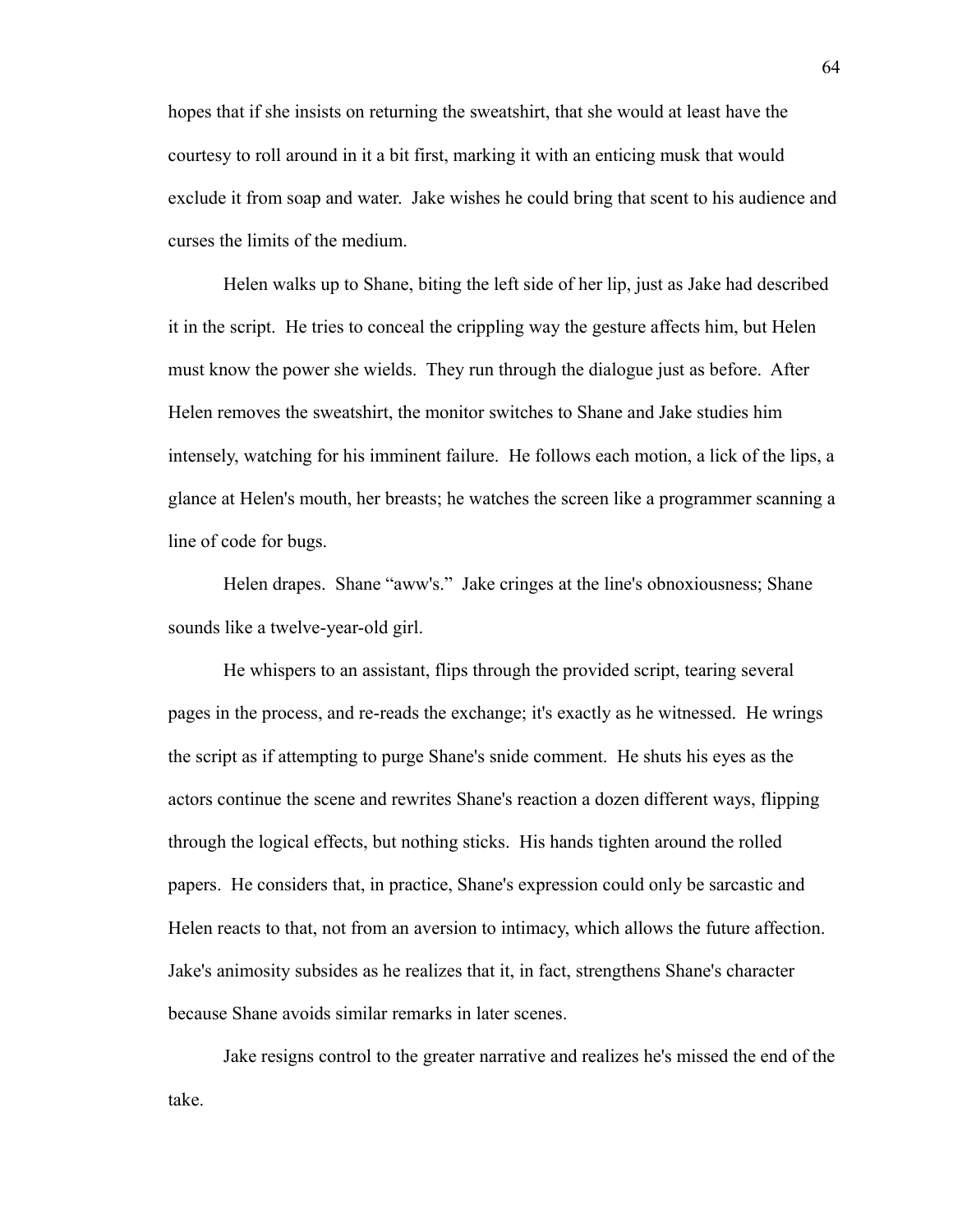"Cut!" he yells. Elena, who had been walking to the apartment as Helen, turns on her heels and powers toward Jake as the crew begins the familiar task of resetting the scene. She stops at the edge of the set and shields her eyes from the key light that partially illuminates her left side.

"How many times are we going to do this, Jake?"Elena stands a few feet away in the lamp's heat, trying to talk to Jake through the equipment and his regrets. The crew looks at him curiously. "I said, how many times are we going to do this scene?"

"Oh. Sorry. Well, if you can do it correctly, then once more should be sufficient," he says. "We're just about out of daylight; we'll be lucky to get another chance. I'm sorry, you said that just like Helen, as I picture Helen would have, and it threw me off. Good work."

"Yeah, thanks. Can we finish this up, please?"

"Places," he yells, a Hollywood cliché he never uses.

"Sweatshirt scene, take seven." Clap

Jake ignores the monitor this time; he'd rather watch the people interacting in front of him than the pixel reproduction. Helen drapes, Shane "awws" and they part disappointed. Helen disappears inside.

"Cut!" Cast and crew hold their collective breath – "It's good," he says – and exhale in relief. "That's all for tonight." The crew expediently begins breaking down light stands and taming wires while arranging for after-work drinks far from the tyranny of Jake Berkshire.

The monarch himself watches the apartment door from his throne. A crew member signals to Elena that the shoot is over and holds the door for her as she exits. She's already extracting the mousse used to inflate her flat hair to Helen-volume with a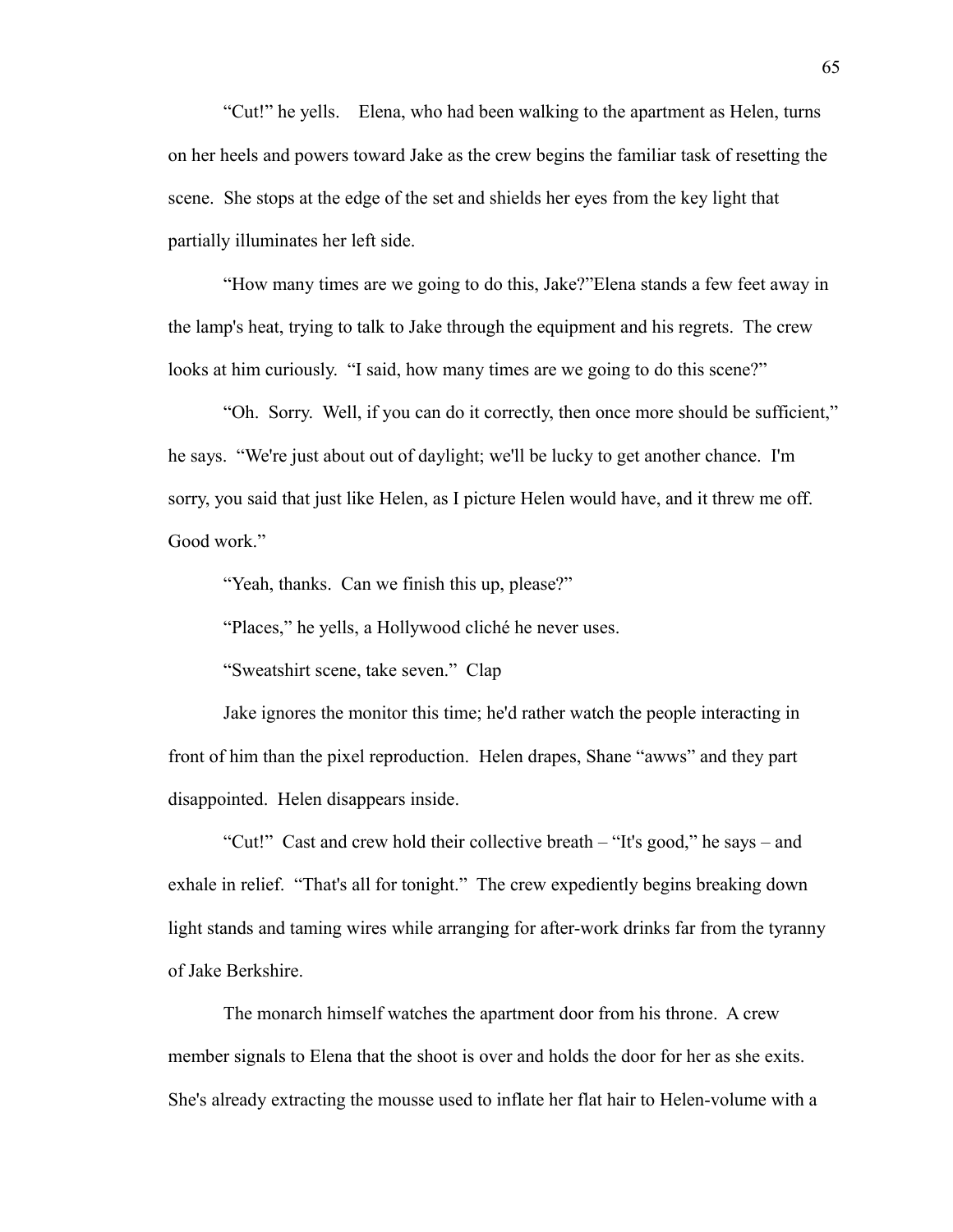comb. Martin meets her for a chat. A camera continues to feed the monitor and Jake watches the interaction in duplicate, picture-in-picture.

"Mr. Berkshire, I need you to approve tomorrow's schedule," says a pert woman in designer glasses.

"What?" Elena's face lights up at a quip from the funny, funny Martin.

"Tomorrow's schedule, you need to sign off on it. And these expenses as well."

He blindly leafs through the offered materials, eyes fixed on the leading couple.

"Don't we pay someone to deal with this?"

"Well, we do, that would be me, but you still need to approve it."

"Yes, yes. Fine." He signs near the dotted lines, missing his three targets by an aggregated seven inches, and excuses himself. He strides along the boundary between on and off set searching for an opening in the fence of people, equipment and cases.

"Hey, Jake, that new shot looked good," says Dylan.

"I'm glad. That's your job, isn't it?" Elena places her hand on Martin's arm in parting and they turn to leave. She stops and forces the comb through another patch of mousse.

"And I took a look at the footage from earlier. It looks okay; I don't think we'll need to re-shoot it, the approach scene."

"Fantastic. We'll talk about it later." A gaunt intern drags away a large plastic case creating a gap in Jake's personal Maginot Line.

"Mr. Berkshire, I logged the-" Jake nods and surges boldly into the breech.

"Careful!" someone more responsible than Jake shouts as his foot catches a wire and sends a cooling light wobbling. He leaves the clamor behind and reaches Elena.

"Sorry for being so tough on you today," he says. He inhales deeply through his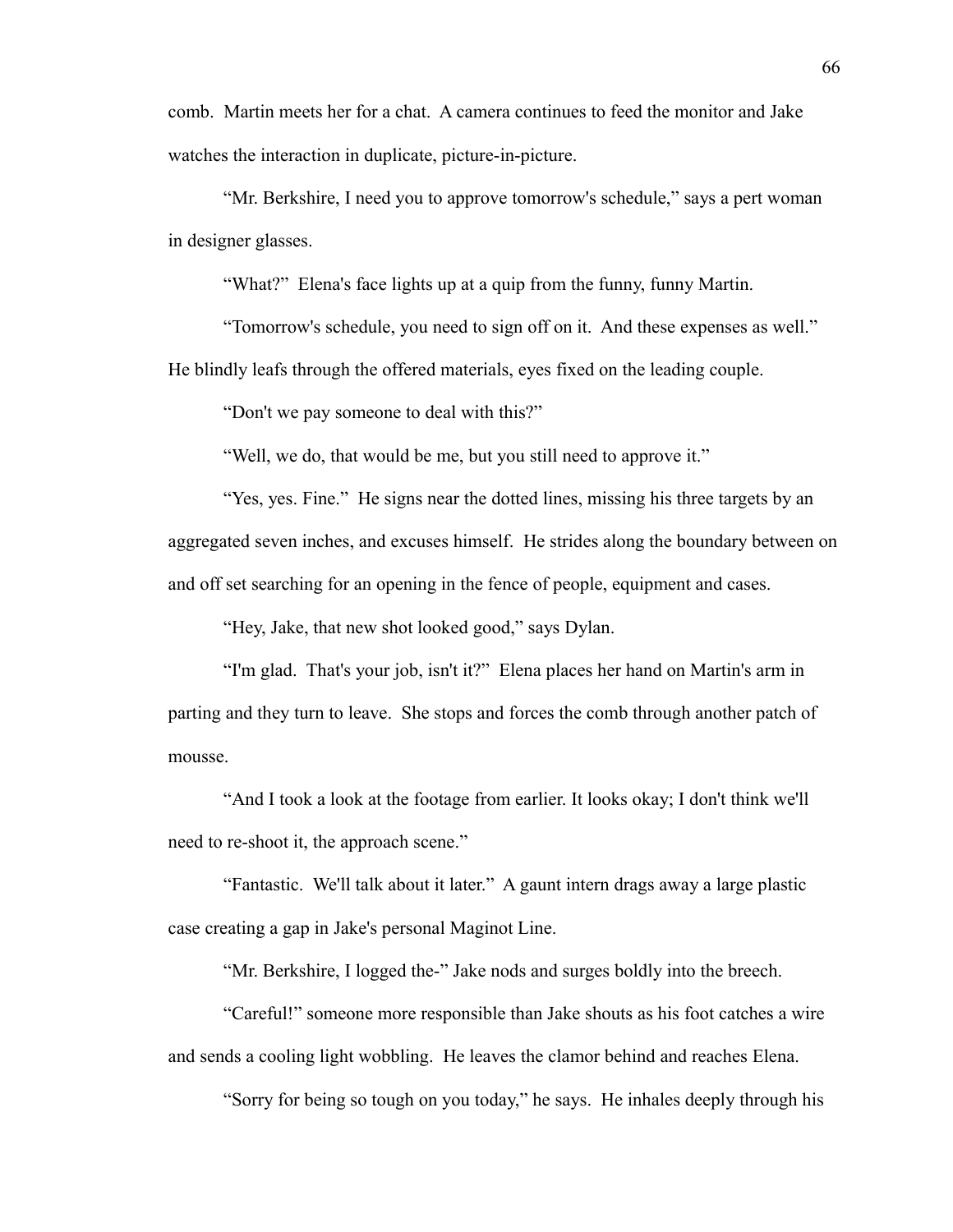nostrils and glances at her lips.

"It's fine; you're the director. It's part of the job, I can take it." Half her hair swings limply from her head.

"You should know that I'm really happy with your work and the progress you've made during this whole project."

"Oh, thanks," she says and hesitates. "I feel comfortable in this character, seems to fit me."

"Yeah, I noticed. Really good." She tugs the comb through another inch of hair. "Right, well, I'm gonna..."

"Do you want to get a late dinner tonight... or maybe tomorrow?"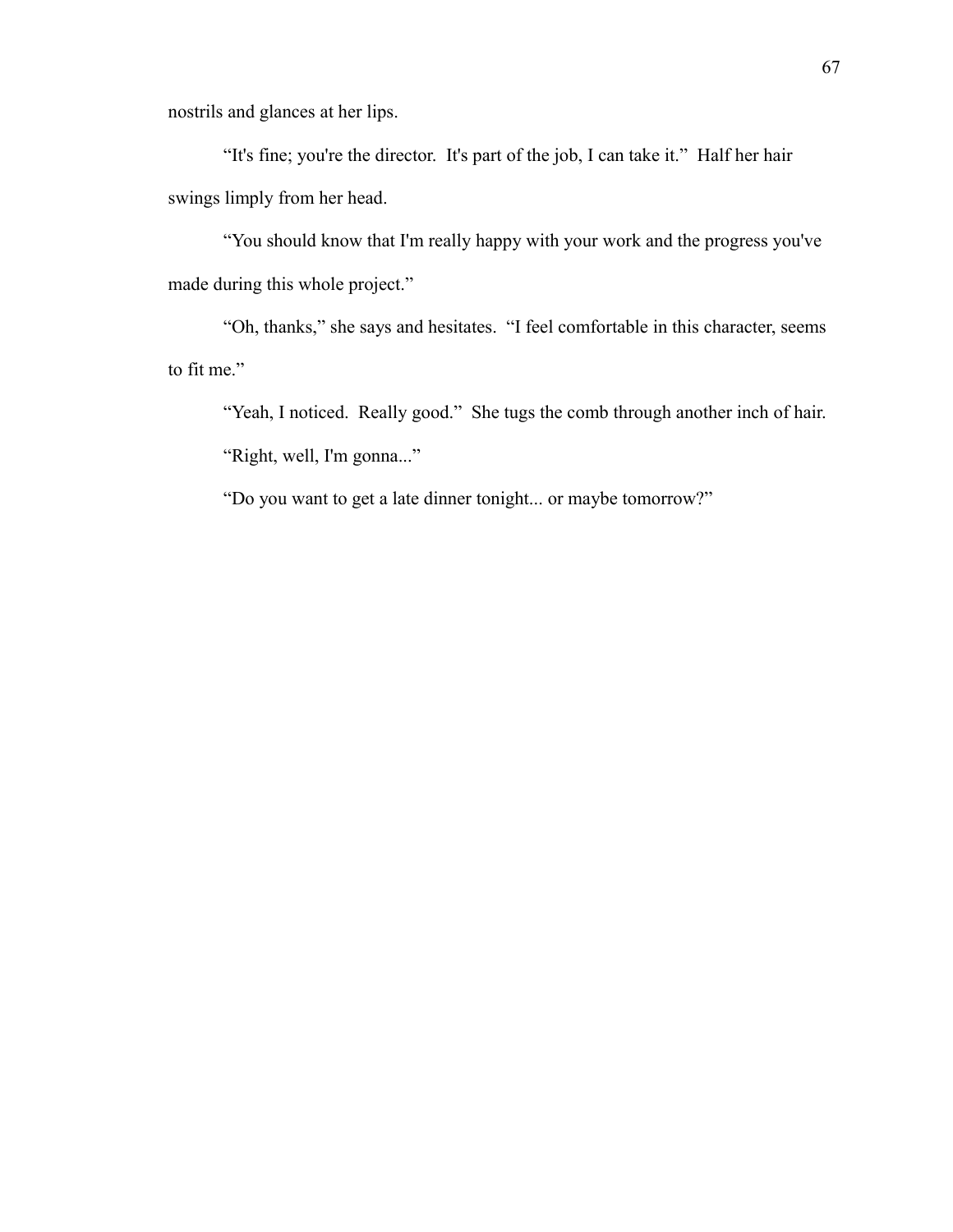## **The First Time the Man with the Extra Life Died**

The hole the van had smashed in Rich's father's living room remained covered only by a blue tarp. The van had struck his father's occupied leather recliner and killed him instantly. A young doctor, too young to know his patient's fame, had called Rich after he pronounced his father dead. Give him a few minutes, Rich had said and hung up.

His father was fine now, physically at least, since he possessed the only known Extra Life.

He never revealed where or how, but from about age nine onward Jim strode through life, confident that he always had a second chance. This second chance came at age seventy-nine while he watched a Werner Herzog documentary about himself, and he hadn't left the basement since returning from the hospital.

The front door was missing the right side of its frame, so Rich folded back a flap of the tarp and ducked inside. He examined the exposed cross-section of the wall, siding, studs, tufts of pink insulation, all jagged and twisted. He let the tarp corner fall, which cut off the room's only light. The surviving windows were covered as always with heavy drapes.

Rich let his eyes adjust and the undamaged other side of the room emerged. His brother and sister-in-law had cleaned up the debris and restored most of the room to its pre-collision state. The room looked perfectly normal except for the large hole in the wall. His father's partial *Smilodon populator* skeleton reared in the far corner, its large canines as menacing as ever, among his father's other curios and mementos: a wooden biplane propeller hung on the wall, a spear adorned with a length of red silk leaned in a corner, parachute canvas was draped over the bulbous tube television. A pair of moon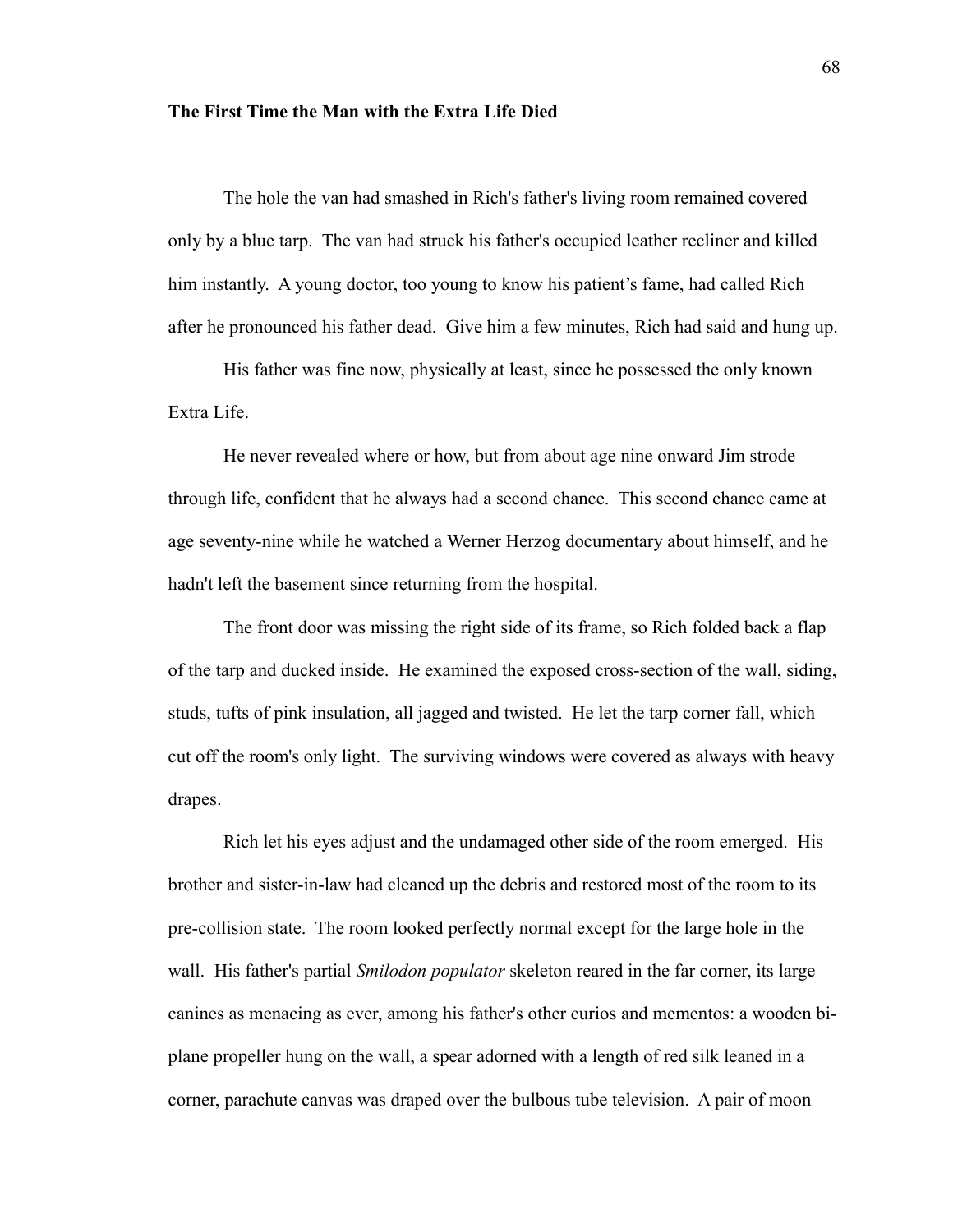boots lay perpendicular under a teak coffee table and an Emmy dulled by dust.

All these items could be displayed in museums or at least fine glass cases, but instead lay strewn like old circulars or family photos; in fact, in lieu of family photos. Rich knew they all had stories at one time, but he didn't know them. He wondered if his father even knew them anymore. The hallway was lined with the early print ads and the later commercial stills of Jim's endorsements: Jim lighting a cigarette with a tarred torch, "Some of us don't need luck, for everyone else there's Lucky Strikes"; Jim standing near a lava flow, "Keeps you dry / in any environment – Right Guard"; Jim posing with a Coup de Ville, "Be the Envy of your World. Cadillac – the Envy of the Road."

Rich passed the dining-turned-trophy room, filled with awards bestowed by humans and stolen from beasts, and descended the narrow staircase to the basement while photos of generations of dignitaries watched.

–

From near-Earth orbit, Jim addresses the camera through his helmet. The sun glints off his visor as he hovers, weightless. Earth spins peacefully in the background. His voice is tinny and distant, strong but vulnerable:

"Kalia was – and still is – the love of my life. Her death was devastating, beyond devastating, and I would give both of mine to bring her back. Not for me, but for my sons, Rich and Arthur. They adored her, rightfully so. I adored her and she supported me in my every endeavor. It wasn't the Extra Life that made all my excursions possible over the years, but Kalia. She was the Extra that made Life worth living."

Jim lifts the ash capsule, his hand poised on the screw cap.

"Releasing her remains here is a way of releasing her from the bounds of Earth, away from suffering and gravity and into the limitless beyond. I will honor her unlike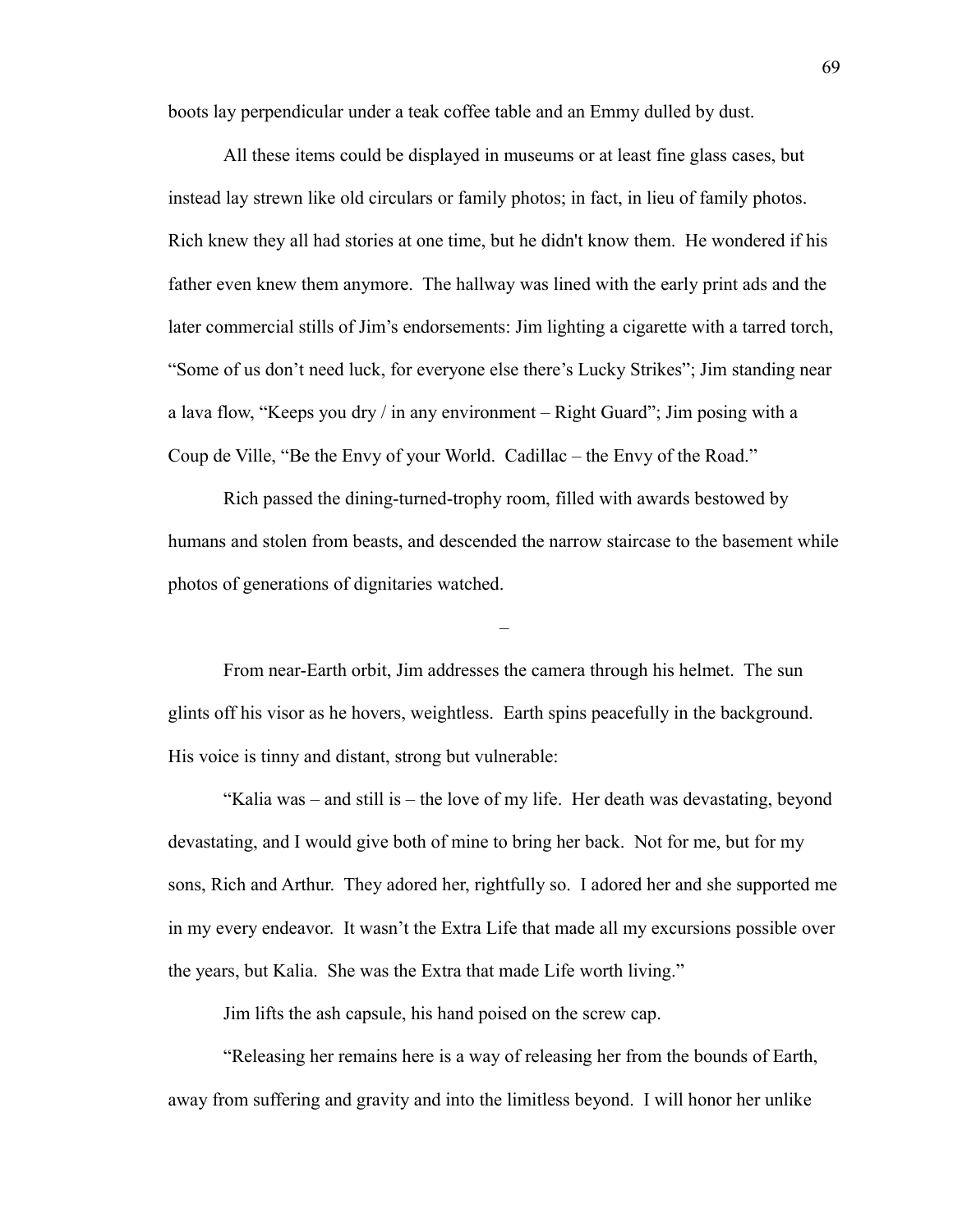any other."

The scene freezes and the announcer cuts in: "When we return, Jim will commit his late-wife's ashes to the vacuum of space. Right after this."

–

Rich walked into the open basement. The house was an old Italian ranch and the basement extended the area of the floor plan and contained a second kitchen and bathroom, how his father was able to exclusively live down here. He had nailed plywood over the small windows. His father sat on a scratchy mustard-yellow couch reading an old National Geographic, the issue detailing his expedition to map the underwater caves near Mount Gambier in Australia, by the light of a single lamp, its shade tilted. Jim looked up. "So, we just barge into people's houses now?"

"This particular house has a giant hole in it. You need to get that repaired already."

"The contractor said that the walls are still load-bearing."

"Fall's coming. Drafts, heating bills, snow."

"I'll be fine down here."

"The idea is to not always be down here."

"I'll get to it when I get to it, Jim said as an end to the conversation."

"Right, as soon as your busy schedule clears up." His father brought out the teenager in him. "You have to leave eventually," Rich said.

"I don't, not as long as my boys, or at least one of my boys, keep bringing me

food. And they would never try and starve me out. Did you bring any groceries?"

"You're being --"

His father walked to the stove, poured a can of pork and beans into a pot and set it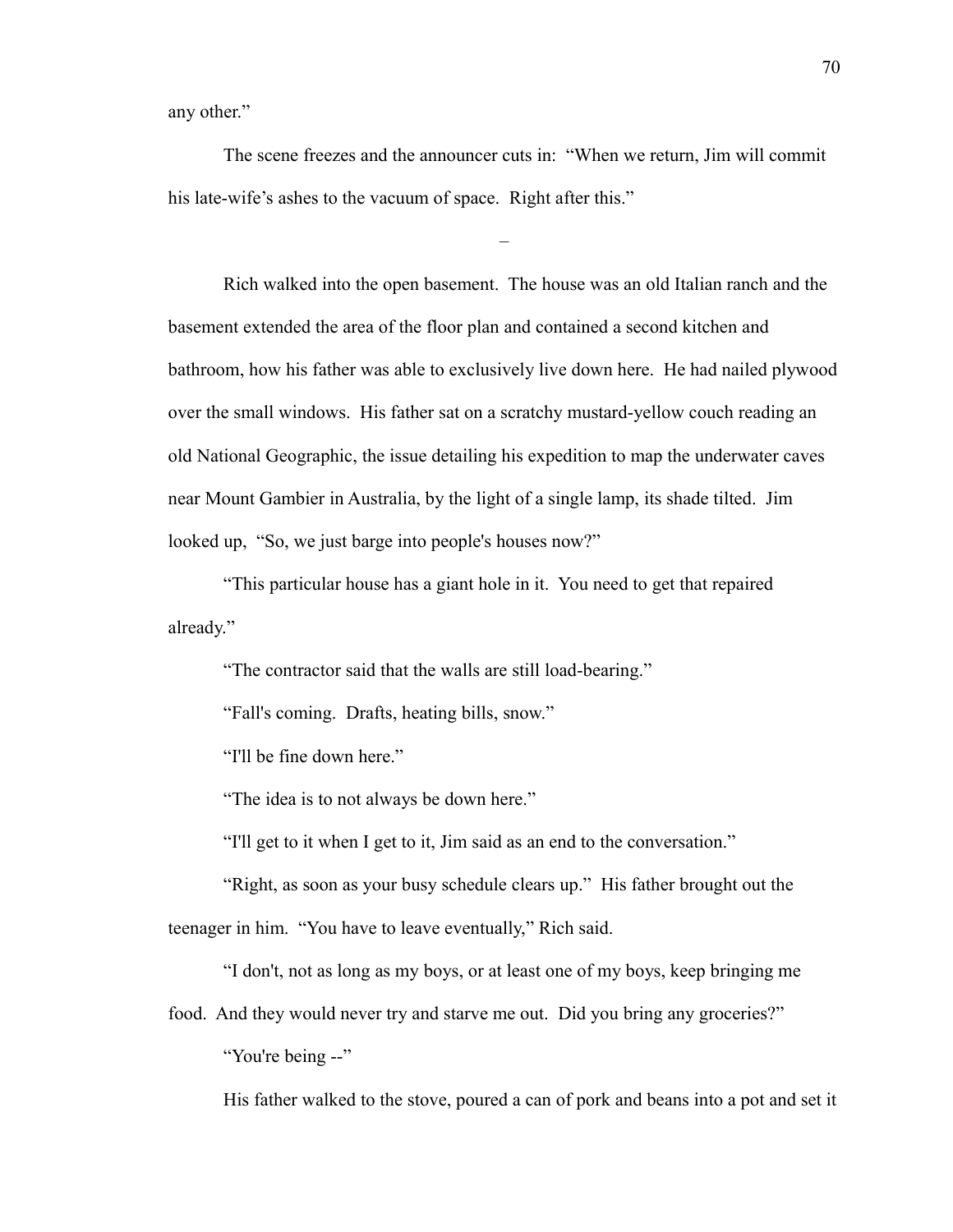to simmer. The stove's white enamel was freckled from weeks of simmering.

"If a man isn't safe in his own living room, where is he safe? There's speeding metal death waiting outside and microscopic stopping death waiting inside, he said and stared through the skin on his arm. How do you do it? How do you and Arthur and your mother, back when she did, convince yourselves to leave the house and get in a car and breathe that air? Walk under tree limbs and overpasses and through thunderstorms?

"We didn't have a choice. It's all we know, he said. He refused to speak in the past tense. Let's go upstairs, just upstairs, you can show me your collection."

"That shit's still up there? I told your brother to get rid of it all."

"Everything must have story."

"They do and they're all lies. I'm nothing but a washed-up actor, a spoiled fraud. I never did anything that no one else did, never went somewhere no other man has. I did more than anyone else, sure, but every expedition, every adventure I took was with people who didn't have the cushion of second chance. But I got all the credit, the one taking the least risk was the envy of the world."

Rich didn't know how to respond. He, like the world that had followed his father's exploits, knew only the charming, brazen, utterly unshakable Jim. Rich entered every visit armed with a thousand weapons of defense and riposte and not a single salve for self-pity. He had never known a moment of weakness from his father and had never expected one, even now after first-death.

Yet, here he was, the man who had explored Everest, the Amazon and both Poles, stirring bubbling brown in a stained Old Milwaukee t-shirt: *It Doesn't Get Any Better Than This.*

–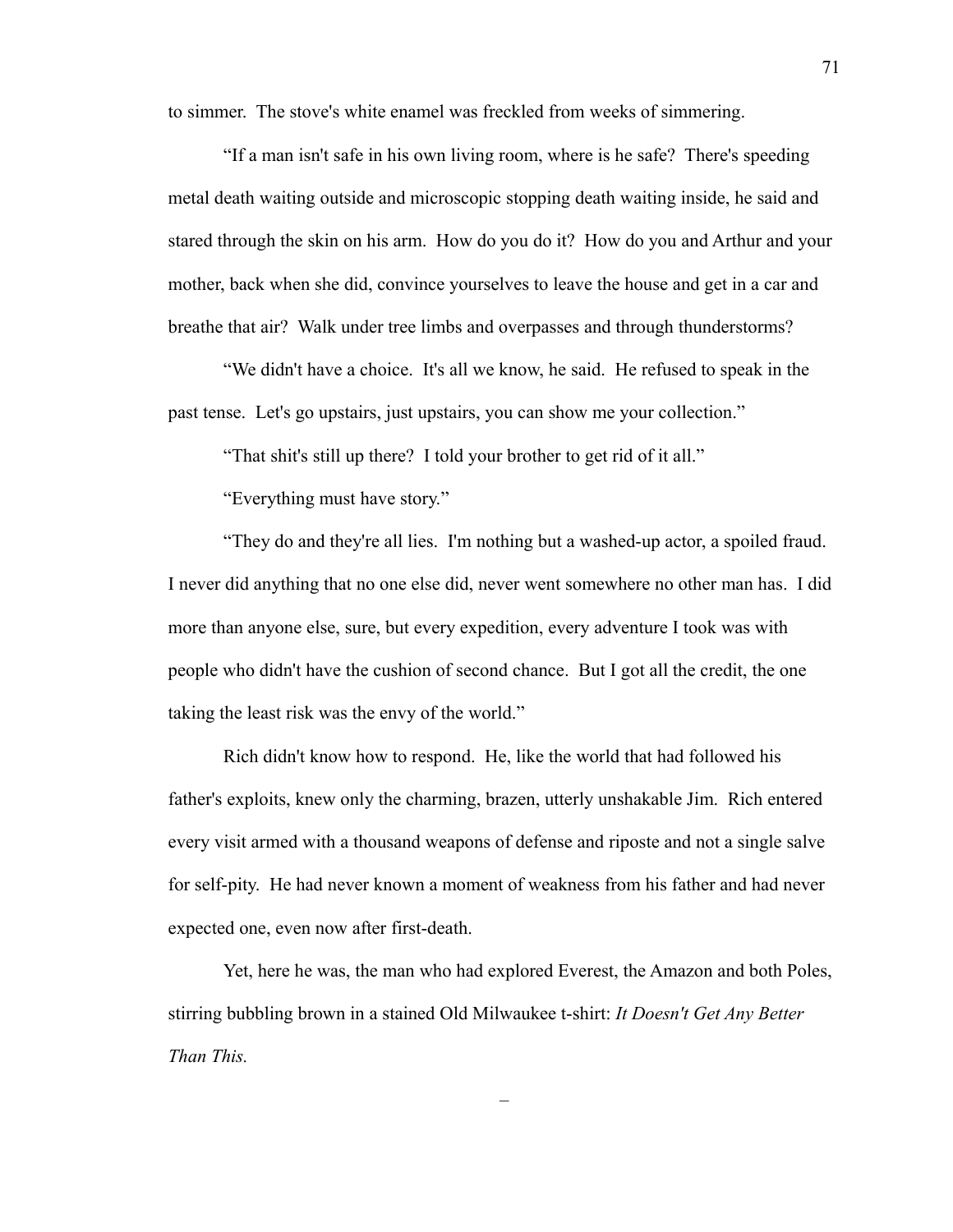After Rich's mother died, his father had paraded her ashes like an Olympic torch. He had turned the funeral into a press conference, announced that he would honor her by spreading her ashes to the far corners of the world and beyond. These were his first expeditions in a decade and Rich saw his father use his mother's death as an excuse for a reunion tour.

Each episode climaxed with the release of the ashes: tossed into the turbulent winds above the clouds of Everest, spread among the prismatic pre-dawn mists of Angel Falls, buried beneath the permafrost of Antarctica, sprinkled into the smoldering cone of Cotopaxi. They mingled with Saharan sands and finally floated from a slit package in the sun-starved depths of the Pacific.

But Jim remained unsatisfied. "Nowhere on Earth is inaccessible anymore," he had told Rich in the now-unused kitchen of his house. "The best I can do is inconvenient."

Rich sorted through his mother's accounts and titles. As executor, Jim had to sign the documents, but Rich was doing all the work.

"Should have thought of that before you dumped all of her ashes into the wilderness," Rich said.

"There's still your share."

Rich added savings to checkings to money markets on an adding machine with a tape roll, unable to confront his father, to just say no. "Take Arthur's."

"Arthur's share went into Cotopaxi. He wanted me to take them. He said 'Make Mom part of the crust.' He understood."

Rich said nothing and carried a one, then slid a document to his father to sign. When Rich returned home from dropping the forms off at the attorney's office, his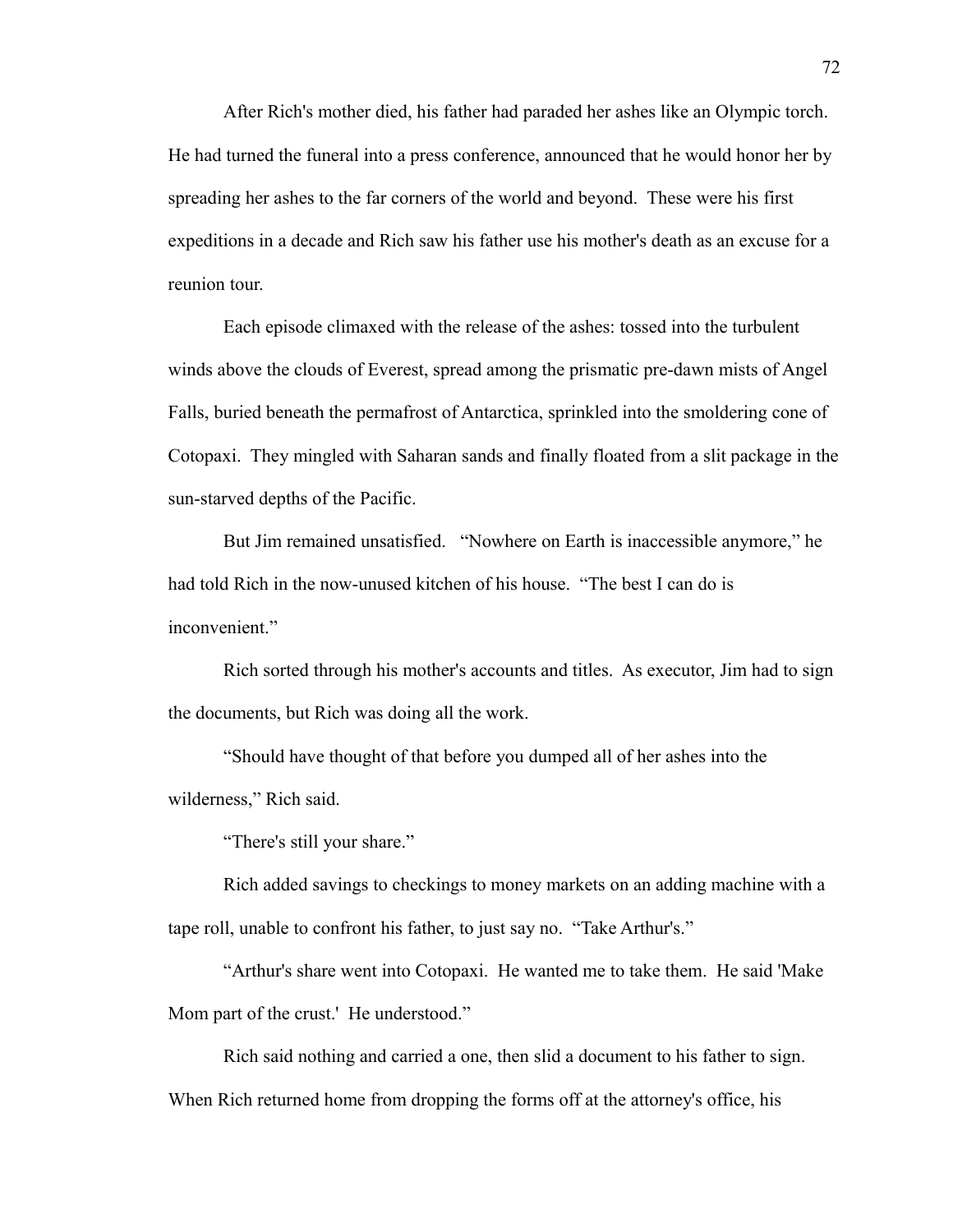mother's urn was missing from his mantle.

Jim traced figure eights in the lumpy brown and thought of Yellowstone's mud pots. If Rich could have seen his father's vulnerability, he would have stopped. If he had ever seen it before, he wouldn't have started.

–

"No one watching cared about her. They watched for you and your risks and the places they would never see for themselves. She was just the dramatic dust released before the final commercial break."

"Isn't this what you always wanted? The great globe-trekker, the envy of the world, he said with a flourish, hiding in a basement, afraid of it?"

Rich wanted to spit. "Cut the dramatics. There are no cameras here. It's just us, me and a selfish, depressed old bastard who didn't know when to die."

"I'm not depressed. I had your mother, I had you two boys, I've been the envy of the world. No, I'm not depressed. Terrified, maybe." He ladled beans into a single bowl and sat back on the couch.

"Part of me is thankful it happened like this. Since it happened, I've been thinking of all the ways it could have been worse. I thought of all those dives," he said and motioned to the magazine, "how if one of the million potential things had gone wrong and I had drowned all those meters below, my first final thought would have been if I don't somehow float to the surface before I, you know, returned, I'd have to endure it all over again."

"Stop. Just stop."

"My second final thought would have been of your mother and you and Arthur and 'Thank God I only have two.'"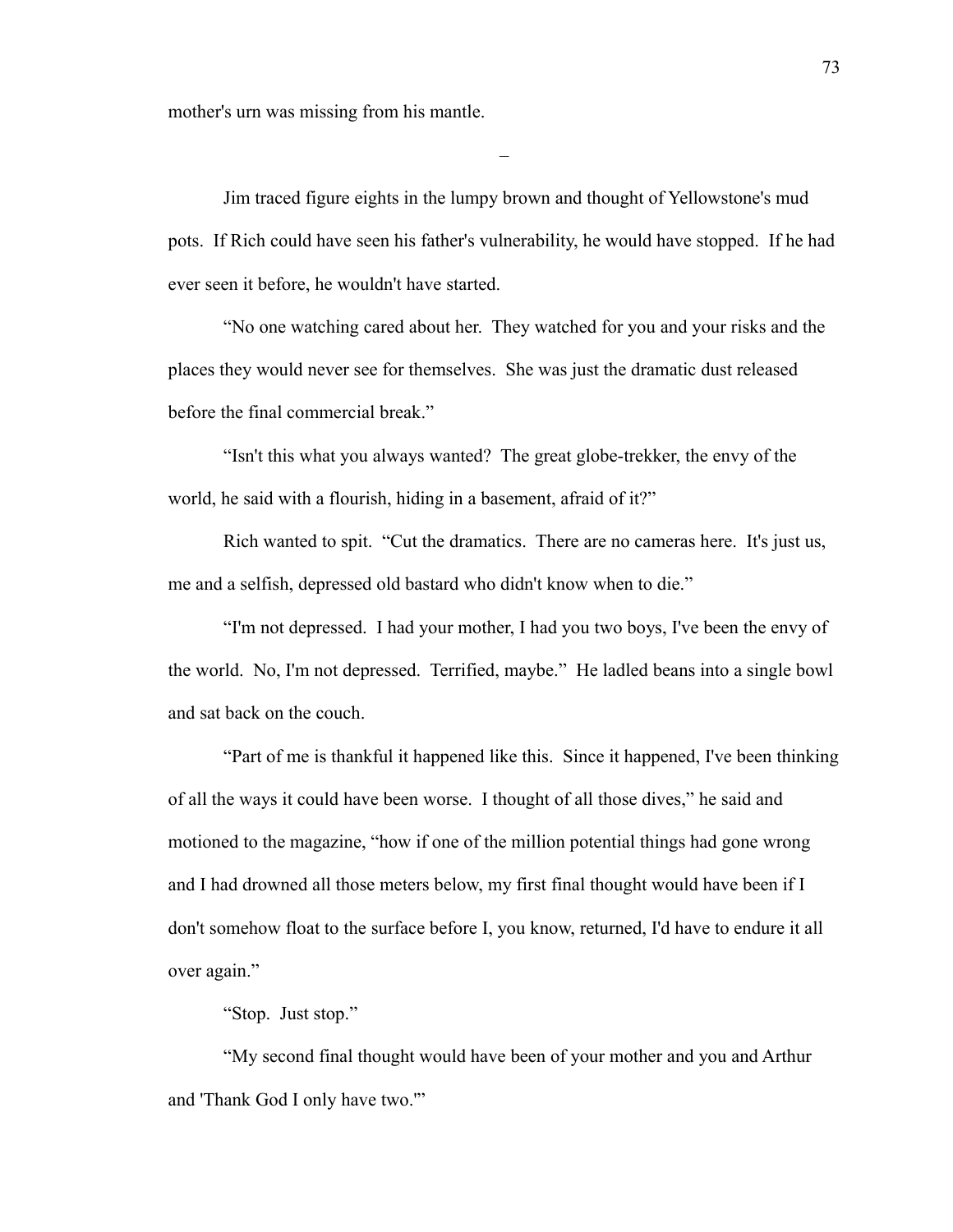The finale was televised live. Jim joined a resupply voyage to the ISS and during a spacewalk, unscrew the lid of the airtight jar and released the last remnants of his wife into the wild beyond before a record viewership.

–

 Rich had watched his mother's carbon rotate on the evening news as he ate a ham and cheese sandwich and sorted her clothes into boxes for Goodwill and the Salvation Army. The ash cluster spun like a galaxy and became a dense cloud as the particles drifted apart. Rich found it almost beautiful; beautiful as long as he forgot whose ashes it was and his own stolen urn and why his dad thought everyone else deserved his mother more than he did.

–

"What was it like? Dying?"

Jim exhaled and leaned back, folded his hands, admired something small and distant, as if reenacting helped him to remember. "I'm not sure, he said. I'm not sure how far gone I got before that extra life kicked in. I didn't chat with St. Peter, if that's what you're asking. There were colors, sensations, echoes of memories, damned if I know what any of it meant. I remember the taste of burnt coffee. If nothing else, dying tasted like burnt coffee."

"Maybe it was the brimstone before the fire."

"Don't be stupid. I tasted brimstone when I climbed Mount Etna in the 60s. It's not something you forget and it's not something you confuse with burnt coffee. I know what I tasted."

Jim took tiny bites from the tip of the spoon.

"I almost killed myself once." He laughed heartily. "Once, not twice. Definitely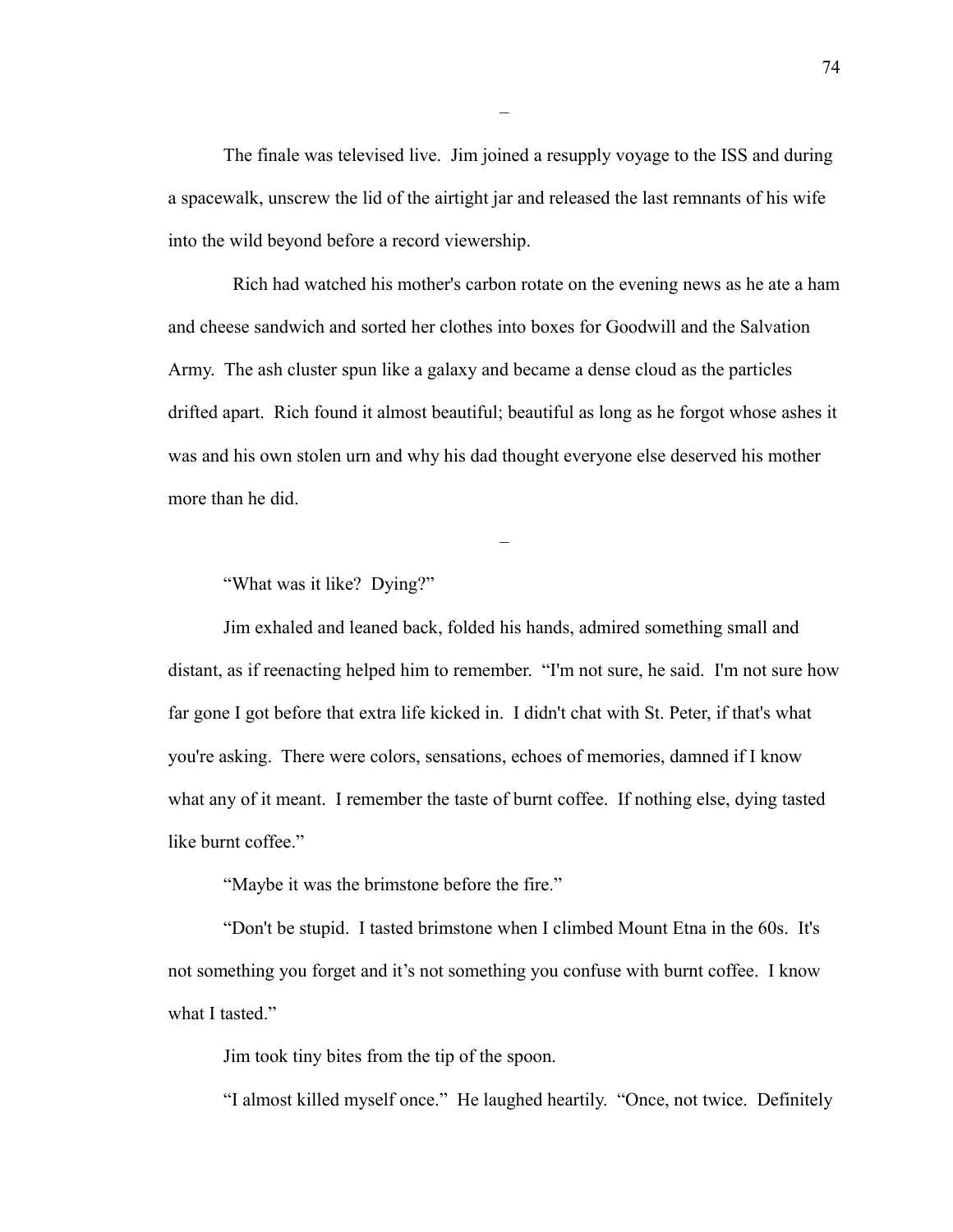not twice. I wasn't sad or depressed – what did I have to be sad or depressed about? I had your mother and I had the envy of the world. No, I was young, arrogant and bored. That was right after Senegal. I figured I had been, seen and done just about all there was. Except death. I could go somewhere no one else had ever been, maybe bring something back, answer a few troublesome questions." He scraped the bowl. Rich cringed at the sound. "This was before space was an option, mind you, or else things would have been very different. Now space, space was a trip. But anyway, I set up a tape recorder and got a bottle of pills, because if I had made a mess your mother would have killed me. Again! He laughed, again. But, boy, I'm glad I didn't." He swept some petrified crumbs from the coffee table into the empty bowl. "We're the same now, you and I. I hope you can see that.

"That's not what kept us apart.

Rich climbed the stairs past the memorabilia and souvenirs and had the strange feeling of traveling backward through his father's life. He parted the blue tarp and hefted two bags of groceries from his trunk and walked back to the basement. He set the groceries on the table as his father rinsed the bowl and the pot and the spoon.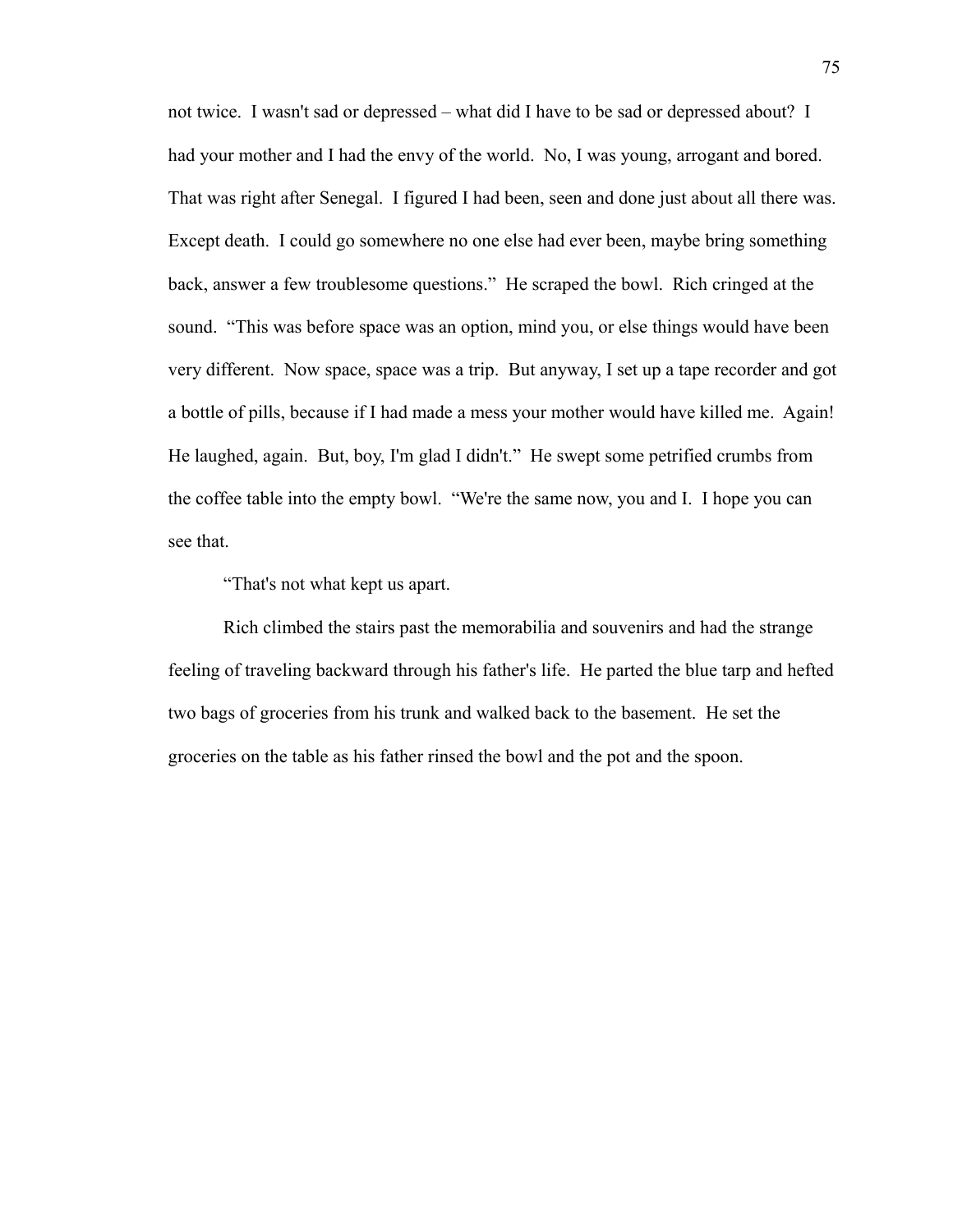#### **The Wiki-Ballad of Theodore Pommel**

# Theodore Pommel From Wikipedia, the free encyclopedia

*This article is about the author, for the sword component see* Hilt#Pommel

**Theodore Pommel** (August 8, 1967, Manalapan, New Jersey – May 5, 2008, New York City, New York) was a renowned writer of both fiction and non-fiction, best known for his posthumously published novel about seasonal depression and drug abuse, *Four Leaves into November* and *The Fall of the House of US*, a collection of essays on life in America after 9/11.

# **Biography**

Pommel was the only child of college professor Michael and Sharon, an off-Broadway actress. He earned his bachelor's degree in English and his Masters of Fine Arts in Fiction from the New School in New York in 1992. After completing graduate school, he returned to his parents' home in suburban New Jersey at the age of 25.

There, he started on the stories that would later comprise the collection *An Urn of Salt, A Pinch of Ash*, but struggled with inspiration, motivation and boredom. "Had I been living in a city at that time, I probably would have started doing drugs," he later recalled in an interview, "but being stuck in suburbia, I turned to video games and masturbation."

Frustrated with this lack of progress, he moved alone to Prague in 1995 after reading *The*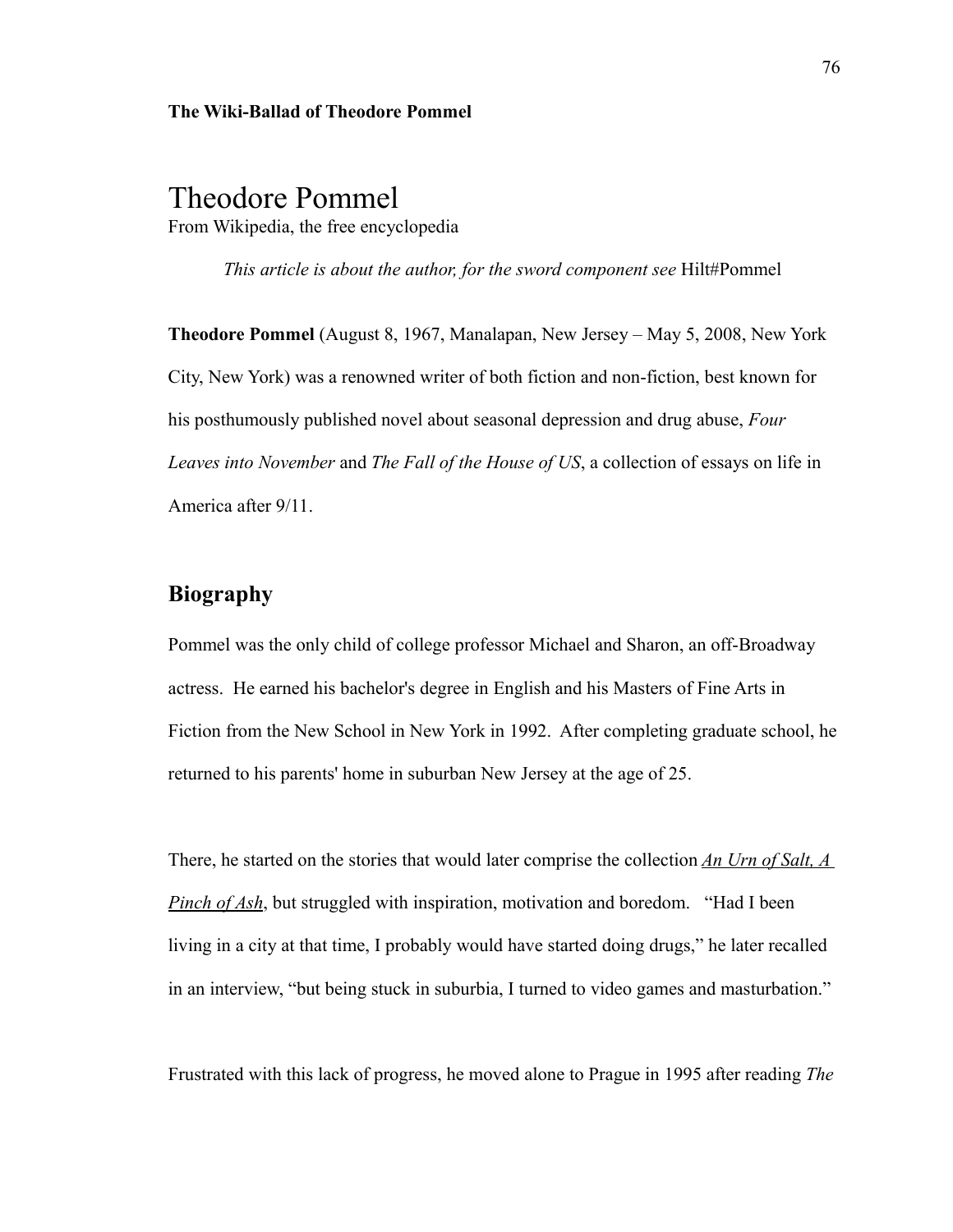*Unbearable Lightness of Being* by Czech author Milan Kundera and other works about the Prague Spring. He worked odd jobs, bused for several restaurants and gave tours of the city to English-speaking tourists, while writing in his free time.

Pommel began friendships with several other young artists and writers living in Prague. In e-mails sent to friends in America, he lauded his compatriots and the creative circle that was developing. In this group, he found an eager outlet for ideas and discussion, which resulted in easy artistic expression. He claims that many of his most praised concepts and techniques were honed during his time in Prague. While none of his stories are actually set in Prague, nearly all of them, he said, incorporate experiences, characters or feelings from that time.

Later that year, *An Urn of Salt, A Pinch of Ash* was published to high critical acclaim.

### **Personal Life**

Described as outgoing and gregarious by those who had known him, Pommel easily attracted friends and admirers in both New York City and Prague.

He had met his future wife, Marketa Dvorakova, a ballerina with the Prague National Theatre Ballet, during his four formative years in the city. They courted briefly, but did not pursue a relationship, as Pommel was soon to return to the U.S. After traveling to New York to study at the School of Ballet at Lincoln Center, Dvorakova sought out Pommel and after a short reunion, they married in the spring of 2002.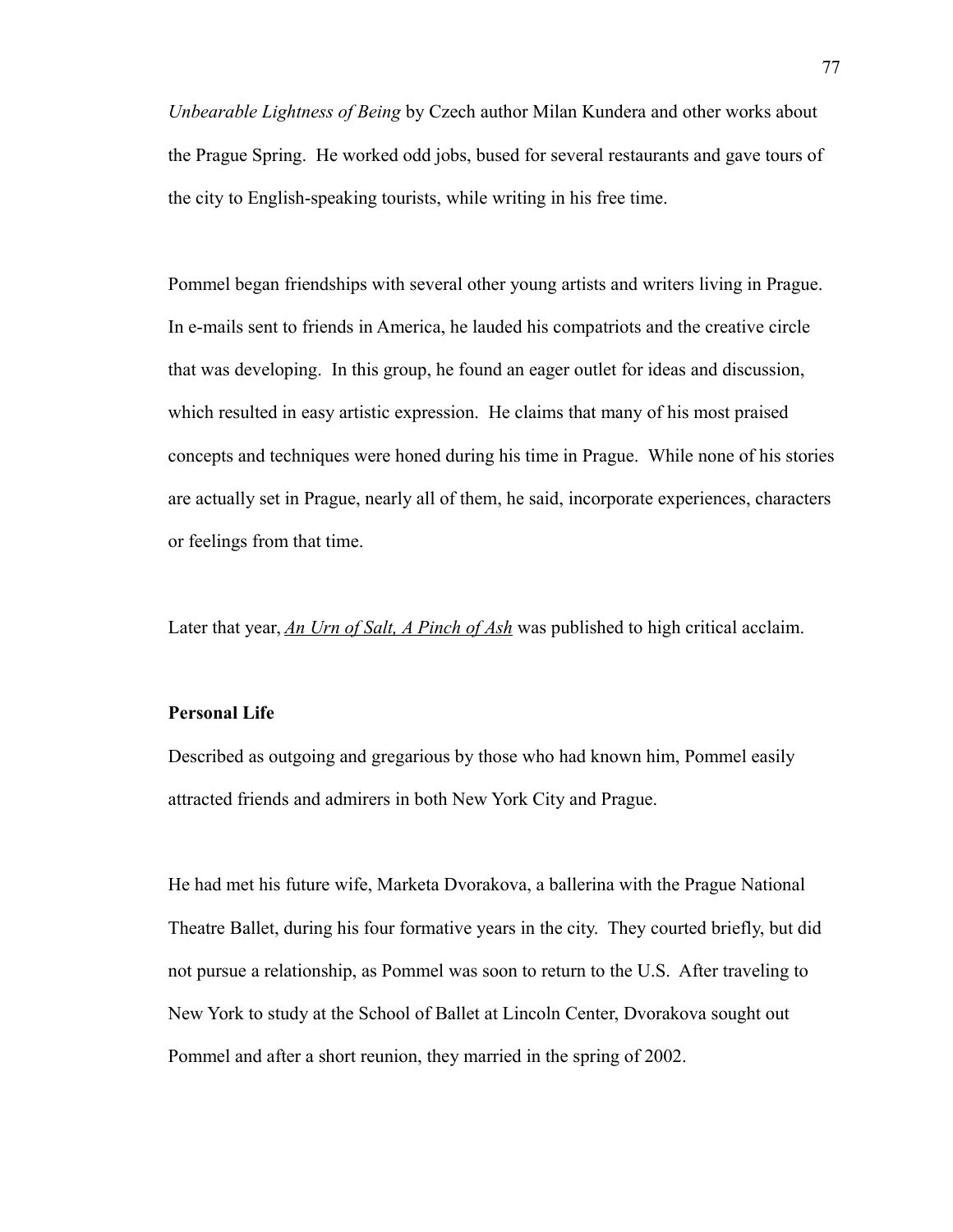Tragically, Dvorakova passed away in November 2007 after a brief battle with ovarian cancer. Grief-stricken, Pommel receded from the public eye after his wife's funeral.

#### **Death and Burial**

His wife's funeral was his last public appearance and on May 5, 2008, the believedhealthy Pommel was found dead from an aneurism in the study of his modest Manhattan loft.

A public wake and private funeral were held soon after in New York City, attended by fans, friends, compatriots and many members of Prague's art scene. He is buried at the church of his parents in Manalapan, which has become a minor tourist attraction for fans of the author.

### **Critical Reception**

 At the time of his death, a nearly complete manuscript of a novel entitled *Four Leaves into November* was found open on his computer. His estate approved its publication and it quickly became his fastest selling work.

Strangely, he is believed to have died mid-sentences as the novel's last line ends seemingly unfinished and without punctuation, with: "The now calm waters lapped at his feet and with a great heave, Randolph"[.] This sparked one of the greatest debates in modern literature.

In that ultimate scene, the protagonist, Randolph, is holding his cell phone and a needle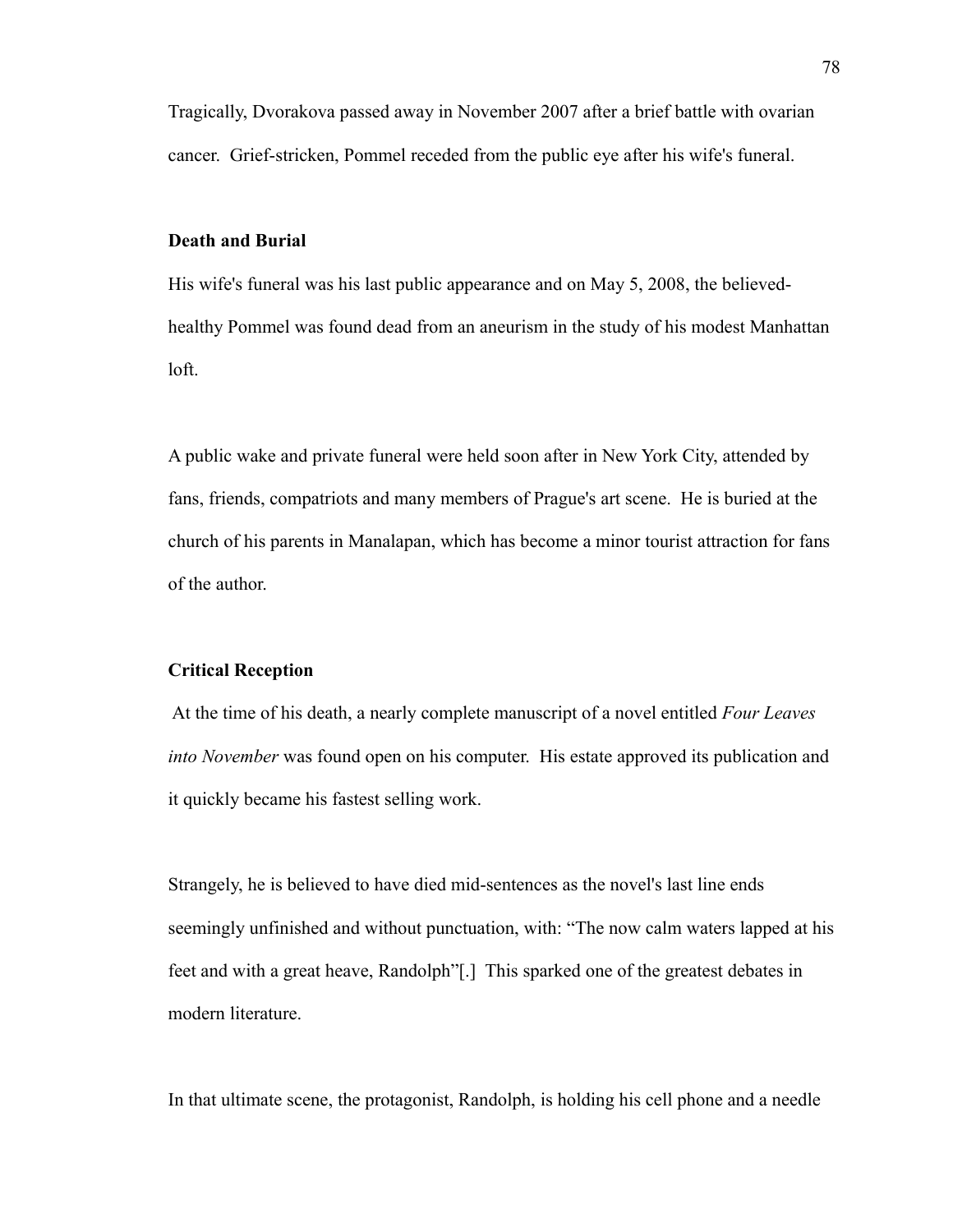of heroin. Most critics agree that he was about to throw one of them into the ocean, though which one remains a point of contention. Some argue it is his cell phone, symbolizing a return to his isolation and self-abuse, but others insist on the needle, affirming his dedication to becoming clean. Still others believe Pommel intentionally left Randolph in a torturous state of limbo.

## **Works**

*An Urn of Salt, A Pinch of Ash* (stories) (2000) *The Fall of the House of US* (essays) (2002) *Four Leaves into November* (2008) (published posthumously in unfinished form)

This article **does not** [cite](http://en.wikipedia.org/wiki/Wikipedia:Citing_sources) any [references or sources](http://en.wikipedia.org/wiki/Wikipedia:Verifiability). Please help improve this [article](http://en.wikipedia.org/w/index.php?title=Daid%C5%8Dji_Y%C5%ABzan&action=edit) by [adding citations to reliable sources](http://en.wikipedia.org/wiki/Help:Introduction_to_referencing/1). Unsourced material may be challenged and [removed](http://en.wikipedia.org/wiki/Wikipedia:Verifiability#Burden_of_evidence). *(December 2009)*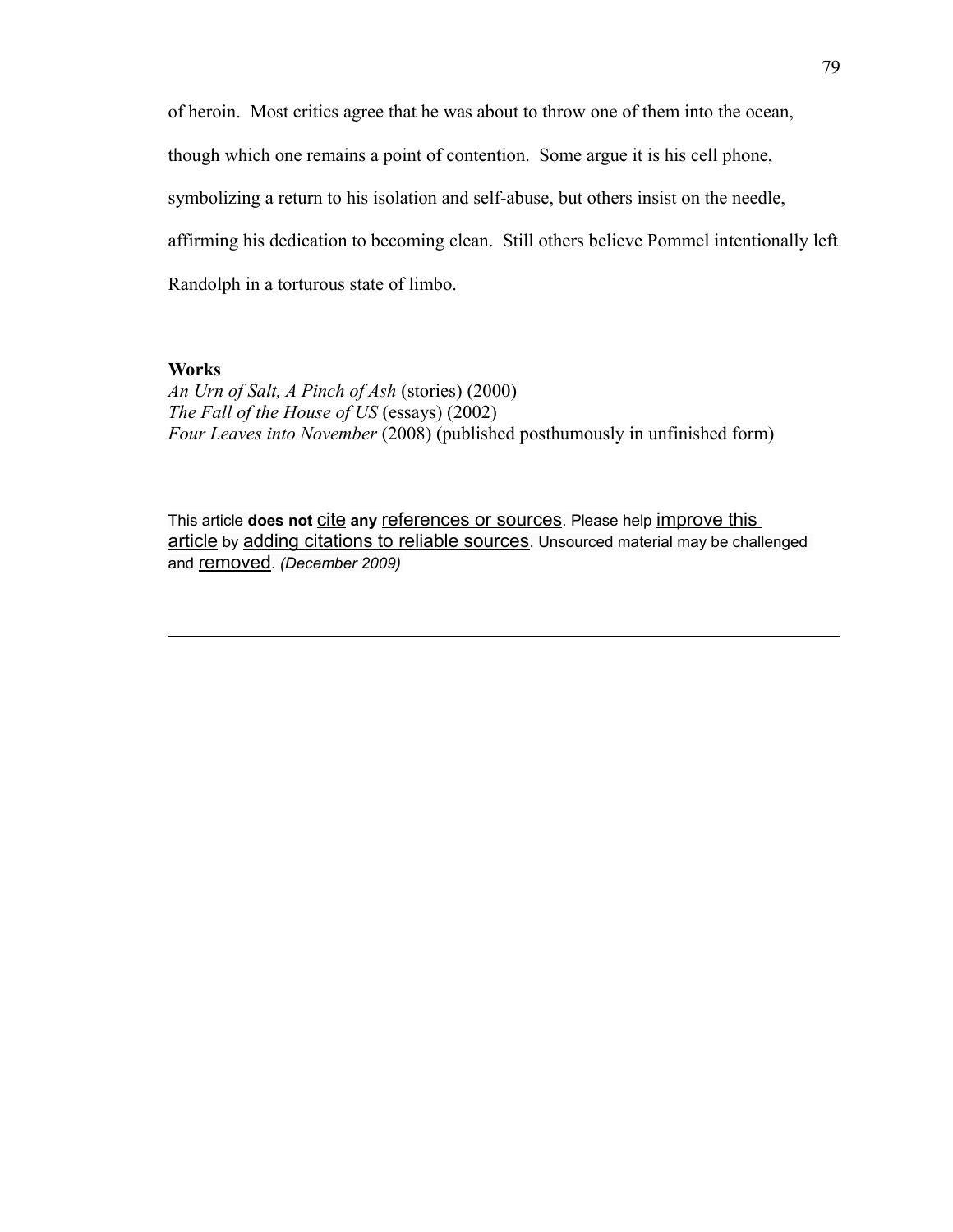# Theodore Pommel

From Wikipedia, the free encyclopedia

*This article is about a man, for the sword component see* Hilt#Pommel

**Theodore Pommel** (August 8, 1985 – May 5, 2009) was a twenty-four-year-old retail clerk from Manalapan, New Jersey. On May 5, he was found dead by apparent suicide in his parents' house in front of his computer displaying a fictional Wikipedia biography of himself.<sup>[1]</sup>

*This article is a* [stub](http://en.wikipedia.org/wiki/Wikipedia:Stub)*. You can help Wikipedia by* [expanding it](http://en.wikipedia.org/w/index.php?title=Angelo_Roccadirame&action=edit)*.*

### **References**

1. http://www.nj.com/news/index.ssf/2009/05/fake\_biography\_apparent\_suicide.html

# **Search results**

Did you mean: [theodore powell](http://en.wikipedia.org/w/index.php?title=Special:Search&search=theodore+powell&redirs=1&profile=default)

*The page "*[Theodore pommel](http://en.wikipedia.org/w/index.php?title=Theodore_pommel&action=edit&redlink=1)*" does not exist. You can* [ask for it to be created](http://en.wikipedia.org/wiki/Wikipedia:Articles_for_creation)*, but consider checking the search results below to see whether the topic is already covered.*

For search help, please visit Help: Searching.

#### [Sword](http://en.wikipedia.org/wiki/Sword)

essentially stable, with variations mainly concerning the shape of the **pommel** . **...**Wertime, **Theodore** and Muhly, J. D.(1980) eds. **...** 57 KB (8,375 words) - 15:26, 18 June 2009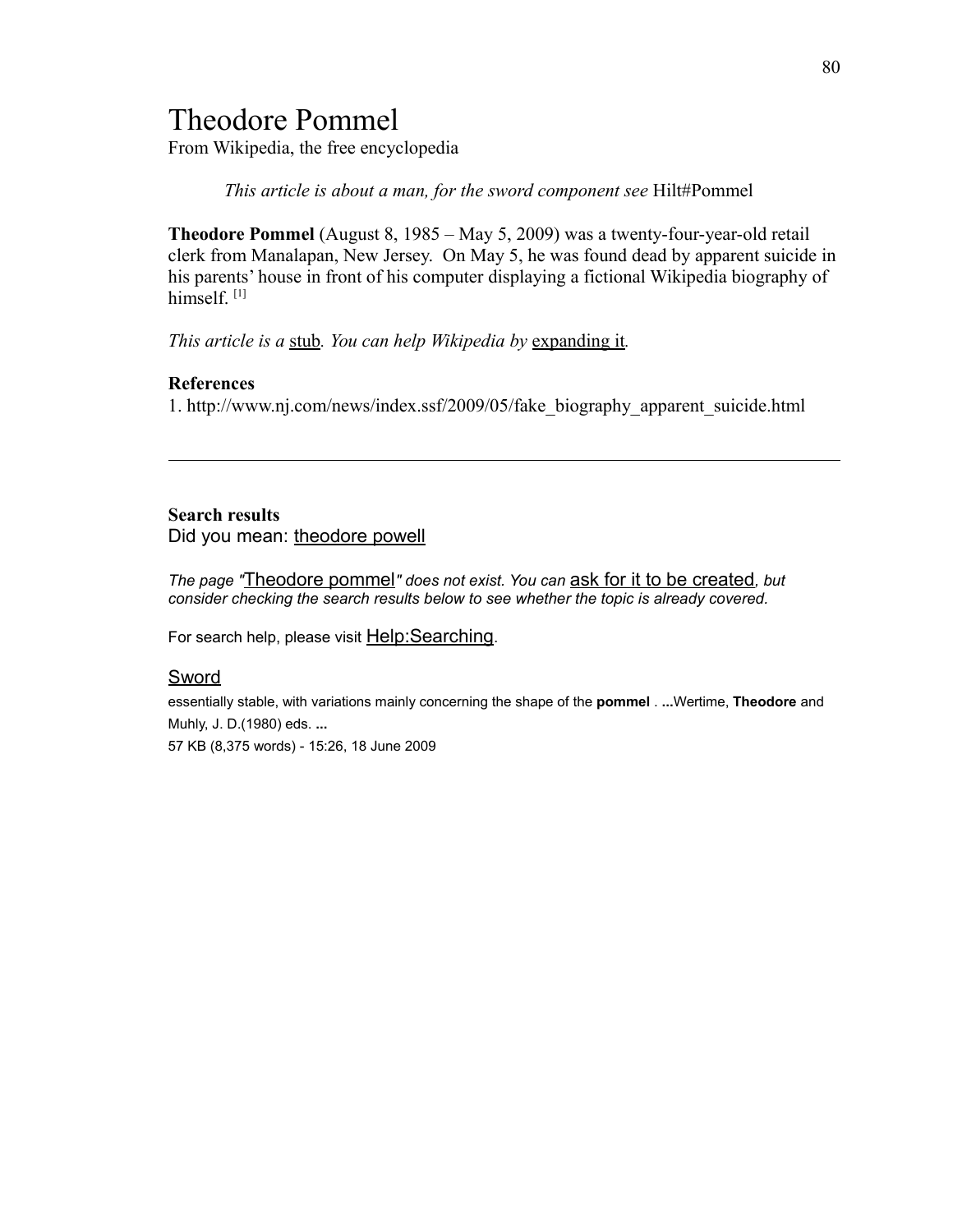### **The Footbridge**

You remember the footbridge. The river cities of Europe all have their bridges but instead of London's aggressively modern Millennium Bridge, you fondly recall the modest steel and chipping brown paint of Bath's nameless footbridge.

The bridge was a link and a divider; it connected Bath's town center with Widcome, the neighborhood where you lived. You crossed the bridge to get into town and you did so many times every day with backpacks of books or groceries from the distant but affordable Sainsbury's, or like tonight, stomachs of ale. The footbridge proved your citizenship more than a stamp on a passport or a name on a utility bill and each pass over the churning brown of the Kennet and Avon Canal incrementally changed you from tourist to local. Those tourists that posed before scarlet double-decker buses or formed lengthy queues outside the Roman Baths had no business in Widcome and avoided the footbridge like headless horsemen.

 "Can I interest you in a *Big Issue* today, Sir? Only ₤1.50," asks a bearded wizard in a starred blue robe as you approach the footbridge to your home. Your gait slows slightly. As a local, you were acquainted with the *Big Issue* publication, a charity magazine sold by the homeless as a means to an income, courtesy of the salesman who often waited at the entrance to the footbridge. Your local salesman, through sense of humor, derangement or clever marketing, wore various full-body costumes and hawked his issues as a yellow-feathered chicken or Scooby-Doo. The hands hiding from the wind in your pockets finger the metal disks, warm from your thigh. Unlike America, "sorry, no change" is never a legitimate excuse; here, you always had change. Most of your transactions were done in change. You just bought a pint solely with change.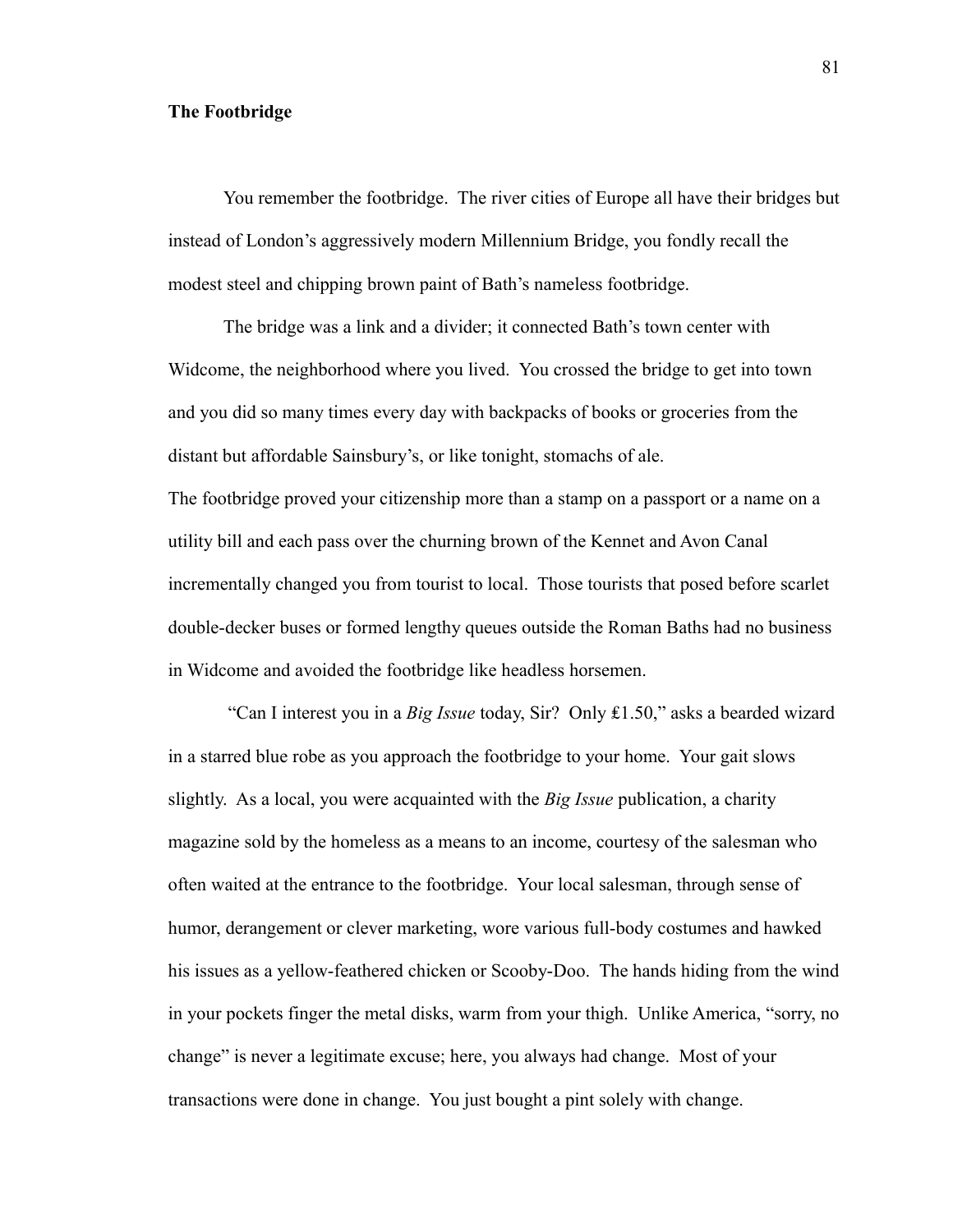You certainly have the coinage, but your stomach has earmarked these quid for a greasier purchase. Plus, he's not asking for change, he's selling a product, no different than if he was waving a vacuum or an encyclopedia -- a product in which you're not interested.

You decline the mage's offer. "I'm sorry, not today," you say and watch for signs of crushing disappointment or violent insanity.

"Have a good day, Sir," he replies and you regret it a bit, but not enough. You wonder how many times he hears "not today" and if that proverbial "today" ever actually comes. You convince yourself that the person behind you will say: "Yes, my wizened man, today I would love one."

The person who crossed before you thought the same thing.

But you keep walking and reach the end of the footbridge and enter Widcome's main street, host to a convenience store, violin repair, hair salon, The Ram (your local), a coffee shop, and a late-night burger joint named Manhattan Burger.

Manhattan Burger sold the absolute best chips; to call them French fries would insult them. These were the chippiest chips ever dredged from hot oil. A regular portion cost only ₤1.50, an easy escape for the loose coins British cashiers keenly distributed. A large was 20p or 40p more. You never remember because you never got it; you never needed to. The owner was a cheery, lean, black man who called everyone "boss" and spoke absurdly fast. You've never actually conversed with him, but you know he knows you are a local. He must see you walk by his shop everyday on your way to the footbridge.

You order a regular chips in thick and obvious American English, fighting every instinct to call them fries, but he forgives you because he knows you're okay and that you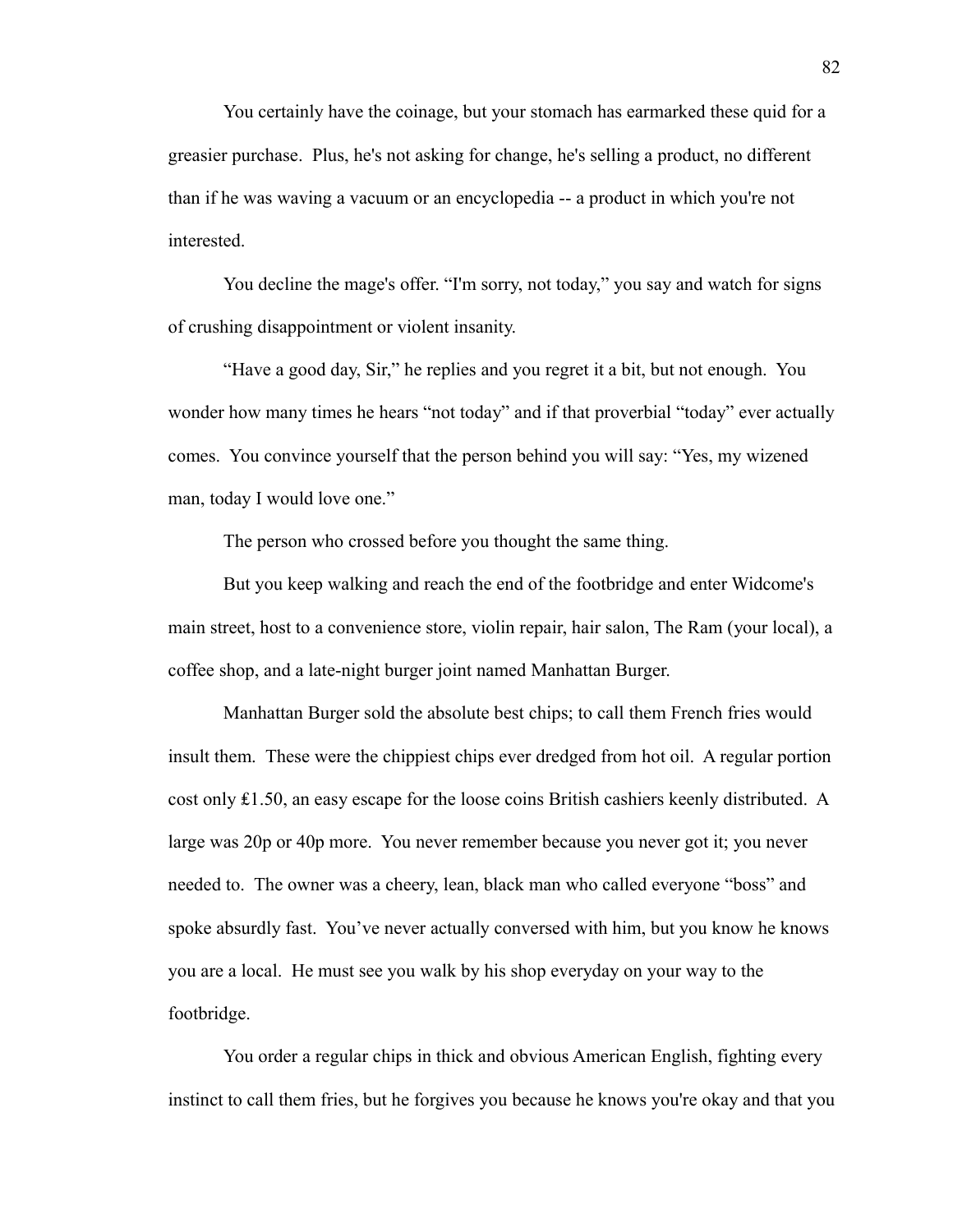take the footbridge to get into town, so he says "You got it. One pound, fifty P, Boss." You hand over the fare in coins, earlier guilt forgotten. He drops the basket of unenlightened spuds into the oil and it crackles to life, a sound as welcome as a staticky human voice on a shipwrecked sailor's radio. The potatoes scream and resist with every starchy fiber, but it's not tragic because you know that in the end they will appreciate their wire-basket metamorphosis. While it happens, you peruse the community magazines on the counter and recognize names and places because you take the footbridge.

Other patrons come in, locals, like yourself, but not -- natives. They talk to the chipmaster in quick bursts of their native tongue. Your native tongue. Your brain knows it's English, but your ears disagree. They're adults (real adults, you're not a real adult) and they're drunk. Monday is a bank holiday. You don't really understand bank holidays; they just seem to happen without reason and you only know when one is coming because the weekend prior respectable-looking patrons fill the pubs and act irresponsibly, as you often do, stumbling drunkenly home across the footbridge.

Once the potatoes have ceased being potatoes and evolved into chips (there are no timers or buzzers, just pure skill), the chipmaster lifts the basket, shakes off the excess grease and pours the whole crispy mess into a stainless steel trough. He rains salt, and stuffs the chips into a dinky white paper pouch. Then! He drops the jammed but still dinky pouch into a small brown paper bag, shovels the rest of the trough into the bag and buries the useless white pouch (when you dig it out later, you know the chips are gone). This is why you never order the large. He rolls over the top and hands you the bag with a "There you go, Boss." He winks and gives you a thumbs-up as you thank him profusely and walk out.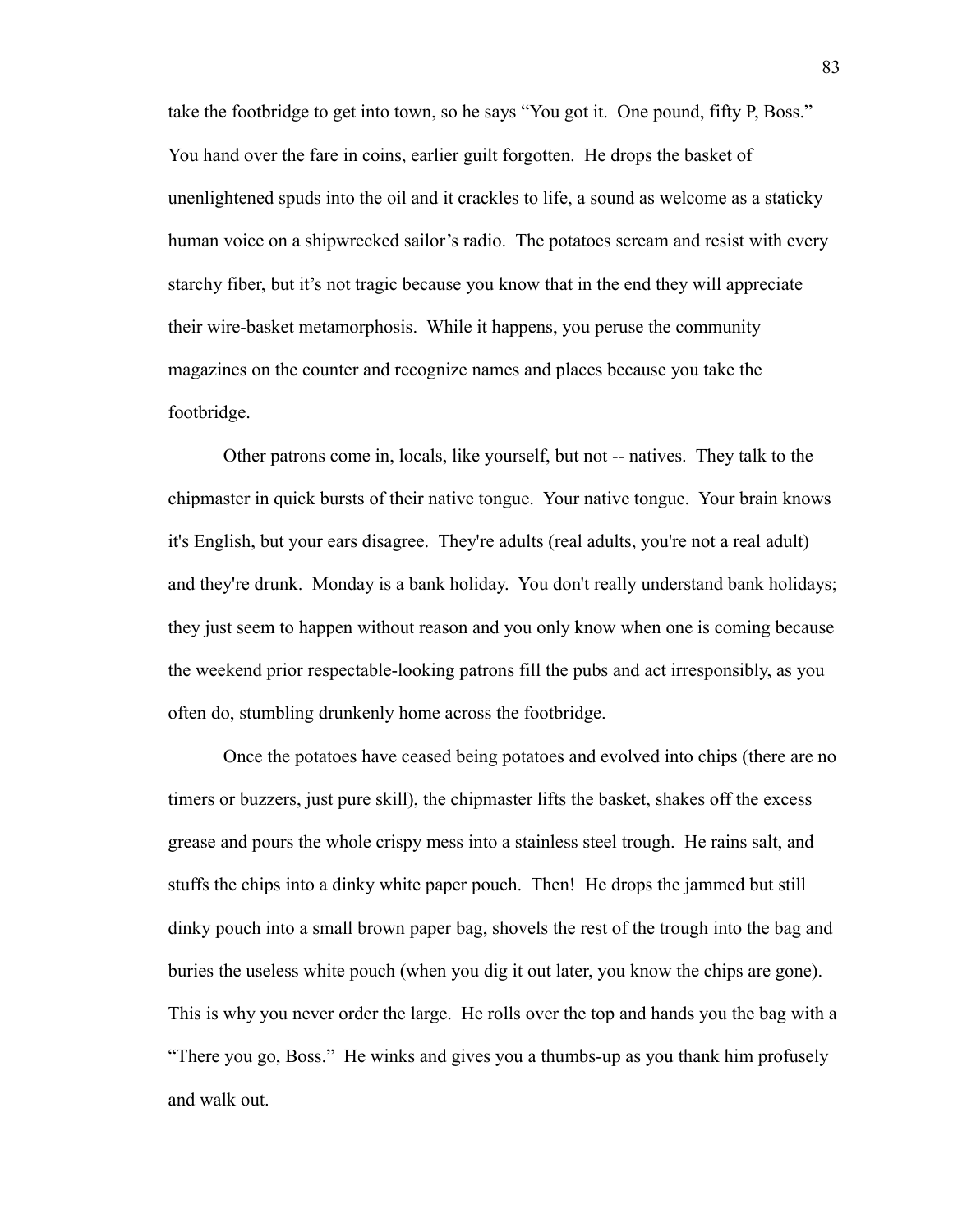One day you'll muster the courage to say "cheers" instead.

The grease freckles the bag as you walk further from the footbridge toward home. The roof of your mouth has just healed from last weekend's indulgence, but you pull out a steaming chip and draw with the vapor trail wave in the nighttime air. You don't think of the wizard on the bridge (tomorrow a Christmas elf) and you don't wish for a rolled-up magazine instead of a rolled-over paper bag and once again it's in your mouth too soon and once again searing the top of it, but it's okay, because you took the footbridge and your tongue still tastes and the chips taste like nothing from home.

Nothing from *America*, you correct yourself.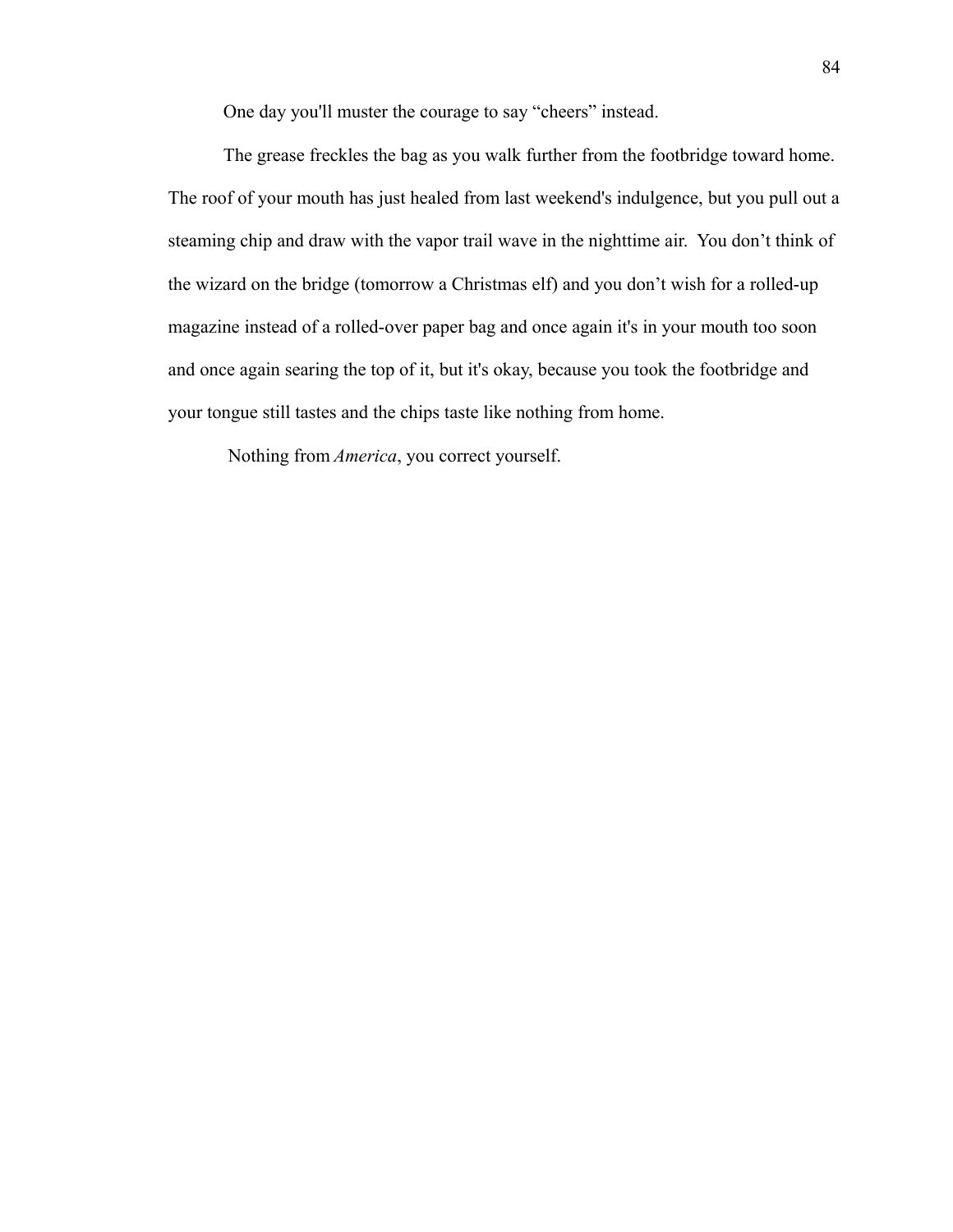#### **Best By:**

Harmon Mayfield thanked us for coming in early on this trying day – the morning the first shipment of 4ever Pups would expire.

Mayfield reminded us that coming in early didn't qualify customer service reps for overtime or monetary bonuses of any kind, but he said that he hoped we enjoyed the doughnuts and coffee.

We did enjoy the doughnuts and coffee. We stood, sometimes two or three representatives deep, along the lavished folding table that they had erected against a windowless wall in our cubicle pod. We picked crumbcake morsels and frosting flecks from the wax paper, halved, quartered and eighthed doughnuts with each other, in whatever combination necessary to avoid the mortifying delight of consuming the whole, all except for Fat Francis who chomped along the equator without remorse. Too often we lived vicariously through his chili dogs and grilled cheese lunches. Cindy said that she would have preferred fruit, but scavenged enough doughnut slivers to build two wholes.

We flicked pink and blue packets of generic sweetener, tore, poured, swirled and stirred. Those of us who had currently quit smoking pretended to be settling a pack against a palm. Some packets had printed messages that claimed they weren't as sweet as us, which was untrue because saccharine is 300-times sweeter than sugar and the best of us was about as sweet as durian. Still, it was nice that a marketer in an identical gray cubicle somewhere thought to tell us the things our husbands/wives/kids never did.

We had willingly come in early, lured not by the promise of doughnuts and coffee, but truth and spectacle. Whatever had been pulling the hair out of upper management recently was certainly more interesting than paperclips or Solitaire. Rumors of the crisis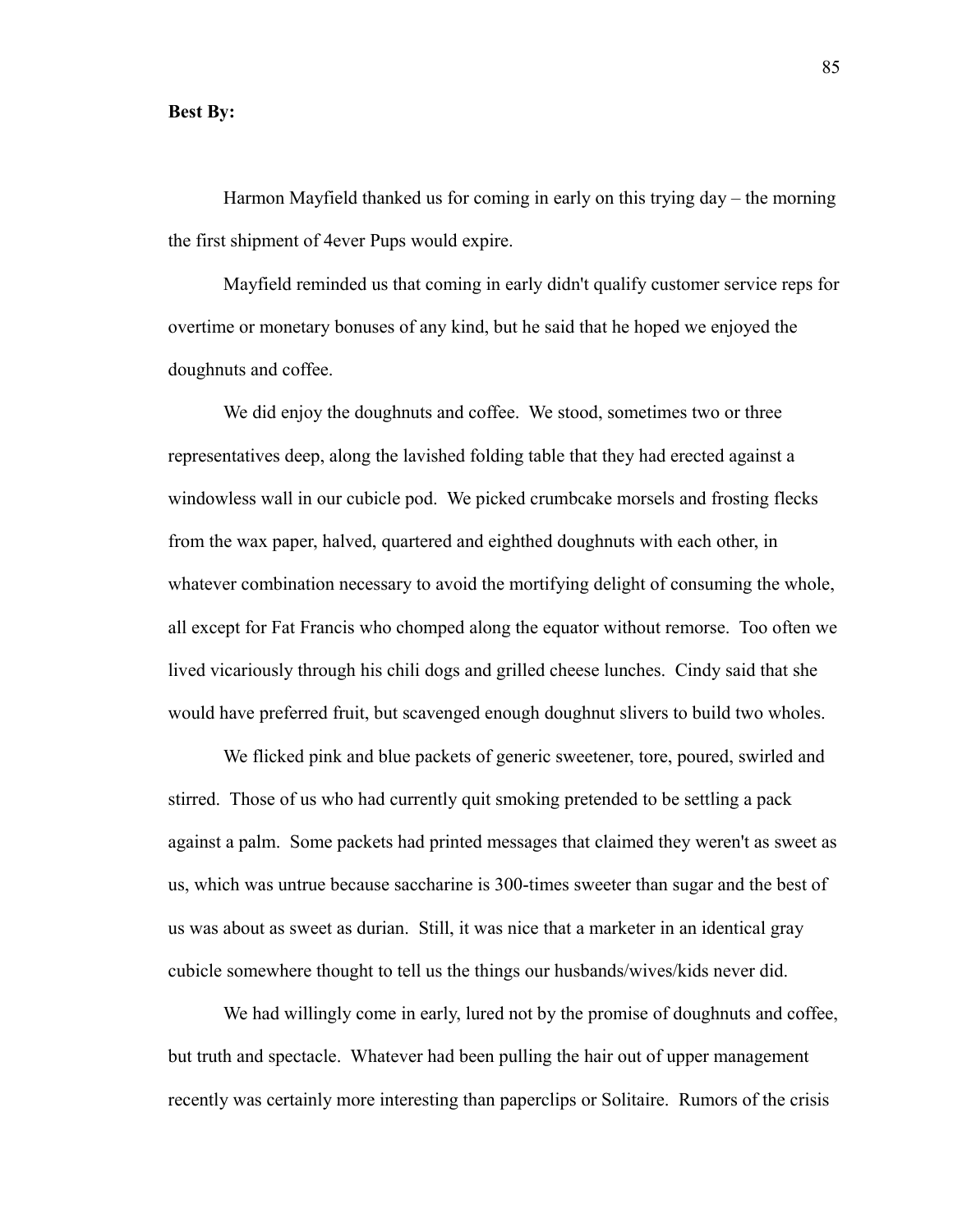had drifted through the ranks and we were eager to learn what exactly the company sold and what it had done wrong. Mayfield had promised a thorough briefing for all who showed and so all showed.

We actually knew very little about the 4ever Puppi product other than that it resembled a dog and was a pet or simulated pet or animatronic pet of some kind. Customer support calls had been infrequent thus far, only a dozen or so in the eight months since launch. Many of us had had our hours slashed due to this lack of volume, but even the nigh-forgotten had been called in today, lending an even greater urgency to whatever was about to happen.

Most of the calls that had come in were related to housebreaking, excessive chewing and other behavioral issues we weren't allowed to address beyond reminding customers that the Pups were living, breathing creatures and were expected to act like puppies (we were told that we couldn't legally call them "puppies" or "dogs" and should correct the customer if they did so. Saying they acted *like* puppies was okay though) and that 4ever Puppi, inc. was the purveyor and not responsible for the product's actions or training. If the customer persisted, we were told to offer the supplementary training manual and DVD at a ten-percent discount, but nothing more.

Poor, old Loraine had been fired for sharing housebreaking techniques as a longtime dog owner (some thought hoarder) with a customer. It wasn't clear if she was fired for offering unsanctioned advice or for equating 4ever pups with her own authentic dogs or for those garish muumuus. These arcane semantic minutia had spawned various rumors and piqued our dormant curiosity.

With hopes of grand reveals, we filed toward our headsets and monitors with powdered fingers and glazed eyes, anticipating a medium-roast alertness and a tabloid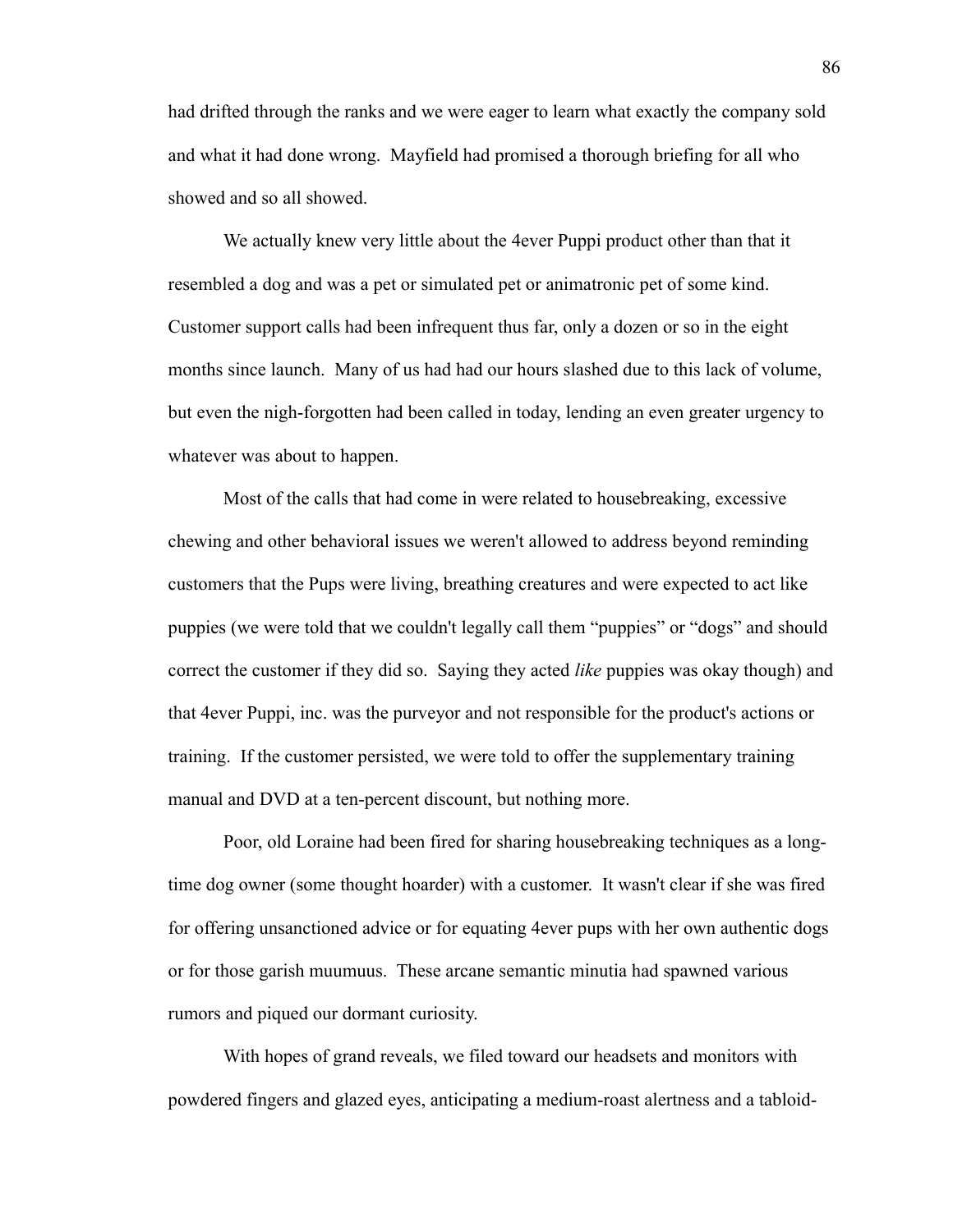worthy scandal.

"Alright, everyone," Mayfield began, "hello, hi, listen up. It's almost time so I'm going to do my best to explain the situation."

The gaunt lawyer looked at him.

"-or as much of the situation as I can. From 6 AM E-S-T through the day, we expect customers to discover that their pups," he looked to the lawyer who nodded,

"have, um, died." He looked again to the lawyer, who again nodded.

"You can say 'die,'" the lawyer said. "They were living creatures who ceased to exist. 'Die' and its euphemisms are fine."

We stared blankly at him and he noticed.

"That's doesn't make sense, I should back up," Mayfield said. "4ever Pups are

actual living... creatures that have been..." Mayfield chose his words carefully, navigating

as gingerly as a new boyfriend caught with an old friend, "altered – can I say altered?"

"That's fine," the lawyer said.

"– altered to remain... youthful for their lifespan. We delivered a pet with nothing but puppy-*like* enthusiasm that will never grow old or mature. However –"

"No 'however' that sounds regretful," the lawyer said.

"'Will never grow old or mature,' *by* abbreviating its lifespan. Basically, instead of maturing, it has been altered to die."

Some of us gasped and a few stood in exaggerated protest. At the very least, we rabbled.

"No, no, it's not that bad," Mayfield said.

"Don't qualify," the lawyer said.

"It's *in no way* bad. Look, extensive market research into pet ownership shows a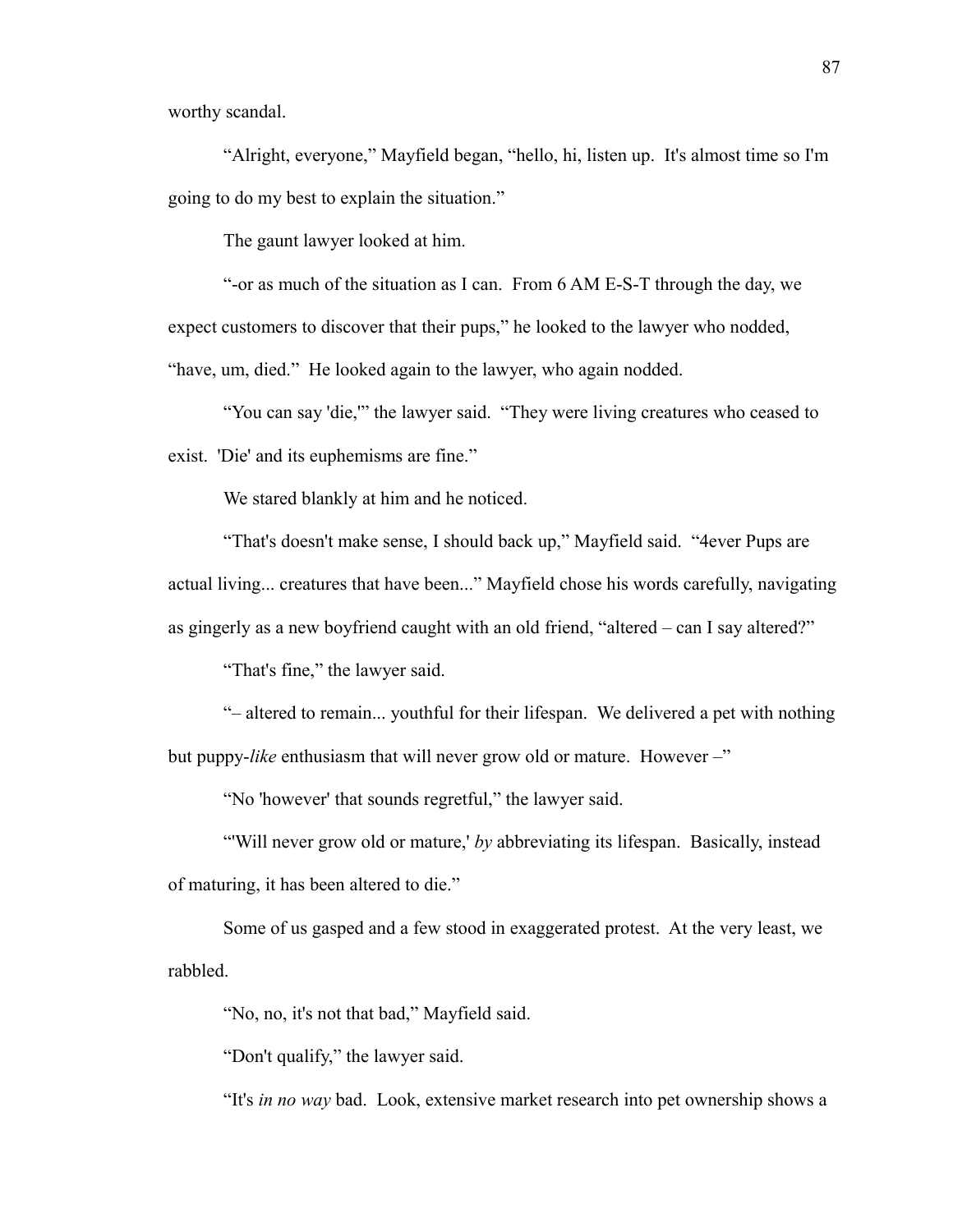sharp decline in consumer interest after the pet hits maturity. What we do is provide a product that precisely targets peak consumer interest. It taps that market like nothing before and it actu– it provides a humane solution. Look, most... pets that are placed in shelters are older. The abbreviated lifespan of our product prevents a lifetime of potential neglect and suffering. I expect to see a long-term decline in the population of... traditional animal companions, which we can agree is good – no, no, even better, we expect to see a decrease in the *over-population* of traditional animal, etc. and thereby an increase in our market share, which we can also agree is good. It's really a win-win."

Everyone seemed mostly convinced and settled down. Arthritic Henry flexed his knees and his knuckles and wondered if he was better off.

"But," Mayfield continued, "R&D hadn't considered this PR nightmare when they synchronized the pups' expiration dates for 'consistency's sake.' They had scaled the concentration of hormone-activated autoimmune toxin to compensate for the varying ages of breed maturity."

"We expect the initial call onslaught to be swift and heavy as many of our customers are, demographically, early-rising professionals concentrated in the New York tri-state area and also Florida. There is another high concentration in California that will come later, everything else is pretty evenly distributed. I have a map and--" He looked at a blank expanse of wall. "No, I don't. Where's the map? No one has the map? Okay, I have to get the map." He rushed out, leaving us to finger our headset cords and swivel in our chairs.

He rushed back in. "In the meantime, counsel will explain some finer points to you," he said and disappeared again.

Members of the sales team started to trickle into their pod of cubicles across the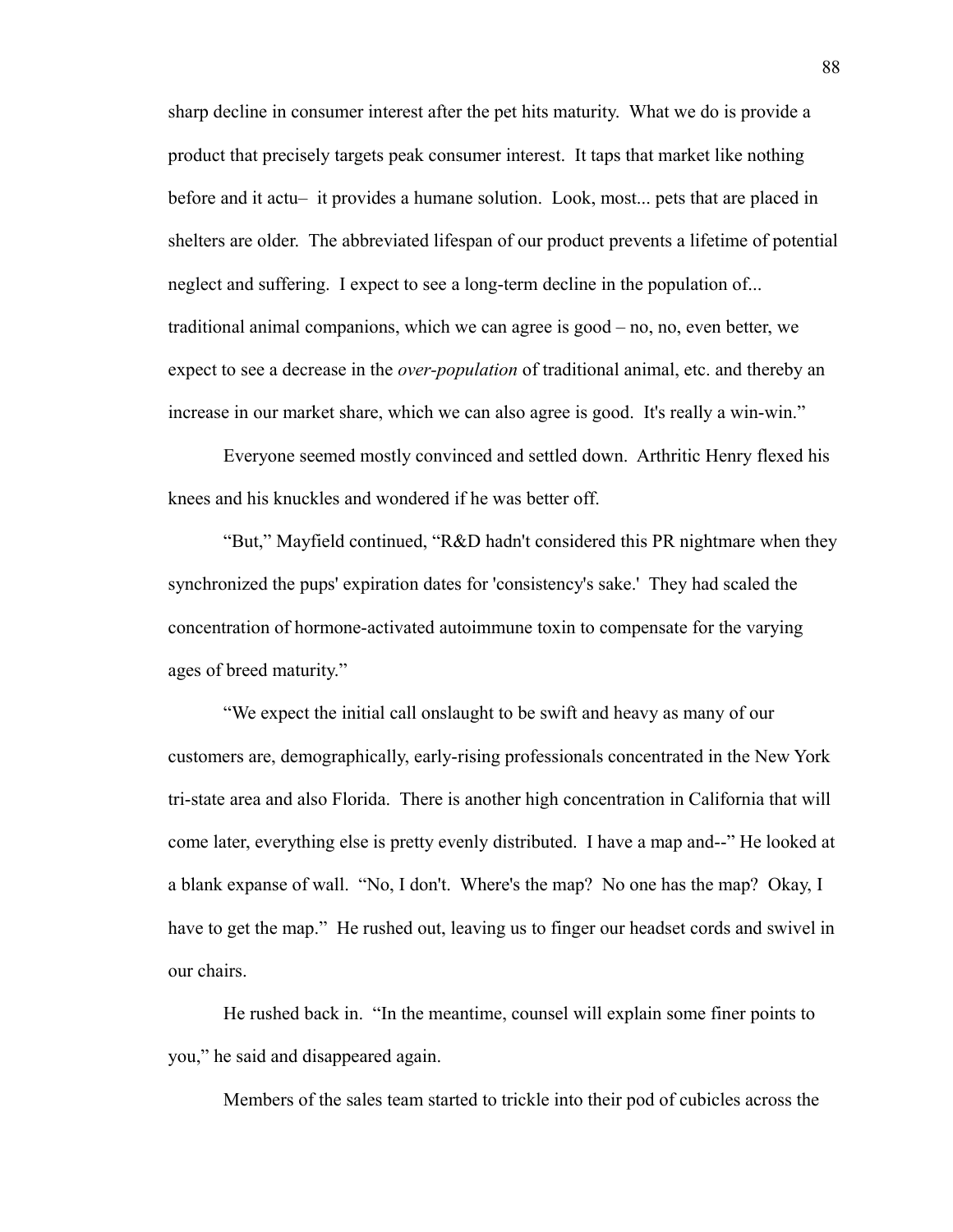hall.

"Remember to never apologize directly. You can be sorry for their loss; you can be sorry that *they* misunderstood; but you can't be just 'sorry'. They got what they paid for, what the company promised. 'Forever is an inexact subjective timespan. Technically, the products remained immature for the duration of their lifespan, therefore 'forever'. Also, it's a 'numeral-four-ever Pup' and 'numeral-four-ever' is nonsense; it denotes nothing and therefore makes no claims."

Mayfield returned with an unfurling map in his arms.

"Finally," the lawyer continued, "the company slogan – '4ever Pups: the lovable pups that never grow up' – only claims that the product will not mature, and as promised, not one 'pup' grew up."

Mayfield was struggling to pin the map to the wall and spoke through thumbtacks. "But that death was natural, painless and humane and should alarm no one. Remember, it's a win-win." He pounded the last tack into the wall with the heel of his hand. "In order to track our geographic progress, I want each of you to shout the location after each call and I will mark it with a tack."

He looked at his watch and saw the Bulletin of the Atomic Scientists.

Counsel looked at his watch and saw billable hours.

We looked at our watches and saw so, so many hours.

A cluster of sales reps gossiped in the hall.

Mayfiled took a deep breath. "It's time, everyone. Get ready. I know you're all going to do great."

We donned our headsets and waited and for five, ten, fifteen minutes, nothing happened.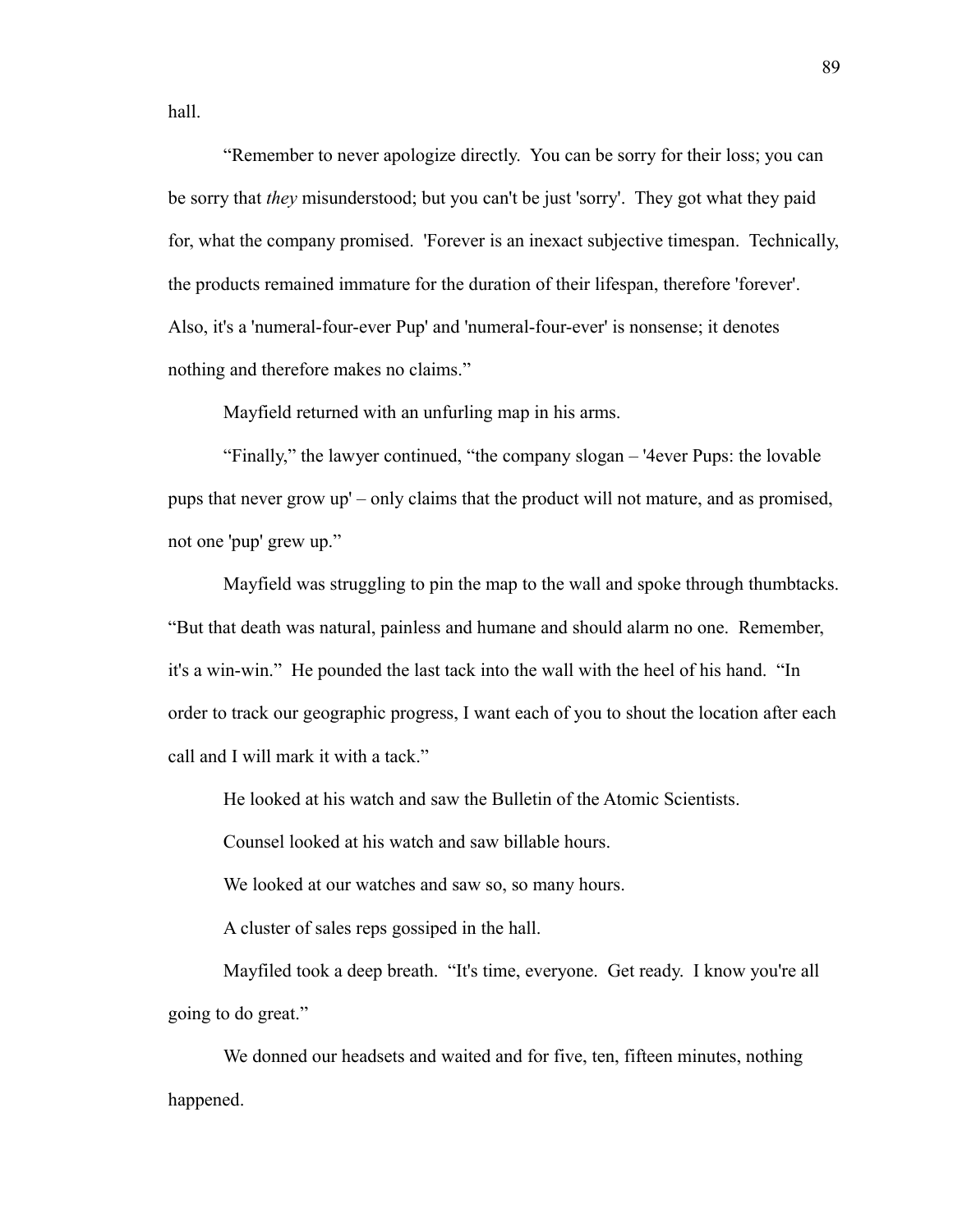The first ring was indistinct and three of us clicked on and greeted the dial tone.

Another ring and again it happened. The rings increased in frequency, but we kept shaking our heads, unable to connect with anyone.

Assuming a technical glitch, Mayfield looked just about to implode.

The chatting sales reps rushed into their cubicles and began a symphonic round of greeting.

"Hello, thank you for calling--"

"--you for calling 4ever Puppi,"

"--calling 4ever Puppi. How--"

"--Puppi. How--"

"--Puppi."

 $"$ --pi."

The phones kept ringing and Mayfield looked across the hall in disbelief.

Snippets of many conversations filtered over:

"Overnight and discrete packaging, yes."

"Exact same model, Mrs. Goodwin? He'll never know the difference, no."

"Shall I put you down for three?"

"Each Pup is individually vacuum-sealed and will last about a year unopened,

longer if refrigerated or frozen."

"Not to worry, sir, it's completely biodegradable."

Mayfield pressed his hand to his forehead then his cheek as if taking his temperature. "How about that," he said. "Who wants an early lunch? And long. A long, early lunch."

We removed our headsets, clicked off the monitors and meandered out.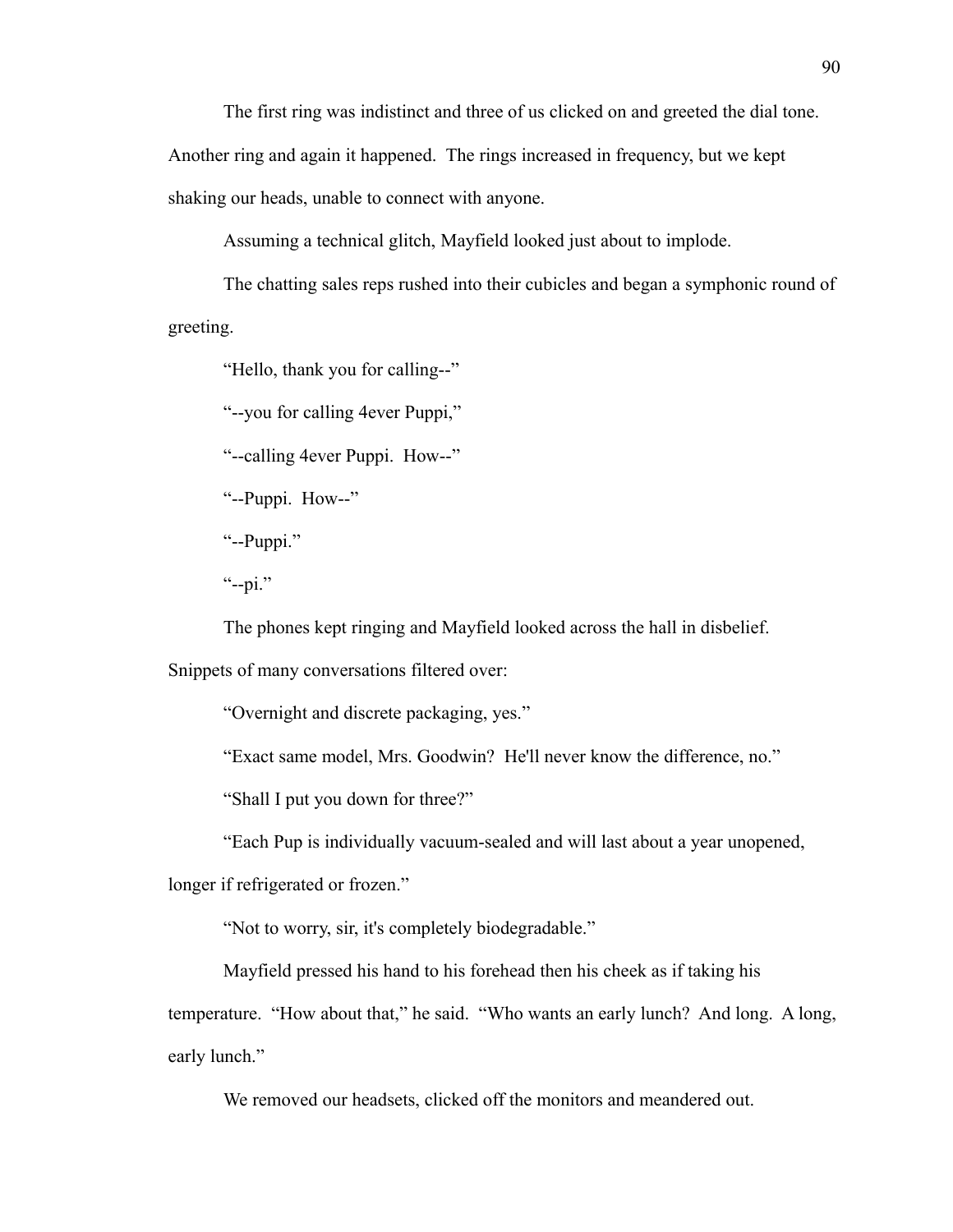The lawyer patted Mayfield on the back. "Looks like it'll be another solid quarter."

Mayfield agreed, though his mouth was contorted in thought. "As stressed as I was, for some reason I felt better when I was worried about the public losing faith in me. It doesn't feel right the other way around."

"Don't worry about it, Harmon, they're paying for the non-commitment, the flexibility," the lawyer said. "They're paying for freedom. Now, I think that's something worth selling."

None of us went to lunch, long or otherwise. We just got in our cars and drove to our homes to wait until we would tomorrow return fragmented and reconfigured.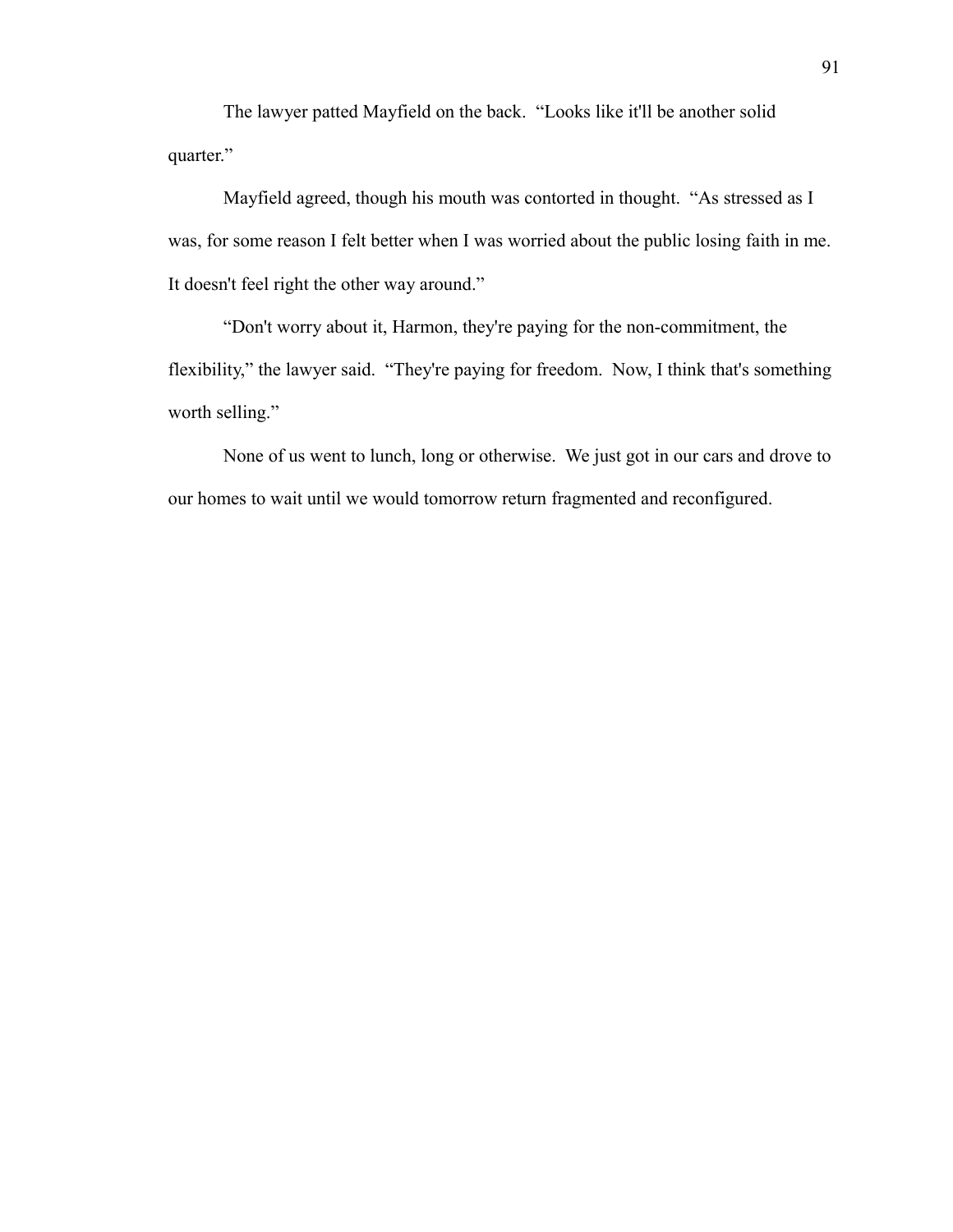## **Or Best Offer**

The hazy darkness of Chiang Mai's night market smelled of sweat and exhaust. Crowds of foreigners pulsed past vendors on the sidewalks as local drivers on their commutes home dodged errant pedestrians. Joel and Yana had wandered through the empty daytime streets as Thais on motorbikes forced the orange metal cages onto the sidewalk and now he watched her gesture to the Thai woman with a cracked leather face selling beaded purses. Yana held her hands apart, one near her stomach, and the other at her crystalline blue eyes. She waved the hand at her eyes then moved the hand at her stomach and clapped them together near her slight breasts.

The stall-owner picked at the individual beads on the purses with rough fingernails and made a stitching motion.

Yana held up thumb and forefinger, held two purses together, a twin set.

The woman offered one purse.

Yana punched the price into the calculator and the woman pounded her chest with a palm.

Yana fanned her fingers and shook her blonde head, bowed and walked away. The woman shouted after her, but Yana continued to weave through the crowd back to him.

Joel waited at a nearby beer vendor. For Yana, he ordered a large beer with an elephant and a large beer with a lion for himself. The prices were posted and he did not feel right haggling in the face of such certainty.

Seventy baht was still a good price.

"No Singha. Chang only," the woman said and pointed to the poster with two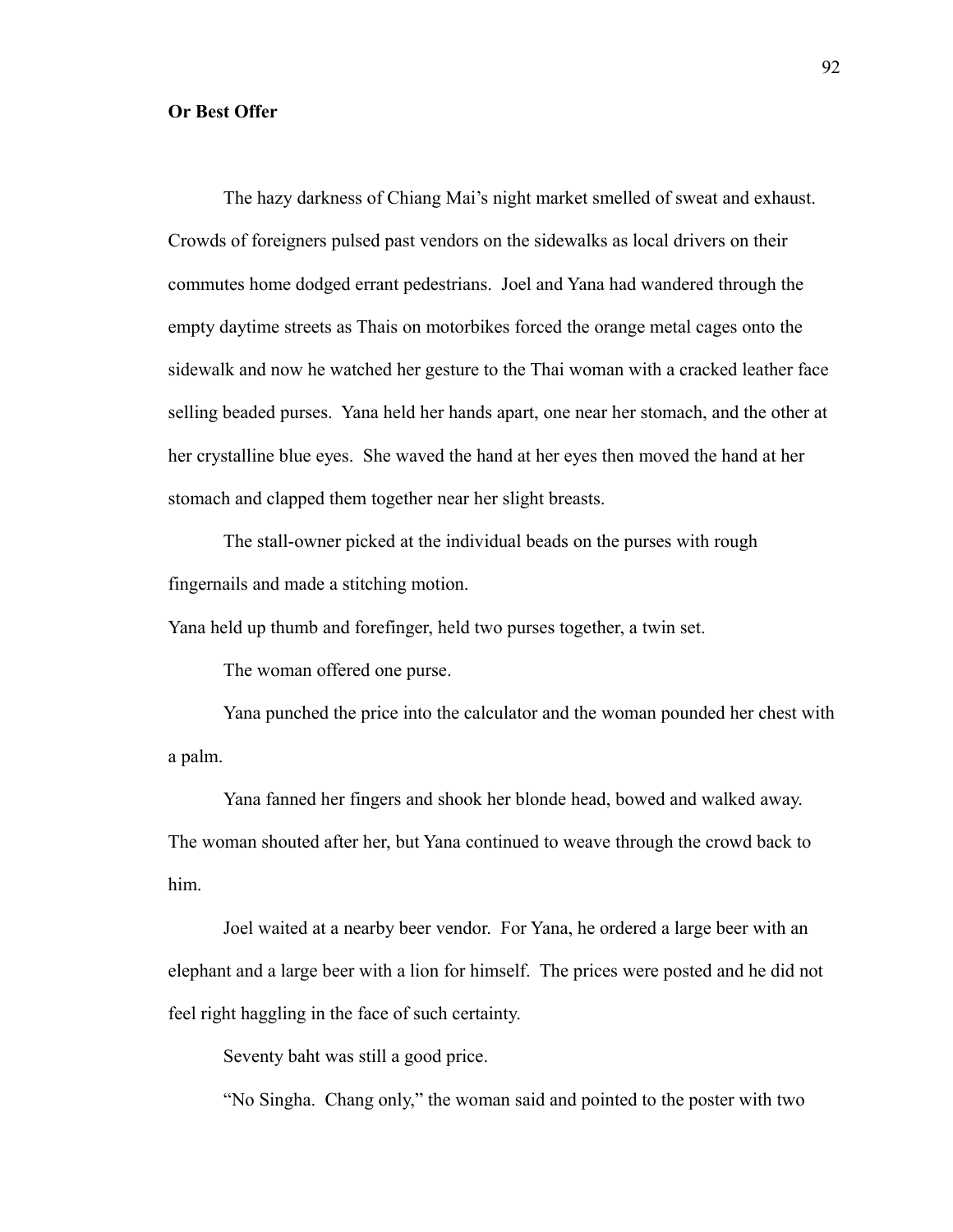elephants.

"Yes, okay. Two, then," Joel said and nodded his head and held up two fingers, hoping the message got through.

The beer felt better in this country, the cold wet bottle, the slightly bitter fizz, the way the alcohol went straight to his dehydrated brain. His back forgot the hundreds of temple steps and his circadian rhythm reset but Chiang Mai remained overwhelmingly brown.

"No good?" he said and handed her a beer.

"They were nothing special. I never haggle for anything I couldn't just walk away from."

"You looked like an expert haggler."

"Pshaw," she waved his compliment off. "I'm out of practice. I used to be much better, back when I lived in Taiwan."

Taiwan, Vancouver, Bangladesh, Melbourne, Omaha, St. Petersburg,

Inverness,Verona – these are the places Yana has known. She listed these for Joel after they met on the train from Bangkok to Chiang Mai over plastic cups of gin. He had expected her to depart once they arrived and every moment before and since, but here she was. She had stepped off the train into the dusty, humid station behind him with nothing but a small purple and white daypack. He had asked her if she had everything, she had said that she did and he became self-conscious of the weight he hefted as they walked to the Royal Princess Hotel and settled in separate rooms.

He watched her flit from stall to stall like a hummingbird, greeted at each before any other. Joel surveyed the stalls from a distance. Between passing shoppers, he stole glimpses of t-shirts hung on the wire walls, shelves of bootleg DVD's, keychains,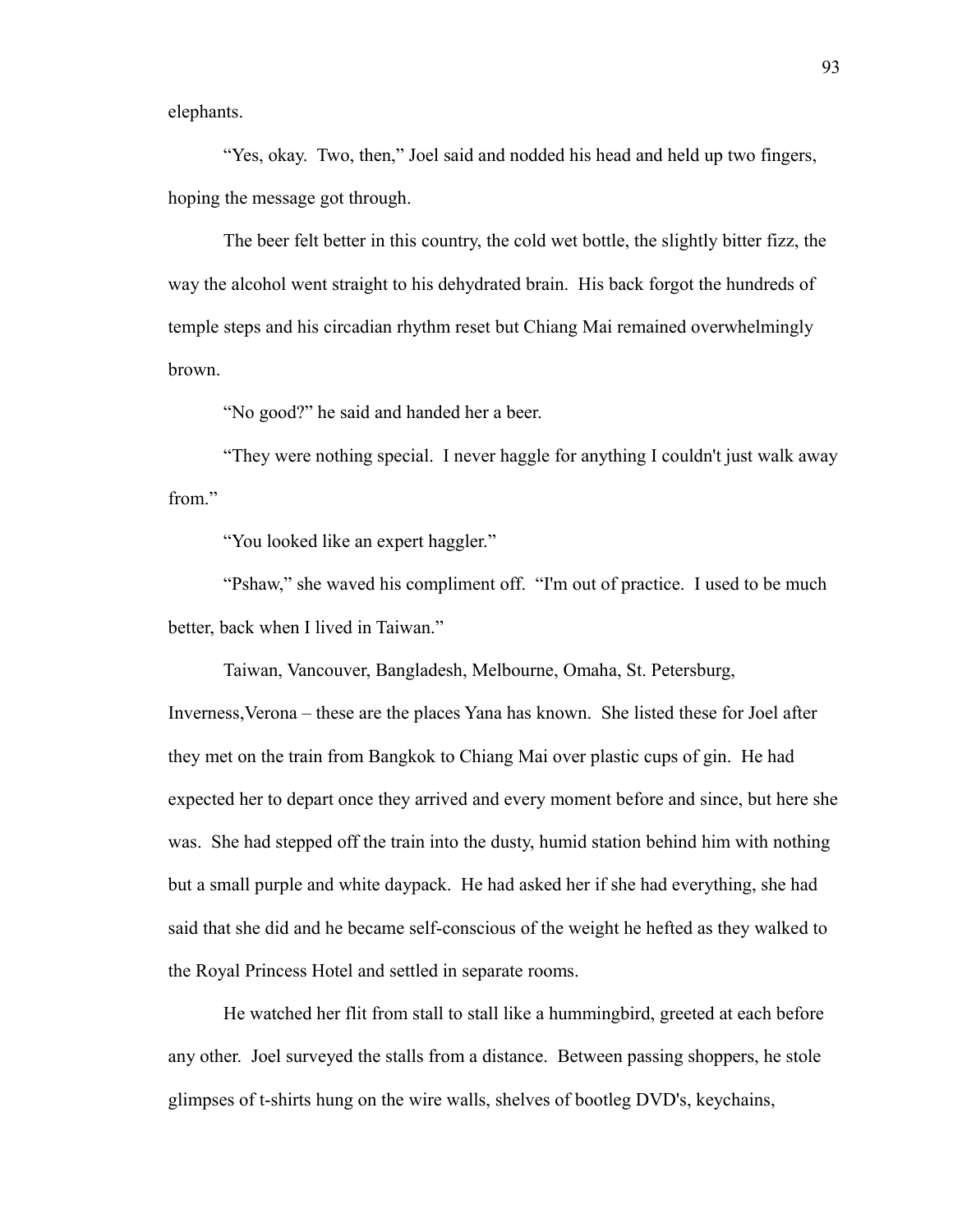figurines, lighters and Yana. He was disappointed that, despite the apparent variety, the hundreds of similar novelties more Chinese than Thai, there was nothing here he wanted. The haggling provided enough of an additional barrier to dissuade him even when he spotted something he might not mind buying. He would hate to be undercut on something he didn't even really want.

He wondered if Yana saw anything she actually wanted either or if she just enjoyed the process, confident that she could claim something for the exact amount it was worth to her or even come away on top.

"Isn't it kind of cruel to haggle over a few baht?" he said when Yana returned to him once more. "What's the difference? A dollar? It's not much to us, but that's a lot to them."

"They're ripping us off," Yana said. "This stuff is all tourist crap; they expect you to haggle. It's a game. Plus," they stopped. He looked at her. She looked nowhere in particular. "Plus, isn't accepting any price more offensive? 'I have so much of what I give to you and it means so little to me that amount doesn't matter.' The bartering gives legitimacy to the transaction, don't you think?"

He said that he did. Everything had significance to her, a trait he found exciting and somewhat exhausting.

"Simply giving something away makes it worthless," she said.

They had paused before a booth layered with brightly dyed textiles. The salesman emerged and thrust a pressed blue and white shawl against her.

"Pretty shawl for pretty lady?" he said.

Yana handed her beer to Joel. "*Sa wah dee kah*," she said with a rehearsed bow.

"*Sa wah dee kup*," he said, smiling. "Hello, so, you like, yes?"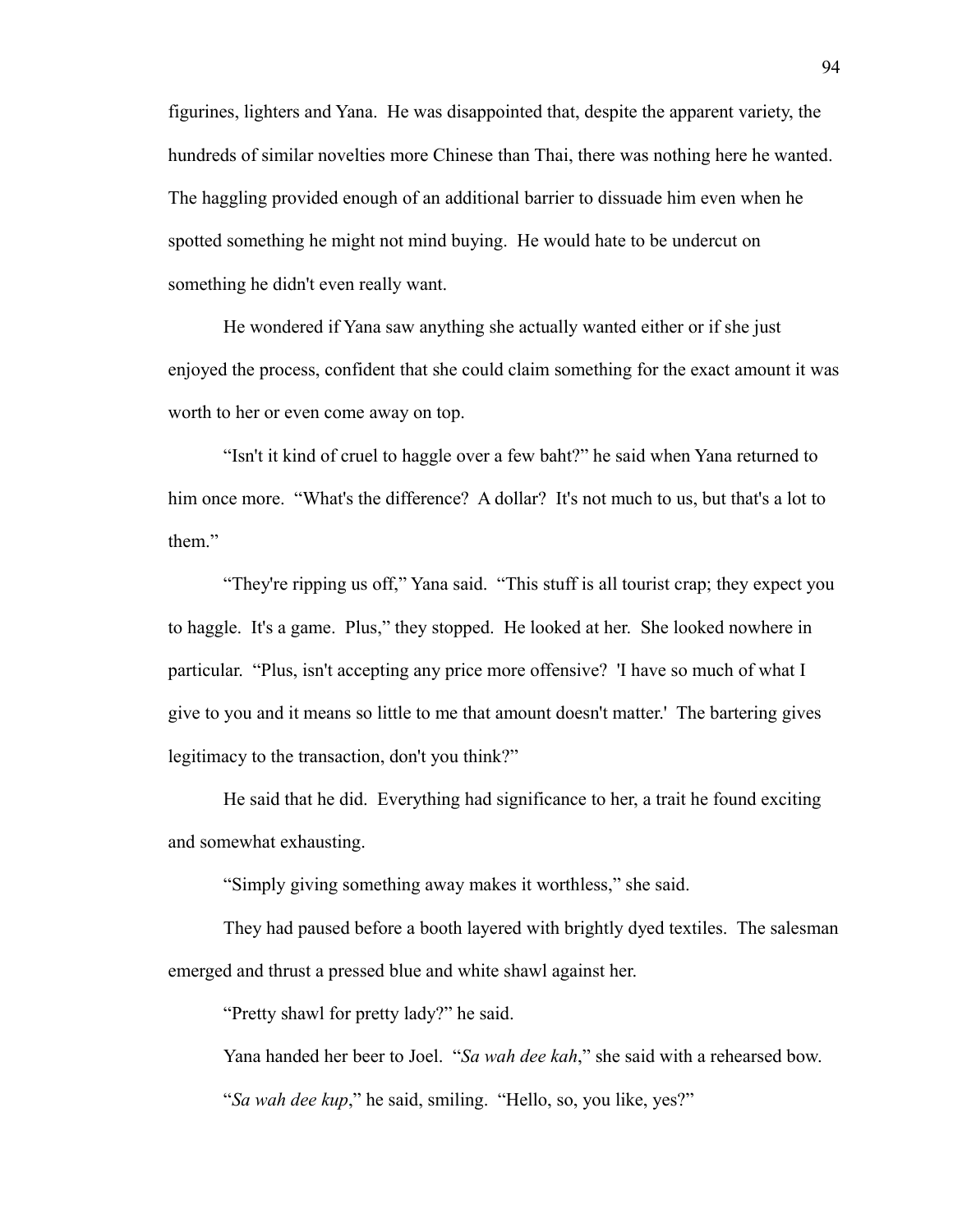She turned to Joel and wrapped the loose end around her torso. "What do you think?" she asked. Salesman and customer surveyed Joel eagerly. The indigo blue diffused into the white mirrored her irises. The white itself matched the matte polish on her nails, chipped slightly from when he first noticed it outlined by flushed skin as she lifted the fifth of Gordon's to fill their cups. The skin became paler as the bottle lightened with each pour.

Blue and white – to Joel these were the colors of Yana bright against the umber city. Through practice or providence, the salesman had picked the perfect matching shawl.

"Very nice," Joel admitted.

"Yeah, I don't know..." she trailed off and turned around. Joel dissolved behind the passing crowd to watch her work, afraid his honesty had endangered the transaction. She studied the fabric, rubbed it between her thumb and forefinger, looked at it under different lights, handed it back to the salesman, pointed at another, black and orange, repeated the process. She decided on this one and the negotiations began. The man smiled through his beard the entire time. She and the salesman exchanged head shakes. Yana deliberately turned from the booth and power-walked away. The salesman shouted after her. She stopped and turned, bumped into an older white couple. The salesman came out of his booth and touched her arm, her lower back, beckoned with an open palm. He took the garish shawl off the hanger, refolded it carefully, matching each corner with its opposite and slid it into a plastic bag. She handed him the money and they laughed together as he made jokes in deliberate English.

Joel watched her frosted fingertips as she bowed. The salesman returned with several bows, still smiling. Maybe it was all a game, Joel thought. Yana returned to him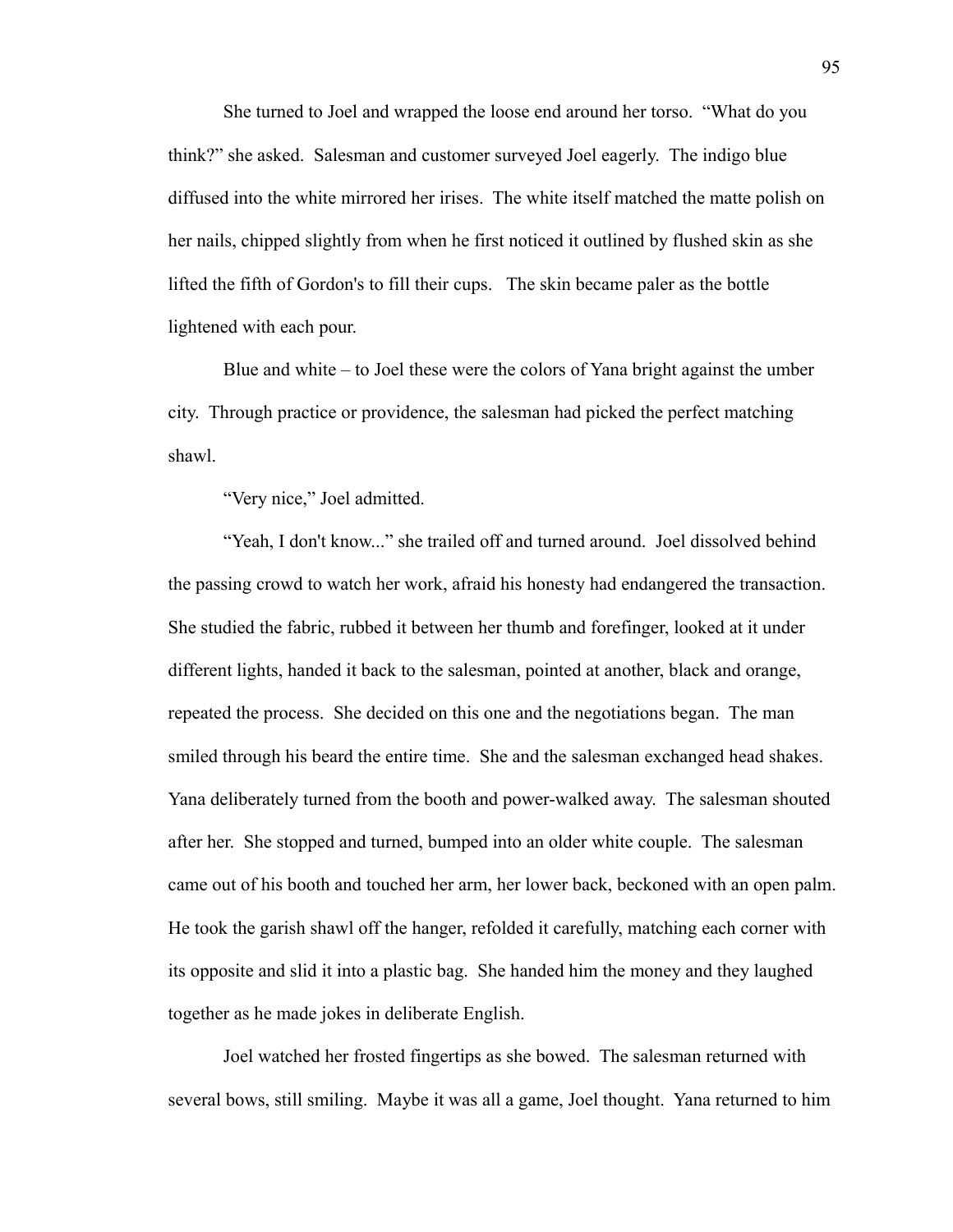and looked back at the salesman. He was still watching her, smiling. He waved and bowed again. She waved back and started them walking.

Yana held the bag open for him. The shawl had slumped into a black and orange mass.

"Not bad," he said.

"Nope." She took the beer which had been his and drank. "I didn't even want it, but I was having fun. And for 300 baht, why not? That's worth it for the experience."

"I saw the walk-away feint. You're really getting good."

"That was real. I was over it. I wasn't going to buy it, but when I left he came down to my price so I felt compelled." The backs of their hands brushed. She shifted the bag to her left, outside hand. "Plus, it's only 300 baht."

Joel converted to dollars in his head. "I think he liked you. You had more influence over him than the old purse woman."

"You think so?" She nipped at her right pinkie nail and he wished that she wouldn't.

"Being a girl and all."

"Just being a girl doesn't get you anywhere."

"Being a young and..." he considered his next word – pretty, fit, clever, white, blonde, blue-eyed, charismatic, cute, attractive – he wanted to say pretty, but that was too subjective; attractive seemed better. He could objectively observe others finding her attractive, technically making her 'attractive' without necessarily thinking it himself, "Being a young and attractive girl does."

She smiled. "I'm flattered you think that."

He held her gaze for a beat and a beat and a half and she peeked into the bag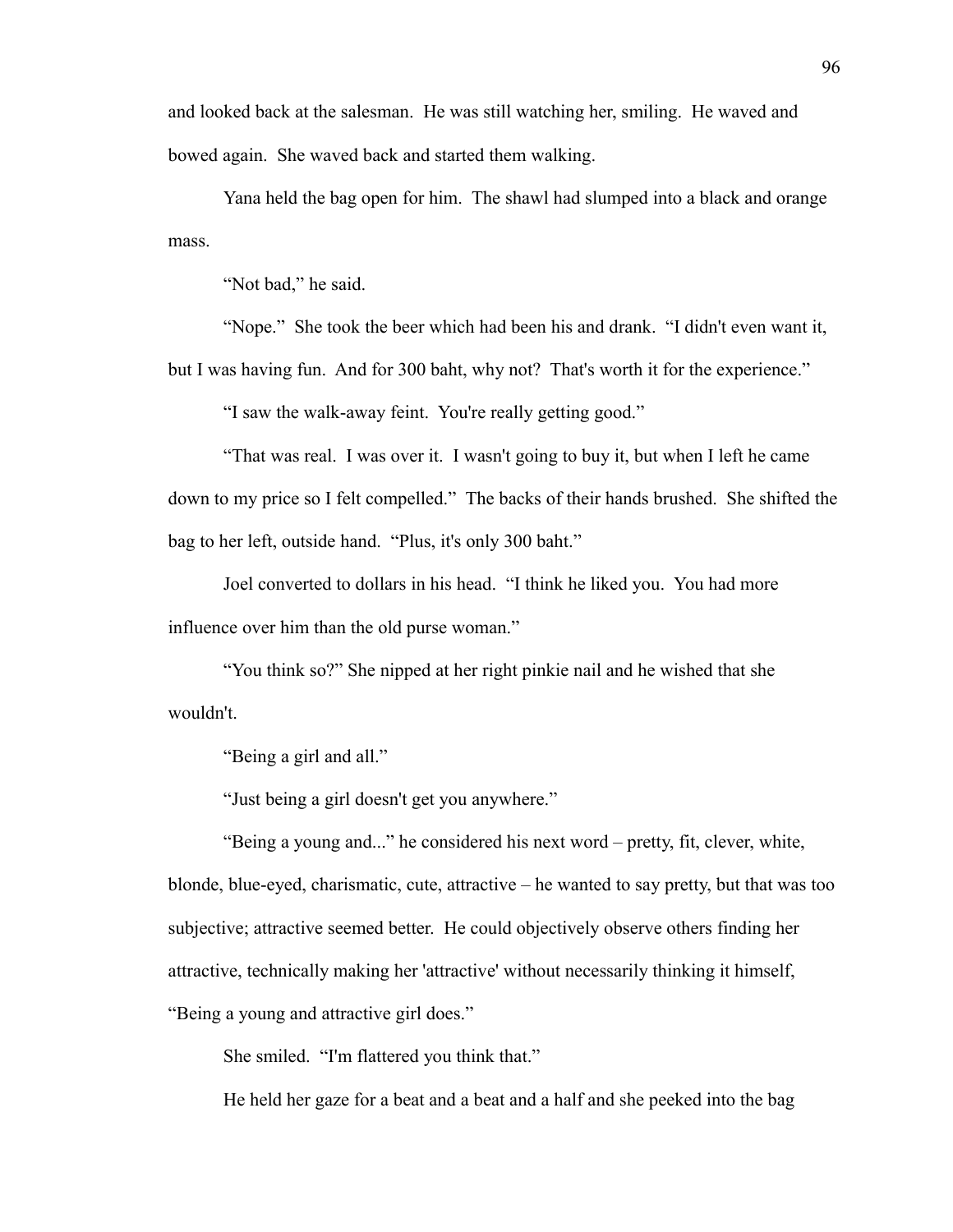again. "I'm never even going to wear this. Maybe I'll give it to my sister."

"The white and blue one was much nicer."

"I couldn't let him think he just knew me like that." She finished her beer and handed him the bottle. "Another round?" she said and disappeared into the crowd.

Joel dumped the empties, leaned against the nearest storefront until Yana reappeared with two more elephant beers. "Found some beers," she said. "For the walk back."

He considered it not entirely unlikely that she had simply stumbled upon them or, perhaps, a passing stranger had offered them to her as a token of his infatuation. Whatever the case, she had remembered him and thought to grab two and they walked back sipping in the emptying street.

In his hotel room he offered her the last cold water bottle from the mini fridge. The bottle sweated even in the air-conditioning which smelled like lotus and lemongrass. She cracked the cap, drank and offered it back to him, but he had already opened a warm one. He accepted anyway and set it on the lacquered wood nightstand. She flopped facefirst onto his unmade bed and he sat next to her.

He looked around the hotel room drinking the tepid bottled water with undecipherable slogans, thousands of miles from anywhere he had ever been and a distant few feet from where he had never been.

He avoided looking at her bottom, which he knew would be propping up her skirt and instead clicked on the television to disrupt the haze of fantasy and desire. He skipped over a news program, a commercial for whitening cream and landed on an impenetrable Japanese children's show. There appeared to be puppets. She rolled over and looked at him in the way he had often imagined, looked over her shoulder at the plush cow on the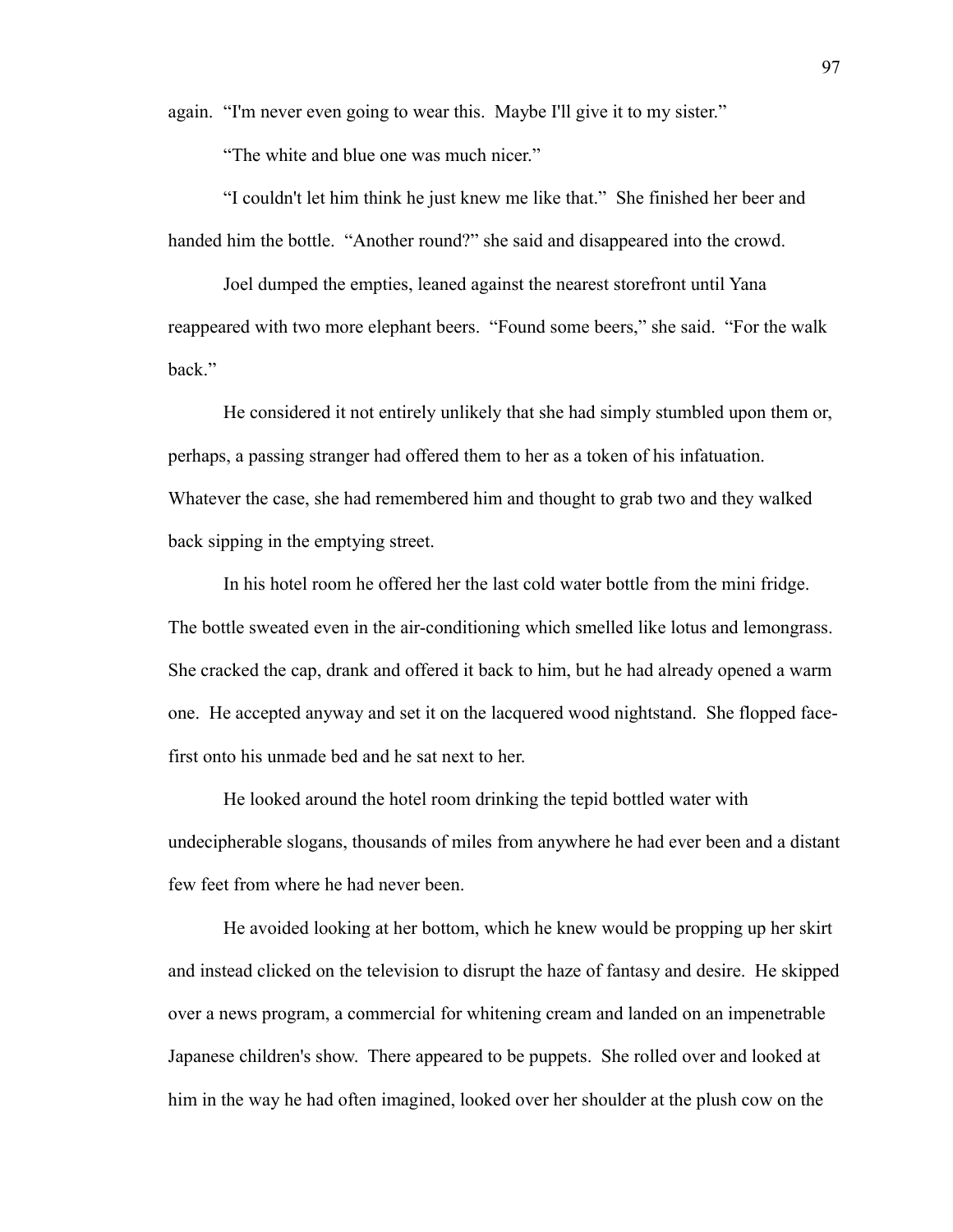screen and sat up.

"I have no idea what's going on," he said.

"It's more interesting this way," she said.

She scooted down, still vehemently distant and he considered the devastating effect this night could have on his psyche. As long as they never achieved this level of intimacy, this particular situation burdened with possibility, he could comfort himself with just that fact –it hadn't happened, the chance had never been there, but that consolation disappeared if they did this, if that chance came and went, if they slumbered adjacently on the same horizontal plane, whether accidental or intentional, premeditated or convenient, and nothing happened, nothing of the romantic, sexual, physical nature, whether accidental or intentional, premeditated or convenient. If she retreated to unconsciousness here, in territory purchased under his name, then she either wanted what he wanted or trusted him not to make such a move, and those were very different options.

She seemed to be drifting toward sleep, her eyelids fluttering and descending. He entertained the possibility that he might wake up to those lids polished clean. He felt creepy and looked away.

You're here. He looked back at her twitching eyes. I'm here. He looked to her stomach. He measured the distance between them.

Let's get here.

Yana woke up, hopped to the edge of the bed and started walking toward the door. She stopped to look at him and Joel, still suspended between sleep and fantasy, watched her from the bed. She stood, backlit by flickering Japanese puppets, and untangled a dangling earring from the hair that suspended it. Joel silently begged her not to go, to return to their private plane, he promised he would do nothing unwanted, nothing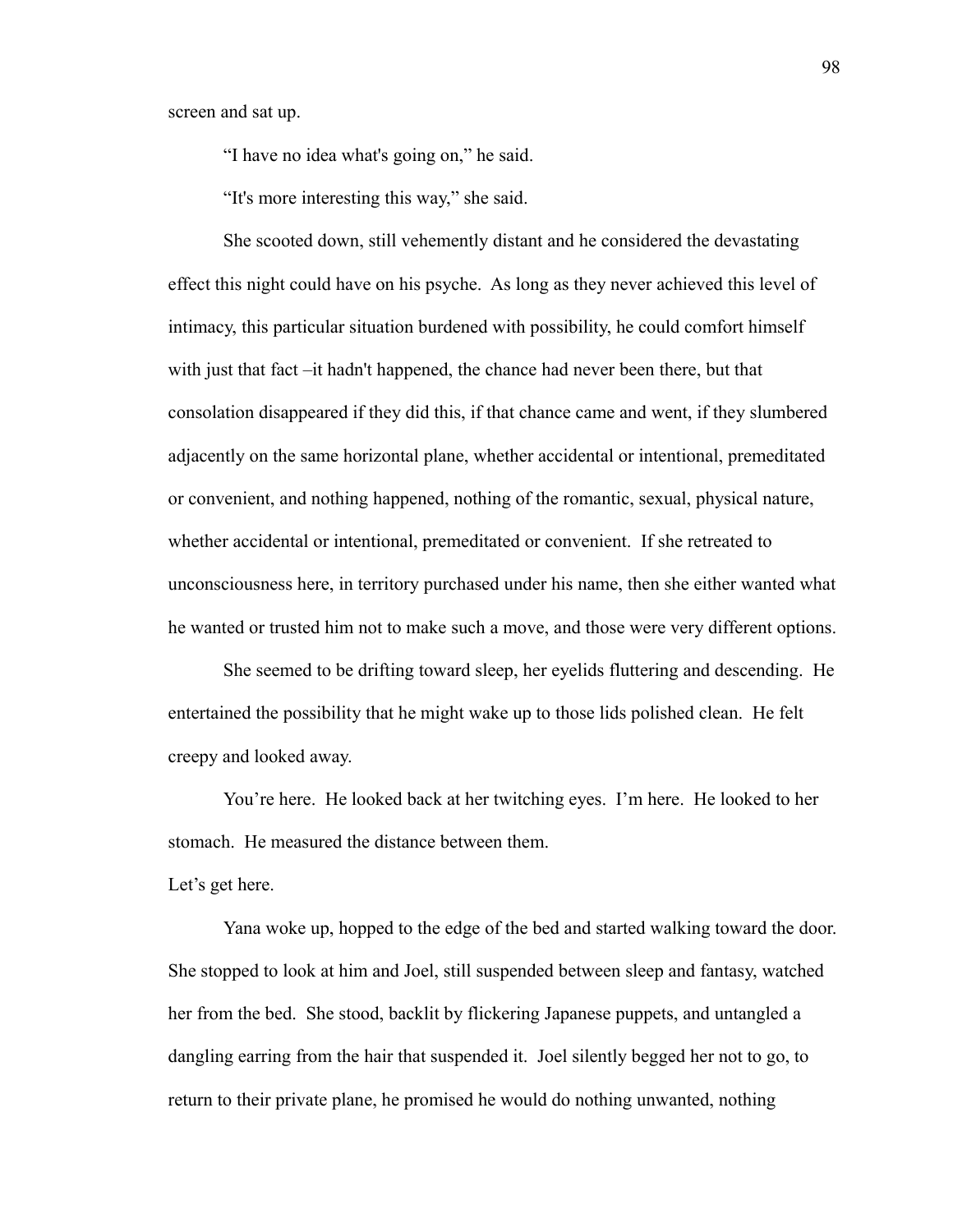uncouth if she would just lay her presence back down, weigh those springs again. It was late, he reasoned, very late and there was no reason to wake her roommate for entry when there was a perfectly shareable bed right here. He had hundreds of reasons why she shouldn't go, but said not one.

He never considered that maybe all she was waiting for was one ridiculous reason to stay, then her earring dropped free and she walked.

Joel continued to lay there, stalled, utterly unsure what just happened or how to proceed and heard her faintly knocking down the hall. He couldn't find his key so he stood in the hall with his foot in the door and saw her a few doors away. She knocked again.

"Hey," he said in a projected whisper, little more than a noise to get her attention. He imagined it bounding stealthily across the carpet piles and erupting upwards at her feet. She looked at him, rigid and defiant. He nodded his head toward the door, beckoned her back with his palm.

Yana shook her head and the door opened and she was sucked inside.

Joel lifted the weight of the door from his foot. He shuffled inside and let the door ease itself shut. It hissed and latched loudly. He hoped every room in the hall heard it. He noticed that Yana had left her bag against the nightstand, whether accidental or intentional, premeditated or convenient. Inside he saw the black and orange shawl and two elephant bottle caps.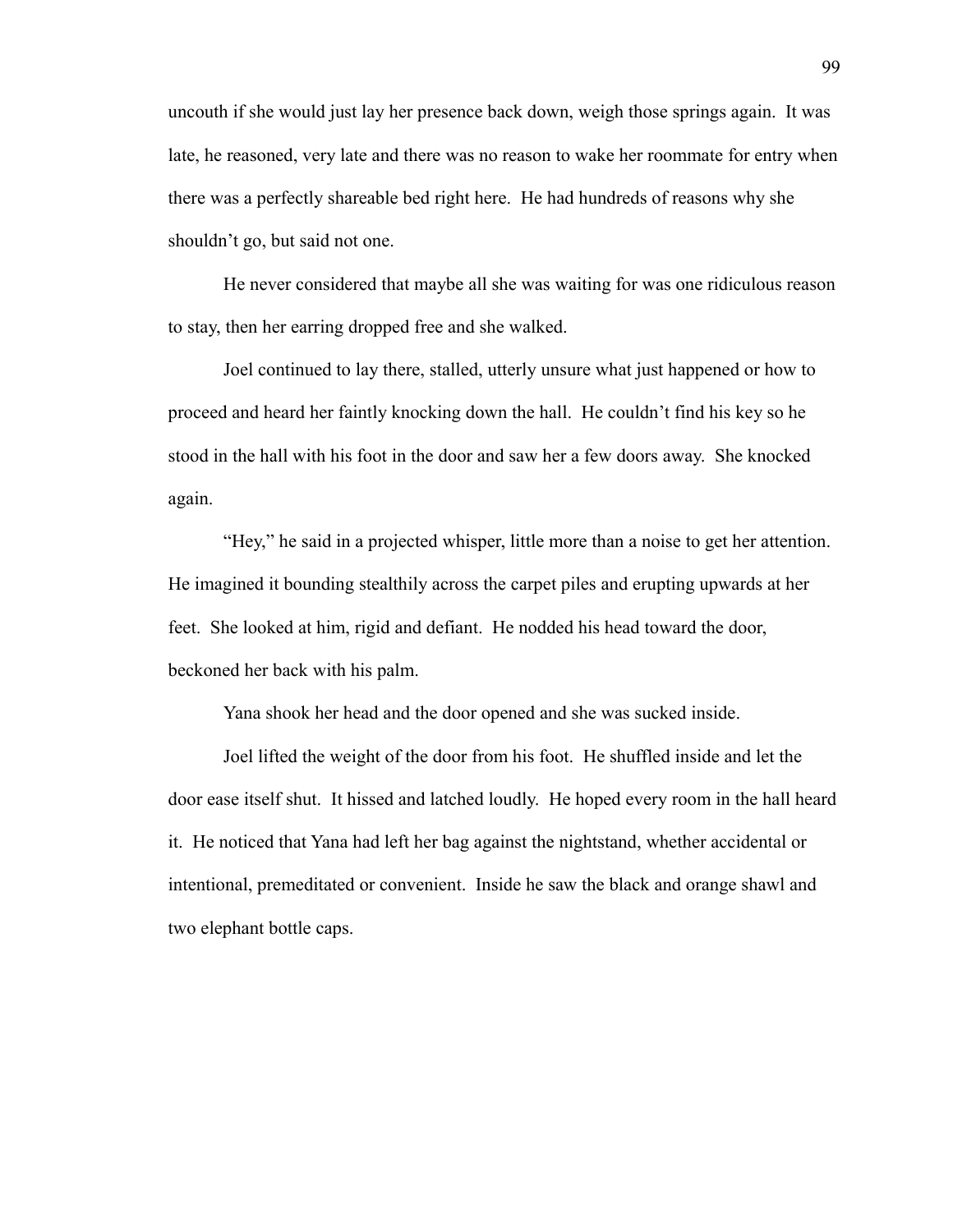#### **The View from the Bottom**

Carl detected an undertone of mildew amid the aquarium's practiced institutional scent. It worked hard to balance bleach and brine, to make the experience a strictly visual affair, with the exception of the loop of crashing waves piped through the speakers tucked in ceiling corners and disguised as rocks with the negative aspects associated with marine life. But the damp mildew note, foreign to most anyone in Nebraska with a sump pump defied concealment and Jean balked at it immediately. It was the inevitable side-effect of forcing hundreds of gallons of saltwater onto shore, blending the aquatic and the terrestrial.

Jean was Carl's girlfriend of several months and had never ventured to an aquarium and seemed reluctant, even perplexed by the idea of gawking at sea creatures organized and categorized.

She was, as Carl frequently announced, Japanese. He felt that her exoticism granted him a measure of ethno-cultural credibility that his own heredity lacked, though she was about as Japanese as he was Irish, but she had what mattered. Through careful stateside breeding, she maintained the slight frame, delicate skin and features, jet hair and surname filled with K's and long A's that tumbled from clumsy Western tongues. He imagined that "Jean" was a Westernized version of an ancestor's name and at home her parents called her something else, private and sweet, with no sleek English translation, like "flower petals among stones," but they didn't, at least not while he was around.

Her unfamiliarity with the aquatic and the aquarium in particular amused him, hailing from an island nation as she did. Though he himself at one point hailed from an equally island nation, Ireland was known for rolling green hills and sheep, not like Jean's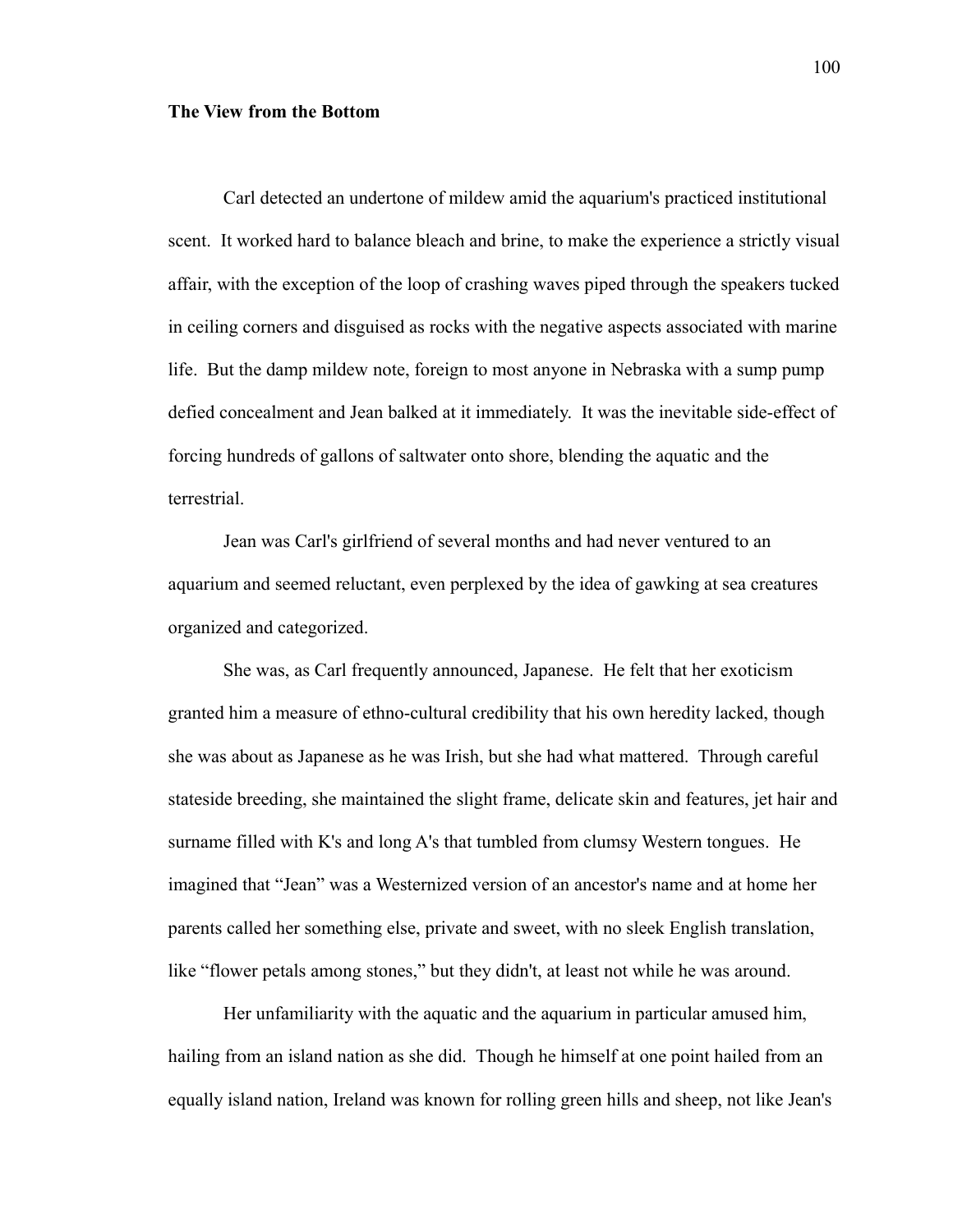island chain of oversized typography where Carl imagined everyone was intimately acquainted with the ocean.

"That smell," she said as he led her out of the lobby, past the sprawling gift shop and to the first dim hallway.

"It goes away, or you get used to it," he said. "It's part of the experience," he added. They walked to the first tank and stood between the phalanx of children pressing their grubby hands and sniffing noses against the glass and the rear guard of mothers with shoulder bags and empty strollers. This arrangement worked. Carl and Jean could see over the greasy hair without disrupting the mothers, too pre-occupied with quick-draw tissues, bandages and scoldings to observe some fish.

The tank held a coral reef, mostly brain coral with a few undulating fan corals for interest. Beaked parrot fish swam through gaps and gnawed the brains. Long-antennaed shrimp picked through the gravel.

"It's awfully dull," she said. "Aren't coral reefs supposed to be bright and colorful?"

"Tropical coral reefs, yes. This is a temperate reef," he said.

"A simulation of a temperate reef," she clarified.

"It's a reef. It's perfectly reefy. What makes it not a reef?"

"It's in an acrylic box labeled 'reef.'"

"And labeling something what it is makes it not that?"

"In this case, yes. Those are no longer actual parrot fish."

Carl chewed the inside of his lip and felt the sting of a wasted thirty-two dollars and an afternoon. This could be a long day. "When I went snorkeling in Bermuda, there were so many parrot fish gnawing algae from the coral that the sound of it filled the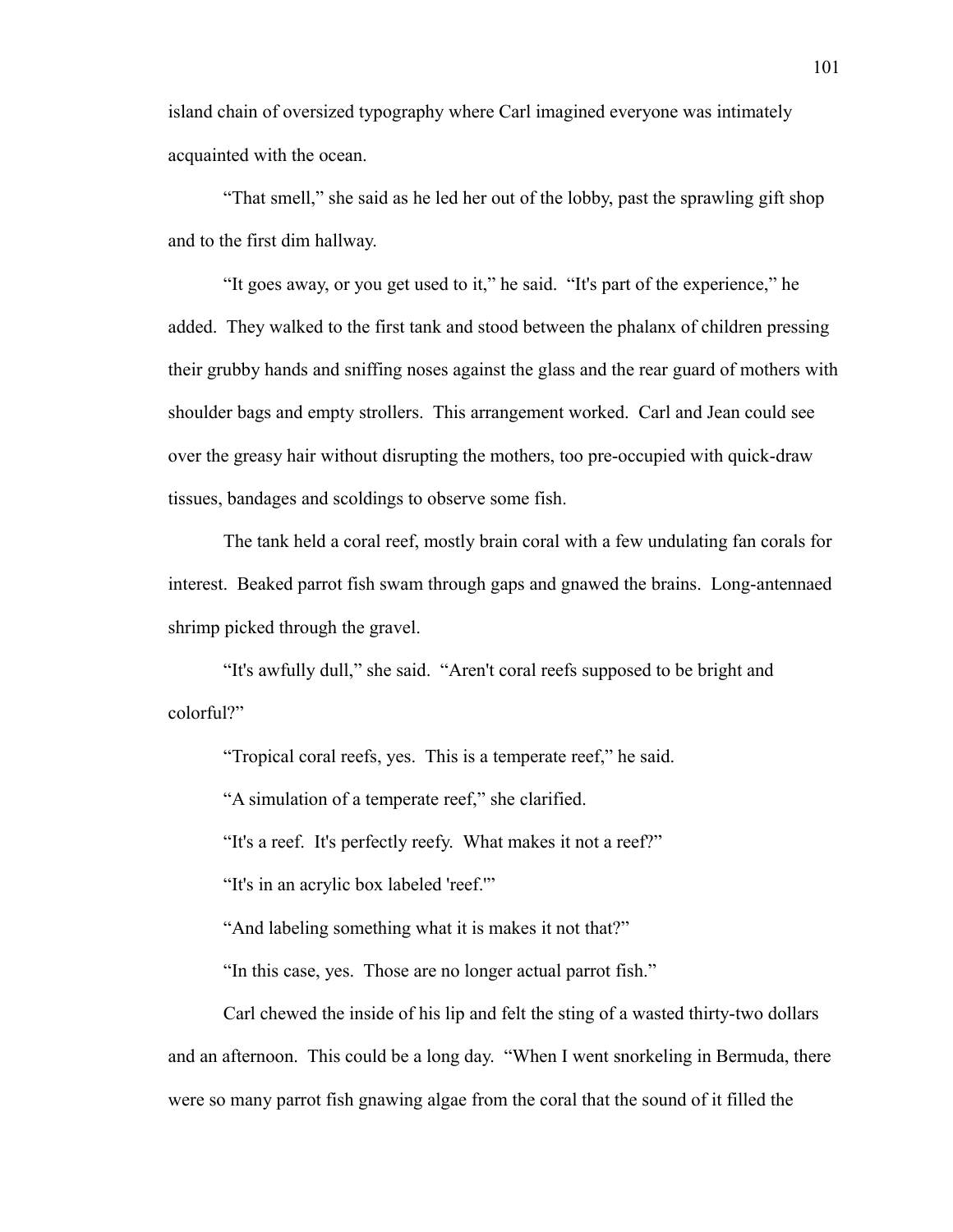water. When I went under I could hear the scraping of hundreds of tiny beaks."

All he wanted to do was find the octopus tank and impress her with some cephalopod facts he remembered from seventh grade, parrot-like beaks, color-change camouflage, problem-solving skills, taste bud-covered suckers, three hearts.

"This is dumb," she said.

"These are the same fish – same kind of fish – I saw in Bermuda. I bet they even know each other."

"They're out of context. It just feels fake."

"Same context, just smaller." He made a rectangle with his fingers. "Smaller context."

One of the parrot fish brushed the fan coral and the coral retracted its lacy fronds into the tube. They slowly reemerged.

"Whoa, did you see that? One of the fish touched one of the corals and it – shoop

– suck it in," he said.

She had missed it.

"It was one of the fan-looking one's."

"Called fan coral, oddly enough," Jean read from the informative display.

"*Here we see Coralis Fanis protecting its fragile fronds within its hardened* 

*calcite tube*," he assumed a distinguished British naturalist's voice. "Let's see what's next he said."

They passed tanks of tropical Blue Tang and Grey Snapper, schooling Lookdowns, Atlantic Needlefish and Black Grouper. They passed a dark tank without fish. Jean looked at herself in the reflective glass. Her face seemed to hover in her nowinvisible straight black hair. She pushed it back and pulled it up exposing her pink neck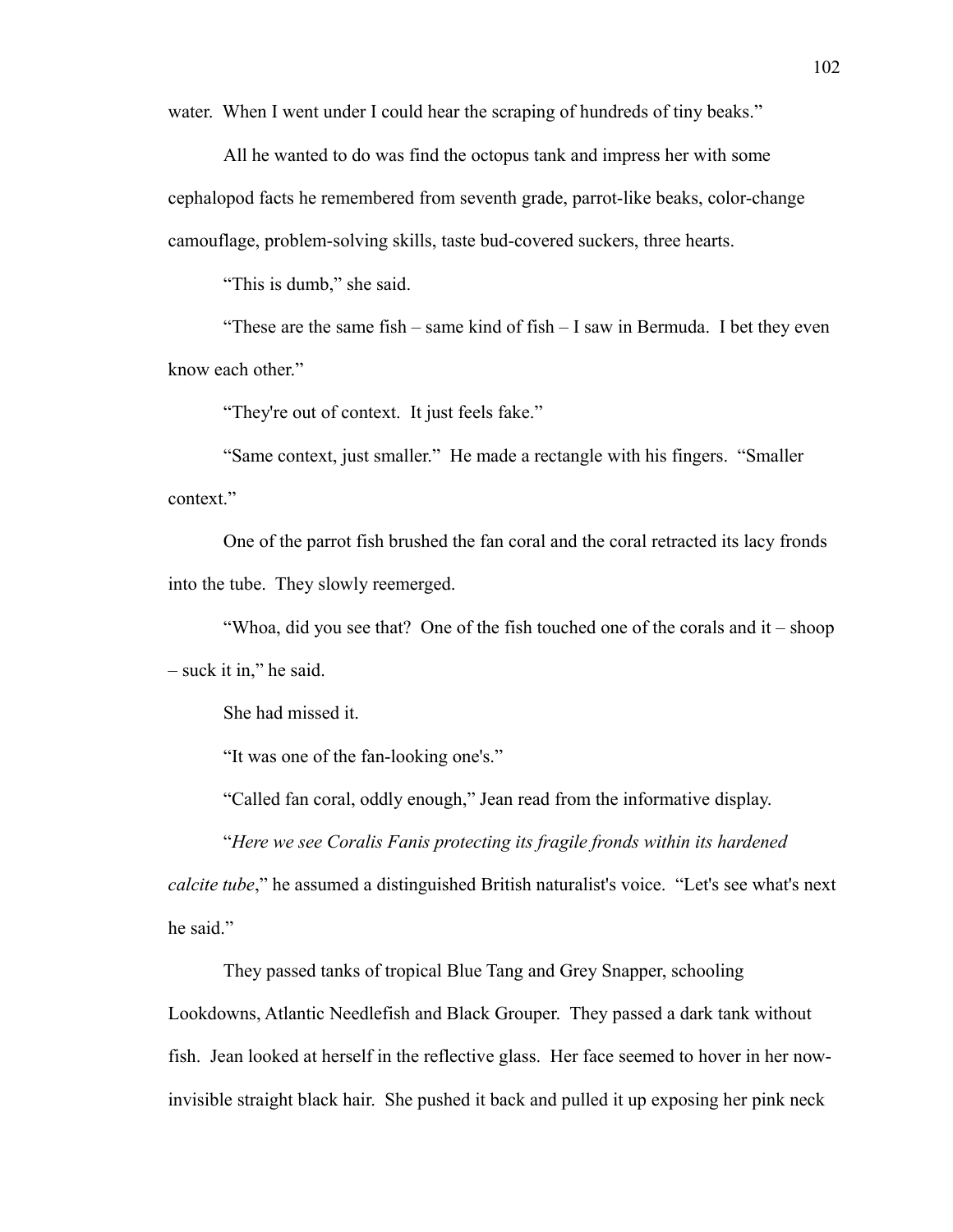and cheeks. She turned sideways and her ears became pectoral fins.

"*And here we have* Nipponus Americanus," he said.

She dropped her hair. "I'm thinking about dying it."

He thought: no, don't; he said: "Oh, really?"

"Yeah, why not? The black is so boring. Maybe purple or orange streaks or just all dyed green."

"No, don't."

"Why not? It's just hair."

"But it's straight black hair. It lends you mystique. Anyone can dye their hair."

She shrugged. "We'll see."

They walked to the seahorse tank. Most of the elegantly curved creatures swayed

with the seaweed, their tails curled around the stems. One swam by the glass in short

bursts, like it was just bouncing along.

"They really do look like little horses," she said.

"Of course they do."

"They have little snouts and saddles and everything."

"Have you never seen a seahorse before?"

"Not live."

"Ha! Appreciating the aquarium now?"

"It has its uses."

He read from the informational signage, "*Here we have the Lined Seahorse* –

Hippocampus Erectus."

"Hippocampus? Part of the cerebral cortex is called the hippocampus." Jean studied neurobiology at University of Nebraska at Omaha. Carl wouldn't have had it any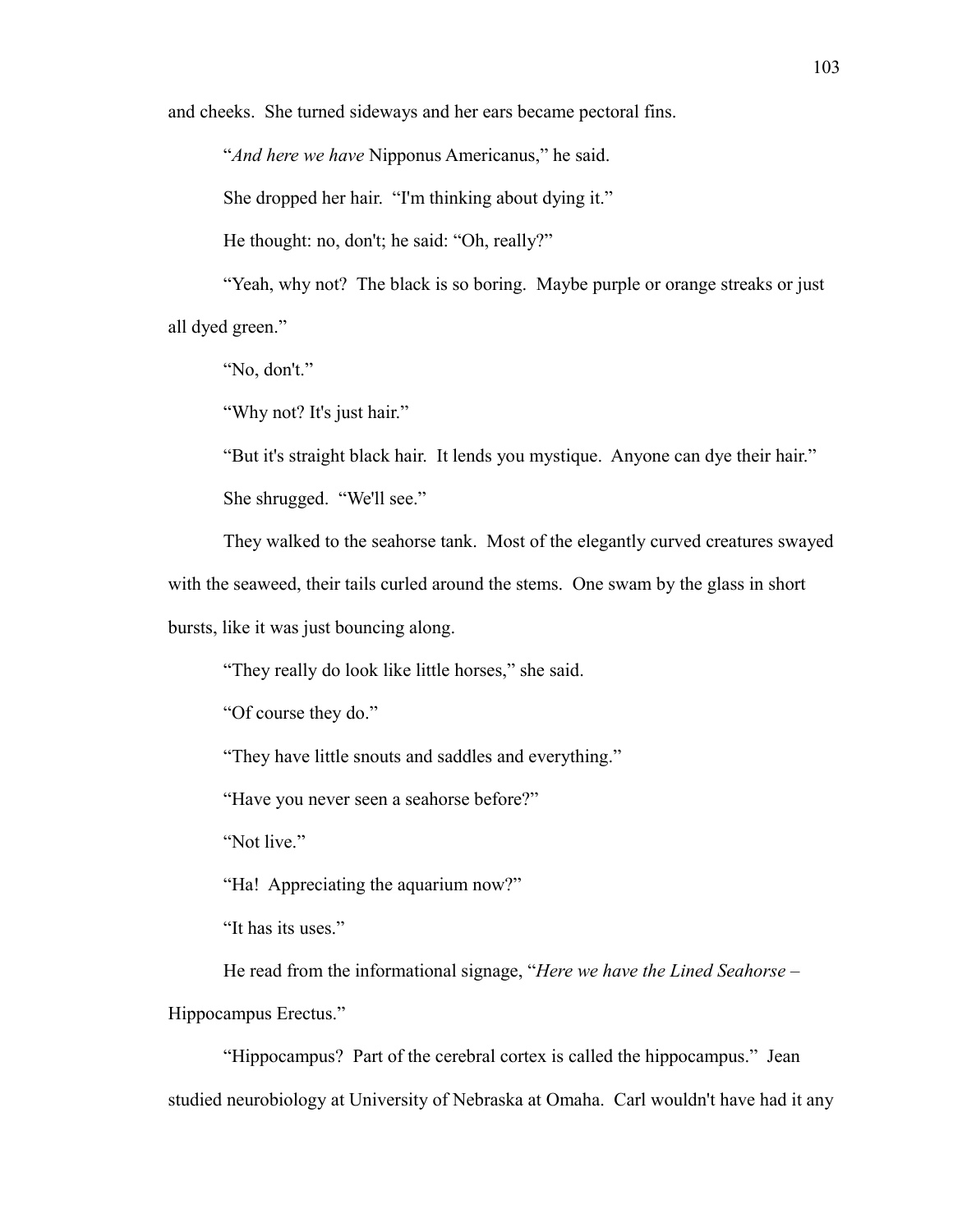other way.

"We have seahorses in our brains?" he said. He pictured a seahorse gripping the brain stem, swaying in cranial fluid.

"Apparently. Handling memory and –" She paused to think, "spatial reasoning, I think."

"Did you just ask your seahorse what it does?"

"Yes, yes I did." She smiled.

He watched the swimming seahorse. It didn't move like a fish or a horse, more like a bloated hummingbird.

"What's next?" she asked.

The day seemed to be turning around. He guessed she had acclimated to the briny scent.

"I believe we're approaching the octopus exhibit."

The crash of waves became louder as they walked by a speaker disguised as a

stone. The octopus exhibit was mostly dark with a series of rocks and crevices on the sea

floor. It was thoroughly unexciting.

"Maybe someone ate it. Some people in some countries eat octopus," he said.

"Gross."

"Have you had it? Some Japanese people eat octopus. Have your parents?"

"We don't even eat sushi."

"Oh." Carl had a younger cousin that even ate sushi.

They both stood bent searching for the squishy mollusk. She leaned to the side to look at the signs.

He had to find this octopus. What good are facts without the subject? Monkeys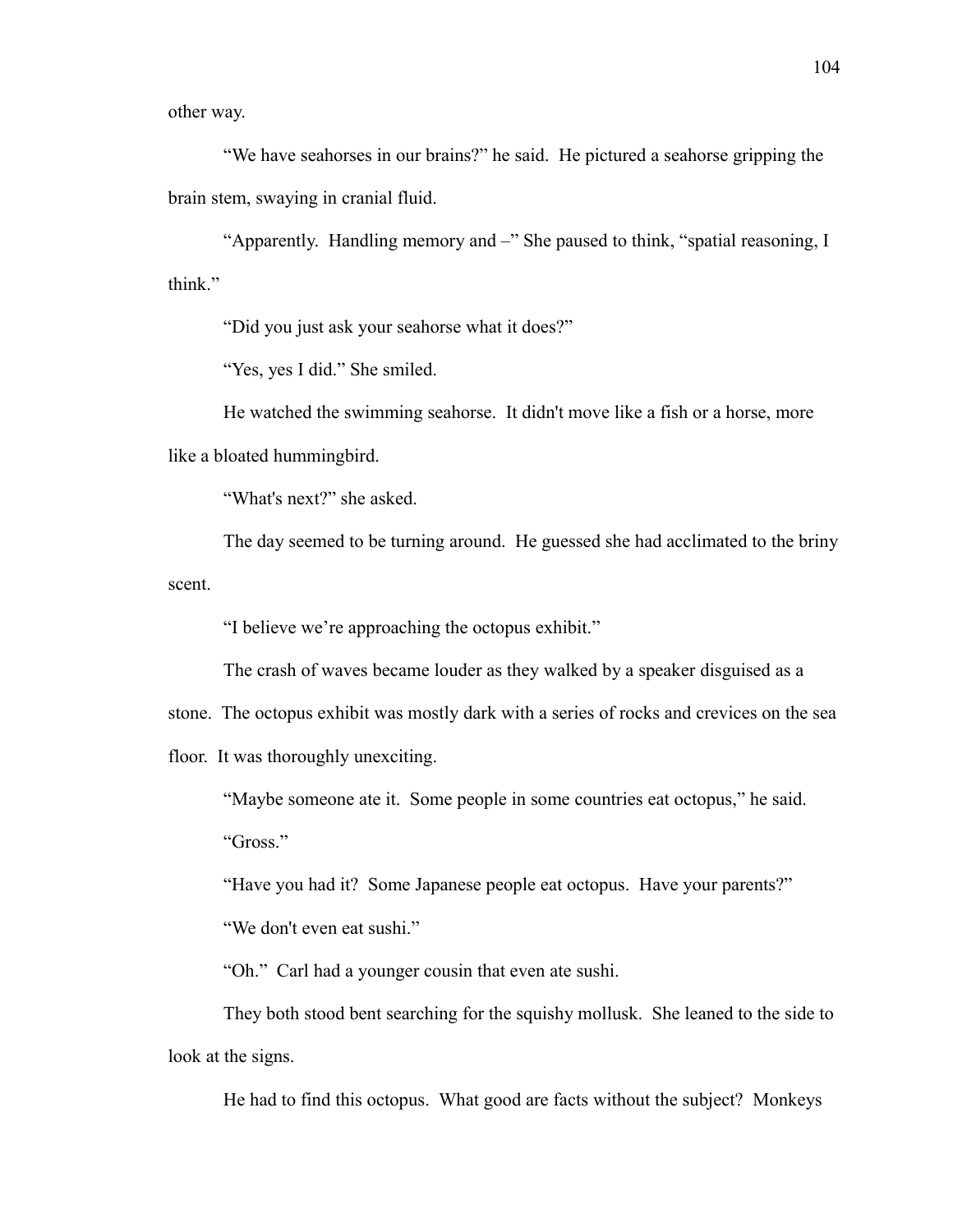can open jars; chameleons change color; all birds have beaks; these things are only impressive because the stupid octopus looks so useless, like thick slimy snot. He loved it for that. He loved that those traits were so unexpected.

"Octopuses can change their color to match their environment," she read, "and can squeeze through any hole bigger than its beak." She looked at him, "It has a beak!"

How did she...? Then his brain seahorse reminded him that his seventh grade field trip had been here. Twelve-year-old him had stood right here in awe of these same facts, committed to memory.

"I had no idea," he said. He wondered if it was still the same octopus. If there was any octopus.

"That's so cool. If only we could see it," she said.

He looked harder, thought back to seventh grade when he had watched the tentacle unfurl from fiddlehead to flagpole and stuck against the glass. The class had moved on, but he lingered looking at the suckers, imagined them tasting the cold, salty glass; the dry, foreign air beyond. It formed a gently curving constellation. Did the points follow the line or did the line connect the points?

He had poked each sucker, imagined that it could taste the fruit snack sweet on his finger. Each one he poked released and as he went up the arm, it curled upon itself away from the glass. After he touched the last one, the octopus slinked to the back of the tank.

He looked among the rocks along the bottom of the tank. "I found it. There," he said.

She bent next to him, her straight black hair tickled his arm and together they looked at the hidden scrap of bathmat stuck to the glass.

"It can taste with its suckers," he said.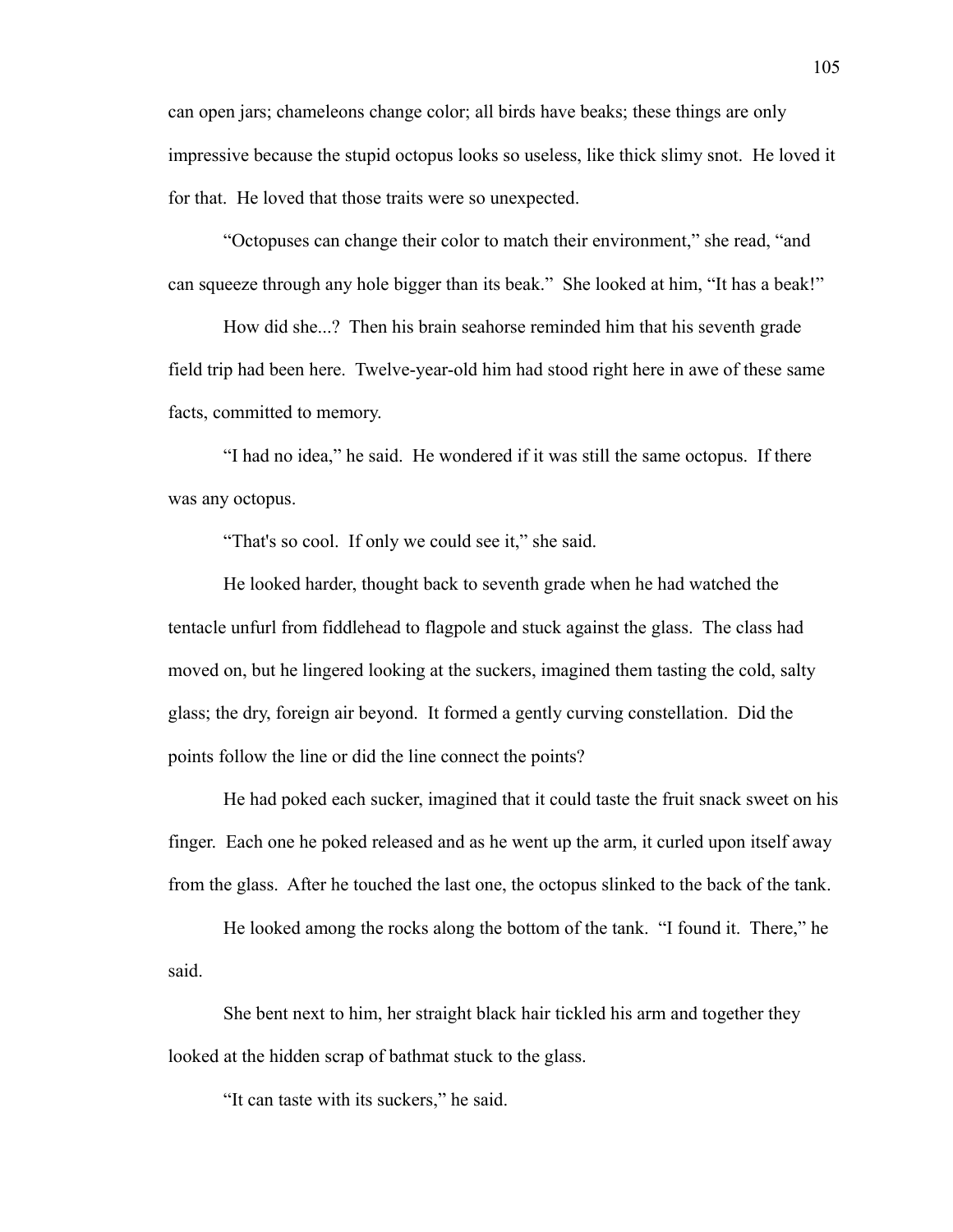"Wild." She pointed her slender fingers and touched all five suckers at once. The suckers disengaged and the creature disappeared completely.

"Did you have a moment just then?"

"I think we did. He didn't like my taste."

"Guess it's mutual."

"It wasn't that great of a moment. Maybe if we were in the wild, but here, that probably happens all the time. I bet it just wants to be left alone."

"If it happened in the wild, you'd claim it was nothing because you were wearing goggles and breathing canned air."

She shrugged. "Some things just weren't meant to connect."

He rushed her along the next parts because his favorite exhibit, the shark tunnel, was just ahead. This was what he had really wanted her to see, to show her, to experience with her. After the octopus flop, it carried even more weight. She couldn't discount this.

Carl could see the gentle webbing of light filtered through water at the tunnel's entrance and covered Jean's eyes. He wanted to surprise her with the view from the bottom. He led her just inside the mouth and tilted her head back.

She reached out and brushed the smooth, cool tunnel. "Where are we?"

With his hand tilting her chin, he uncovered her eyes as the oddly smiling underbelly of a ray passed overhead. She shrieked and stumbled backwards, a hand over her mouth, furiously looking at the water surrounding her.

"Oh, no no no," she repeated. "No, no, no." She retreated to the dark hallway. "What the hell, Carl!"

"What's the problem? This is the best part, this is what I really wanted you to see."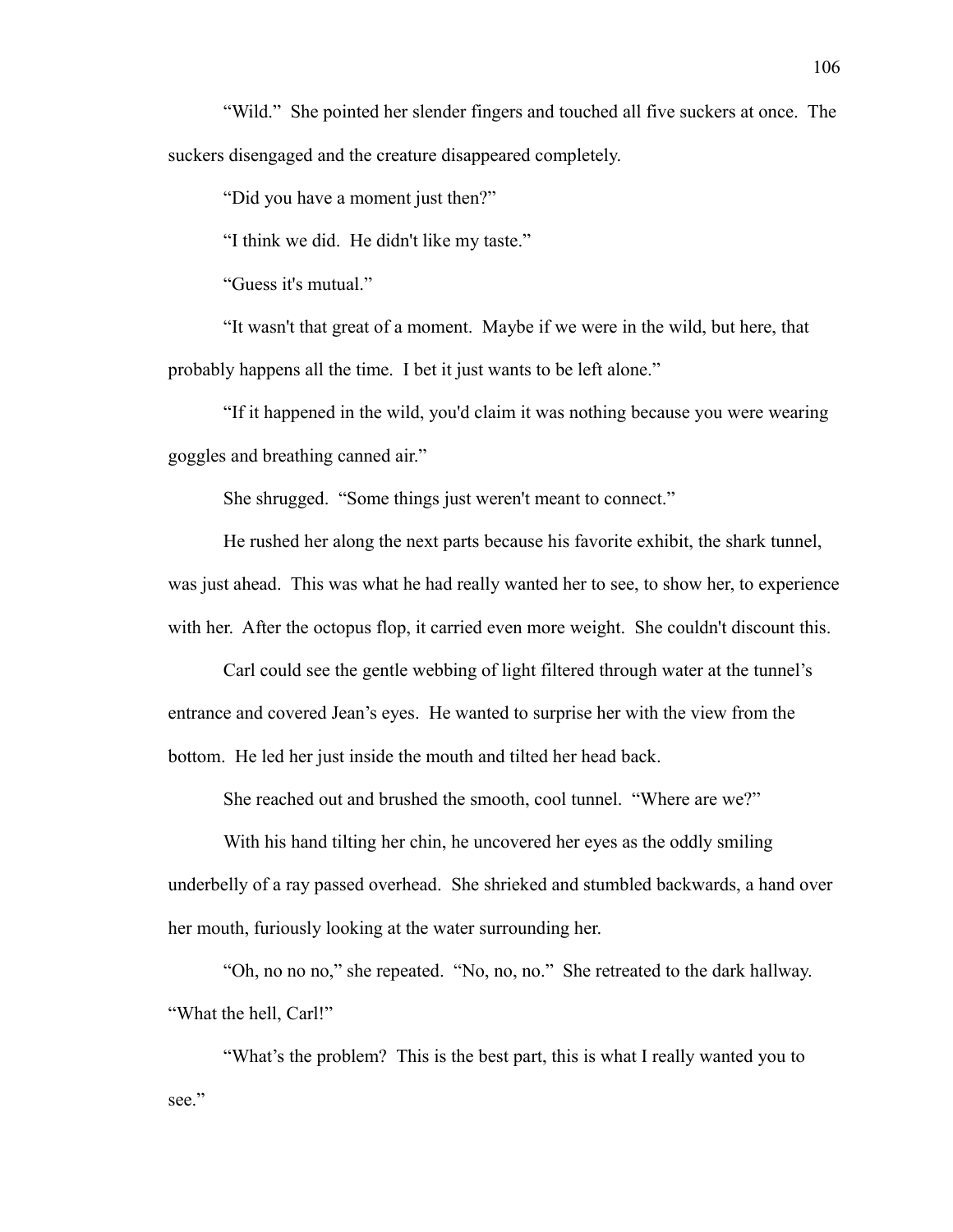"No, no, no, I can't go in there. Just because it hasn't collapsed yet, doesn't mean it won't."

"But it's an arch," he made an arch with his hands, "It gets stronger as it supports more weight." He added, "Within reason."

"Walking beneath thousands of gallons of water and thousands of pounds of pressure surrounded by sharks is not within reason. I just can't, I'm sorry."

"Of course you can, look at everyone else. Look at me," he danced just within the tunnel. If it did collapse, he would be crushed to chum.

"Fine. I don't want to. I'm sorry. Go without me, I'll see you on the other side."

"I will, I'll go, I'll see sharky undersides without you." He entered and tried to focus on only the tunnel, but instead thought of better comebacks. Guess Jean would never take the Lincoln tunnel. Or the Chunnel. But she would, because she wouldn't know. It was the knowing that bothered her. That was just stupid. He should have told her how stupid it was to not do something just because it could end badly. Everything could end badly; showering, eating cereal, breathing. All structures can collapse, sharkfilled or not.

But the shark-filled ones were his favorite.

The shark tunnel was the future, a means to somewhere foreign and exotic. The tanks were just windows into this world, but the tunnel was entry -- acrylic-encased pseduo-immersion. Carl's seahorse told him how his twelve-year-old self had felt, submerged, eye-level with sharks and rays and fish. He had lain on his back and looked up. He cupped his hands around his eyes to block out the carpet and sneakered feet, everything but the depths ascending above him. Refracted light from blurred unknown sources dashed across him broken only by shadows of beasts legitimately prehistoric. He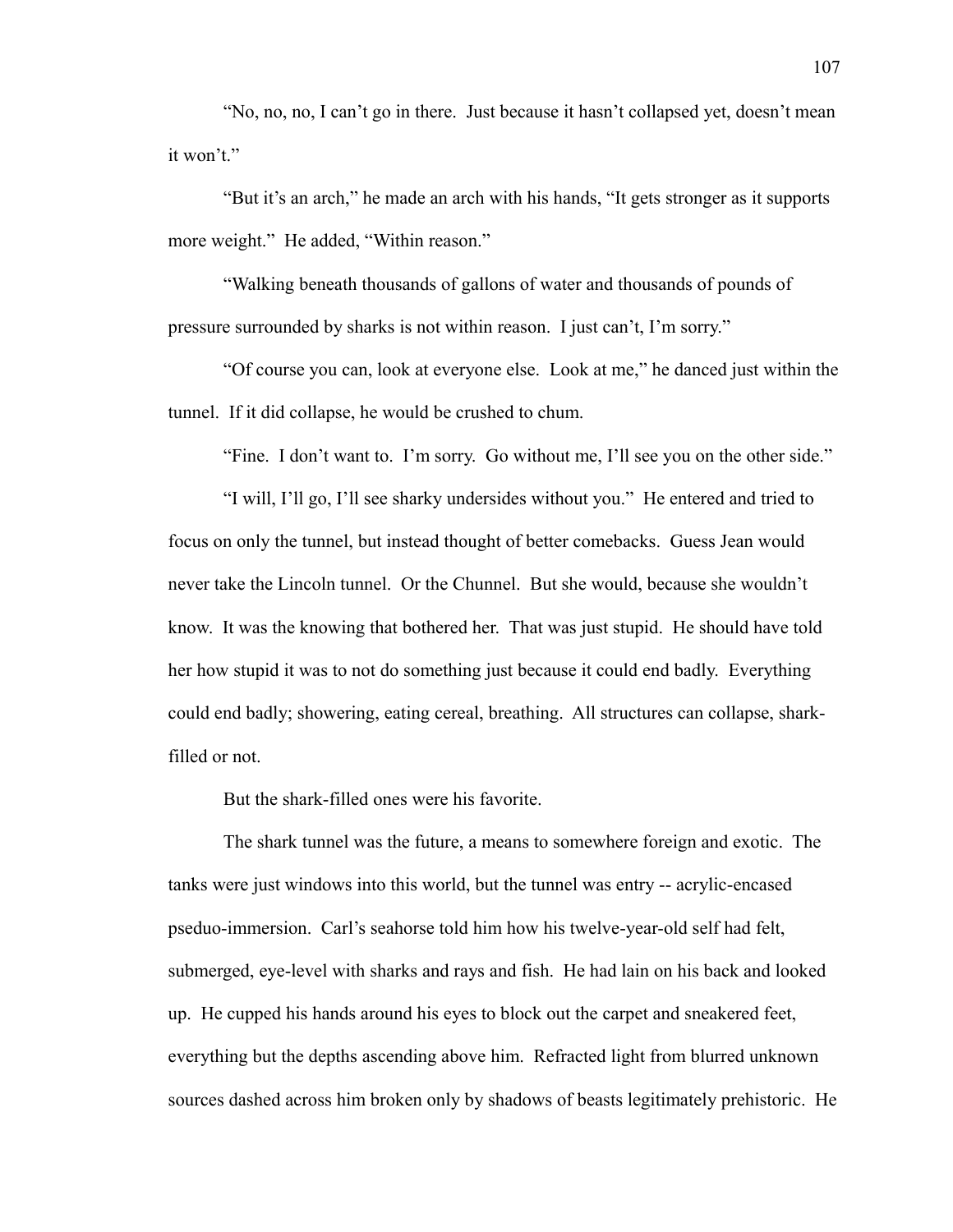knew his teacher couldn't touch him or scream and make a scene, so he stayed like that until her voice dropped to an infuriated growl and he sensed the grumblings of his classmates.

Now, he wandered immersed, admired the sleek shapes, the nonchalant undulations, until he noticed the reflection of the path along the top. A dark streak ran along the length of the tunnel. He noticed the silicon-filled seams between sections. Did the sharks and rays realize this wasn't the ocean? Did they question what strange world existed just below the seafloor?

At the end of the tunnel, he took a last look above and behind and reemerged into a world of average risk and average wonder.

Jean was not waiting for him. She wasn't at the Lionfish or the False Pilchard or the Cardinalfish. He went back to the octopus, but she and it were both missing.

He peaked in on the hippopotamus exhibit and noticed her slender shoulders slouching. She sat cross-legged starting at the large glass wall that exposed a crosssection of the habitat, half land, half water. The massive beast trundled along the land near the back. Its flesh hung in slabs off its back like a heavy, dusty blanket and its stomach swept the ground. It had stubby toes, dim eyes and tiny ears that constantly twitched. Any movement seemed wholly unexpected. It shuffled its short legs and put its whiskered snout to the ground. It sat.

Carl and Jean were alone with the sedentary beast. They could hear the shrieks from the Touch Tank nearby as children mustered and lost the nerve to prod starfish and stingrays.

"Really?" Carl said. "This was better than the shark tunnel?" "You'll see."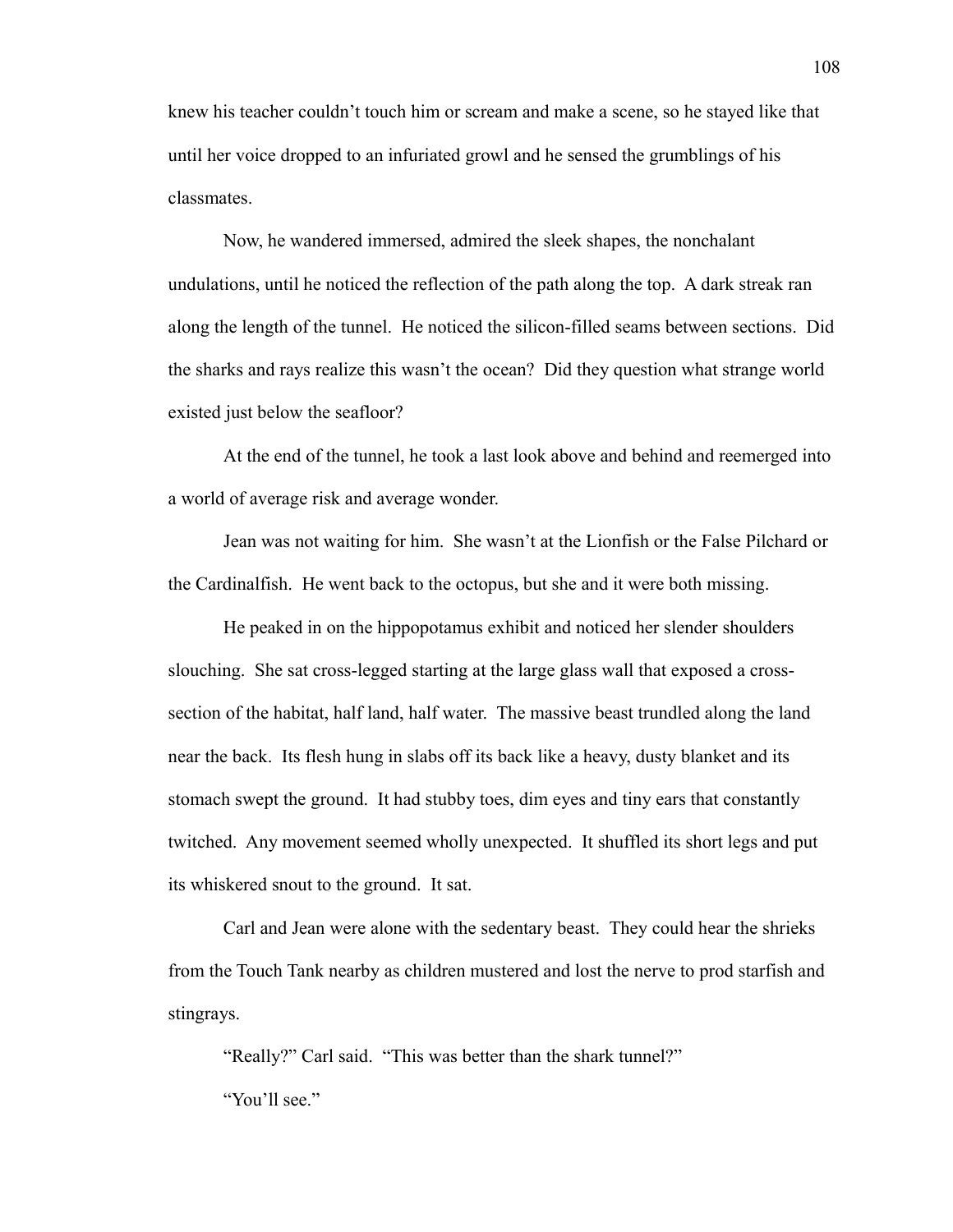"What's to see? It sits every three steps and I'm never convinced it'll actually get up again."

"But it does. It always does."

The hippopotamus stood and lumbered to the edge of the water, sniffed around, sat again.

"Watch," Jean said.

Carl couldn't even see its legs beneath its bulk, but it leaned forward and slid its mass into the water. Its skin gained a rich, oily sheen. At first it floated submerged except for its nose, ears, eyes and gently sloping back. It hovered momentarily, content, weightless, freed from the pressure of gravity, then it swam toward the glass. The water granted it grace and buoyancy. When it swam it looked like a horse galloping underwater. It pawed at nothing, gained speed, glided, glided along the edge of the land to the glass, pawed at the glass to gather more speed, looked as if it walked on the wall.

"It's magnificent," she said.

Carl couldn't disagree.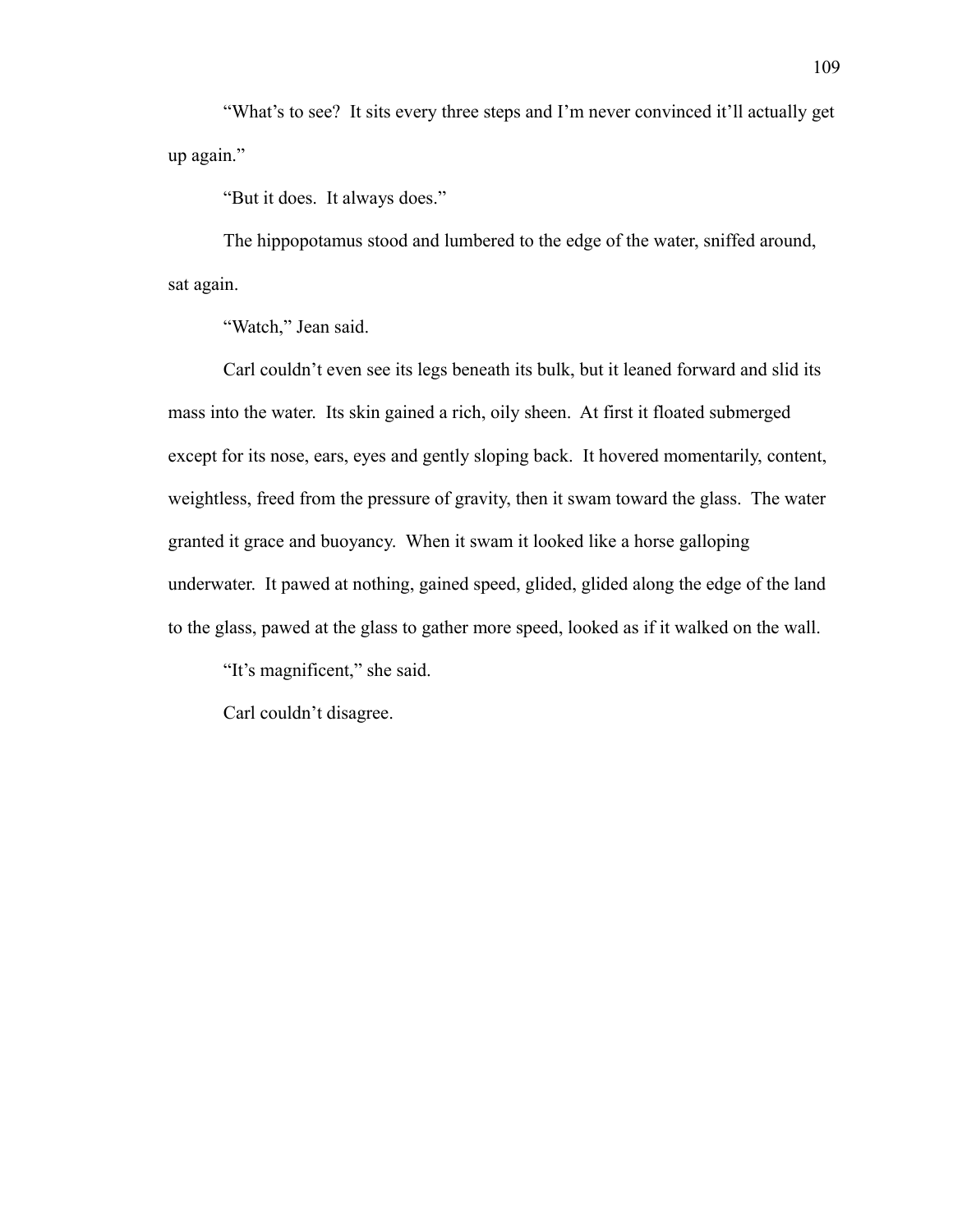## **Outages**

Luckily, I had not mentioned offloading Leslie's father's oil lamp which sits unlit and illuminated on the kitchen table. It might actually be useful when the storm outside knocks out the power and I would have never heard the end of it. The rain remains light for now, but the wind rises and falls in increasingly grand crescendos.

The storm has been the leading news story for days. our preparations have been exhaustive. We moved the cars away from any trees eager to drop limbs, placed flashlights, matches and candles in every room, stocked the pantry with ready-to-eat dry goods, filled every pitcher and vase with drinking water – what we hoped was the recommended gallon per person per day for the five to seven days they said we could be powerless.

I'm packing perishable items we might need into a large white cooler. They said the refrigerator stays cold longer if it isn't opened after the power stopped. That had been a preparedness bullet point on the news last night along with the water and the cooler and boarding the windows which we didn't do and the candles and flashlight batteries.

Batteries.

"Did you get batteries?" I shout to Leslie.

She walks in the kitchen wearing a headlamp and tufts of brown hair bulge from the elastic. She raises her eyebrows and the wrinkles lift the lamp.

"You're wearing a headlamp?" I say.

"I like to have my hands free."

"Flashlight batteries. Did you get them?"

She twists her mouth to the left and flicks the lamp on and off. "What kind?"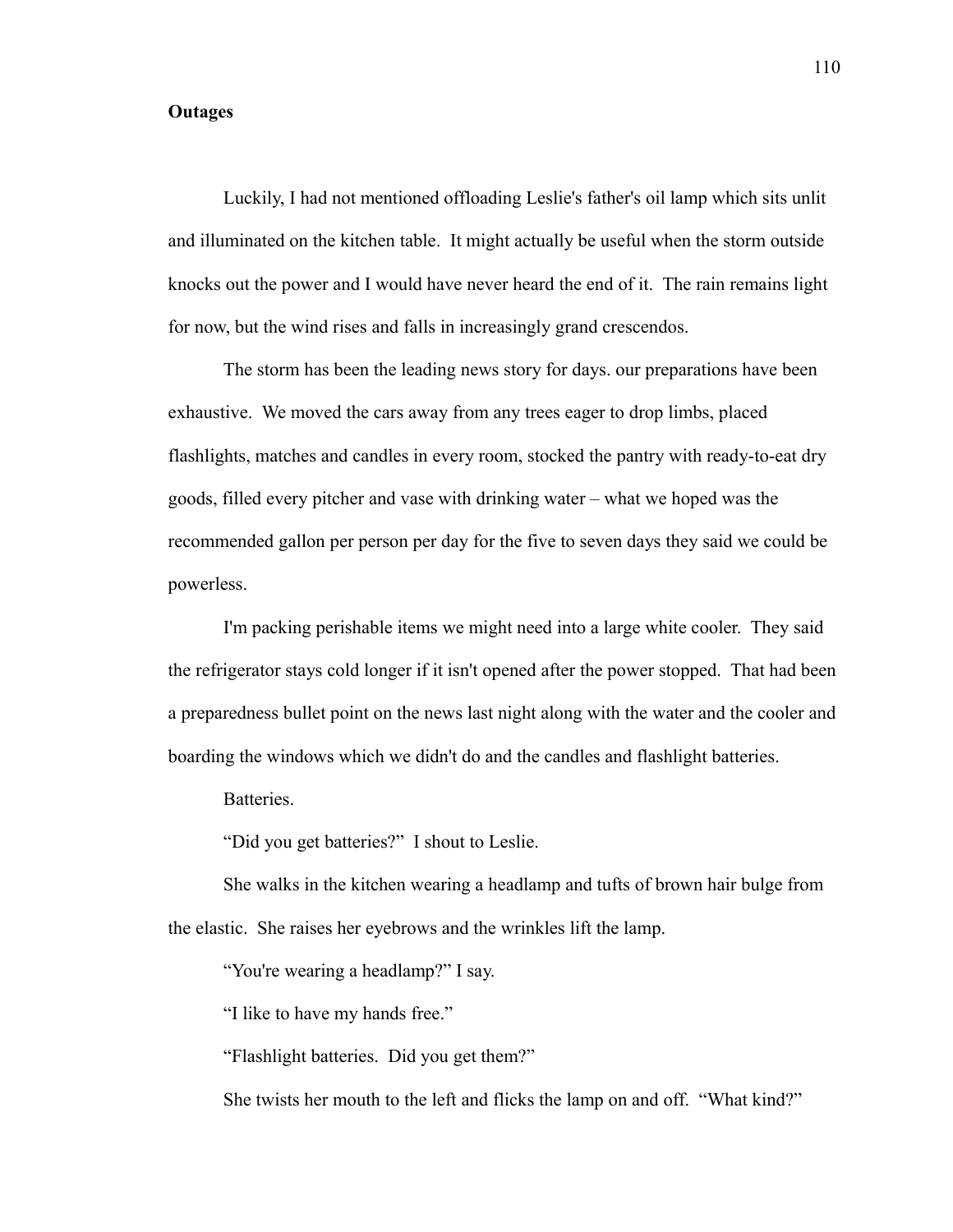I don't know what kind. "Whatever kind."

"Candles are nature's flashlight," she says and walks out.

That means that she hadn't. "People make candles. They aren't pulled from the ground." I go back to the fridge and get the eggs, milk, cold cuts, pudding cups and pack them in the cooler with the bags of ice cubes Leslie has been stockpiling. After the ice melted, she said, we could drink the water. She is good at thinking ahead like that.

I put the eggs back because how would we cook them? I fit in four Miller High Life's instead. The wind and rain intensify. The gusting is nearly constant now and the house seems to breathe with the pressure changes. Runoff rattles against the bend in the drainpipe.

"It's really picking up," I say to Leslie who is in the living room looking out the front window. It's getting dark and she has the outside lights on and is watching the cascade blow in sheets across the flooding street.

"*Over the last hour, the situation has become far, far worse*," the television weatherman says. He looks as if he hasn't slept and his bow-tie droops to the left.

I hug Leslie from behind and watch the storm from her shoulder. We've endured some weather in our eight years together, but nothing like this.

"We're definitely losing power," I say.

"Only a matter of time," she says. She turns to face me.

To kiss her I have to lean around the headlamp. "Lightning," I say.

"No, not yet."

"Lightning would be nature's flashlight."

We sit on the couch and watch the weatherman point to the spinning bands of

–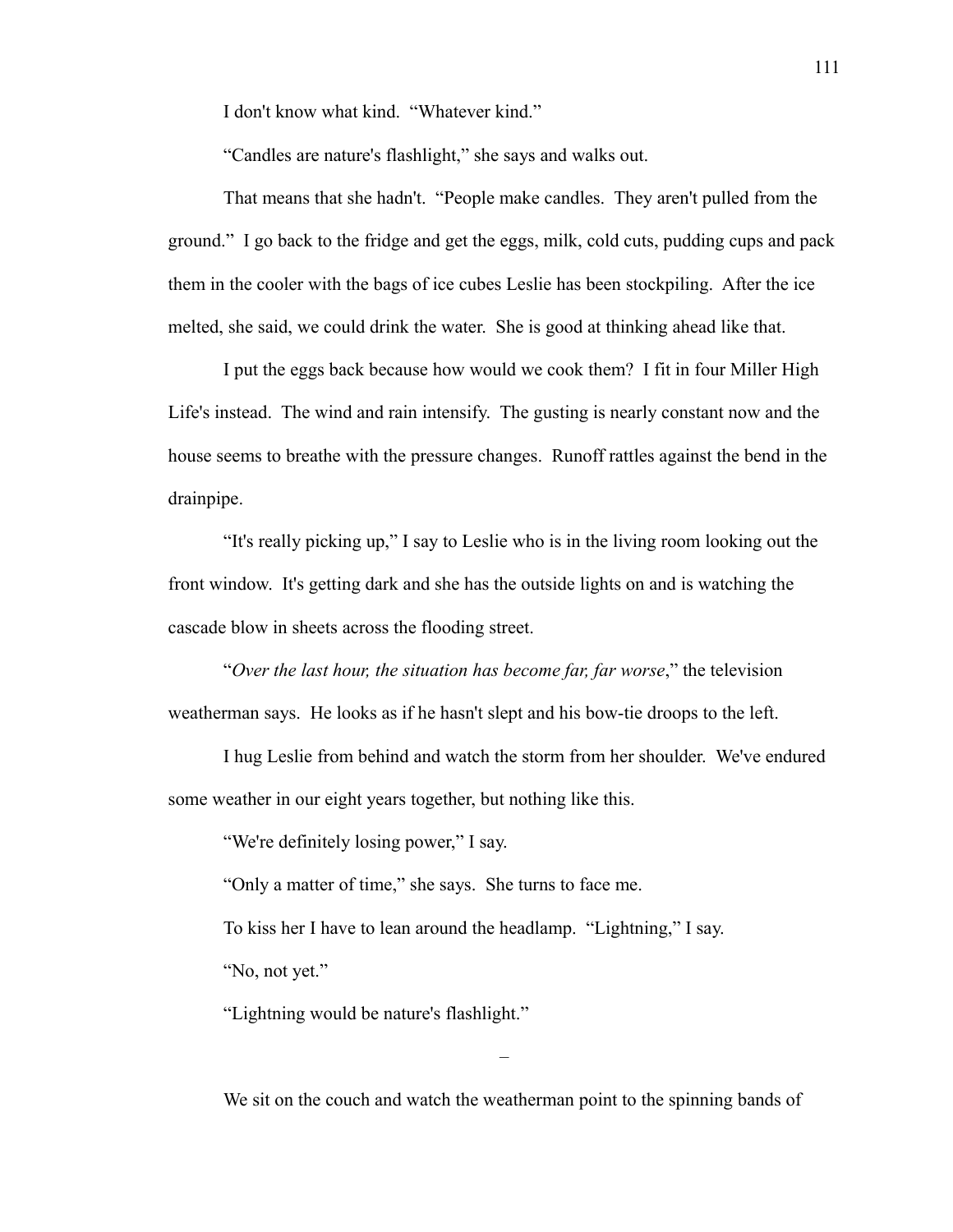white and green washing over us. That's what here looks like from space. The coffee table has yesterday's mail, a mistletoe-scented jar candle and a wide-beam flashlight which we may or may not have batteries for. I click it on and wave it around the walls and the beam seems dim in the lighted room.

"It seems dim," I say.

"We'll be happy to have it when it gets dark."

I click it off.

The news team goes live to some poor sod standing at the beach. His networkissue poncho refuses to lie still. Not a bit of him looks dry. The dune grass is bent flat and the ocean is all white.

"It's really getting bad out there," Leslie says.

"It's really bad here."

"But it's *really* bad there."

I click through the channels. "Is there anything else on?"

"What else would be on? News is happening."

"Let's watch something else while we still can."

"I'd rather not," she says. "It wouldn't feel right, I might miss something."

Something distant groans and cracks, falls to the ground in a chorus of snaps.

Neither of us jump. We expect noises like this.

"There goes the first one," I say.

"First of many."

"We are definitely losing power."

The television shows a map of the storm's projected path, an ominous red cone heading in from the ocean and right for us.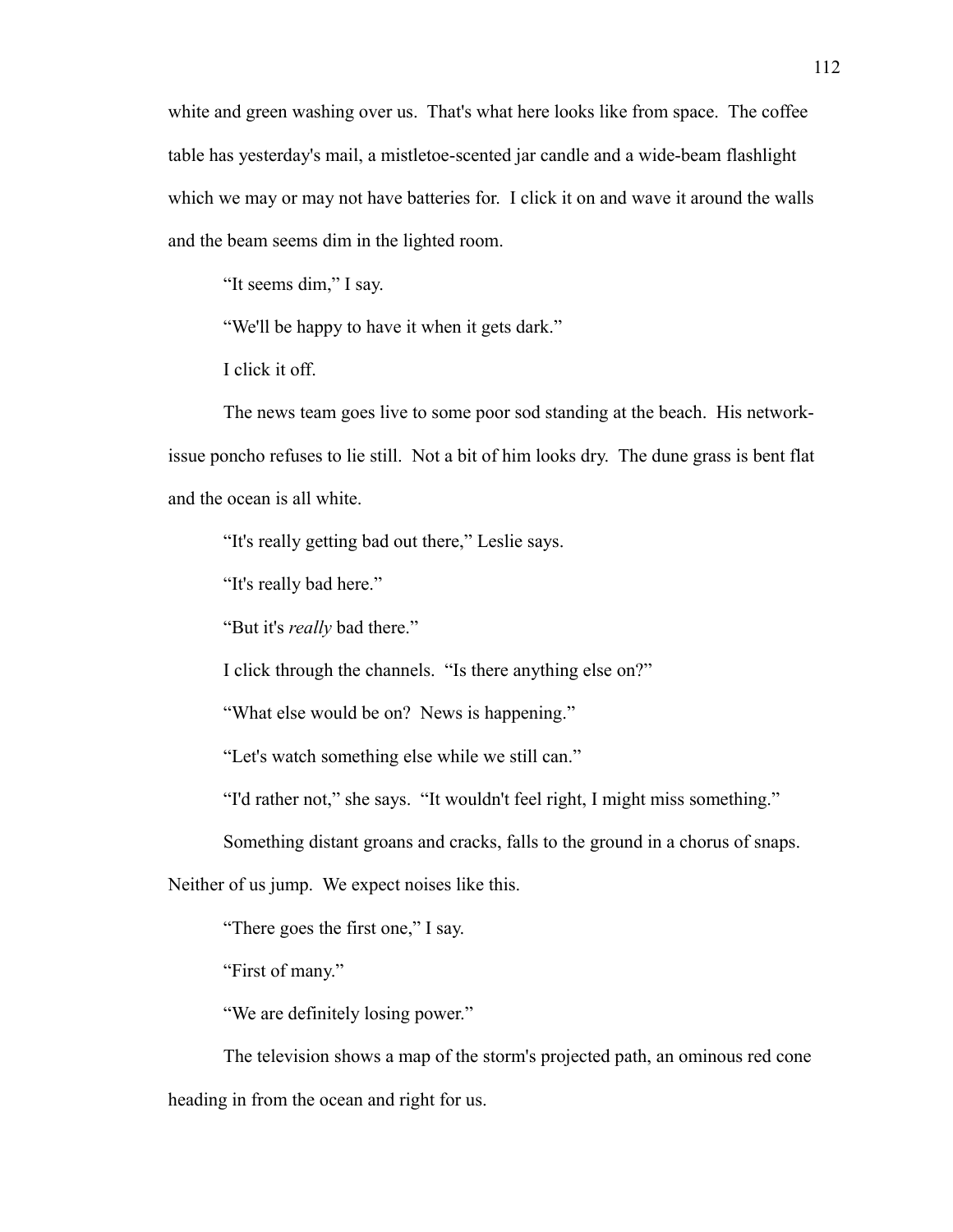"*We are seeing incredibly strong winds already and this storm has yet to hit land. This'll be one for the record books, and folks, the worst is yet to come.*"

"We're really in for it," I say.

A siren sings in the distance.

"What should we do now?" Leslie asks.

"Whatever we want, I guess. Aren't we encouraged to calmly go about our daily lives in emergency situations?"

"There's nothing particularly emergent about this."

"Still."

"I think that applies to enemy occupation. This has yet to storm the beaches."

I crack the window and let the fury leak in. The rain sounds different out there unmuffled by roof and walls – crisper, more like static than tiny drums. The window wheezes as the wind blows across it and vibrates the screen.

"I'm going outside," I say.

"You can't. It's dangerous."

"The inner-city is dangerous. Freeways are dangerous. Thermonuclear weapons are dangerous. This is just air and water. I'm going outside."

I put on snow boots because I don't have galoshes. I put on a liner-less plastic raincoat that comes to my knees and button its three buttons. Over that, I wrestle into a cheap yellow poncho from the Maid of the Mist. It's thinner than a condom and sticks to me all over. The wind wants the storm door when I open it, but I hold on and shut it tightly. I walk out to the street which has several inches of water running across it and soon I am very, very wet. The wind blows the rain into my eyes and down my neck and mats my hair in clumps. There is no lightning, there are no immediately threatening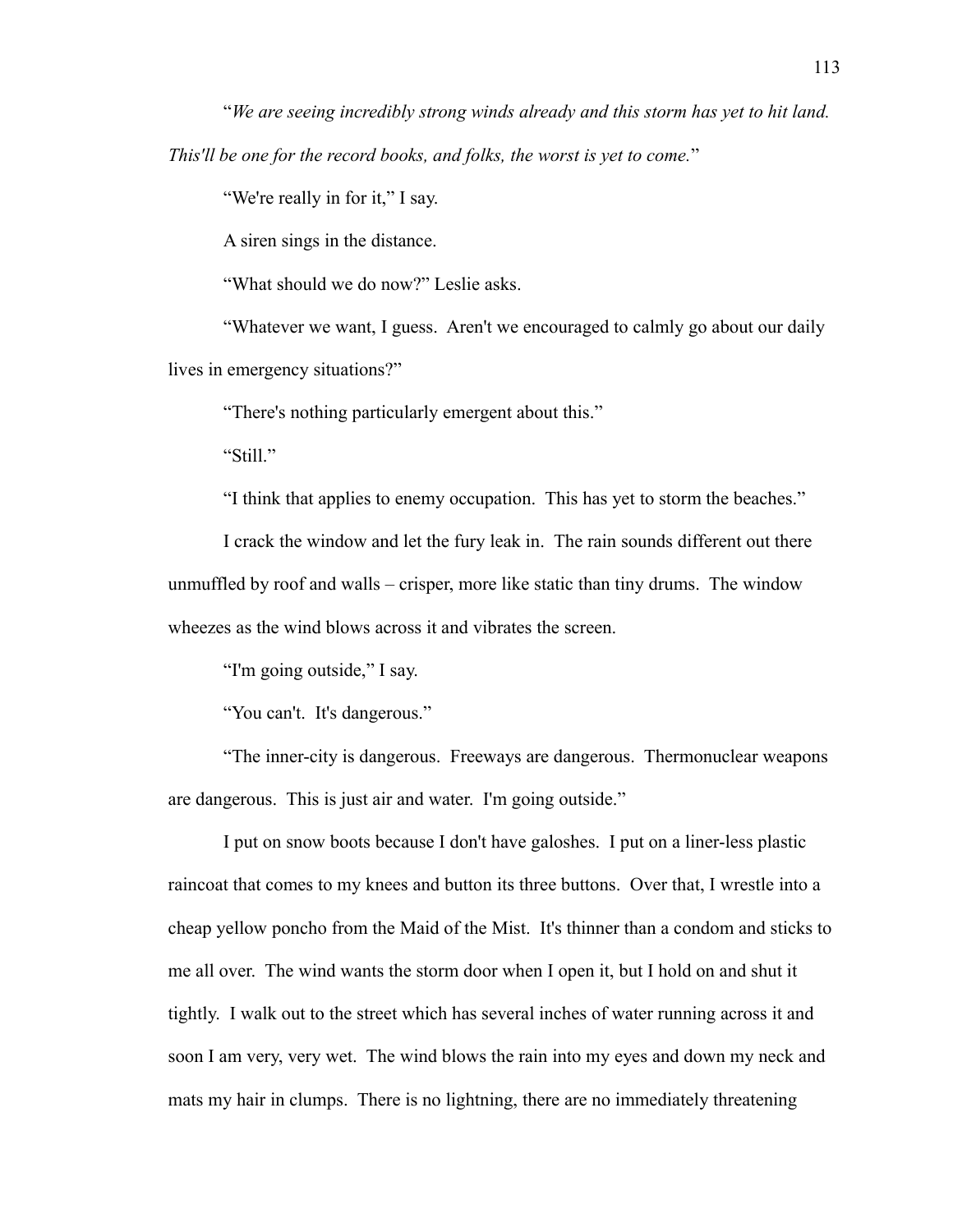trees, I am in no visible, logical danger, but I still somehow feel like I am.

Overhead, the power lines slap and spin like taffy.

The wind bullies the rain in all directions, sometimes switching suddenly and kicking a torrent up from the street. I learn to see again once I adjust to my face being perpetually wet. The rain is falling in such volume and with such force it blurs and erases everything around me. Everything but me. There is nothing in the distance. There is no distance.

There is nothing here that could harm me. Unless the wind blows me over and I hit my head and drown in five inches of rainwater, which I won't. I scoff at the cowardice of my neighbors as they huddle inside – confined, really – when life was happening so thoroughly out here. We may never see a storm like this again and I can say I confronted it. Sirens harmonize in the distance, but here, I am alone, encased in the clean sheeting persistence.

A sudden gust buffets me and I hear another creaking groan, but no crack. There's a strange ripping and a sucking and a smack. The trunks are holding but the roots give way. The storm is tipping trees wholesale now. A mighty crash follows and a quick pop. The lights across the street go dark. I turn to my house, but I can see the television's flickering bounce around the living room.

Weak beams of light flit past my neighbors' windows as they enact their meticulous preparation plans, undoubtedly relieved that the inevitable has finally come to pass, while the rest of us wait in limbo for our own sickening pops.

I'm surprised and impressed at how quickly I forget just how wet I am, how quickly I become bored. Between the first stinging drops to my now saturated state, I forgot discomfort. Blowing water from my mouth and nose and blinking it from my eyes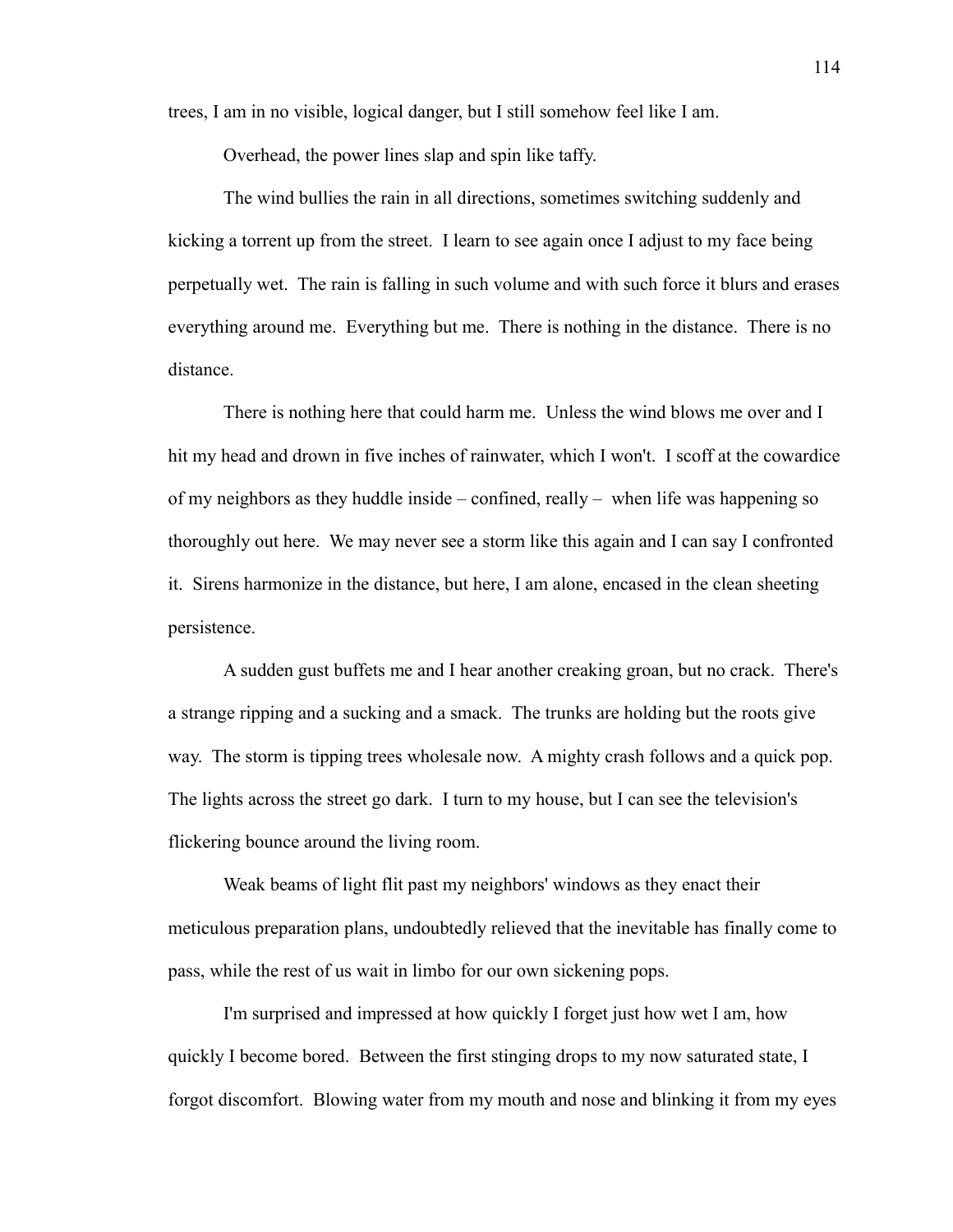is the new normal and I forget why I even came out here.

At the end of the street is a storm drain clogged by sticks and leaves and shopping center circulars. I kick aside oak leaves, tear a hole in a twenty-percent discount on tile and grout cleaning, butt isn't enough. The water skips across the drain in ripples and eddies. I squat and the water rises over the hem of my coat. I heap the debris onto the saturated grass. As I watch the water fall readily into the abyss, a vestigial toddler fear denies reason and physics and cautions me not to get sucked in. A more realistic adult fear tells me to watch my keys. I ignore both and tempt fate. I put my hand across one of the openings in the grate and feel, really feel the chilling water run through my fingers. I lean forward and put my entire sopping forearm across the barrier. I move it to the edge, interrupt the flow, and for a moment, I block it. I force the water to go around until it rises up and over my arm. I appreciate the clean lines of fluid dynamics and dare it to sweep me along.

I stand and admire what I have done. I have made a dent in the street water and the storm seems to lighten up. It had just been frustrated, backed-up, colicky. The water continues to flow down the street, everywhere except where I have worked.

I have created an absence.

I'm not even supposed to be our here, not expected to tolerate these conditions, but I altered the landscape. The stream of water flows steadily still except where I stood and where I worked. Where I am and where I was. I feel positive and negative. I feel cyclical. I am Alpha and Omega. I am Shiva and Vishnu.

I yell to the sky which tried and failed to keep me inside, where the power lines spin like school-yard double-dutch.

I bellow with my frail human lungs against the stifling din of torrent and gale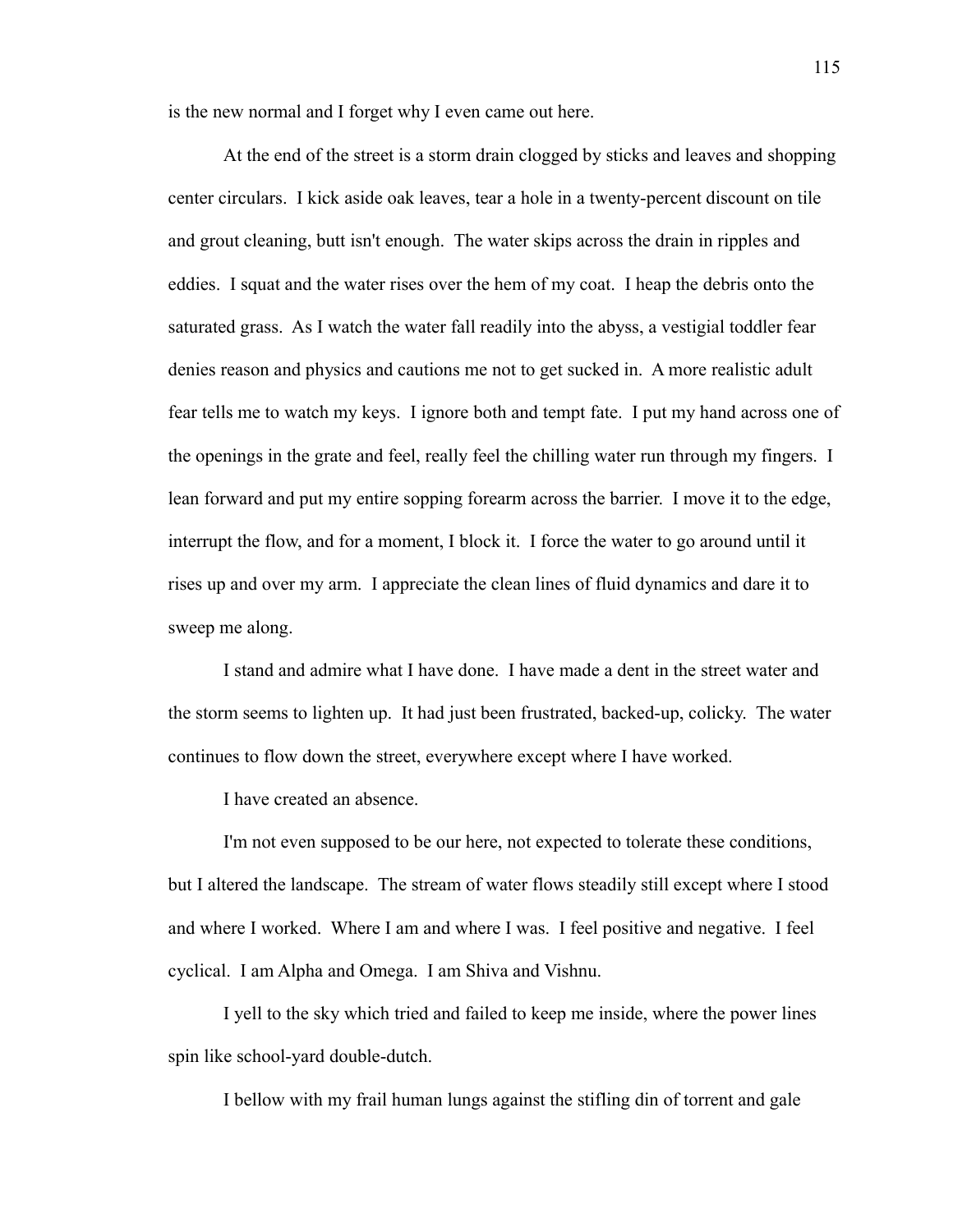because here I am. I bear my chemically whitened teeth and roar until water pools on my tongue and foaming spit runs down my chin, warmer and thicker than rain.

I stomp and splash and cuss the storm until another approaches clad in similar permeable attire. It touches its head and a strong light shines forth broken, refracted and restored.

I am no longer alone

"They say this lull won't last," Leslie shouts.

"What are you doing?"

"I don't know."

"I'm cold."

I put on sweatpants and a t-shirt and hang my dripping clothes over the shower rod. The bathroom has a pear-scented candle.

"You might as well put them in the dryer," Leslie says. "They'll get musty."

–

Mustiness doesn't bother me. They'll need to be washed anyway. They really just need a place to drip in peace without causing a mess. I hold the sopping bundle away from my dried body as I carry it to the laundry room and plop it in the washer instead. Leslie walks in with a dropped sock. I add more clothes from the hamper to fill the load and set it going.

Across the flooded street they are reading by candlelight and I have a robot agitating my dirty clothes.

I spy a dusty bottle of scotch on a shelf above the machines, aged twelve years, blended, crystal Scottish water, warm peatiness. Apparently a gift, since we never would have bought anything this nice for ourselves, and since we promptly forgot about it and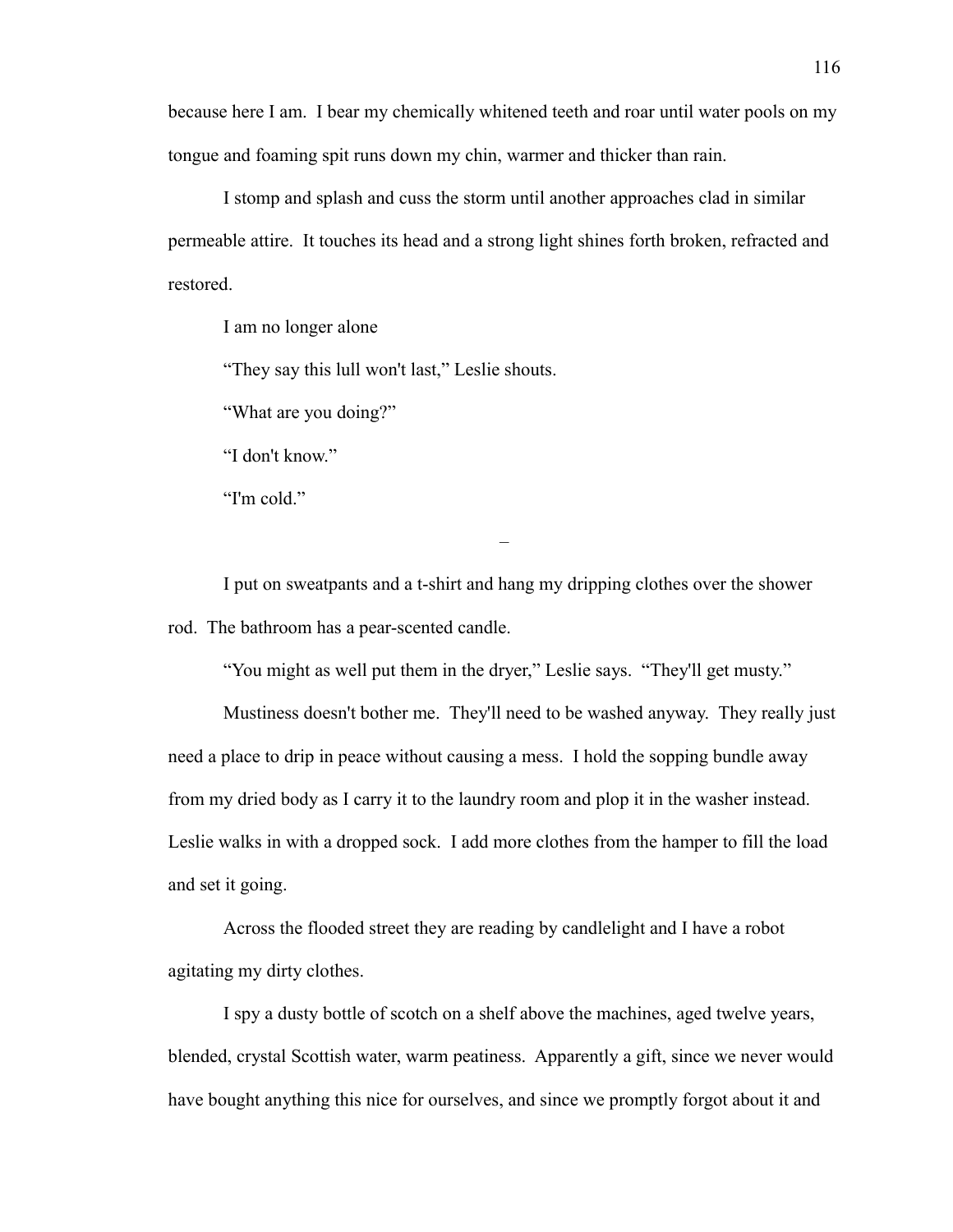whoever gave it to us, apparently not a very good one.

I slam it on the kitchen table next to the oil lamp.

"Tonight we drink."

"What's the occasion?"

"Occasion? Weather's the occasion, wind and water. Life. The last lighted hours."

"Let me get the roast in first." She put the finishing touches on a small hunk of beef.

"But the oven's electric. You really think we're going to have power in an hour? It's bad out there. I would know. The street nearly flooded."

"If we lose power it'll spoil anyway. I might as well give it a chance." She slides it into the oven and sets the timer.

I push the drinking glasses aside and pull the short *drinking* glasses from the depths of the cabinet. The ice trays in the freezer are empty so I steal some from the plastic bags in the preparedness cooler. I pour myself a dram and knock it back. It's bitter harshness confirms that it hadn't been that great of a gift and we had every right to forget its giver. Still, it isn't bad, entirely drinkable, and the mild burning stirs me. I pour one for each of us.

Leslie sips. She makes a face under the headlamp. "It's okay."

"Exactly," I say. "It's perfectly okay. I've had worse."

"Have you had better?"

"Someone has. There must be better." The wind shifts and sprays rain against the kitchen windows. I expect big blue slapping noodles next, like a car wash. "At least our house will be clean after this," I say.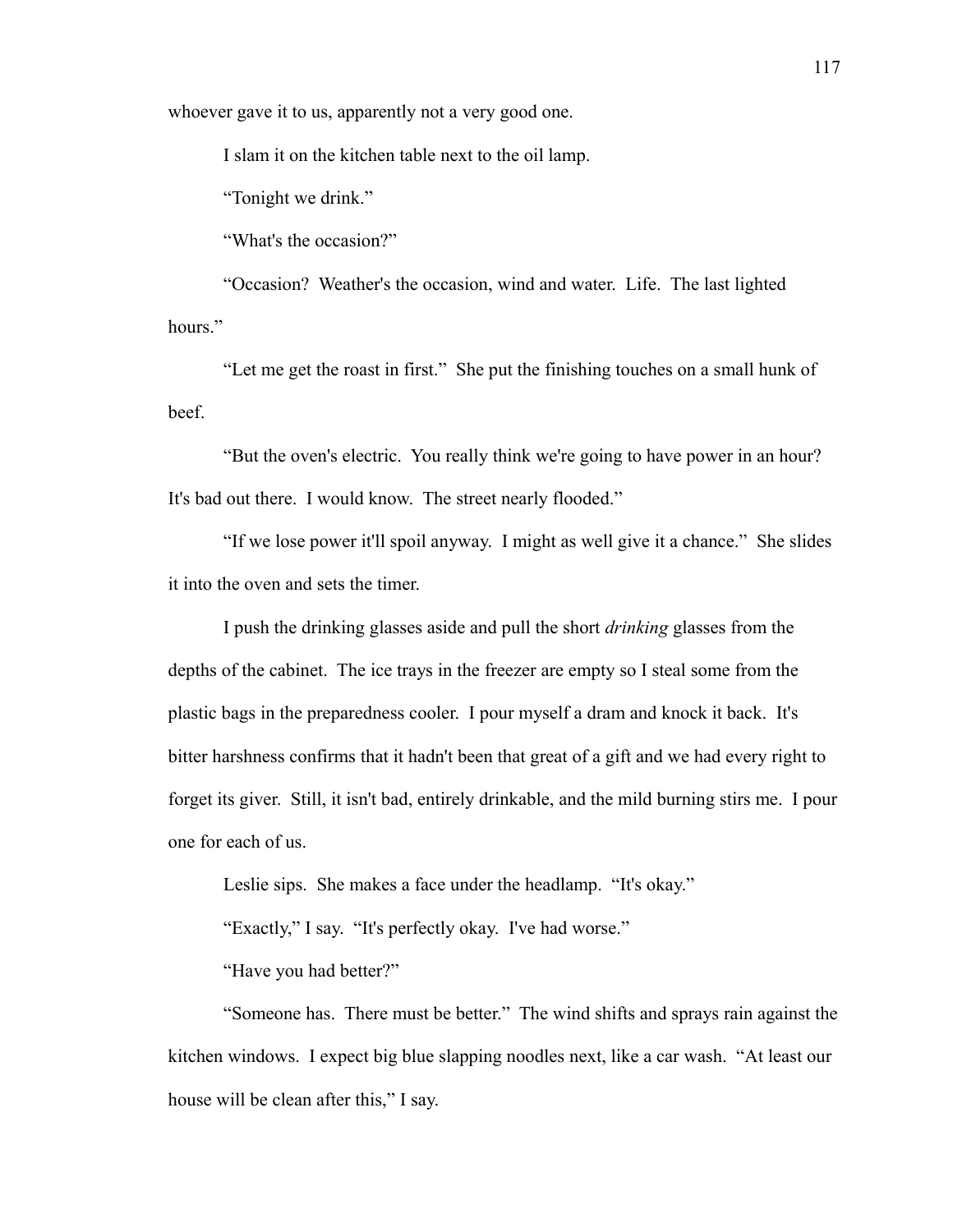"If it isn't destroyed."

"Right, assuming it isn't destroyed, it'll be quite clean."

Leslie pus down her glass and wraps her arms around my neck. "I think the roast can take care of itself for an hour or so..."

–

I put my glass down.

Leslie turns off the light and climbs into bed. I turn it back on.

"Why?"

"So we know if the power goes out."

"It's too bright. Turn on the hall light."

I do and crack the door allowing a cone of light to bathe the room. Leslie lights the gingerbread candle on the night stand.

"We might need that later," I say.

"Why not now?"

"Why not?"

Nutmeg and molasses soon replaces the struck-match smell. That corner of the room flickers with shifting light. By comparison, the cone from the hallway seems oppressive in its consistency. Leslie pulls the tie from her hair. The top is still constrained by the headlamp's elastic harness, but the ends fall in slight curls. I had forgotten how her hair curls when wet. I like it very much.

During the sex I keep staring at her dark third eye. This solves a problem I often have of where to look when our faces are too close to look at both eyes collectively. I can't chose one or the other, or nose or mouth or breasts. I resolve to focus on that spot on her forehead from now on, headlamp or no.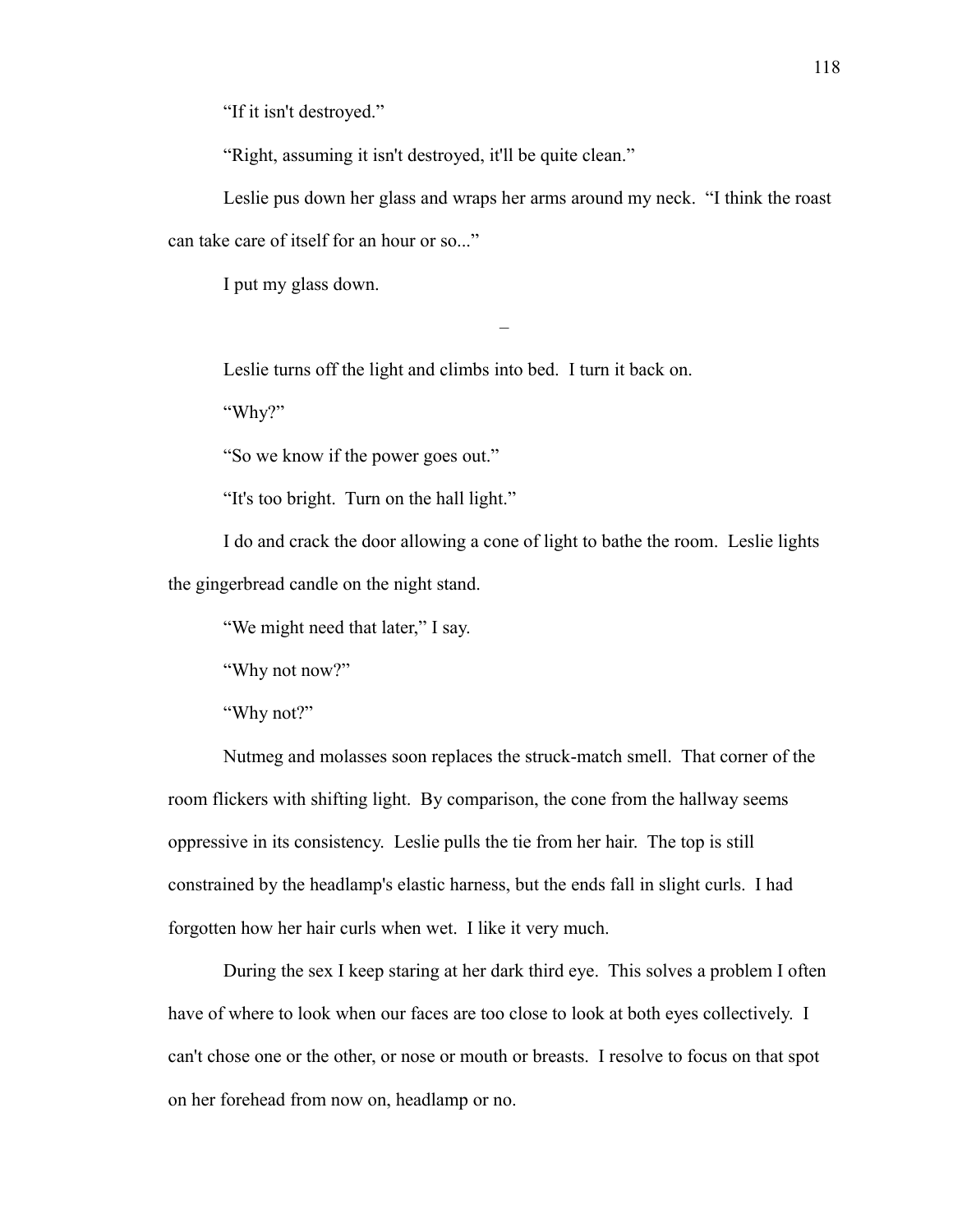How fortuitous, how dramatic if the power cuts out at her instant of climax. All anticipation releases, her pleasure so strong and consuming it physically manifests itself, intensifies the storm, topples trees, overloads the grid in a great gasping flash.

I would feel good about myself for the rest of my life if this one great coincidence.

But she doesn't and it doesn't and I do and then it's time to check the roast.

–

The ice in our scotches has melted so I steal more from the cooler. I slice the roast with the electric knife and we eat dinner by recessed incandescent light. We run the garbage disposal and the dishwasher. We empty one of the ice packs into our drinks and pilfer from another. We take our scotches to the news.

"*The wind damage is not over. We haven't seen anything yet.*"

"They've been telling us that all night," Leslie says.

"We should make this a drinking game. Drink every time they say wind or gusts."

"Or rain. Or storm."

"Or damage. Outtages."

"Or really or heavy," she says.

"Or worse," I say.

"I can't drink like that."

"I don't think I can either. At least not this fine, fine scotch." We clink glasses.

"Recent numbers indicate at least 1.3 million customers in the area are without power."

Leslie whistles, but it's more air than note. "1.3 million. How many actually do have power? Might be easier to just report that."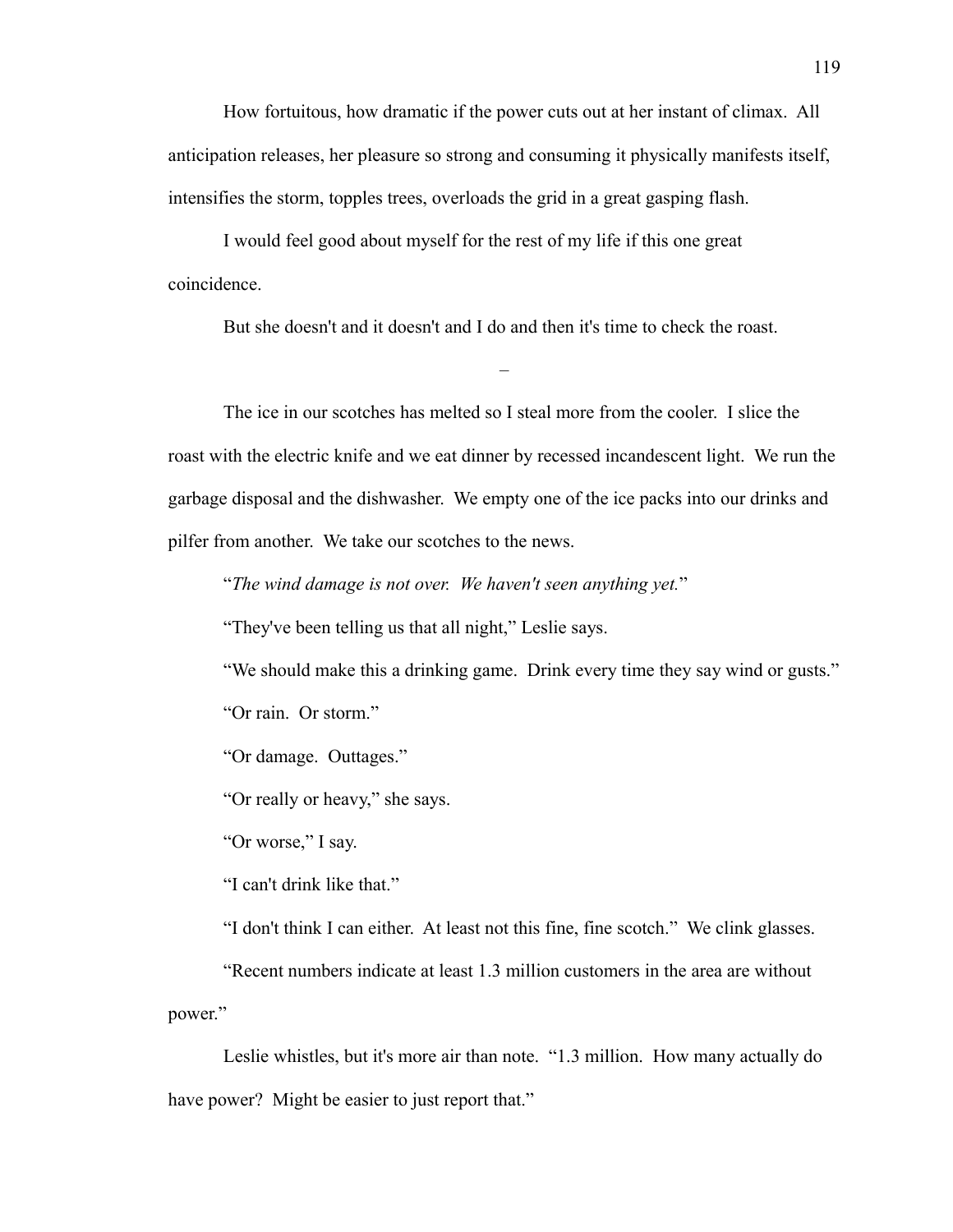"If you're still watching this, you're one of the lucky few. Remember, if – and let's be serious, when – you lose power, you can listen to our radio updates on batterypowered devices or online on your smart phone."

"We're a reverse statistic," I say. I stumble over all the s's and t's which come in frustratingly rapid succession.

Leslie stands shakily. "We don't have to wait for nature to knock out the grid if you want to play pioneer so badly," she says. She clicks off the television and reaches under the lampshade. "This is all optional." The lamp goes dark.

I get it, I'm with her. I flip off the ceiling lights, pull the drapes shut and pinch them together with clothes pins from the laundry room, shutting off lights as I go. I point to the glowing green numbers on the cable box. Leslie digs around behind the television and after a tug the numbers fade out.

"We shouldn't have done that," I say. "It might have to reboot or reconfigure when we want it back."

"How long does that take?"

"I don't know. It's never happened before."

We admire our manufactured darkness. It's soothing. Somehow quieter than before, the darkness vibrates with charming purity. Our eyes begin to adjust and outlines emerge, familiar but dull and indistinct.

I walk to the bathroom and flip on the light because that's just where my hand goes when I enter. The light flood the hallway.

"Habits?" Leslie says.

I flip the light off and the windowless bathroom is awfully dark. "Fine, echolocation then." I'll use acoustics to find the center of the bowl.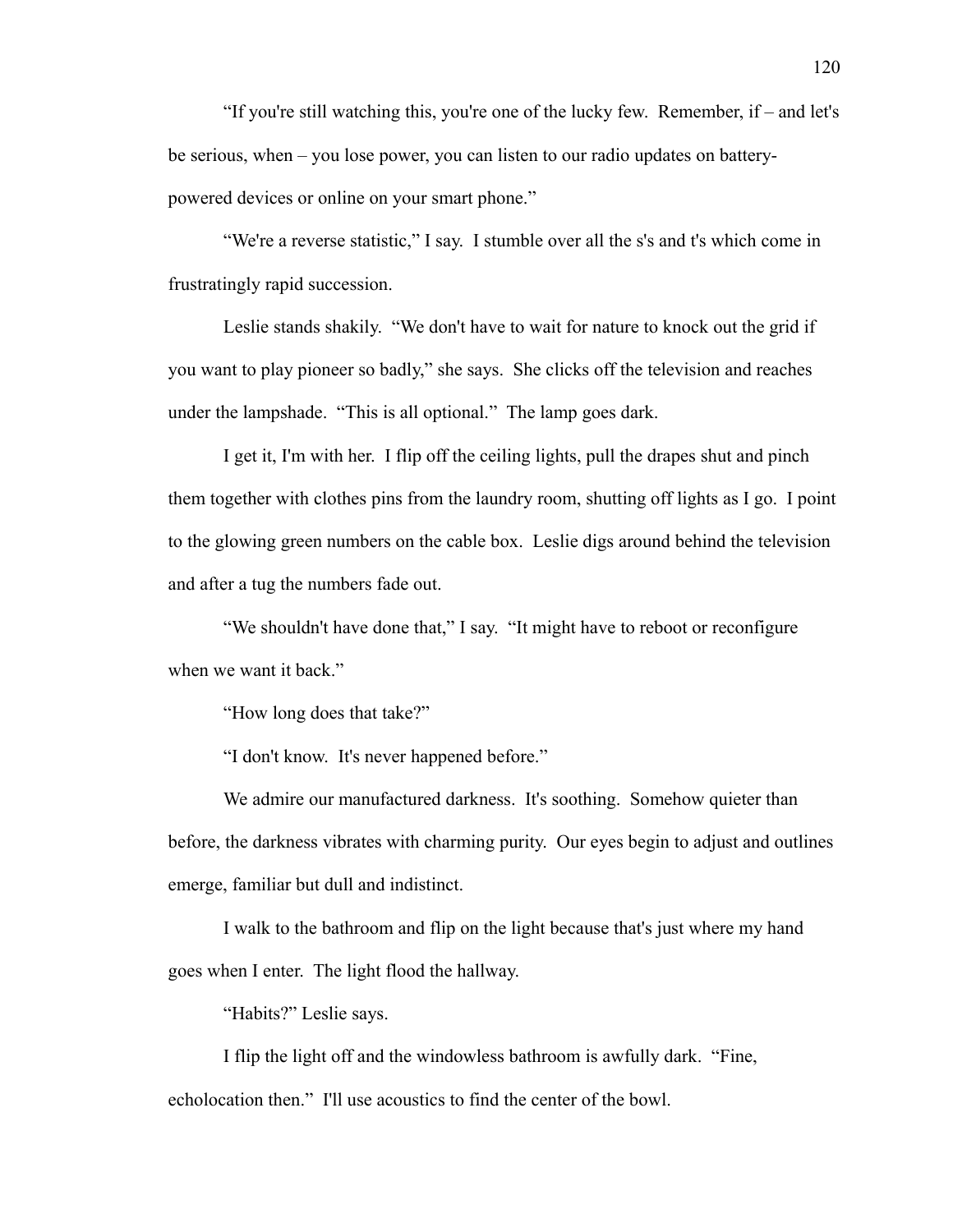I see a light bobbing down the hallway and Leslie leans against the doorframe with headlamp blazing.

"I don't truss that one bit." She illuminates the bowl and I cast a flattering shadow against the far wall. I urge and encourage things along, too acutely aware of her visible gaze.

"Forget it," I say, "Just turn on the light and shut the door." When I finish, the drapes are open to gray, the lights and television are back on. So is the cable box and progress creeps across a generic bar.

"Rebooting," she says and slumps onto the couch.

We drink in silence. Relative silence. The storm still hurls itself against our home, but we've learned to all but ignore its racket. We sit in our new silence. The melting ice cracks and settles in her glass. The ice in mine rest on the bottom.

–

Her eyelids droop and she squints hard. She leans her head back on the couch and I lay in her lap.

"Whasit? What's wrong?" she says. "Were you expecting some kind of lights-out epiphany? To discover new things about ourselves and each other passing time in the dark? Something, anything, remotely life-affirming?"

"I've lived my whole life with the lights on. Is it so strange to want to go without for a bit?"

"That's terribly modern of you."

"Isn't it?"

"Look, we made it this far. I'm sure it's all almost over. I'm... I'm gonna knock out the power in the bedroom and shleep." She stands. "Enjoy your dreams of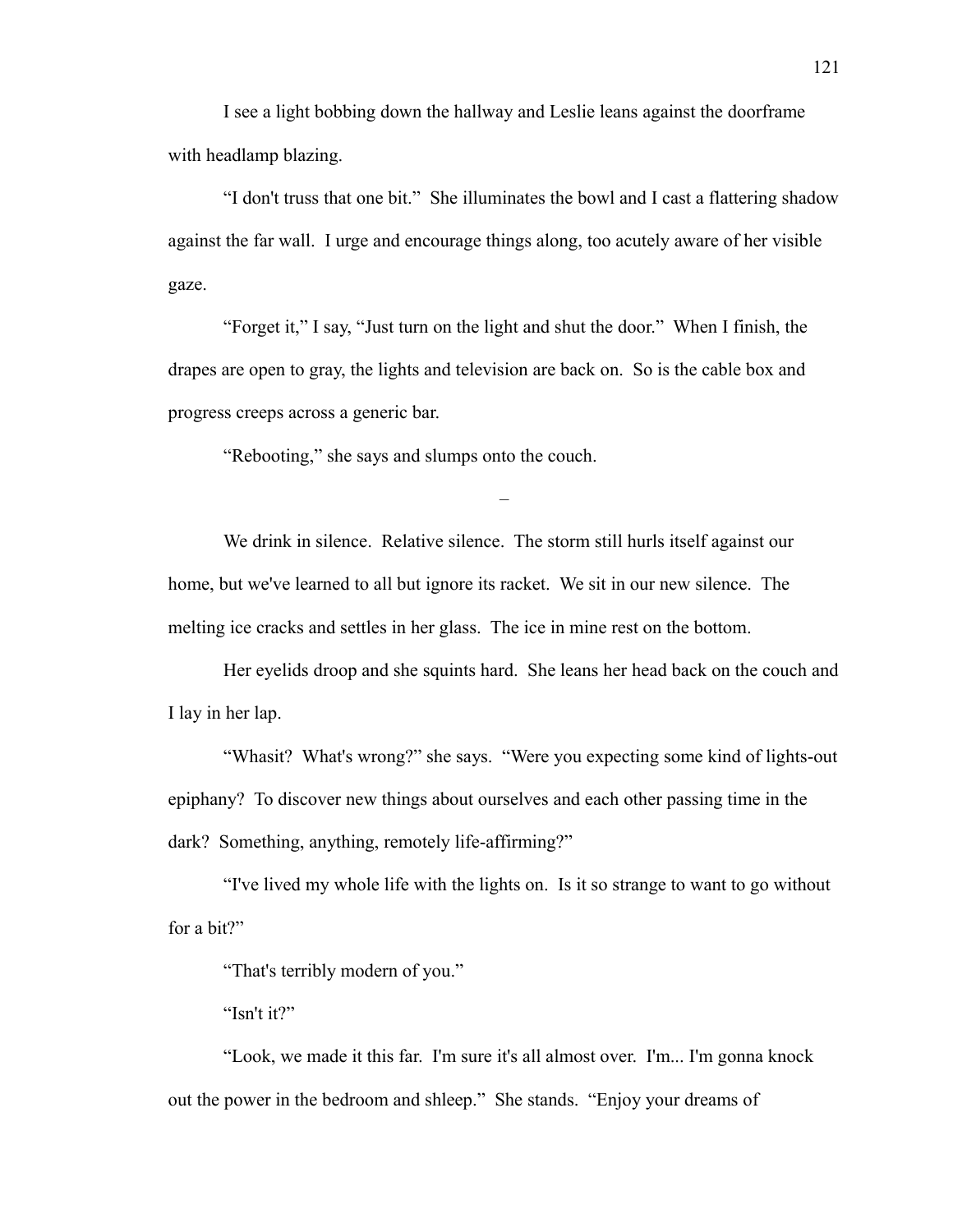darkness."

I lie on the couch and listen to the window wheezing. Leslie doesn't know what she's talking about, it's far from over. She wasn't out there, out in it, not really. Her clothes weren't even that wet. My clothes –

I move them to the dryer and set it to tumble-dry low. In the kitchen, I stop and look at the stupid oil lamp. I remove the slender glass top and try to light the frayed wick. The flame consumes the match and burns my fingers, but the wick only singes. I twist the sharp grooved knob, not knowing what it does, and try again. I lift the base and shake the pale yellow oil. It glops up and down and I hope its soaking the wick, curled in the base like a preserved worm. I light it again and nothing happens again. I replace the top.

So much for that.

I go back to the couch. It's still bad out there. I would know. If anything, it's worse now. I doubt even I could venture out there in this. The street will just have to stay flooded. How. How in the fuck do we still have power?

"We must have power lines of... of steel. Lines of steel," I say out loud, hoping to jinx it.

The reboot bar continues to trickle onward. It's only about twenty-five-percent full. I fall asleep with the lights on.

–

Another tremendous crash wakes me. This one ends with a flourish of tinkling glass and moaning metal. A wet carpet stain grows under the open window. The dampness will spread. I had let it in and it will soon take over. We'll live in a swamp. The storm will never end and continue to feed it through the crack I made. First mildew,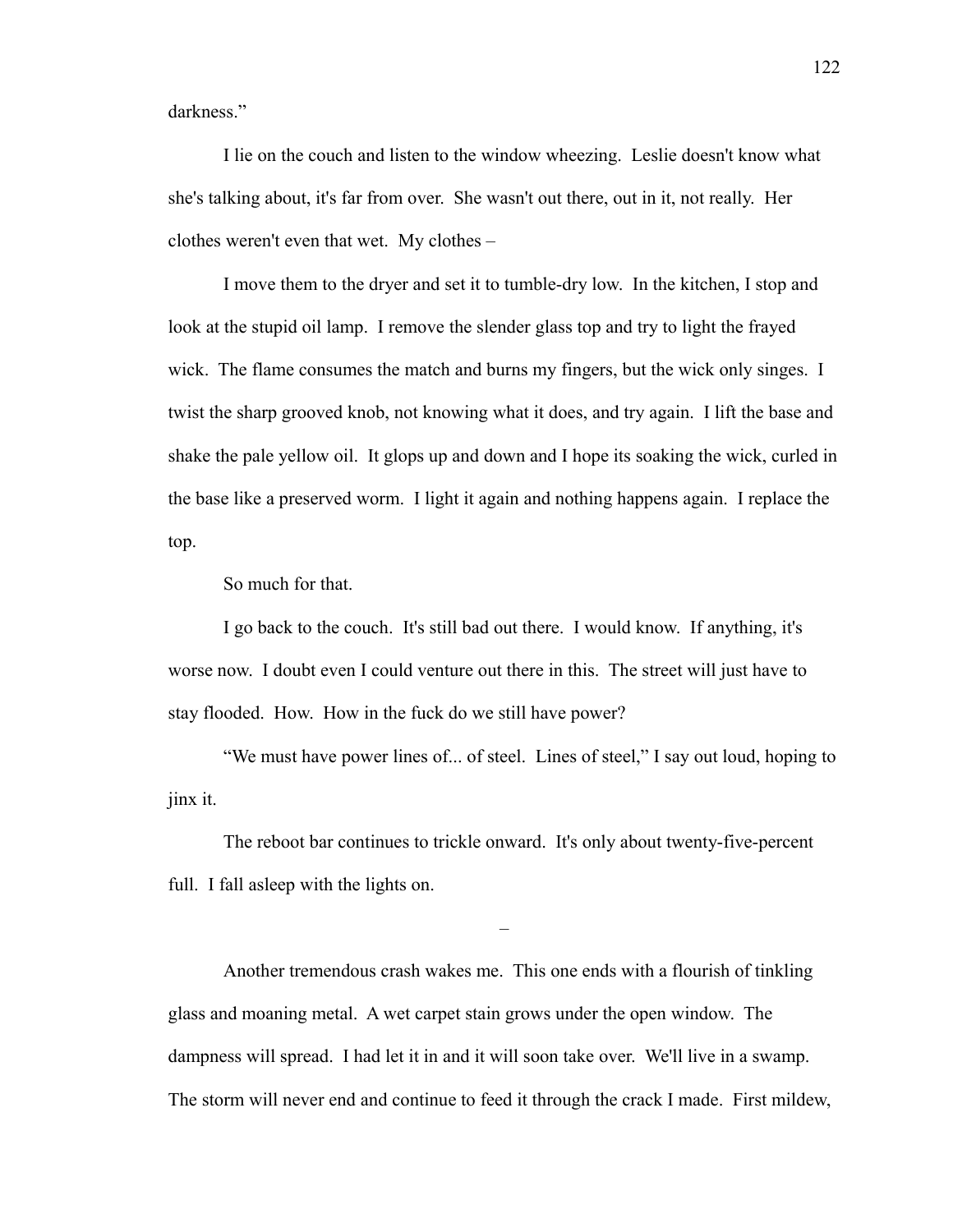then mold, then marsh grass and cattails. Mangroves choking the television. The swamp will digest the carpet, the floor planks, the furniture into mud, detritus, primordial ooze until a live wire falls from a decaying wall and Contact.

Because we're the last house on the block. Because we never lost it.

I would defend whatever grows because I had let it in.

The reboot bar finally fills. The television returns, but instead of the news there's a design of concentric circles: "Please Stand By."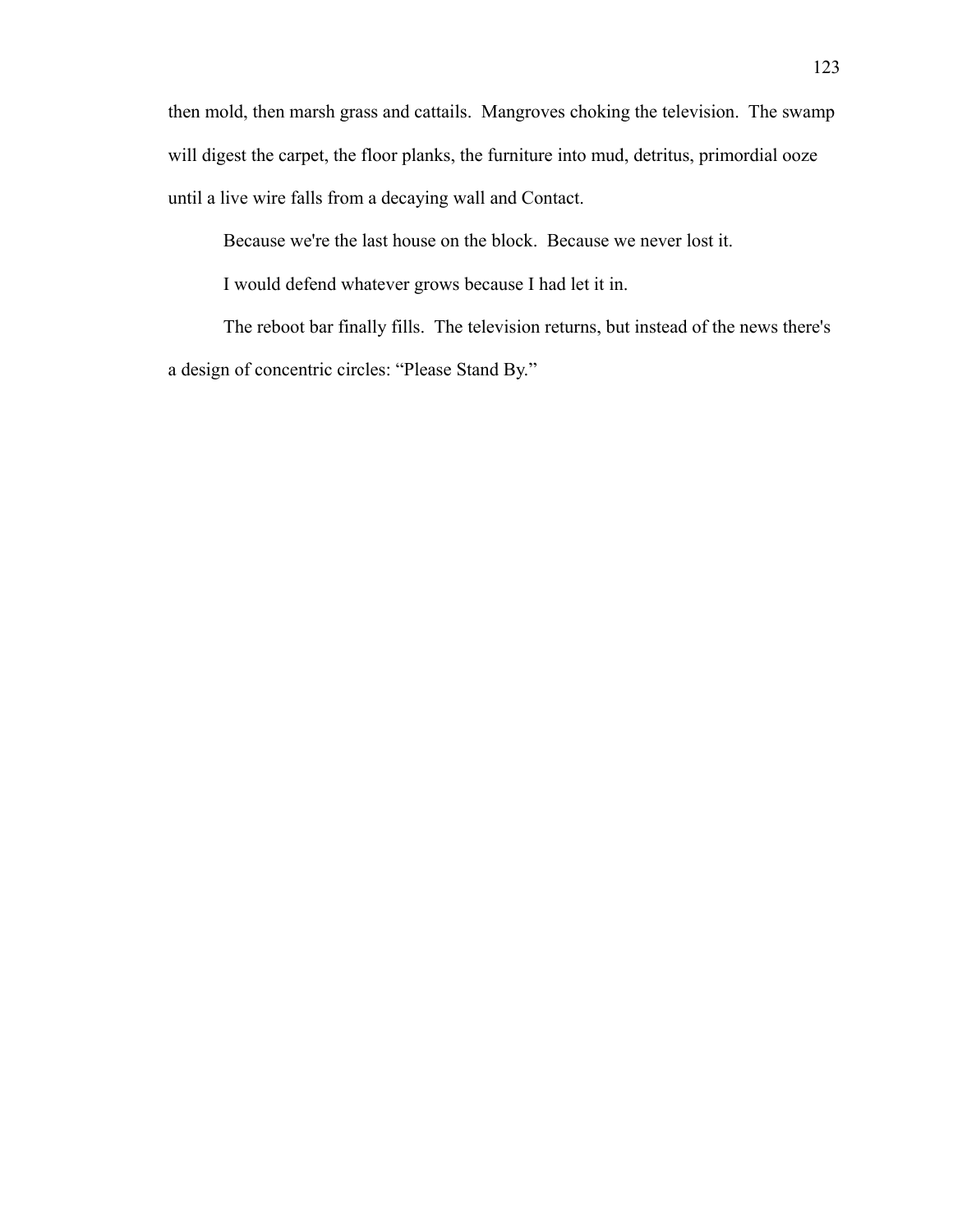## **As the Lake Lapped the Pier**

Saturday meant s'mores and Armand watched Ceci suck at the drying marshmallow on her fingers. White specks still dotted her lips. Armand nibbled the edges of his graham cracker. They sat on the dock and watched Van prepare and distribute the fireside snacks. He had several long-tined forks set varying distances from the fire, catering to all camper tastes, lightly toasted to charred.

"I think I love him," Ceci said.

Armand shrugged. He often caught Ceci eying Van, which he understood. There was a lot to like about the brawny eighteen-year-old camp counselor, especially when the average day involved shirt-less swimming, shirt-less rowing and shirt-less volleyball. At night, Van put on a shirt, squeezed an acoustic Fender between his biceps and played pop songs from memorized internet tabs. Armand wasn't impressed, but he was the only one. Van's fretting was sloppy and his timing was off and he didn't bother to tune. It only got worse as the fire's heat warmed the strings and the guitar often dropped a whole step by the end. Armand felt that hiring guys like Van was irresponsible of the camp management as it gave these impressionable young girls unrealistic expectations of the real world, which he assumed contained mostly Armands and very few Vans.

"I'm going to do it next week, for sure," Ceci said.

"Are you? Really?"

"Yes. At the end of s'mores I'll offer – no, demand – do you think he'd like that better?"

"I'm sure he'll like it either way."

"What would you like better?" she said.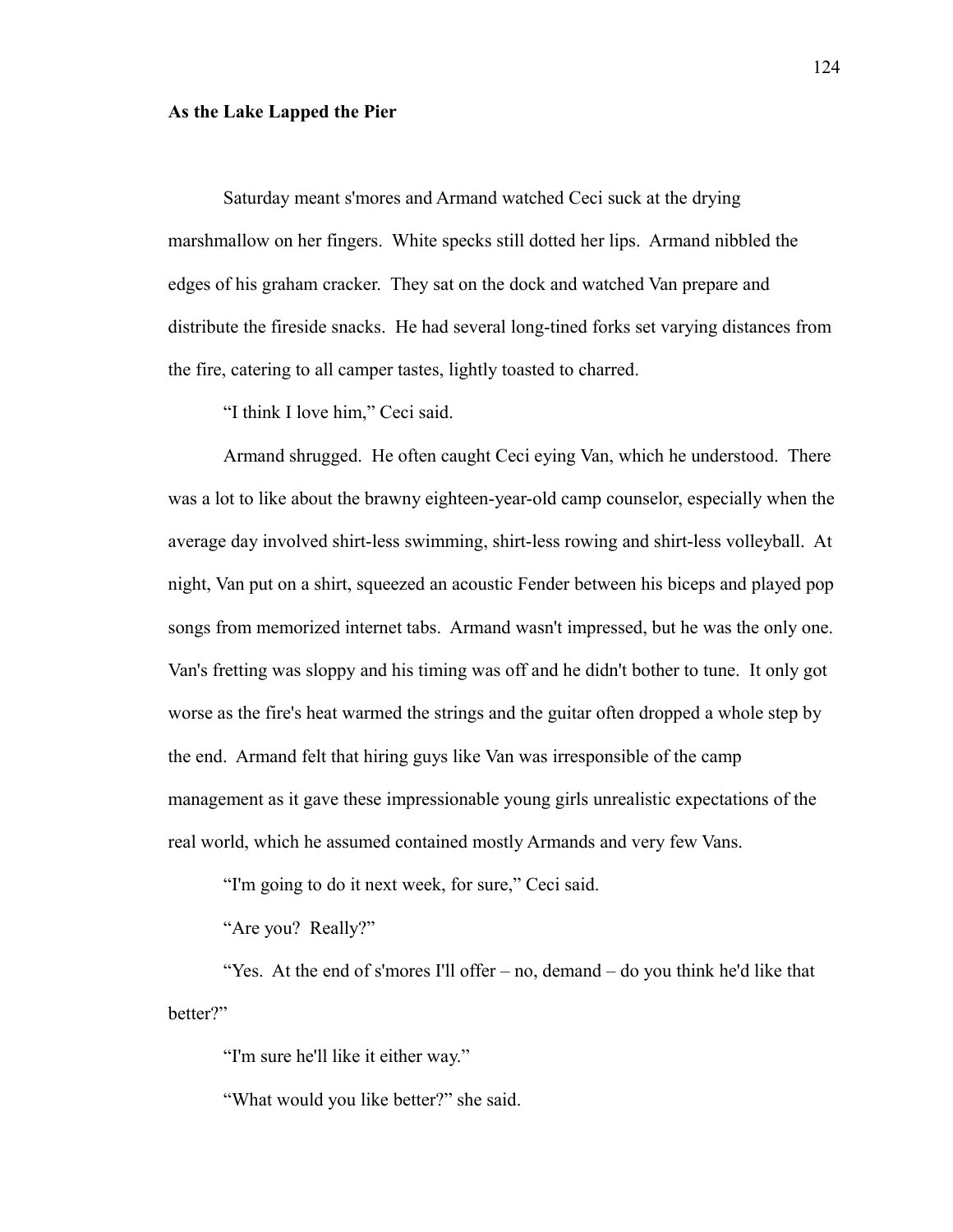Armand thought. No one had ever offered or demanded to give him anything.

"Demand, I guess."

"Okay, then I'll demand to suck his cock."

Armand nodded and listened to the wet slap of restless lake water against the

piles. He wondered if that's what it would sound like.

"Do you think he'll let me?" she asked.

"Well, if you're demanding it I suppose he'll have to."

"Good. That's what I think too."

"You should wipe the marshmallow off your lips, though," he said.

She wet her lips with several flicks of her tongue and scrubbed with the back of her sweatshirt cuff. "Thanks," she said.

Armand stood. "I think I'm going to turn in," he said.

"Already? It's early."

"I won't sleep yet; probably read and stuff."

"I'll walk with you," she said and reached out both her arms. He leveraged his feet against hers and pulled her up. She fell into him a little and he held her just enough to steady her and no more. "Away," she said and leapt across the dock planks in pairs. They passed the campfire and Van packing up the s'mores ingredients.

He waved and twirled a long fork in his fingers like a drum stick. "Acoustic session starts in ten, guys," he said.

Ceci cocked a hip, looked over her shoulder and said that she'd be there.

After Van turned his back, she smiled knowingly at Armand and he smiled back. He liked being in on her plan even if he disliked the goal.

Staring at the fire tinted the walk back blue, which the decrepit outdoor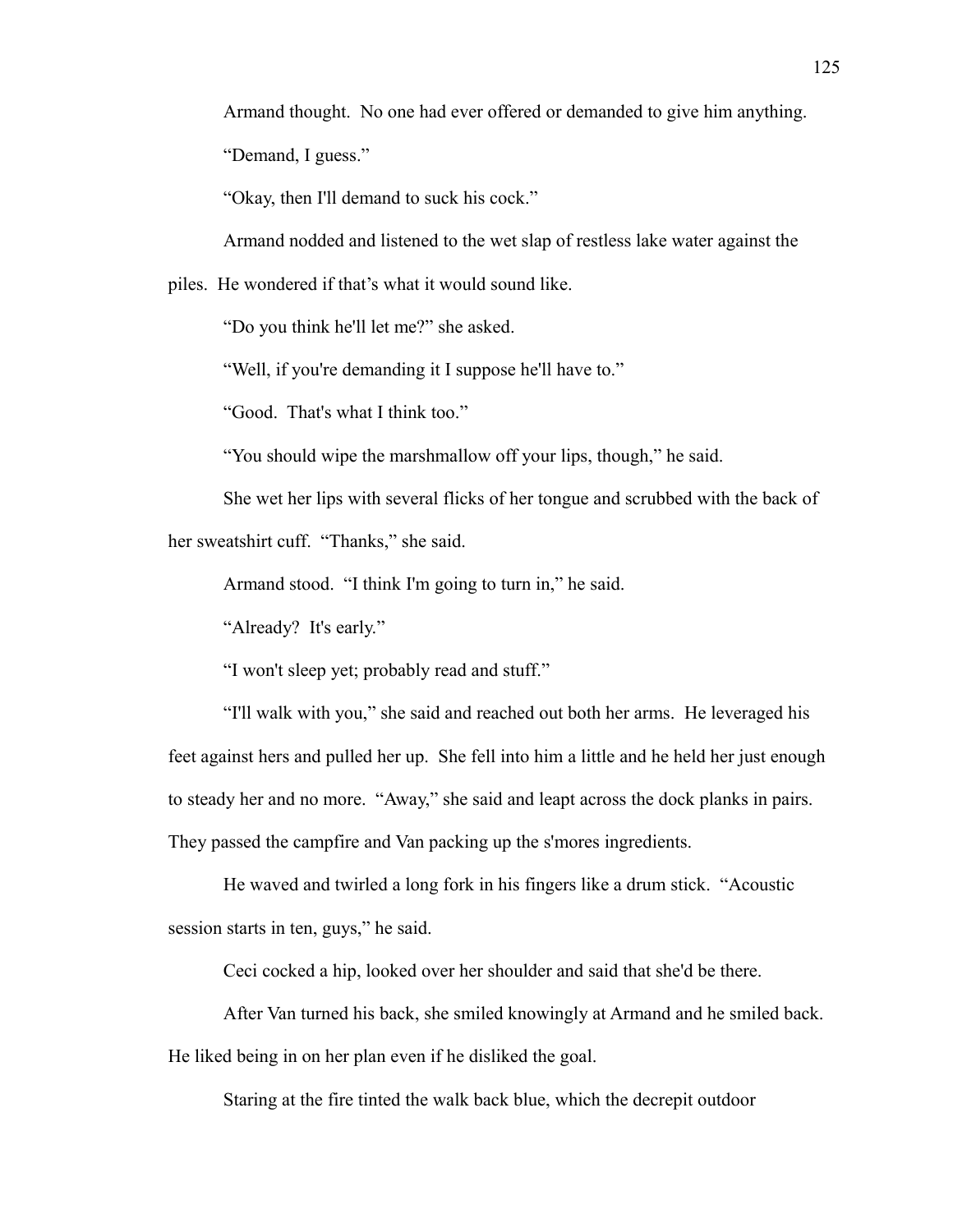fluorescents only made worse. Armand looked at Ceci in her rolled shorts and baggy sweatshirt. She still had a line across the back of her thighs from sitting on the dock's edge. He figured that she didn't know, though he couldn't figure *how* she didn't know, that every guy their age looked at her the way she looked at Van. Armand assumed that he was the first to notice the baby fat migration from gut to tit and thigh to ass. Almost overnight, Ceci's body had become something shapely and wonderful and Armand had figured their friendship was doomed. He had expected that she would trade him in for a wrestler and a group of socialite girls like she had gradually exchanged her cocooning threads for items tapered, plunging and fitted, but she did not. They kept texting and chatting, which only confirmed for Armand that she really had no idea.

"I wonder what his room will be like," Ceci said.

"I bet it has a bed. And some clothes."

She punched him. "I meant what will it say about him. Rooms can reveal a lot about someone."

"I know, I can hardly wait to find out."

"Enough, you."

He smiled at her. They were at his bunk. "Good night, Armie," she said.

"Later, Ceec."

Armand watched her leave through the bunk's screen door. She pulled an iPod from her pocket and put in earbuds. The screen briefly lit the side of her face. He wondered if she had wanted to do that all along, but figured that if she had, she would have done it. He undressed and got into bed, but didn't feel like reading. He looked around his room, which wasn't his room, as it was temporary, and not really a room at all, as it was just a bed in a bunk. His influence didn't extend farther than the suitcase at the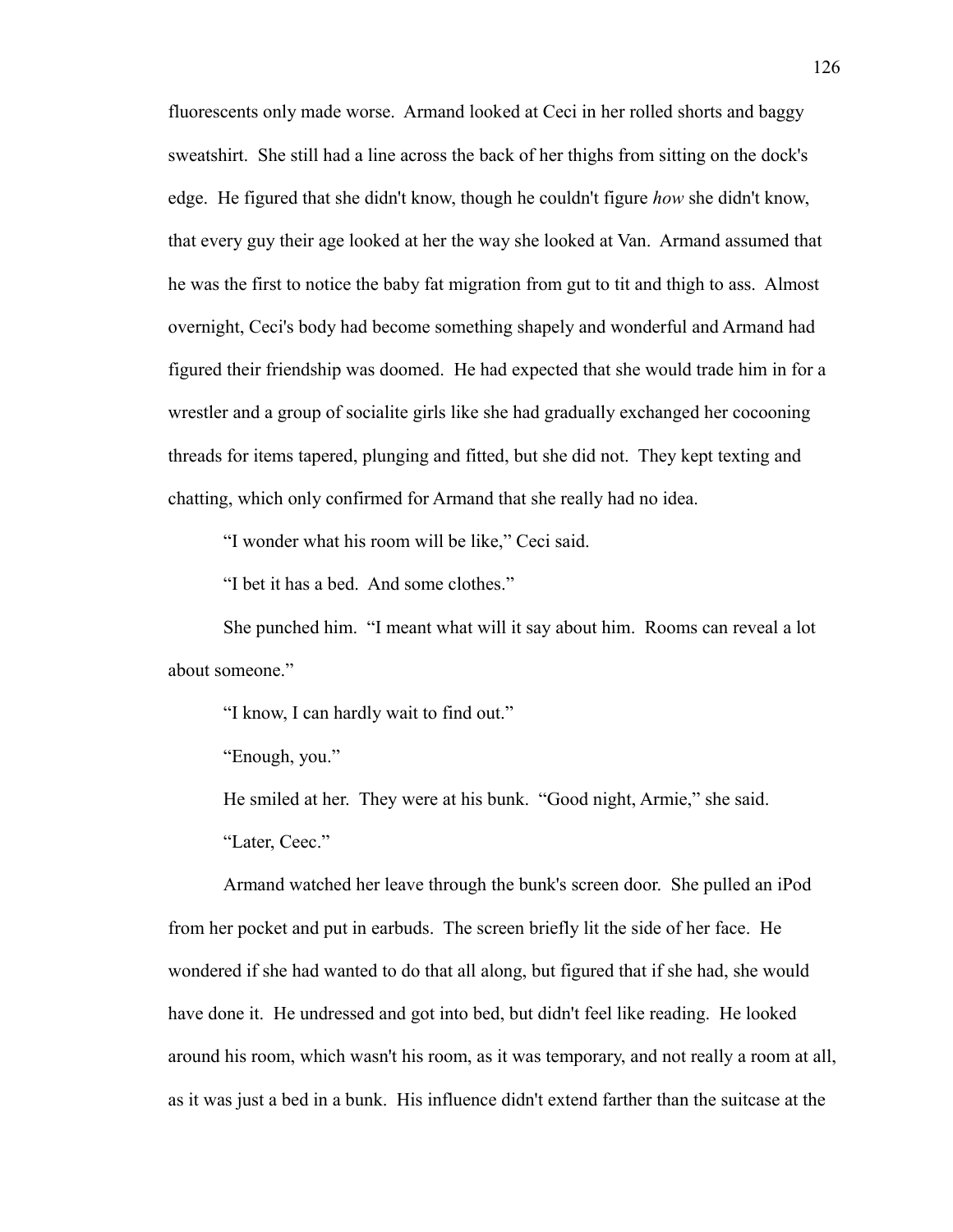foot of his bed and a small dresser stacked with worn detective novels and a stiff baseball glove from his father. This was camp and he packed light. No one was gleaning much from his room.

An uncomfortable erection distracted him from sleep and he rolled onto his stomach, pinning it against the mattress. At home, he would have taken care of it, but here, the pressure of his body only helped some.

A week later, on the night of expected demanding, Armand stood with Ceci at the end of the Saturday s'mores line. The guy in front of her kept twisting to scratch his wide shoulders and crane his neck in her direction.

–

"I'm really doing it. In case you're wondering," Ceci said.

"Hadn't crossed my mind," Armand said.

"Well, I am."

"Let me know how it goes."

"Would that be weird? Do people talk about these things?" she said with genuine curiosity.

"I wasn't asking for the gory details, a yes or no would be fine."

"Obviously, I was going to tell you that," she said and was enthusiastically greeted by Van. He pushed his blond mop from his eyes, his fingers creating wide, fleeting furrows.

"And for the young lady?" Van said. His sweatshirt sleeves, pushed up past his elbows, added bulk to bulk.

"What's good today, Van?" she said.

"The darks have developed a wonderful char, if I do say so myself."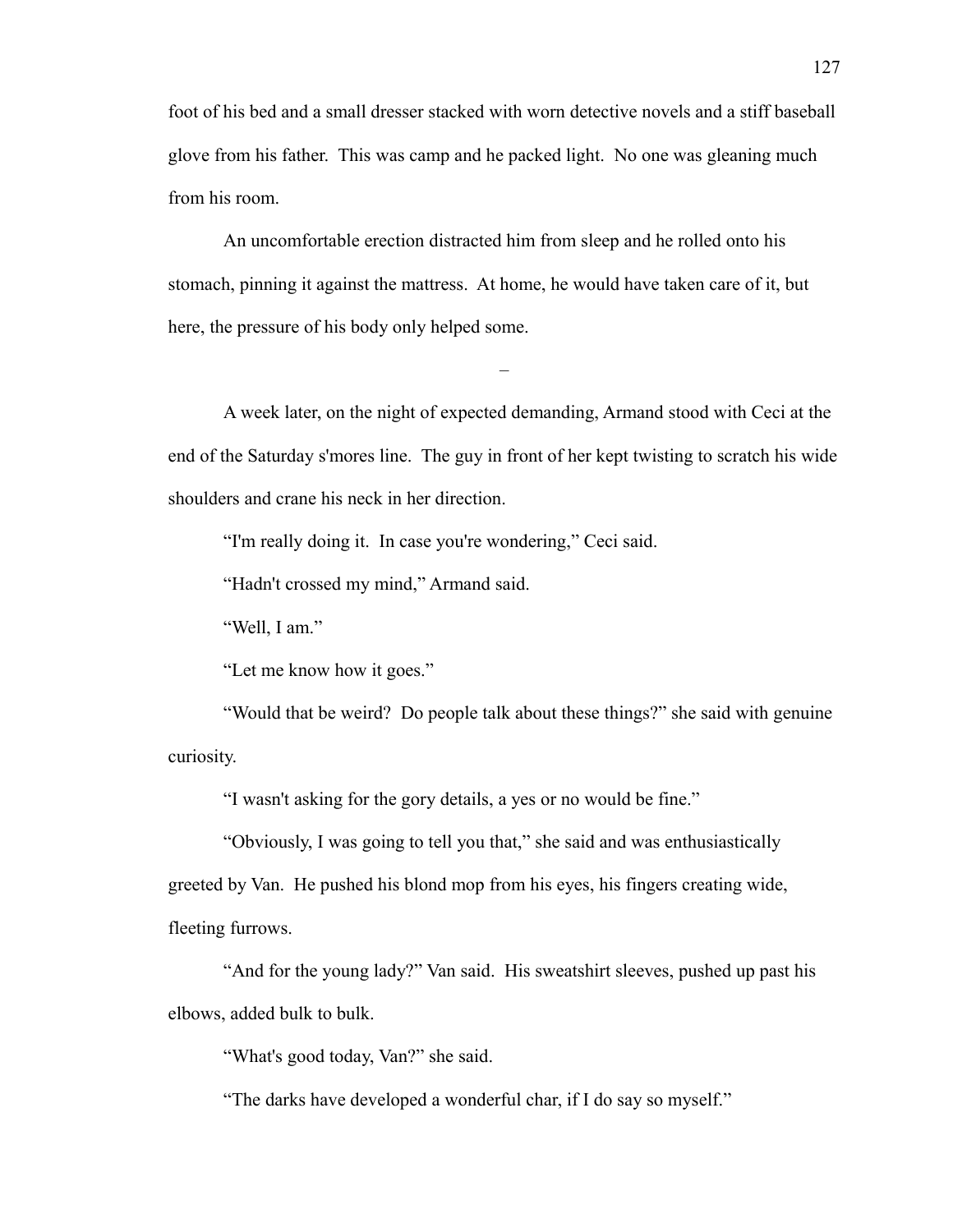"So they have; I'm sold. Can I have – I mean, get me a double black and make it drip."

"Such discerning taste. A girl after my own heart," he said, pressed a hand to his left pec and smiled a senior-yearbook-superlative smile. "Dripping double black, coming right up." He stacked two graham crackers, a square of dark chocolate and the crispiest marshmallow of the bunch and squeezed it together. Then he flipped it so that the chocolate was on top and set it in a pan next to the fire with a flat rock weighing it down. As the chocolate melted, it trickled through the marshmallow's white fissures and collected on the bottom cracker. Van handed the treat to Ceci. She thanked him and blew on it lightly as she stepped aside.

"For you?" Van said to Armand.

"Just graham cracker and marshmallow."

"Again? That's not a s'mores, man," he said with another smile.

"It's my s'mores."

"Alright, alright, light roast, no cocoa, here you go." Armand took it and walked with Ceci toward their usual hang-out. She stopped at the dock's edge, offered a knowing smile and doubled back. Armand kept walking. The rec hall's floodlight only lighted part of the dock and he settled in the darkness. Ceci gained a long, still shadow as she walked into its light and became a silhouette as she approached Van kneeling by the fire. She brushed chestnut hair behind the ear that already held it, leaned on her knees and appeared to speak. Van's head snapped up from the tines and chocolate bars and he put a hand on the back of his neck. He smothered the lingering embers with a bucket of dirt and together they walked toward the wooded path.

Armand lay on his back and shielded his eyes from the glare. He ignored the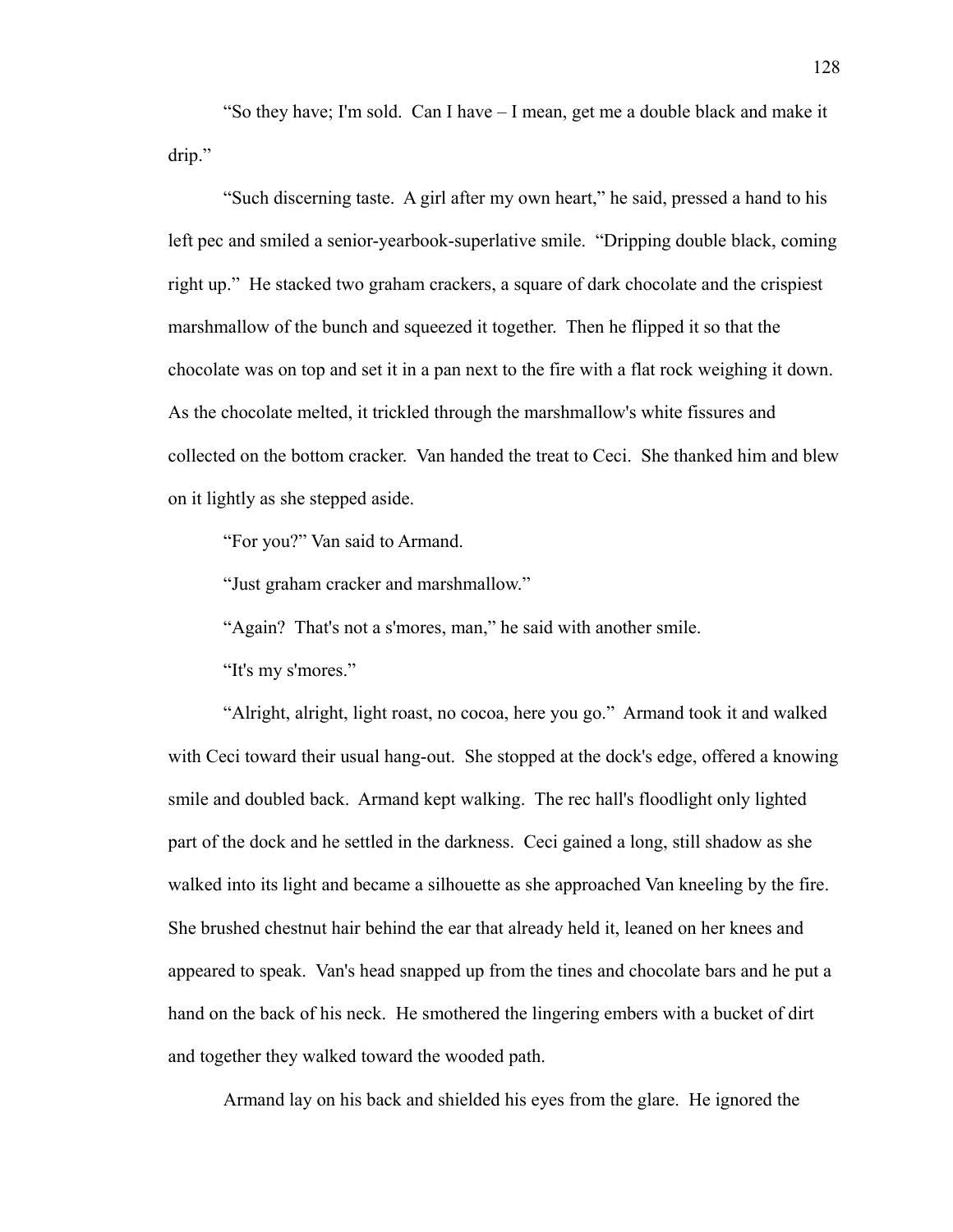skidding of stones and the snap of a lighter.

"Armandhammer, that you?" It was the distinctive accent of British Kelly, the camp's only exchange camper.

He said it was and crawled toward the voice, peering down through the slat slits.

"What're you doing up there?" she asked.

"Sitting, on the normal part for sitting."

"Docks are for docking. They're not 'sits.'"

"What are *you* doing down there?"

"Sneaking." He was above her now and could see her glowing cigarette dot. He

had smelled the smoke but thought it the campfire's final gasp. "C'mon down," she said.

Armand sat on the dock's edge and hopped off. The pebbled shoreline was

narrow and the dock was low. They had to crouch to stay dry.

"Fancy a fag?" British Kelly asked and extended the pack.

"No, thanks. Hey, you don't go around saying that, right?"

"I say what I want. Fag, fag, fag. They don't like it they can piss off."

"It's just that  $-$ "

"I get it, I know what else it means. Why do you think I say it? Christ, you Americans are so touchy with the sex stuff." Smoke waifs drifted past her hazel eyes and short black-dyed Chelsea cut and disappeared past the dock-roof.

"Don't you think someone will see?" he said.

"Isn't that why we're under this moldy old dock? Who's going to see, anyway? Everyone's stuffed full of sweets and soon the pied piper will pull out his magic guitar and lull them all into an adoring stupor."

"You don't like Van either?"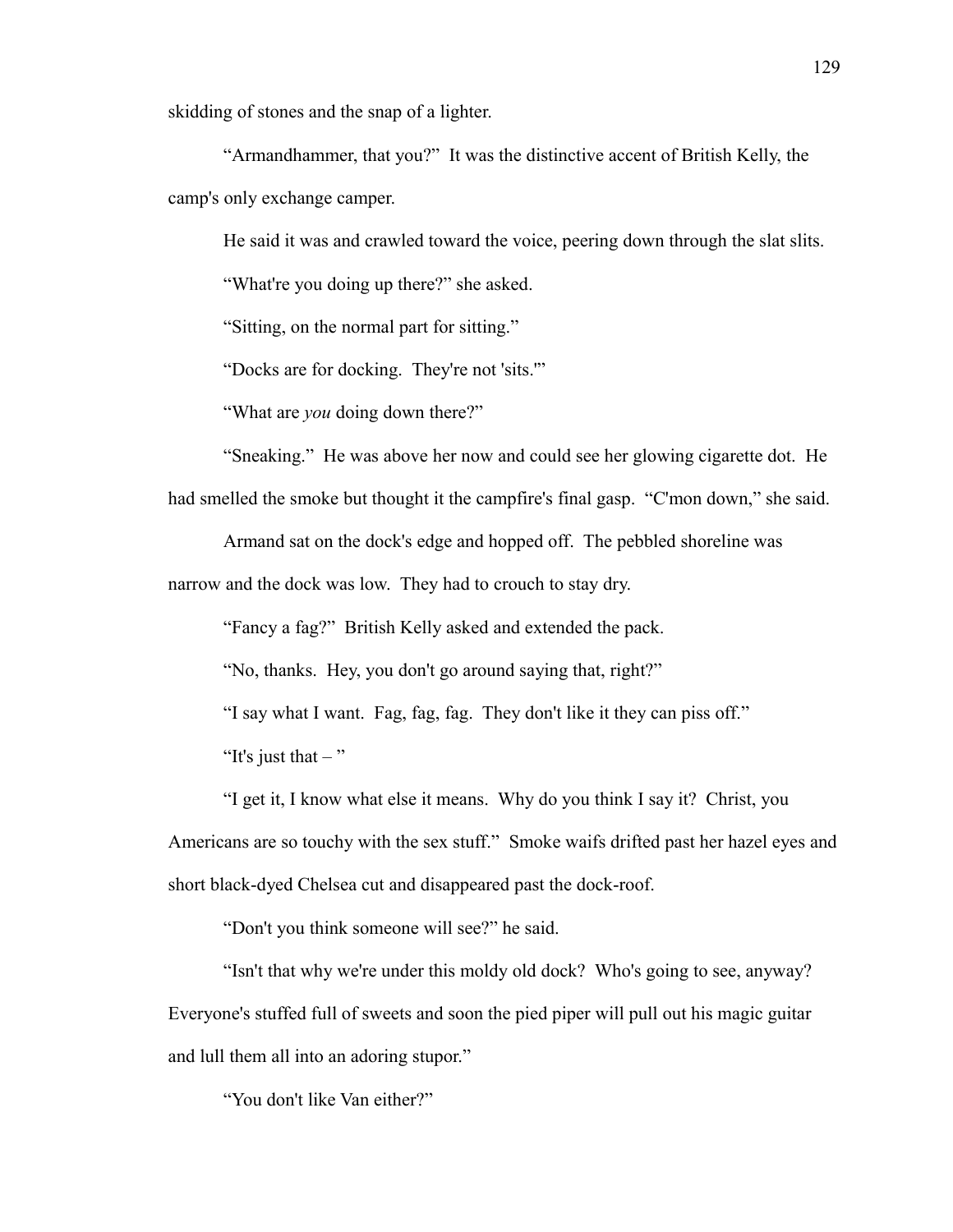"He's a twat."

"And garbage at guitar."

"Ew, I know, right!" She touched his arm. "Bloody awful. And that sappy pop shit he plays makes me fucking gag."

Armand mimed gagging. "Seriously," he said. "And his picking is just like –" he scrunched up his face and waggled limp fingers.

"Like his fingers are tripping over the strings trying to escape the music," she said.

"Ha, yeah," he said. British Kelly expertly flicked her cigarette butt into the lake.

Armand fished it out and stuck it between the planks of the dock-roof. They sat on the

rocks. British Kelly shook out another cigarette and tilted the pack to Armand.

"You sure?" she said with a cigarette between her lips.

"I'm good," he said.

She lit hers.

"He is kinda nice, though – Van," he said.

"Fuck being nice."

"I'm nice."

"No, Armandhammer, you're a fucking maniac."

Armand snort-laughed. No one had ever called him maniacal before and he figured she was probably kidding.

"How many campers do you think Van shags each summer?" she asked and answered, "probably hundreds."

"There aren't even a hundred campers here."

"Still, I bet it's a lot," British Kelly said.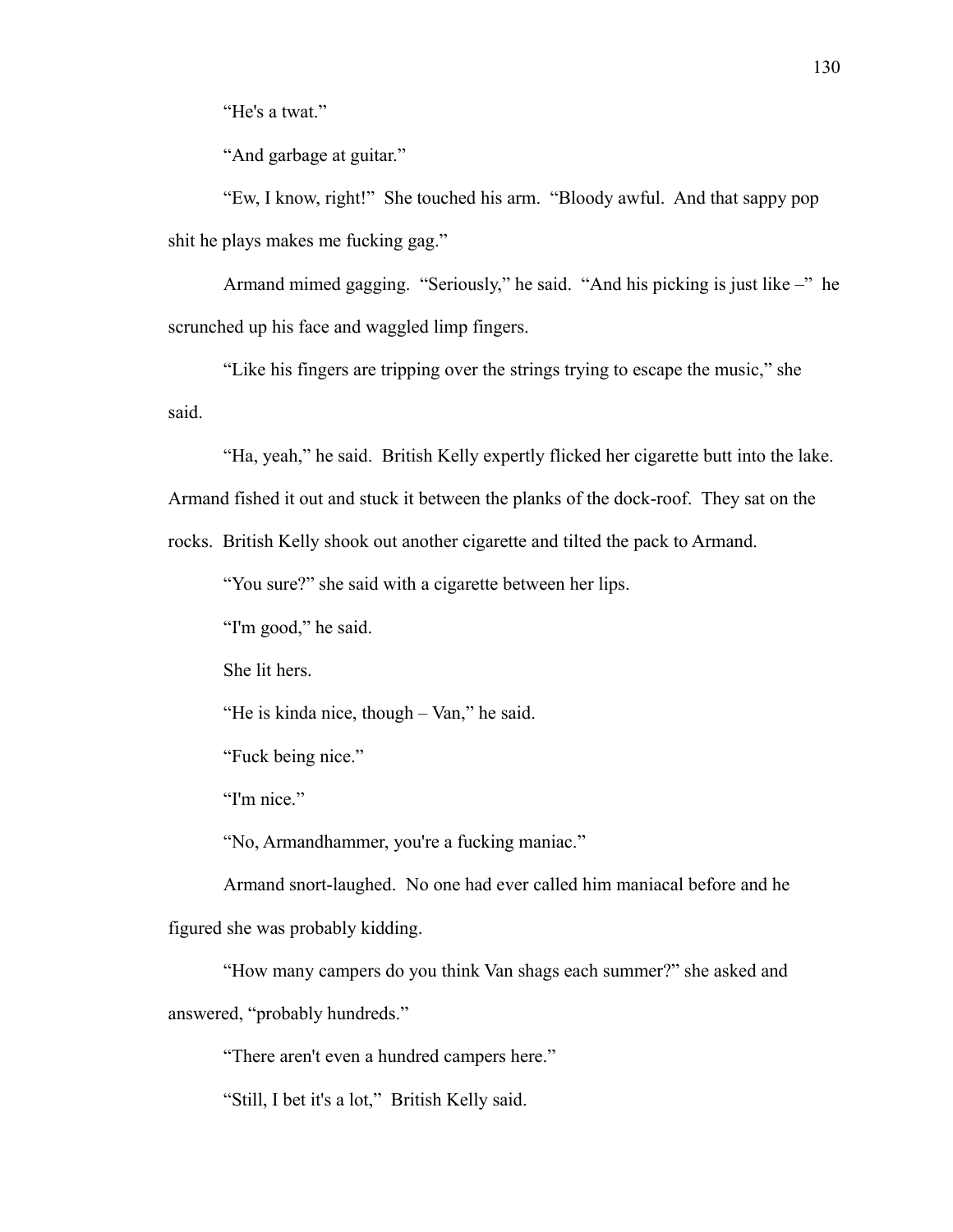Armand had never considered this. He didn't think Ceci had either. Maybe she had and didn't care. He hadn't even considered that Van could be interested in any- or every- one else. Ceci's confidence and the way all the guys fawned over her had convinced him that she was the only one that could get with dreamy Van. His stomach did a thing. It wasn't jealousy he felt, but something else, disappointment, disgust or anger. He imagined Van only mildly enjoying Ceci's favor and ushering her out before entertaining his next clueless young suitor.

"I saw your friend Ceci go off with him, actually."

"Oh, yeah?"

"Yeah. Think he's shagging her right now?"

Armand shrugged.

"I bet he's shagging her. Fuck, I would. She's fit." British Kelly took a puff.

Armand dreaded the inevitable next question. People always had to ask.

"You two ever do it?"

"Nah, it's not like that," he said.

"Not even a snog?"

Armand shook his head.

"Shame," she said.

Armand shrugged. British Kelly was right, he thought, Van was a twat. And so was Ceci for being so dumb and arrogant, thinking that she was the only one that could get him. Something reckless rippled through his nerves and he didn't feel like being so nice anymore. His mouth and tongue and throat cords acted out like the maniac he might have been.

"Let me eat you out."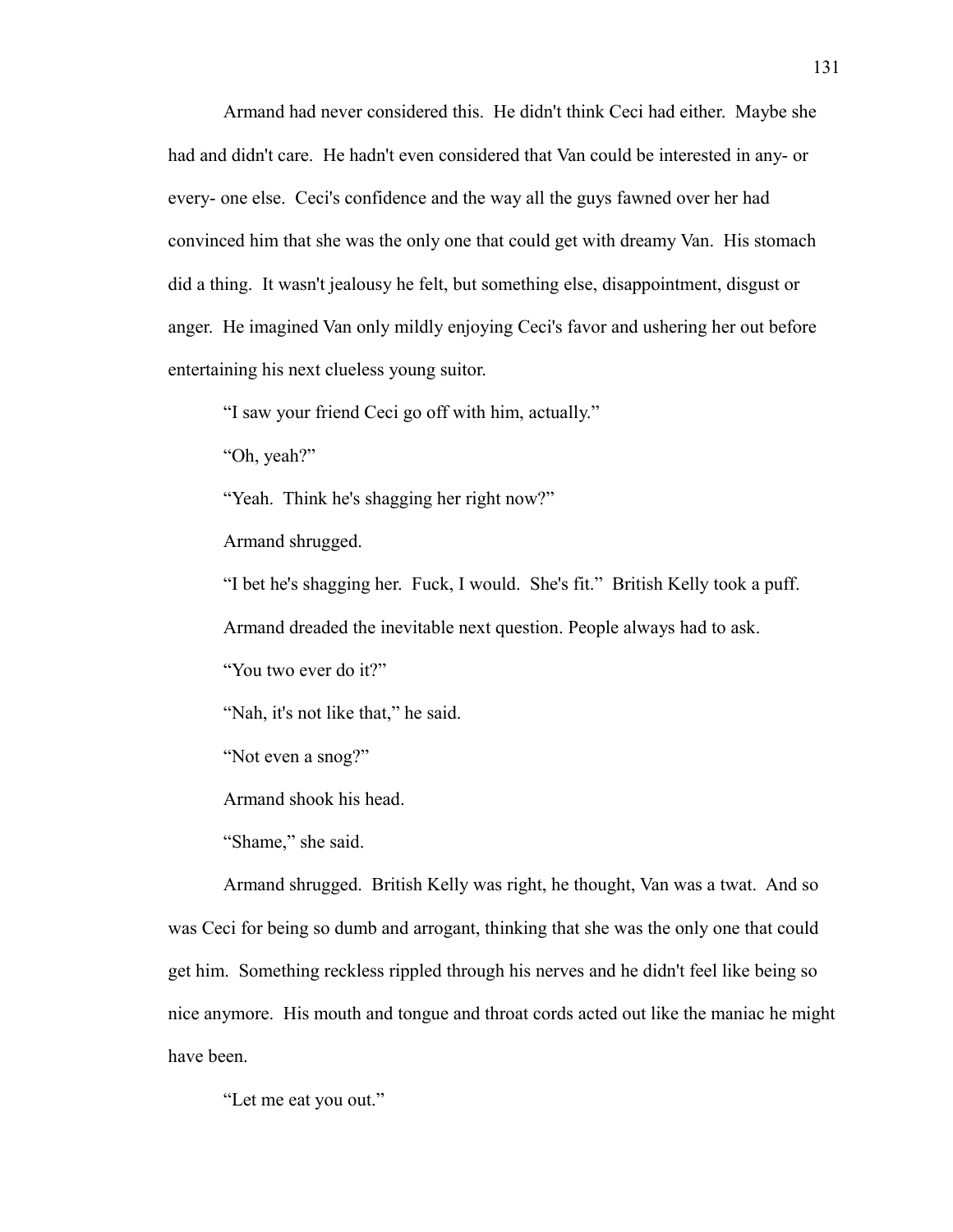British Kelly stared at him with wide, fiery eyes.

"Did you *really* just ask that?"

"I demanded, actually."

"Demanded! Are you fucking mental? You think I just lift my skirt for anyone who fancies a lick of my lady parts?"

"No,  $I -$  Sorry," he said.

"I swear, you Americans really are all pervs, prudes or pee-dos."

"Forget it. Sorry. Sorry."

"You fucking perv, that's what you were doing up there wasn't it? Fucking wanking it in the dark!"

"No, shit, no." He squeeze his eyes shut.

"Wanking yourself raw, waiting to watch your splooge dribble out your prick into the bloody lake. I fucking swim in this lake, you sick fuck!"

"That's... vivid," he mumbled.

"What?"

"Your description... it was oddly detailed."

"Fuck. Off." She threw her cigarette at his feet and walked away along the shore.

Armand watched the cigarette smolder for what felt like a long time, but cigarettes only burn for so long. He sat down and picked it up. He felt for a dry leaf or something to burn but they were all too damp and only hissed when the ember touched them, a bit of noise but no flame. He ground it out in the rocks and stuck it up through the dock planks with the other.

Some time passed and he practiced not moving. When he got good at that, he practiced disappearing until he heard footsteps overhead and Ceci's voice, soft and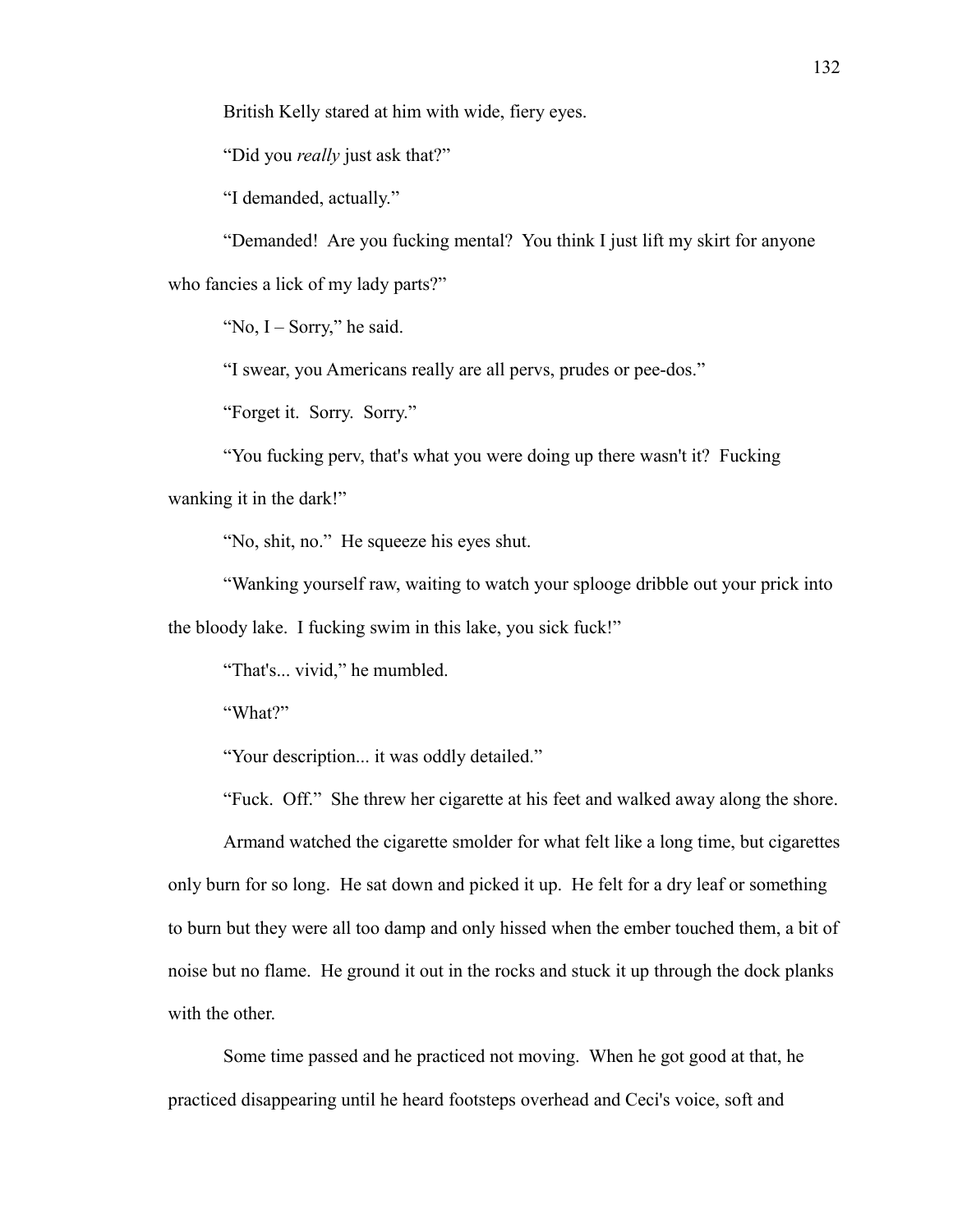probing, "Armie?"

"Hey," he said and looked up. "Down here." Her face was dark and haloed by the light.

"What are you doing down there?"

"I,  $uh$  – nothing."

"I'm coming down." She moved deliberately as she lowered herself under the dock. They sat and watched ripples wrinkle the reflected light. Armand brooded over many things, but two in particular.

"How'd it go?" he asked finally.

"It didn't," she said.

"Like, he couldn't get it up or something?" He really hoped that Van couldn't get it up.

"No, he said 'no.' He said that he was very flattered and that I was a very nice girl, but he had a girlfriend back home and I probably shouldn't go around offering guys blowjobs, anyway."

This was not an outcome he had even considered possible. However, his excitement was soon erased by her look of wilted rejection, her eyes barely open as she scanned the shoreline for new pebbles and weeds to occupy her gaze. "But I saw you two walk off together," he said.

"He just wanted to talk in private."

"So, you didn't see his room then?"

"Not even the building." She sniffed and dropped her head on his shoulder. "I'm so stupid."

"No, you're not." He wanted to touch her in some mature, gentle way, but his left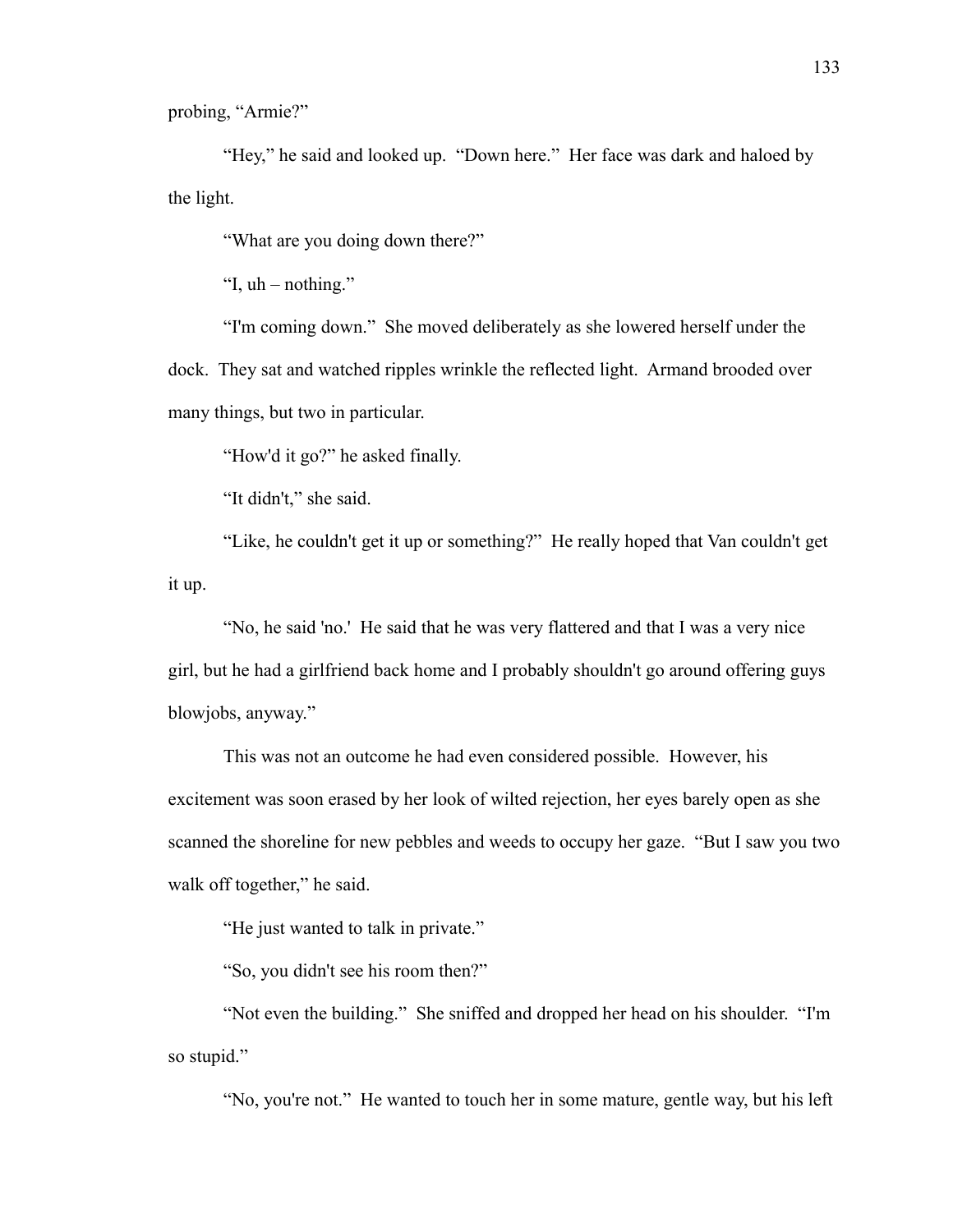arm was too awkwardly close and his right arm too awkwardly far and so he leaned his head on hers like two old rocks too heavy to support themselves.

"I am so fucking stupid."

"You're not. Really." He hesitated but the words fell out anyway. "I asked to eat out British Kelly."

She sat up. Already he missed her warmth and her weight and her smokey-floral smell. "You didn't!" she said.

"Oh, I did. Demanded, actually."

She let out a shrill laugh and the whole ordeal seemed almost worth it. "No." "Yes."

"What'd she say!"

"She wasn't as nice as Van."

"Wow," she said, then became quiet. The brief humor of his failure had likely reminded her of her own. She shifted and her movement was echoed down their tiny, sheltered beach, rock moving rock moving rock. The lake threatened to lap them up.

"Would you want to try it on me?" she said to no one, to the water and the wood, to their skittish foundation. He only heard "you," "try" and "me," but that was enough; he was the subject and she was the object and there was a verb between them. He knew what she was asking, it could be nothing else, but acted confused to stall. "You know, go down on, me?" she clarified quietly.

"Oh, well, yeah, okay. If you think you would want that."

"I – it might be nice, I think. Just to try."

"I've never done it before."

"Me neither."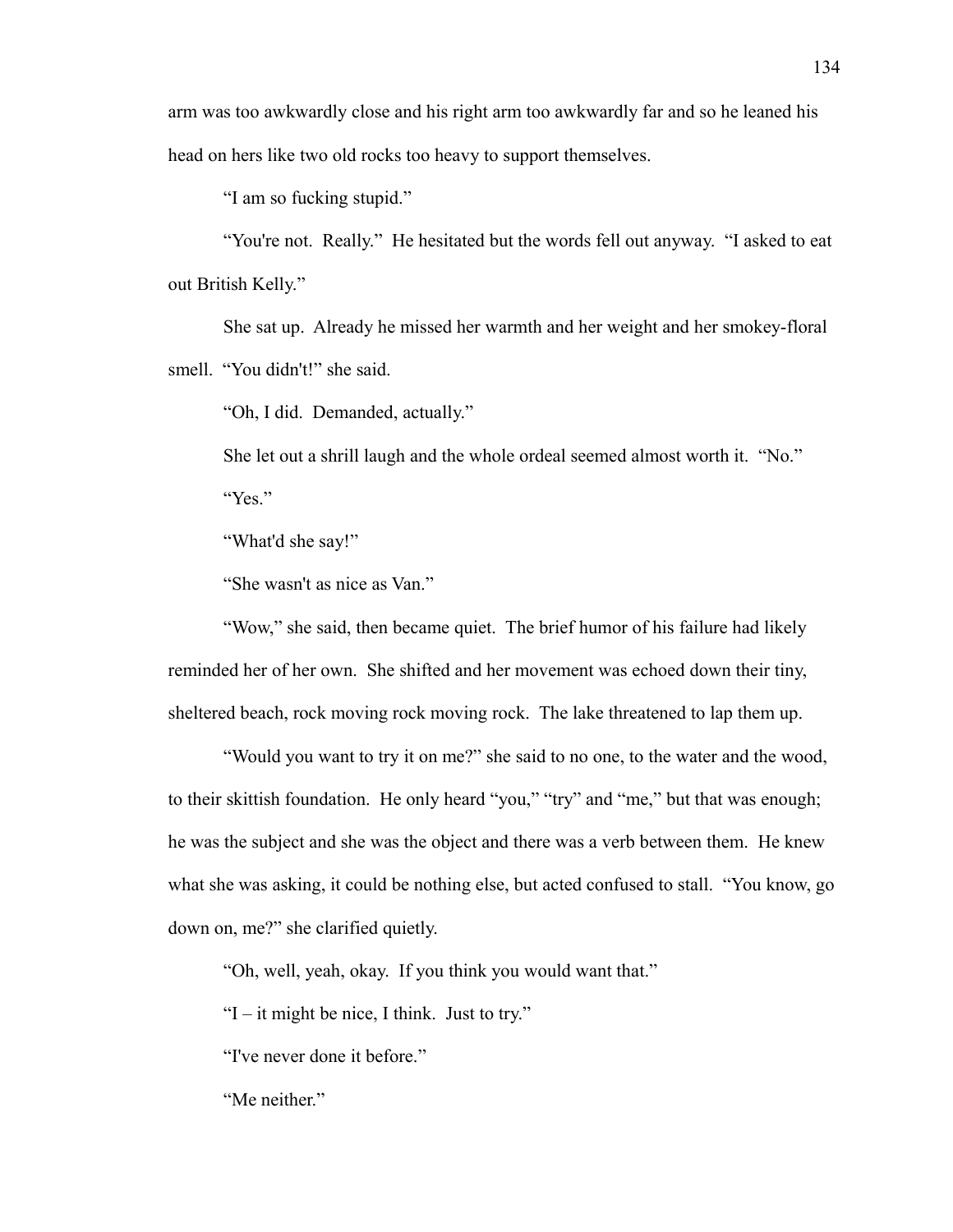He figured that they should kiss and he pressed his lips against the corner of her mouth. He felt her press back and for a brief moment neither moved. His lips pulsed but the kiss itself was dry, still and askew. They pulled back and kissed again, this time straight on. They mouthed silent vowels and Armand breathed only when they separated because his nose was smushed against her cheek.

Finally, their lips wet with shared saliva, his top lip slid between hers and her bottom lip between his. Her lip felt warm and plump and he jabbed at it with his tongue. This arrangement felt right, more right than anything he could remember and certainly more right than how they had just been kissing, so they kept doing it that way, separating each time with a satisfying smack.

They paused and looked at each other. Ceci nodded slightly and he knelt down. She laid on her back and pulled down her shorts and underwear and left them dangling around one foot.

Armand realized that he did not have the slightest idea where to start, so he stalled by kissing the insides of her thighs. She rocked her hips slightly each time his lips brushed the smooth skin. He had, of course, performed this act many times before on many different women in his mind. In these fantasies he knew exactly what to do, blessed with an instinct for imparting immense pleasure, but the details had always been fuzzy and now the multitude of places to put and ways to move his tongue overwhelmed him and he almost quit right there. He didn't know whether to lick inside or outside its many arcane folds, whether to lick in broad strokes or short flicks – feline or serpentine – or whether he was supposed to stick his tongue inside like Frenching. That last bit didn't seem right to him at all.

He craned his neck and looked up her stomach, flat and exposed with the bottom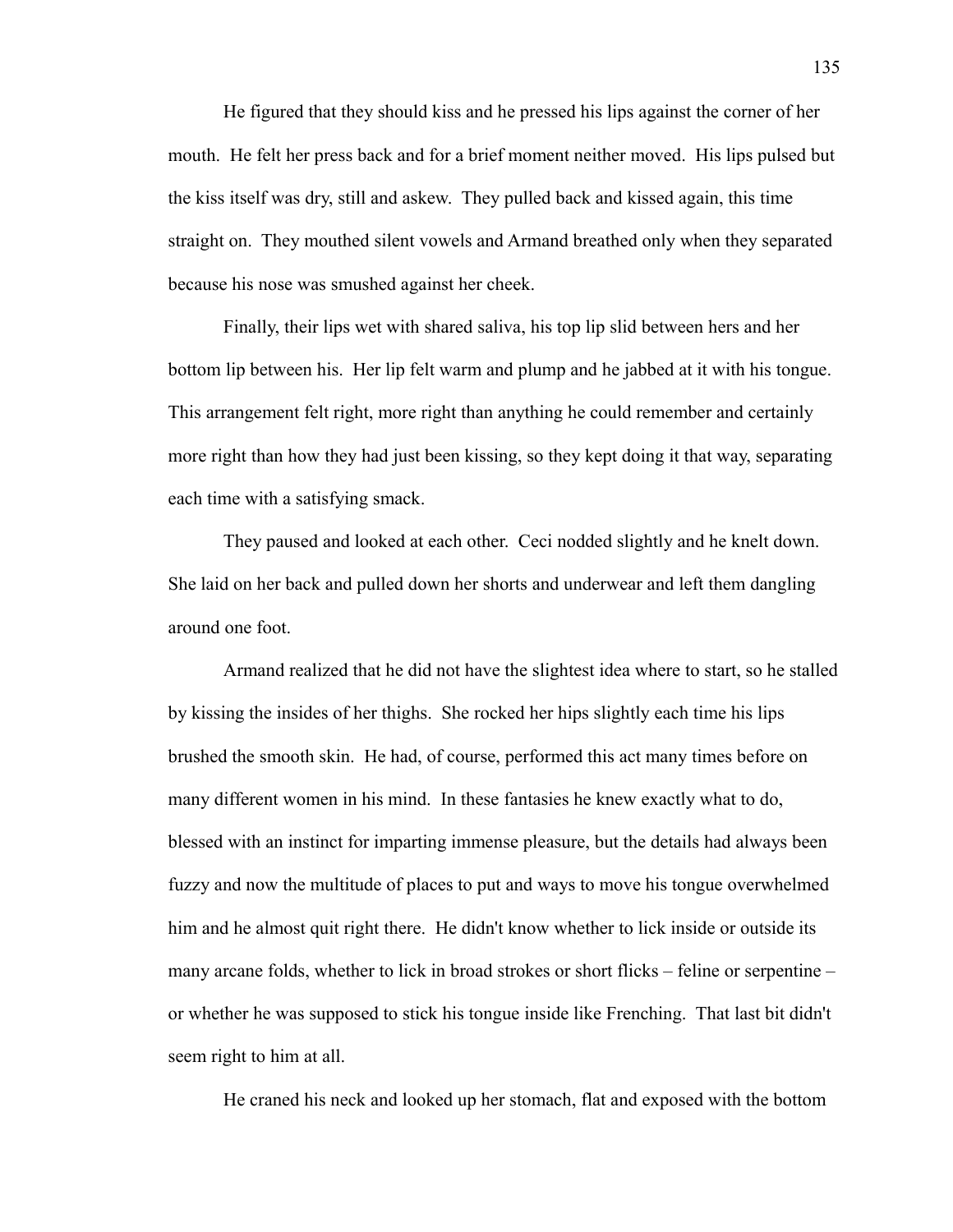of her bra showing, and asked if everything was alright. He didn't remember pushing up her shirt and wondered if she had, if maybe he should have taken off her shirt first. Then he wondered if it was too late and regretted not doing it because he would have liked to see her boobs, and really, boobs were more accessible, more public than vaginas, so he probably should have started there for the sake of order. He had skipped an important step and now he was lost.

"Yeah, fine. You haven't really done much," she said.

"I know. I'm about to."

He lowered his head and first traced the slit with a finger. It was soft and pleasant with wispy, coiled hairs around the top. It definitely had a scent, a distinctly human scent that reminded him of morning breath or when he buried his face in his pillow and breathed deeply, a scent he did not dislike. He eased himself into the act by kissing the top bit which seemed most complicated and tried to ignore that that was where pee came out. He started with little flicks of tongue and was soon tracing sloppy cursive letters on the slick flesh as he had heard to do in middle school when making out.

He rather liked being between her legs like this. Her calves pressed against his shoulders and her bent knees loomed above him like castle parapets and he felt secure. He did not know what to do with his hands and so he laid them at his sides, which made him feel somewhat like a seal – a seal in a castle of lovely white stone. A seal in a castle of lovely white stone with a throbbing erection pressing uncomfortably into a rock's edge.

Armand imagined his tongue performing acrobatic feats and he imagined Ceci experiencing unprecedented pleasure. He imagined she grabbed his hair and whispered "yes, yes, Armand, yes!", she used his full name, whispered in reverence or shouted in ecstasy. Then she did touch his head and speak, but it was a tap and she only said "hey."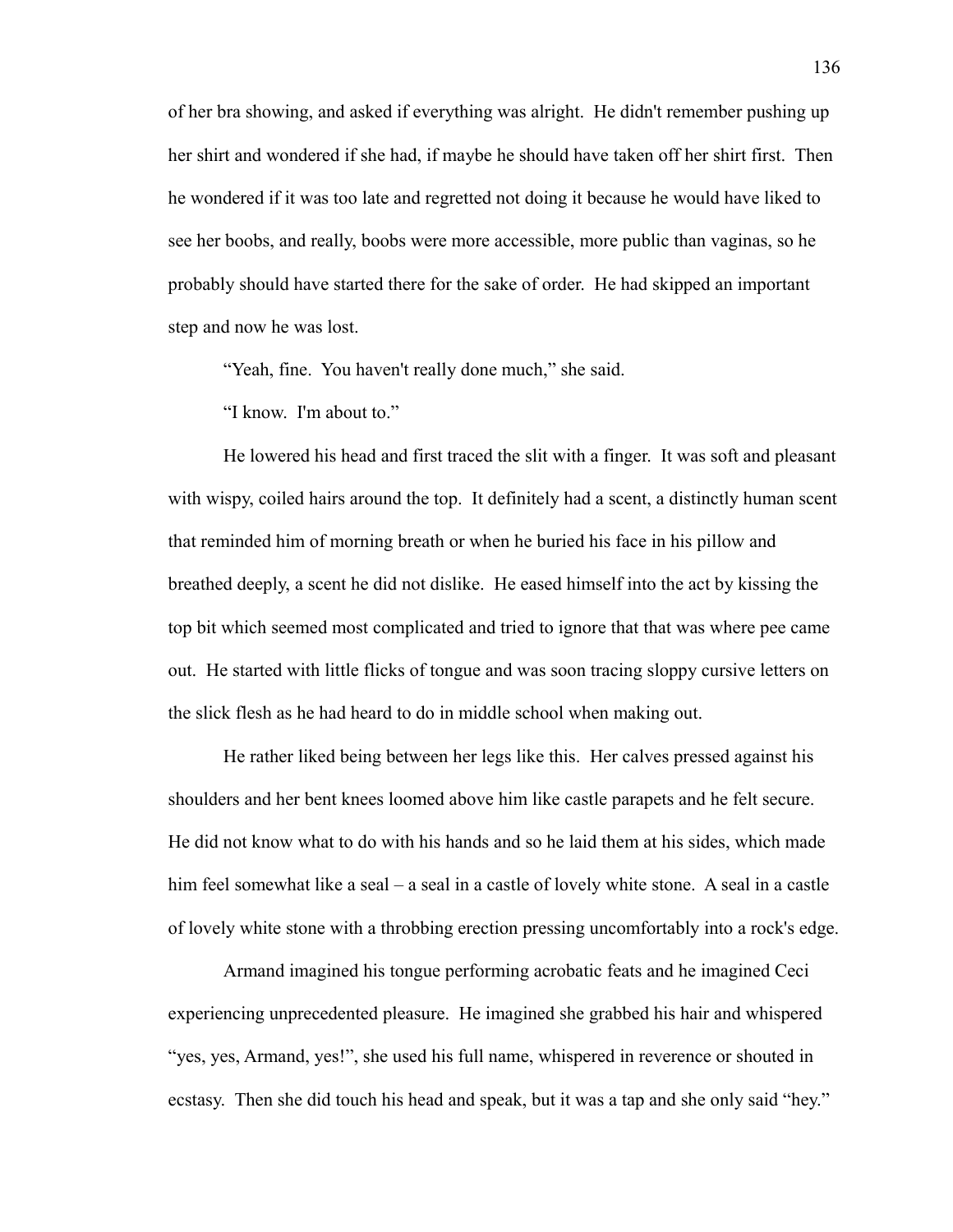He looked up, past the pale prairie and the mounds ruffled with folded fabric, and into her eyes somewhere in the darkness.

"It's okay," she said. "You can stop."

"Was it not good?"

"It was fine, really, but I just want to stop."

"Sorry," he said.

As she pulled up her shorts, he noticed the lines and circles of the flat rocks pressed into her soft bottom. He had the urge to disappear again and might have, except she sat against the bulkhead and nodded to the spot beside her and he sat there. They listened to the water. He had listened to a lot of water today and was sick of it, but their knees were touching.

"Walk me to my bunk?" she said.

He nodded and she climbed onto the dock. Armand quickly cupped some lake water and scrubbed his mouth. When he joined her, she was looking at the pair of cigarette butts he had stashed on the dock. He nudged them back through the planks.

As they walked, he rubbed her scent from his mouth with his collar and sleeve whenever he thought she wasn't looking. If she wanted a goodnight kiss, he didn't want her to taste herself.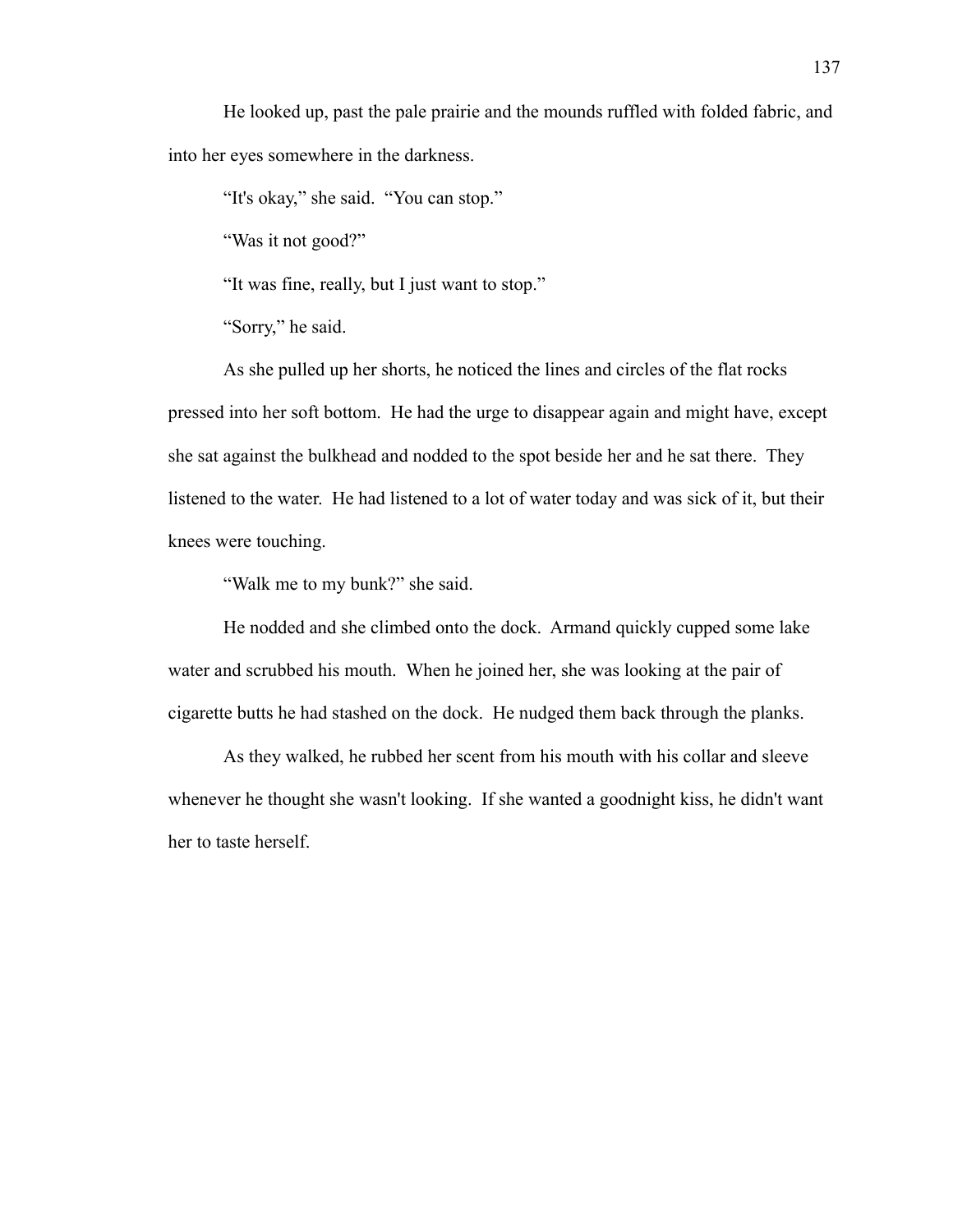## **Onwards to the Edge**

When he watched the asteroid puncture the Earth, Lt. Aarón thought how serene it all actually was, bright and silent. The Earth's middle bulged like an overripe peach, the asteroid a thumb. Lt. Aarón wondered if the core really was a massive diamond and would squeeze out like a pit; or if it was molten and would dribble out like juice. He saw neither magma, diamond, pit nor juice. It had all been obliterated, disintegrated with his wife and son and Jeep and pastor; strawberry shortcake and rye whiskey and bananas foster and chicken vindaloo; Rocky  $I - V$  and the pyramids, all the elephants and chickadees, neo-nazis, rapists, computer programmers, all reduced to dust now forever expanding in the way it was born.

He dropped the bag of moon rock samples and they floated to the ground like the feathers of an ambushed swallow.

"Holy fuck, do you see this?" Lt. Marcus crackled through the radio.

"Holy fuck, indeed."

Aarón began hopping back to the lunar lander, small hops at first, then larger with higher parabolas, wondering each time if the next one would be the one from which he didn't return.

–

Unsuited, Aarón sat with his head down on the only table. Marcus sat across from him. Col. Alex played with the radio, and it was now playing as it had as much chance of contacting anyone as a Fisher-Price cellphone. She flipped though channels and frequencies listening for anything, an old eccentric with a ham radio in a bunker full of Spaghetti-O's and baked beans sealed in an Earth chunk hurling through space.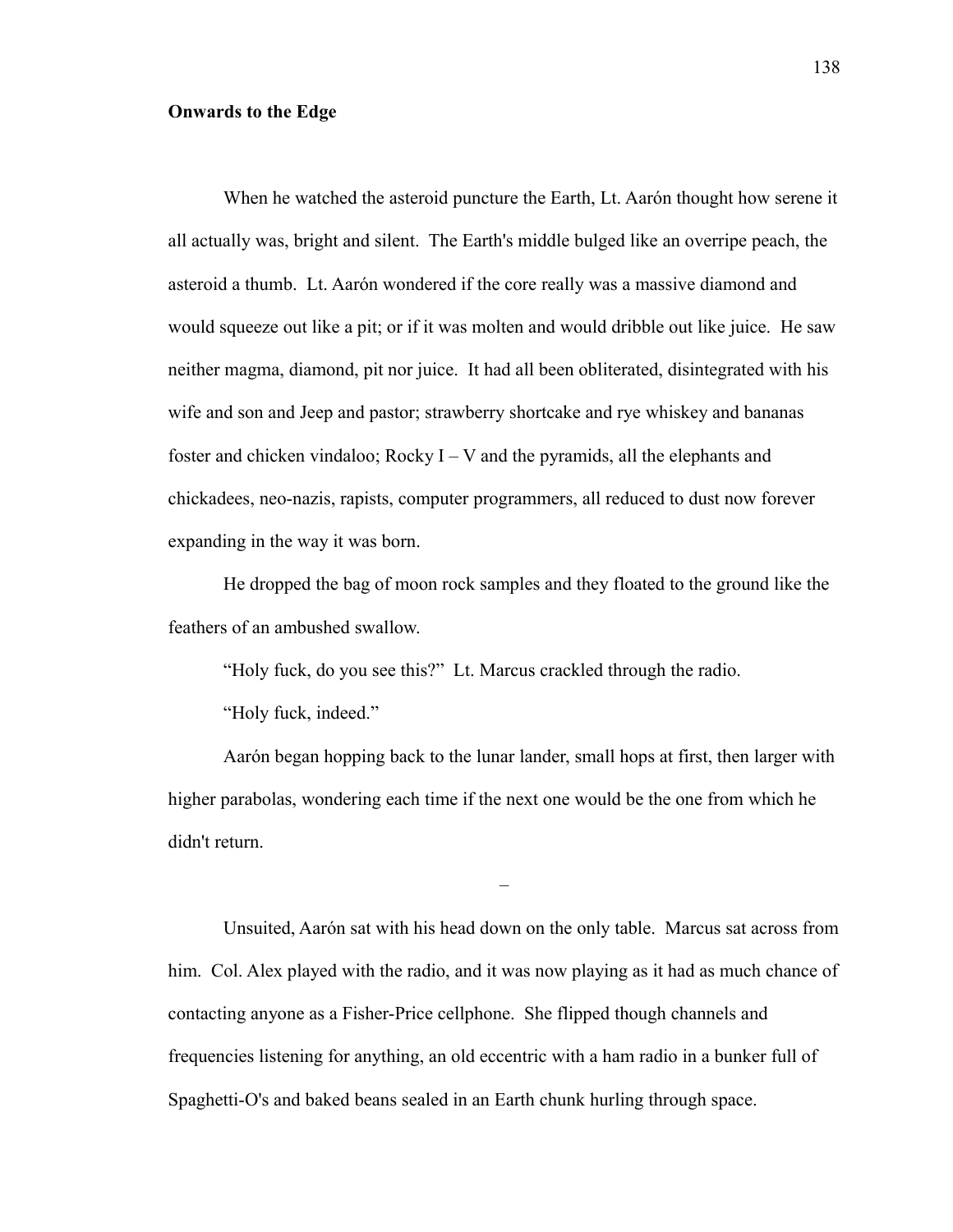"Eagle to Mission Control. Houston? Canaveral? Anyone? Moscow?" Alex clicked some dials. "Eagle to Mission Control. Houston?"

"We didn't even see it coming," Aarón said.

"Maybe we did. Maybe someone detected it and knew it couldn't be stopped so they sent us anyway. Saved us."

"Preserved us. Sealed us up in this useless tube."

"What about everything else? Art, literature, history?"

"Whatever is left in our centrifuge-scrambled brains, I suppose. We're it. We're humanity's epitaph."

"We should get working, then," Marcus said.

They had all known that something like this could happen, not the destruction of Earth exactly, but some other calamity. They all thought of Challenger and Columbia at some point, Aarón most of all. Those events had had witnesses, mourners, epigraphers. Now, the proportions were all off; this was the largest disaster viewed on the smallest scale. These three could not elegize the entire planet. If any other beings were even out there, even bothering to watch, it would be millions of years before they noticed anything, before anyone even knew Earth was gone.

They still had notebooks and Marcus opened one and began to draw a tree. It wasn't a cartoon tree with sloped trunk, squirrel hole and leafy tuft, but it also wasn't a very well-drawn tree either. He hadn't added the leaves yet, which he planned to add individually for the sake of accuracy, and so it wasn't much more than a series of branching twigs. It could have been dendrites, veins or a river basin, coral or dill. He tore it out.

Alex continued adjusting the transmitting and receiving frequencies.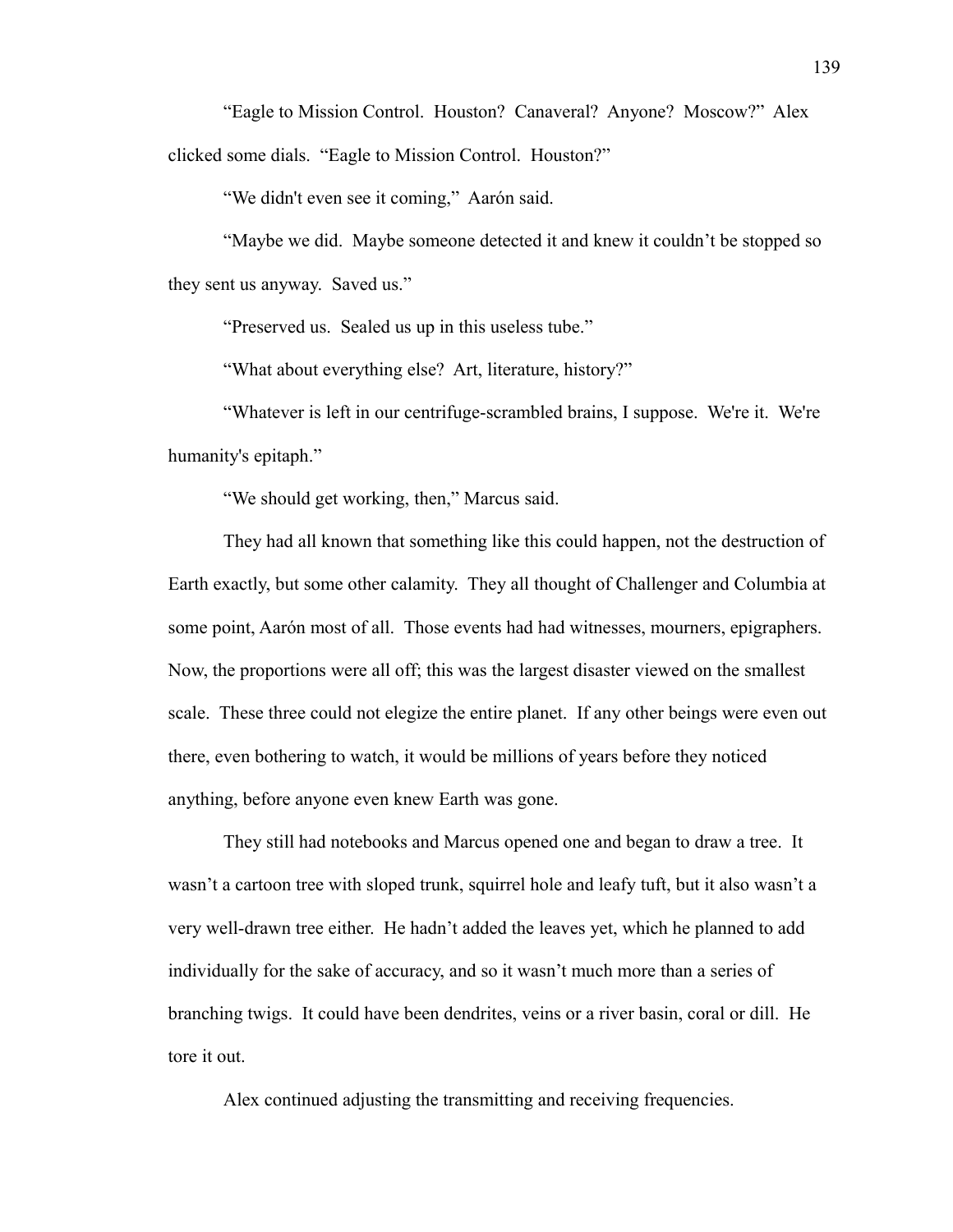"London? Rome? Tokyo?"

"Dubalyewgee-eee-ate--" The radio speakers made a bored, nasally noise. They all looked at the speaker, then at each other to confirm that they had indeed heard something that none of them said. The voice was hollow and its message was English, as best as they could tell, or at least composed of English parts; the message itself was, for the moment, nonsense.

Aarón moved to speak and commemorate their collective awe, but Alex silenced him, afraid that acknowledging the miracle could murder it.

They sat and silently pleaded for the voice to return and just as they were about to abandon hope, as if biding its time, it happened again, the same dull, distant voice:

"Chicago answering American Airlines … seventy-nine…"

"American Airlines? Chicago? I was confidently under the impression that neither existed anymore," Aarón said.

"Shouldn't we reply?" Marcus said.

"No, Marcus, we shouldn't reply," Aarón said. "I think it's a hallucination or solar radiation or variable pitches of static that we desperately want to believe to be a human voice, but I don't think an air traffic controller with the mother of all ham radios is spinning through space on a chunk of Illinois trying to reach us."

"Me neither, but it can't hurt.

"I vote we stick to S.O.P., act like nothing happened. We'll finish the experiments and tomorrow we return to  $-$  or toward  $-$  Earth as planned."

"What if we headed away from the sun? We could follow Voyager's trajectory, float past Jupiter, Saturn. We could even reach the heliosheath... or farther."

"Eventually," Aarón said.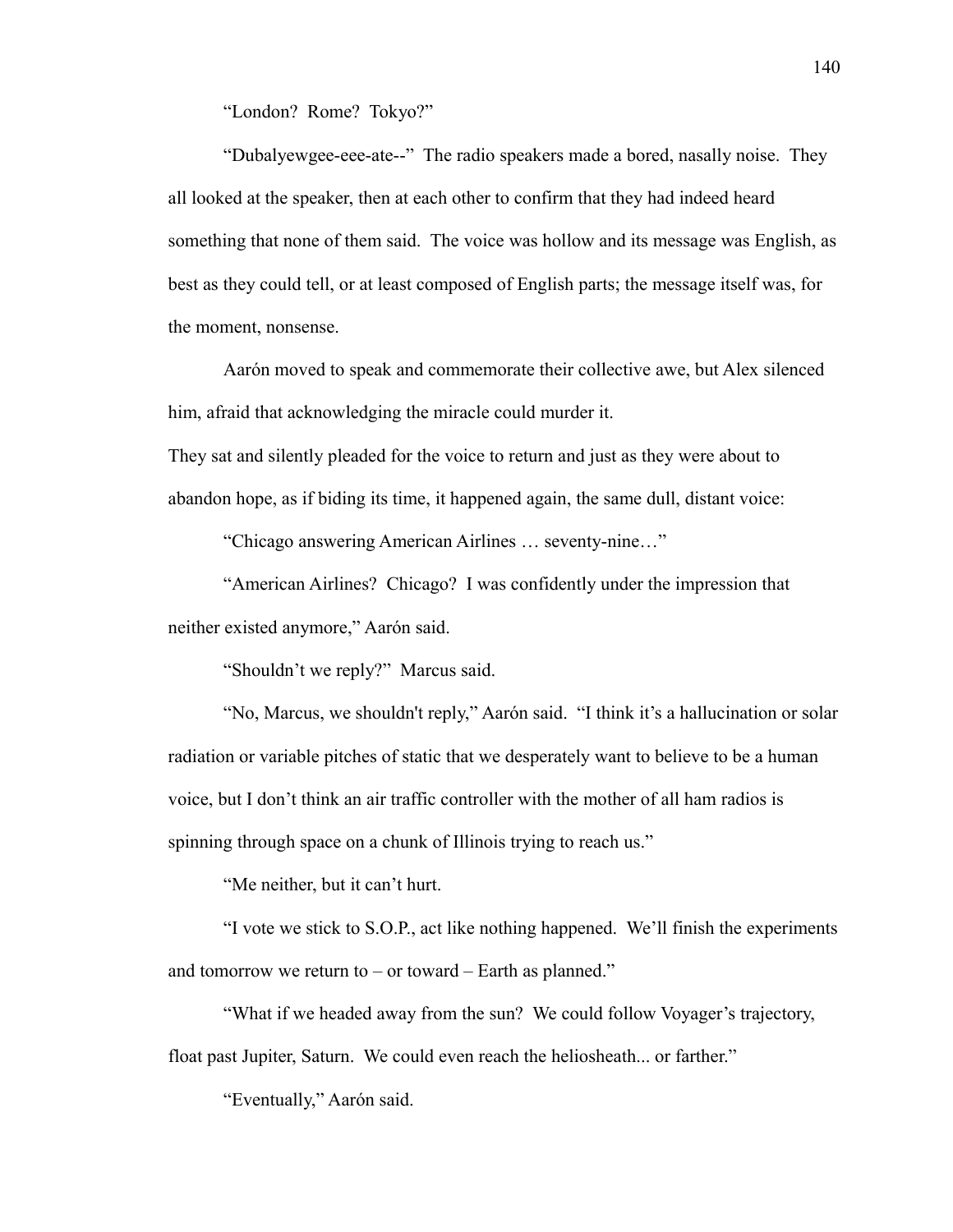"Time is something we've got," Marcus said.

The module was not designed for such an effort and they all knew what that strain could do to the life-support systems.

The first plink was as startling as the ghost in the radio. Bits of charred geologic history, igneous and metamorphic, scratched by Neanderthals and shoguns and pedophiles ticked against the aluminum fort.

"Should we go catch some? Add some Earth rocks to our time capsule?"

"I'm going, Alex said."

Aarón said nothing, but began to suit up too and by the time they were ready, the Earth storm had intensified. The pieces were still small, but now descended with the cadence of viscous rain. Marcus took running hops and made elegant parabolic sweeps with his re-purposed moon rock bag spread wide. Aarón muted Alex's giggles and Marcus' gleeful grunts. Without sound to match the movement, he lost track of who was who.

One of them hopped to Aarón and spoke to their own reflection. It gestured to Aarón's anemic sack and its bloated own. Aarón unmuted the radio:

"You don't have many rocks," Marcus said.

Aarón began plucking the easy ones from the surface.

"You can't do that," Marcus said. "That's cheating. They're contaminated with moon dust – Earth truffles."

"It's all the same."

"Nah-uh, do it right."

Marcus bounded away. He landed one of his leaps into Alex's back, propelling her forward trailing Earth rocks. She shouted, spun in mid-air, grasped for the lost. She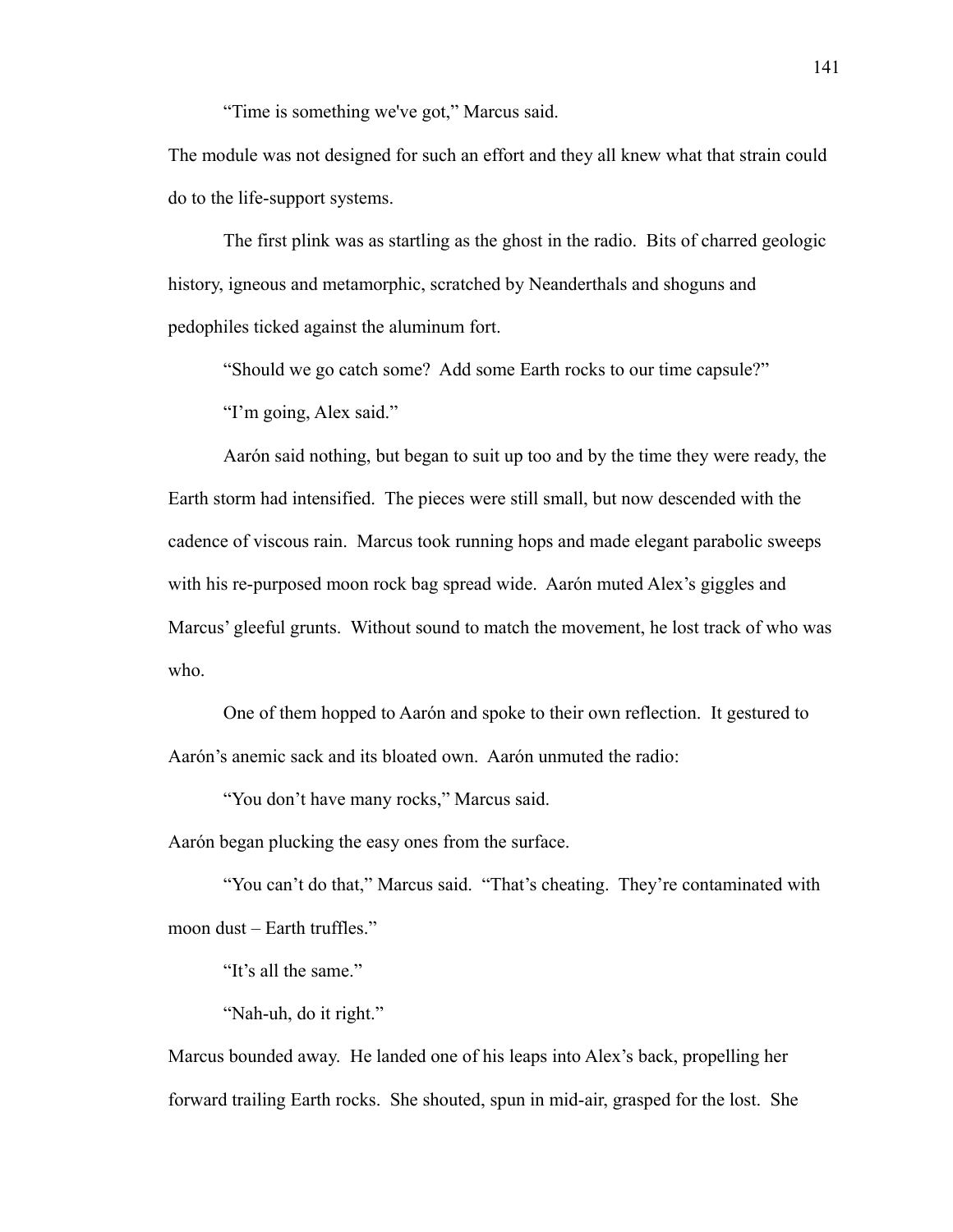retaliated by launching her shoulder into Marcus. She hit his right arm and sent him pirouetting in an envious arc. He clutched his bag shut. Alex took several hops toward him as he landed. Their laughing blended together amid the tinkling shards of Earth, and when they settled, each only saw their own mirrored UVA-UVB-protected helmet infinitely reflected in the other.

The two grew oddly silent and made short hops back to the lander.

Aarón stood with his bag limply open and his face turned upward toward the endless empty sky. The atmosphere-filled suit created a comforting numbness. He knew he was being pelted with rocks and was aware of each impact but between the thick suit and the pressurized air inside, that's all it was: a distant awareness of disturbance. The canned air smelled only of him. The pebbles hit his helmet like a secluded lover's window and despite everything, everything else, he felt like he was hiding from summer rain in his Jeep, sheltered from a storm, though there was no more summer or rain or Jeeps or Dylan or Dylan records or record players or any records at all.

He listened to the tink pink pink tink tink.

Aarón passed through the airlock and between the hissing and the silence of space heard a ruckus from the cabin. He walked in and saw Alex astride Marcus on a chair, her torso shifting in place. Two unshaven legs rested on equipment at different heights and two hairy legs protruded below with a blue jumpsuit bunched around the ankles. His hands burrowed under her thick blue sports bra and the fabric stretched around his knuckles. Aarón stood with his helmet under his arm. Marcus peaked over Alex's shoulder, cursed and tried to stand. Alex twisted and grabbed her jumpsuit. The pair struggled to navigate their twisted limbs and return to discrete bipedal beasts and Aarón

–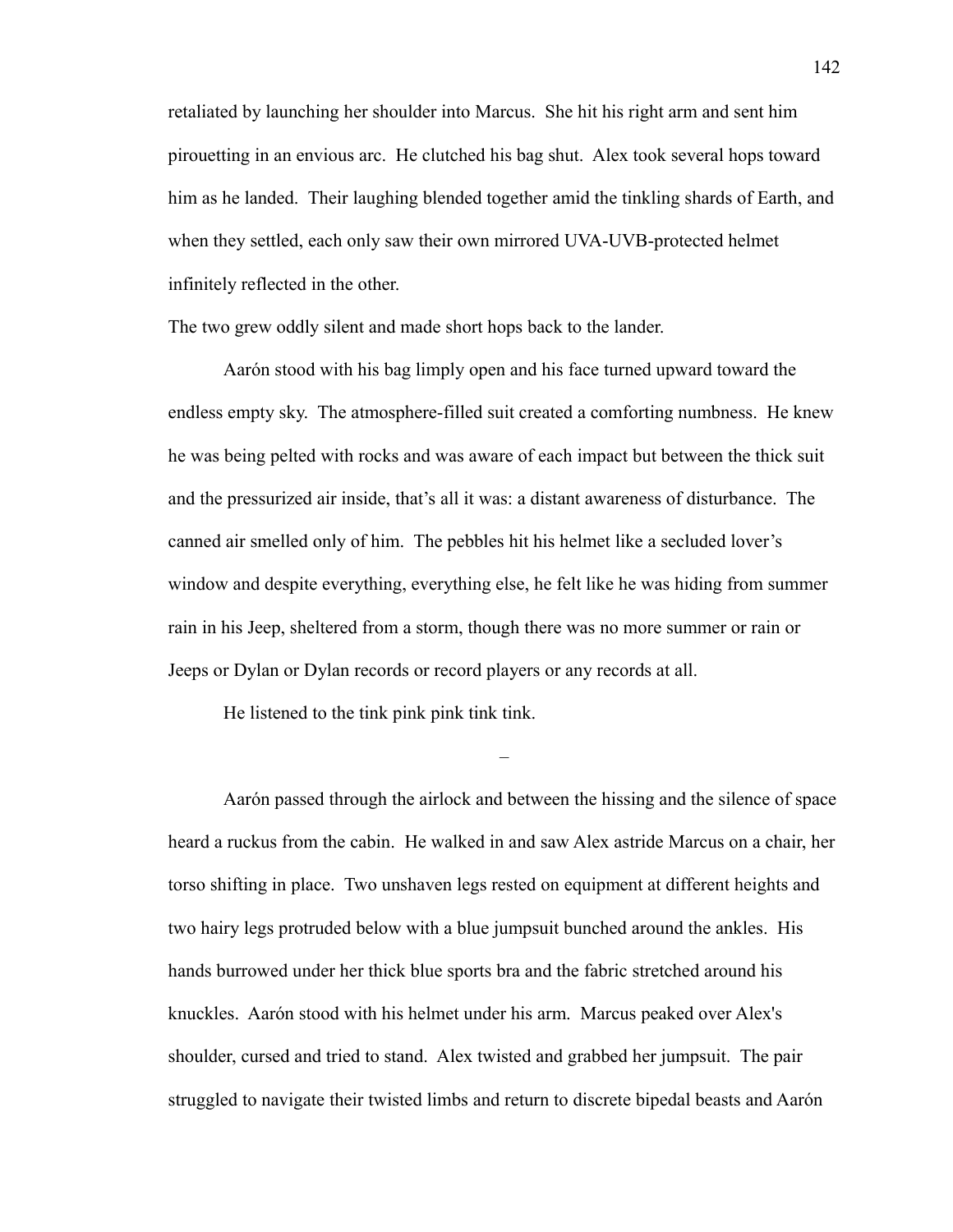put away his suit.

Reattired, Alex and Marcus dumped their spoils on the only table. Dust rose,

swirled into tiny eddies and disappeared into the air filters

"Wait." Marcus grabbed some woven straps and divided the table into thirds. "So we don't mix them up."

Aarón watched Alex and Marcus inspect the rocks with magnifying monocles and looked at his own small pile with disinterest.

"This is a piece of the pyramids," Alex announced.

"I have a piece of Route 66," said Marcus.

"This is the nose of a Terracotta warrior."

"This is Ayer's Rock."

"Washington Monument."

"Grand Canyon."

"The foundation of my parents' home," Aarón said.

"You can keep that one," Marcus said. "Alex, do you have any other

monuments?"

Aarón stood up and found he had no where to go.

"Look, don't be jealous," Marcus said.

"Jealous? Do you not grasp what has happened? Why would I be jealous that the last female decided to have sex with you?"

"Well, I mean, that. That would kind of be why."

"I don't care about that, but it's been nothing but fun and games for you since the... event."

"Good! That's the way I want it. I want to float recklessly, I want physical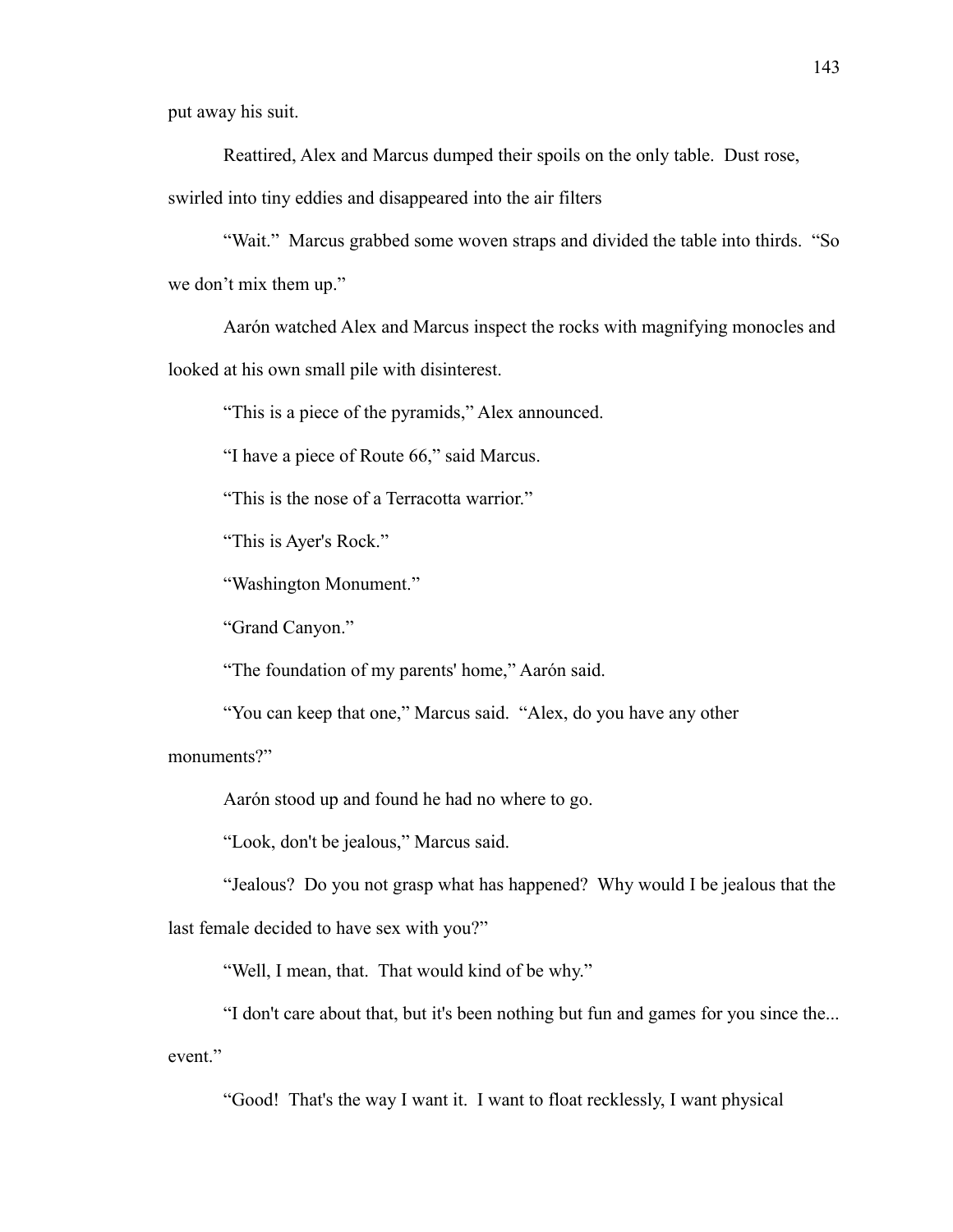intimacy, I want lightness. Do you not realize what has happened? We are free. We're completely, painfully, hopelessly free. Of everything. The freest anyone has or ever will be. I am not going to die mourning and morose."

"We have an obligation."

"We don't have shit."

"Why would you risk creating something so doomed?"

"Don't tell me what to do with my body," Alex said.

"There's no risk," Marcus said.

"Exactly. We won't be around in nine months," Alex said.

"No, I mean my launches are unmanned. I'm sterile. Always have been. So, it really doesn't matter. I left nothing behind, sacrificed no future. No siblings, no kids, I was the last of my line."

"This could be your chance to leave something behind," Aarón said.

"Maybe you're right. Yeah, maybe. May be."

Marcus took his notebook again and sat in one of the command chairs facing the instruments. On the clean blank page, he began to record the entirety of human existence. When he finished, he shared it with his comrades:

Title: A Brief History of Humanity.

('Titles' are names for things we make. 'Brief' means short in length. 'History' is all the events that came before. 'Humanity' is what we came to call ourselves. Our title.)

I cannot start at the beginning of everything. There would be too much to tell and I know far too little of it. I can tell the universal factors, that is, the things that generally apply – applied – to us all.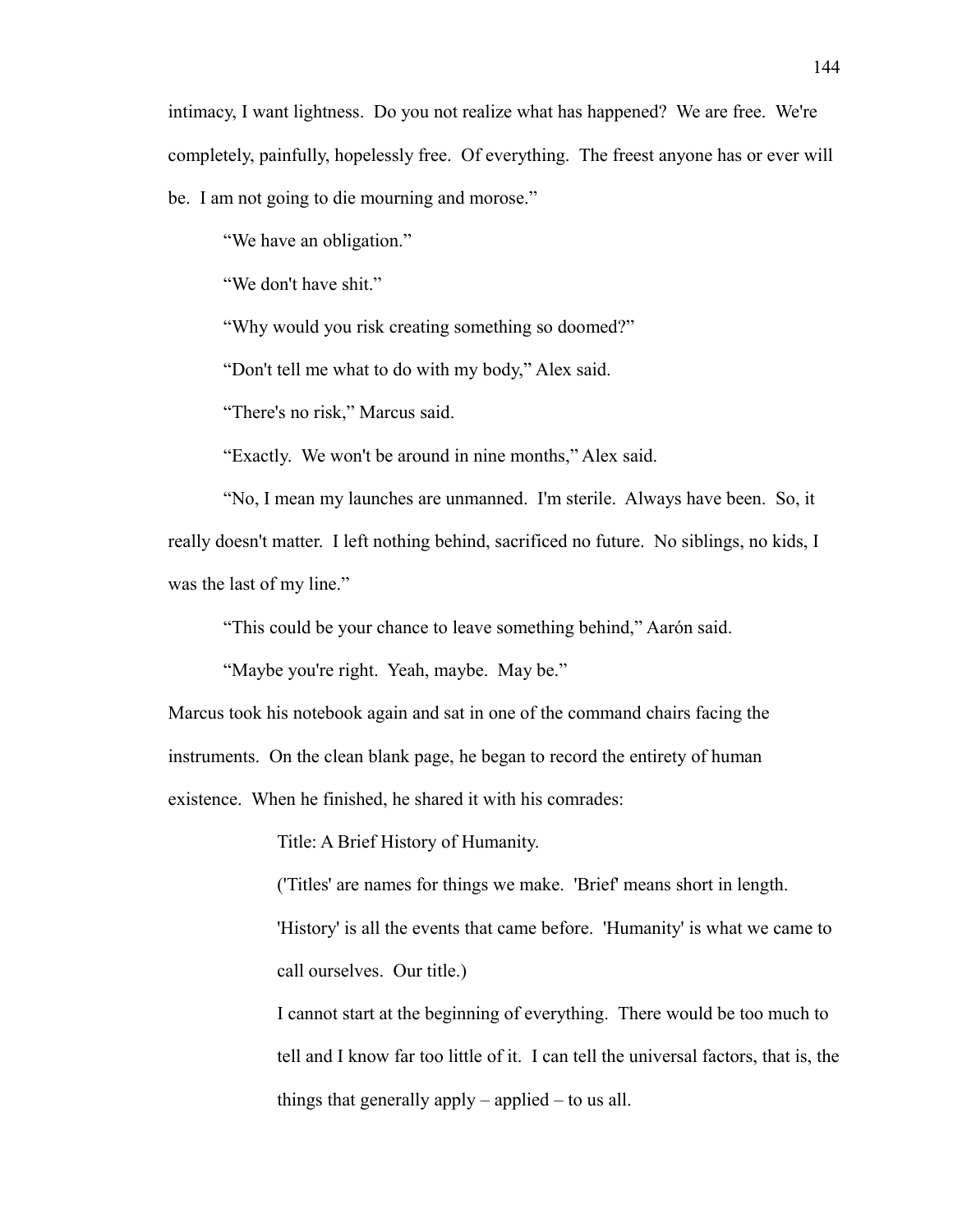First, we are born or birthed, that is, we emerge from out mothers (female parent) and come into being, we become. We eat, that is to take in nutrients to power our cells – our littlest pieces. This is harder than it sounds. If we eat too little, we die, that is, cease being (see dying). If we eat too much, we still die, but slower. We must also drink, take in water, and breathe, take in oxygen. Our cells need these things too. Then, we grow, become bigger in body and thought, and soon, we develop the urge to breed, that is, make more of ourselves with another. This act of

There was another page about breeding and dying, but Aarón quit reading. "You used words," Aarón said.

"That's right."

"But there could never be a translation."

"What else is there?"

breeding is –

"Ourselves," Alex said. "Our cells, DNA. It's the only thing other beings could ever possibly decipher."

Alex put a rack and three vials on the table.

"A cheek swab, semen and blood," she said. "A sample from each of us."

"Guess you get the fun one," Marcus said and handed Aarón a cup. "I'll provide the blood."

–

Alex tied the elastic around Marcus' bicep and he pumped his fist to engorge the vein. The needle was thick, not intended for drawing human blood.

"Do you think they'd try and clone us?" Alex asked. She pierced the skin, then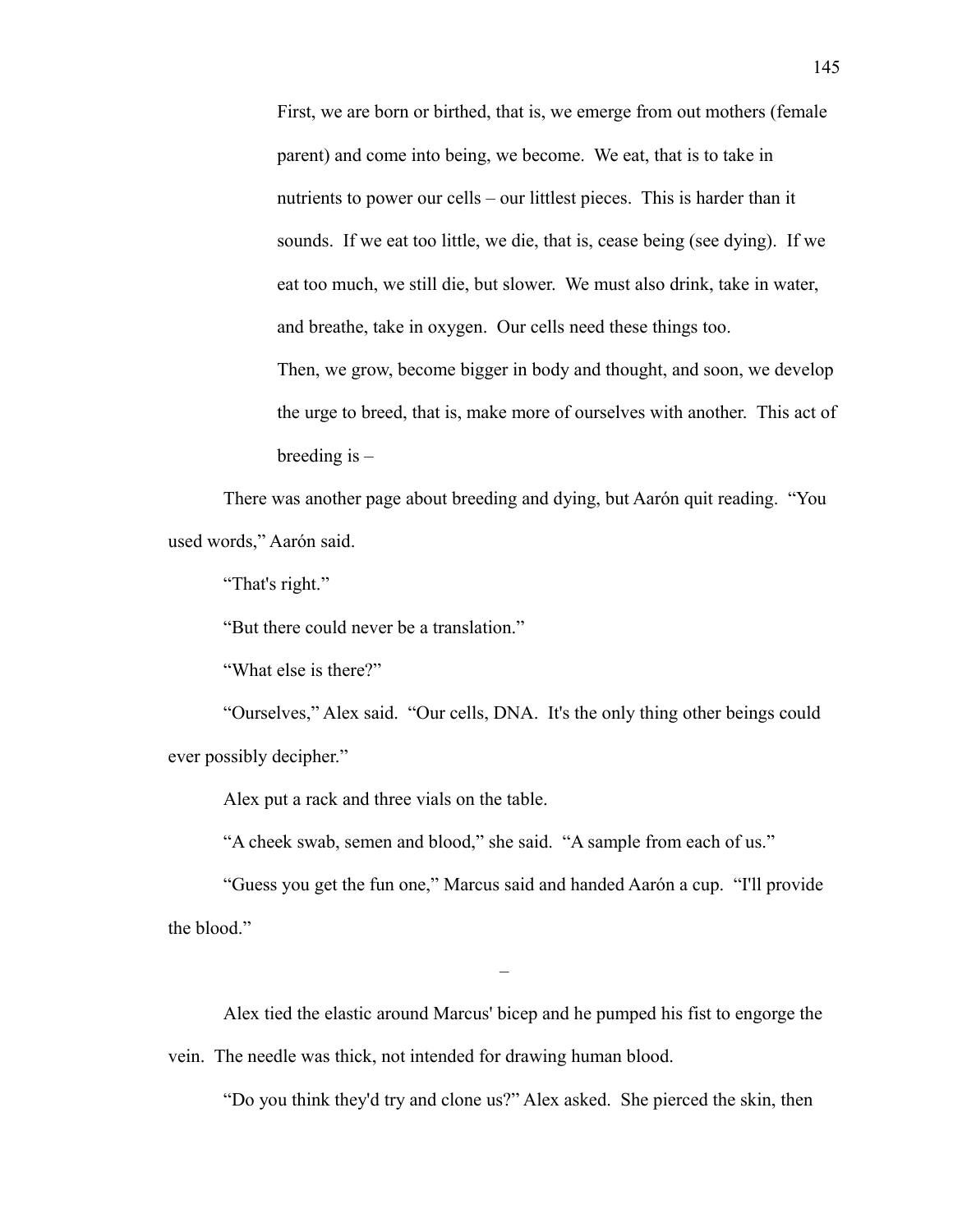the vein and blood squirted into the vial. Marcus looked away.

"Who's to say?" he said.

"I don't think I'd like that. I hope they just let us be."

The vial full, she pulled out and offered him a band-aid for the wound.

"Wham, bam, thank you ma'am," he said.

They admired the three assembled vials.

Marcus was pleased that they had managed to capture the core of human existence so neatly.

"There it is," he said. "We eat, we breed, we die."

Aarón was disappointed that they had managed to capture the core of human existence so neatly.

"That's nothing like it at all," he said.

"I think things were always more elegant than we could see," Alex said.

"But that doesn't explain any of this." He motioned around the capsule. "It doesn't explain why we're out here, why we left."

"That's the most beautiful part," Marcus said. "If nothing else, they'll understand exactly that. When they find our frozen, lifeless bodies, they'll know what little chance we ever had of surviving out here and they'll know we did it anyway. If they can find us, if they have any concept of the beyond, they'll know that curiosity and they'll know we felt it too... and if they don't, well, maybe we can give them that."

They ignited the rockets. Vibration rattled the cabin and muffled the constant plinks of falling Earth. They sat and waited, lulled by the foreign motion and the encompassing din. The engines cut briefly as the module changed direction, creating a

–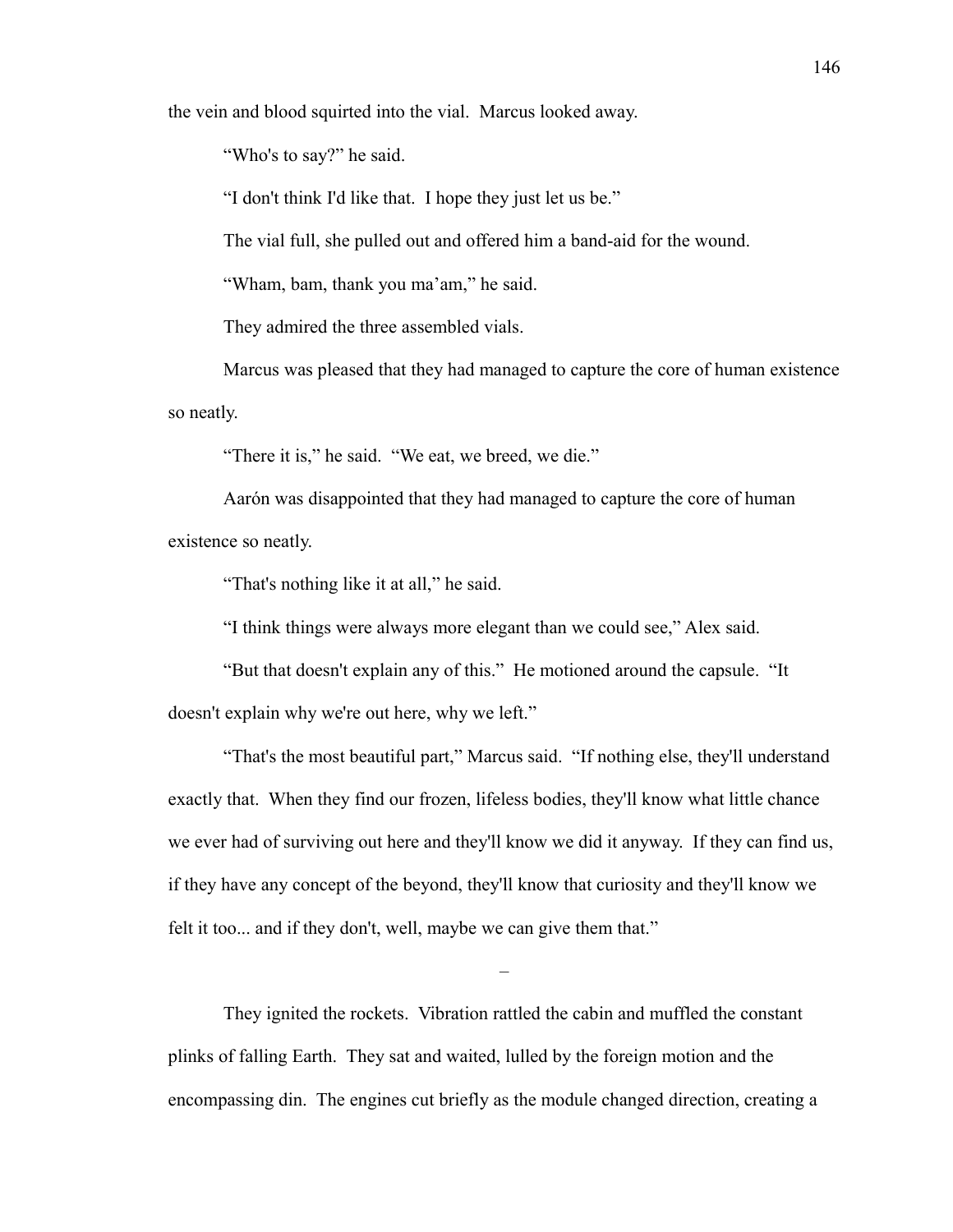sudden silence punctuated by the syncopated impacts, then the roar restarted to whisk them around the moon and away from the sun.

Aarón watched the craters pass beneath them, their random distribution becoming a staccato rhythm when accelerated and repeated. He thought of a player piano. He thought of UNIVAC's punch cards. He thought nothing of the information carried in the absences, a record of injury.

The engines cut out for the final time and a long and total silence ensued. Aarón reached to the radio and clicked on the mysterious, familiar frequency:

*'That little flight of Orville Wright's at Kitty Hawk, it meant that man had conquered the last element – the air.'*

*'That's pretty exciting alright. What happened after that, Mr. Bon?' 'Well, Annie...'*

As the unplanned journey taxed the ship's power supply, systems and equipment started to shut down, their lights and displays blinking out. Aarón felt or imagined the capsule growing colder and he wanted, more than anything else, a steaming mug of Ovaltine.

Marcus went first. His eyes got wide and he began hyperventilating and Alex grabbed his hand. Aarón shut his eyes and willed the tortured gasping to end. When he looked again, Marcus was slumped on the table and Alex was breathing heavily. He couldn't tell if she was crying or worse.

–

Aarón realized that, as each of them passed on, those remaining would gain a little more oxygen, a little more time, a fact he would have shared with Alex if he thought they had the breath to spare. The dread in her wet eyes said she already knew. He could never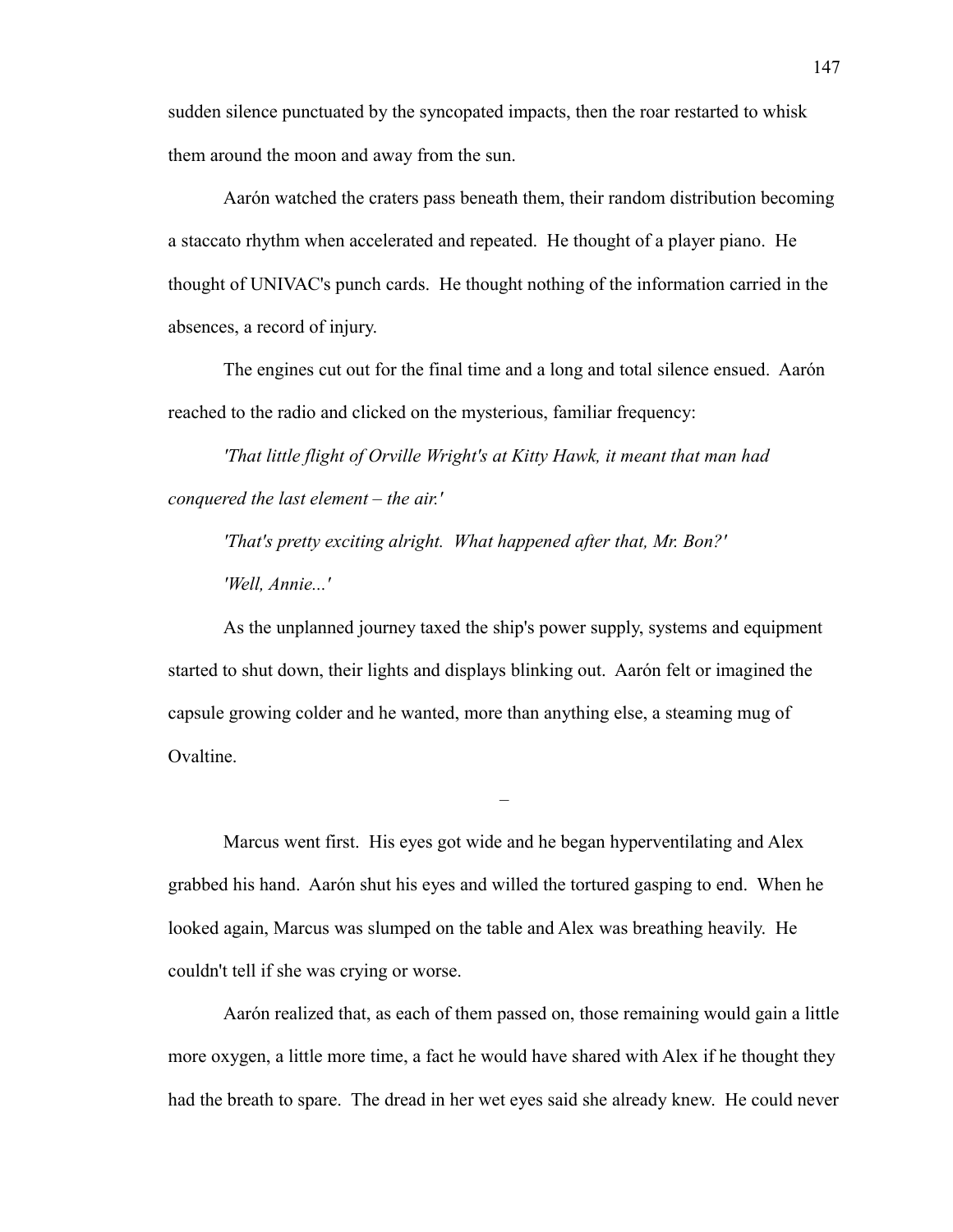breath deeply enough to fill that deepest pit of his lungs. The more he tried, the deeper the air seemed to get and the deeper the absence retreated. He could not quite be fully fulfilled. The lights seemed to extinguish with increased frequency, but he couldn't tell if it or he was dimming. Alex seemed to be growing bluer, but he couldn't tell if it was her skin or the darkness, the darkness from around or within.

She struggled to calm her breathing and alternated between swallowing large gulps of air, taking short, rapid breaths and stifling it all together. Each of her troubled gasps made Aarón more aware of his own bottomless lungs, but he tried to smile anyway. He resolved to not look away and he rested his hand on the rocks before her. She put her hand on his, then her breathing stopped and she slumped in her chair.

With clumsy arms Marcus took the three straps from the table and pushed all the Earth rocks into a pile in the center. He stumbled along the table to Marcus, ran the strap under his arms and cinched it tight to the chair. His head still hung limply, but it was the best he could do. He did the same for Alex, brushing her hair out of her face and behind each ear, and finally to himself.

He had pulled the strap too tight against his chest and he couldn't breath. He stared at the buckle and the foreign, unresponsive fingers that fumbled with it as they shifted in and out of focus. A lovely periwinkle seeped from his lunulas. A sliver of white rising into a dusky summer sky off the coast of Maine. It isn't dark and it isn't bright but there are no city lights this far north and it remains the brightest thing in the sky for a long while. He picks his way along the ragged shoreline with one fist of green and clear sea glass and a small piece of blue in the other.

Lookit, he says to his dad, holding it out.

Hang on to that one.